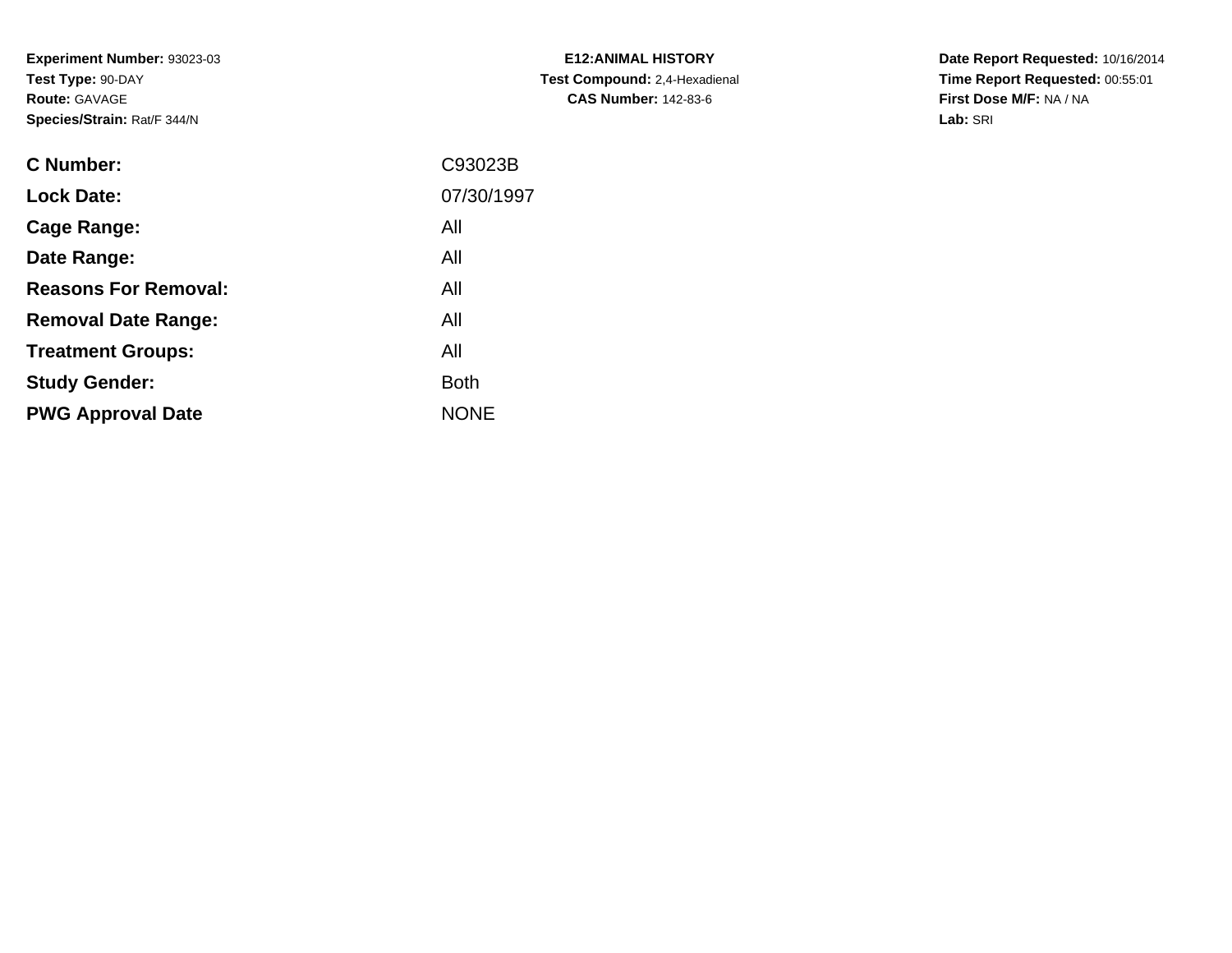**Test Type:** 90-DAY

**Route:** GAVAGE

60

67

74

81

88

94

**Species/Strain:** Rat/F 344/N

REMOVED \*\* REASON - TERMINAL SACRIFICE

# **E12:ANIMAL HISTORY Test Compound:** 2,4-Hexadienal **CAS Number:** 142-83-6

**Date Report Requested:** 10/16/2014**Time Report Requested:** 00:55:01**First Dose M/F:** NA / NA**Lab:** SRI

### **CAGE:** 1 **SEX:** Male **TRT#:** <sup>1</sup> **TRT:** 0 MG/KG/DY**ANIMAL ID:** 1**DAY DATE OP ID DOSE TIME WEIGHT TIME WT (g) WEIGHT STATUSOBS TIME OBSERVATIONS** 11 08/05/96 35 07:09:40 78.8 4 08/08/96 <sup>43</sup> 07:24:42 91.1 07:24:42 Unremarkable 11 08/15/96 <sup>57</sup> 14:43:36 110.6 14:43:36 Unremarkable 188 08/22/96 57 57 11:23:48 140.1 108/22/96 Unremarkable 25 08/29/96 <sup>43</sup> 14:16:04 167.4 14:16:04 Unremarkable 32 09/05/96 <sup>40</sup> 10:52:24 192.4 10:52:24 Unremarkable 39 09/12/96 <sup>57</sup> 13:26:12 212.4 13:26:12 Unremarkable 46 09/19/96 <sup>40</sup> 11:24:20 226.0 11:24:20 Unremarkable 5309/26/96 <sup>40</sup> 13:12:22 239.5 13:12:22 Unremarkable

0 10/03/96 57 57 11:17:48 250.9 11:00 11:17:48 Unremarkable

7 10/10/96 40 40 11:19:50 263.1 11:19:50 11:19:50 11:19:50 Unremarkable

10/17/96 <sup>43</sup> 10:56:36 279.0 10:56:36 Unremarkable

10/24/96 <sup>57</sup> 11:08:36 283.8 11:08:36 Unremarkable

10/31/96 <sup>40</sup> 17:01:54 288.3 17:01:54 Unremarkable

11/06/96 <sup>59</sup> 07:23:22 293.5 07:23:22 Unremarkable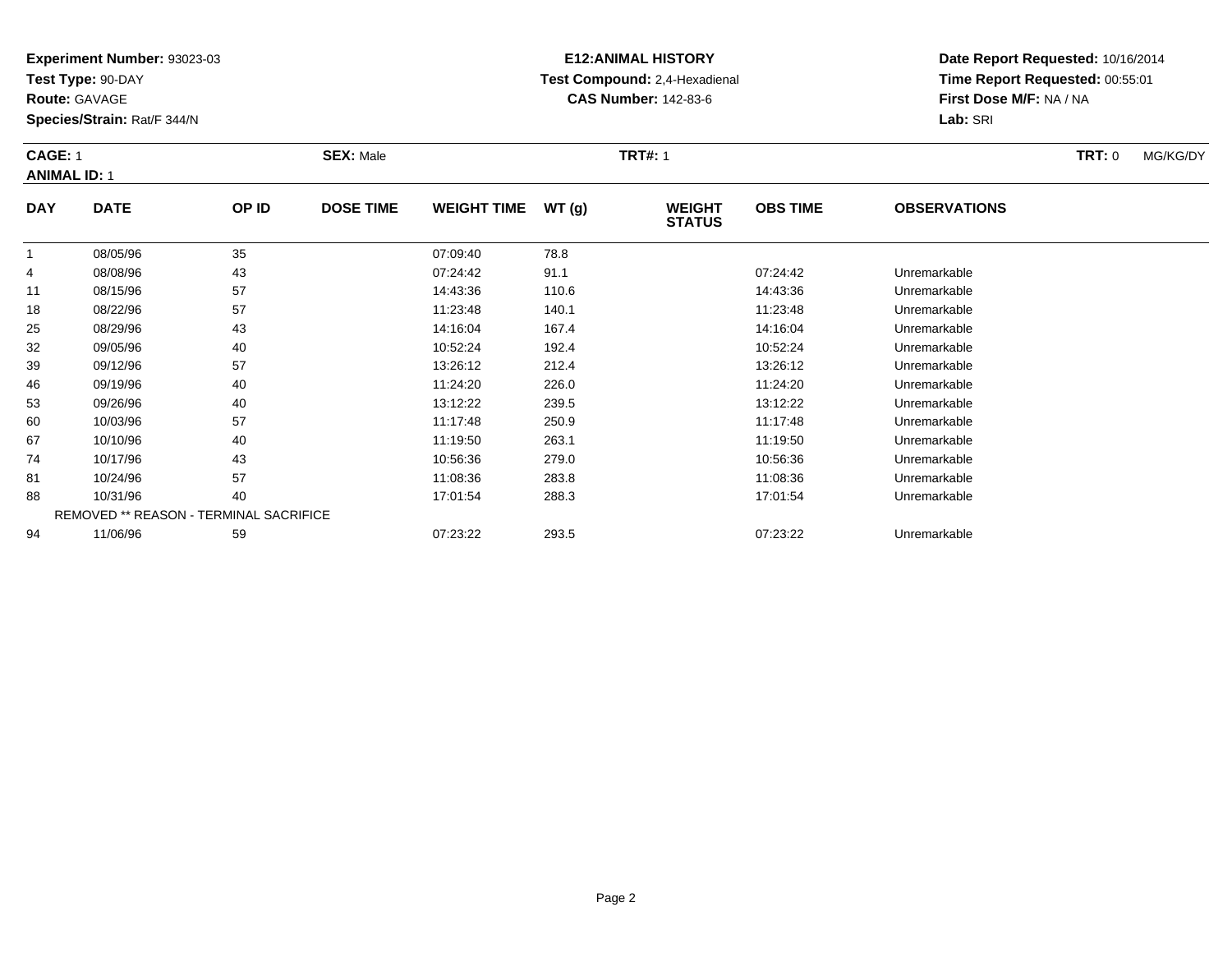**Test Type:** 90-DAY

**Route:** GAVAGE

**Species/Strain:** Rat/F 344/N

# **E12:ANIMAL HISTORY Test Compound:** 2,4-Hexadienal **CAS Number:** 142-83-6

**Date Report Requested:** 10/16/2014**Time Report Requested:** 00:55:01**First Dose M/F:** NA / NA**Lab:** SRI

### **CAGE:** 1 **SEX:** Male **TRT#:** <sup>1</sup> **TRT:** 0 MG/KG/DY**ANIMAL ID:** 2**DAY DATE OP IDDOSE TIME WEIGHT TIME WT** (g) **STATUSOBS TIME OBSERVATIONS** 11 08/05/96 35 07:09:40 108.7 4 08/08/96 <sup>43</sup> 07:24:42 119.2 07:24:42 Unremarkable 111 08/15/96 57 57 14:43:36 143.2 143.2 14:43:36 Dhremarkable 1808/22/96 <sup>57</sup> 11:23:48 174.9 11:23:48 Unremarkable

|    | 08/05/96 | 35                                            | 07:09:40 | 108.7 |          |              |  |
|----|----------|-----------------------------------------------|----------|-------|----------|--------------|--|
| 4  | 08/08/96 | 43                                            | 07:24:42 | 119.2 | 07:24:42 | Unremarkable |  |
| 11 | 08/15/96 | 57                                            | 14:43:36 | 143.2 | 14:43:36 | Unremarkable |  |
| 18 | 08/22/96 | 57                                            | 11:23:48 | 174.9 | 11:23:48 | Unremarkable |  |
| 25 | 08/29/96 | 43                                            | 14:16:04 | 202.9 | 14:16:04 | Unremarkable |  |
| 32 | 09/05/96 | 40                                            | 10:52:24 | 229.1 | 10:52:24 | Unremarkable |  |
| 39 | 09/12/96 | 57                                            | 13:26:12 | 247.9 | 13:26:12 | Unremarkable |  |
| 46 | 09/19/96 | 40                                            | 11:24:20 | 262.3 | 11:24:20 | Unremarkable |  |
| 53 | 09/26/96 | 40                                            | 13:12:22 | 281.7 | 13:12:22 | Unremarkable |  |
| 60 | 10/03/96 | 57                                            | 11:17:48 | 299.4 | 11:17:48 | Unremarkable |  |
| 67 | 10/10/96 | 40                                            | 11:19:50 | 312.9 | 11:19:50 | Unremarkable |  |
| 74 | 10/17/96 | 43                                            | 10:56:36 | 329.2 | 10:56:36 | Unremarkable |  |
| 81 | 10/24/96 | 57                                            | 11:08:36 | 333.5 | 11:08:36 | Unremarkable |  |
| 88 | 10/31/96 | 40                                            | 17:01:54 | 344.2 | 17:01:54 | Unremarkable |  |
|    |          | <b>REMOVED ** REASON - TERMINAL SACRIFICE</b> |          |       |          |              |  |
| 94 | 11/06/96 | 59                                            | 07:23:22 | 355.8 | 07:23:22 | Unremarkable |  |
|    |          |                                               |          |       |          |              |  |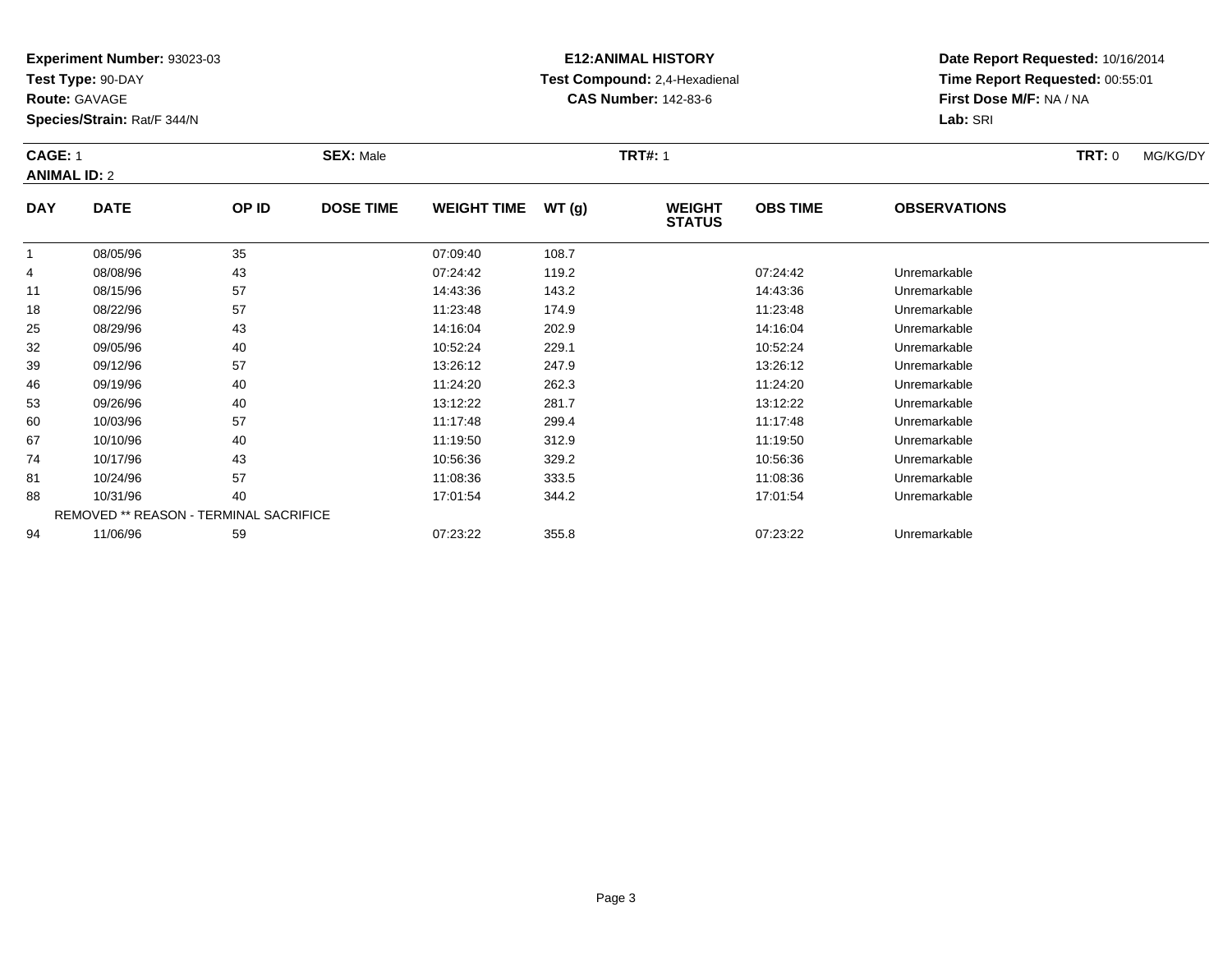**Test Type:** 90-DAY

**Route:** GAVAGE

**Species/Strain:** Rat/F 344/N

# **E12:ANIMAL HISTORY Test Compound:** 2,4-Hexadienal **CAS Number:** 142-83-6

**Date Report Requested:** 10/16/2014**Time Report Requested:** 00:55:01**First Dose M/F:** NA / NA**Lab:** SRI

### **CAGE:** 1 **SEX:** Male **TRT#:** <sup>1</sup> **TRT:** 0 MG/KG/DY**ANIMAL ID:** 3**DAY DATE OP IDDOSE TIME WEIGHT TIME WT** (g) **STATUSOBS TIME OBSERVATIONS**  $\overline{1}$  08/05/96 <sup>35</sup> 07:09:40 75.0 4 08/08/96 <sup>43</sup> 07:24:42 88.2 07:24:42 Unremarkable 1108/15/96 <sup>57</sup> 14:43:36 107.5 14:43:36 Unremarkable

| 4  | 08/08/96                                      | 43 | 07:24:42 | 88.2  | 07:24:42 | Unremarkable |
|----|-----------------------------------------------|----|----------|-------|----------|--------------|
| 11 | 08/15/96                                      | 57 | 14:43:36 | 107.5 | 14:43:36 | Unremarkable |
| 18 | 08/22/96                                      | 57 | 11:23:48 | 132.4 | 11:23:48 | Unremarkable |
| 25 | 08/29/96                                      | 43 | 14:16:04 | 156.1 | 14:16:04 | Unremarkable |
| 32 | 09/05/96                                      | 40 | 10:52:24 | 180.6 | 10:52:24 | Unremarkable |
| 39 | 09/12/96                                      | 57 | 13:26:12 | 198.2 | 13:26:12 | Unremarkable |
| 46 | 09/19/96                                      | 40 | 11:24:20 | 220.7 | 11:24:20 | Unremarkable |
| 53 | 09/26/96                                      | 40 | 13:12:22 | 235.0 | 13:12:22 | Unremarkable |
| 60 | 10/03/96                                      | 57 | 11:17:48 | 248.2 | 11:17:48 | Unremarkable |
| 67 | 10/10/96                                      | 40 | 11:19:50 | 264.7 | 11:19:50 | Unremarkable |
| 74 | 10/17/96                                      | 43 | 10:56:36 | 275.7 | 10:56:36 | Unremarkable |
| 81 | 10/24/96                                      | 57 | 11:08:36 | 285.6 | 11:08:36 | Unremarkable |
| 88 | 10/31/96                                      | 40 | 17:01:54 | 293.0 | 17:01:54 | Unremarkable |
|    | <b>REMOVED ** REASON - TERMINAL SACRIFICE</b> |    |          |       |          |              |
| 94 | 11/06/96                                      | 59 | 07:23:22 | 302.9 | 07:23:22 | Unremarkable |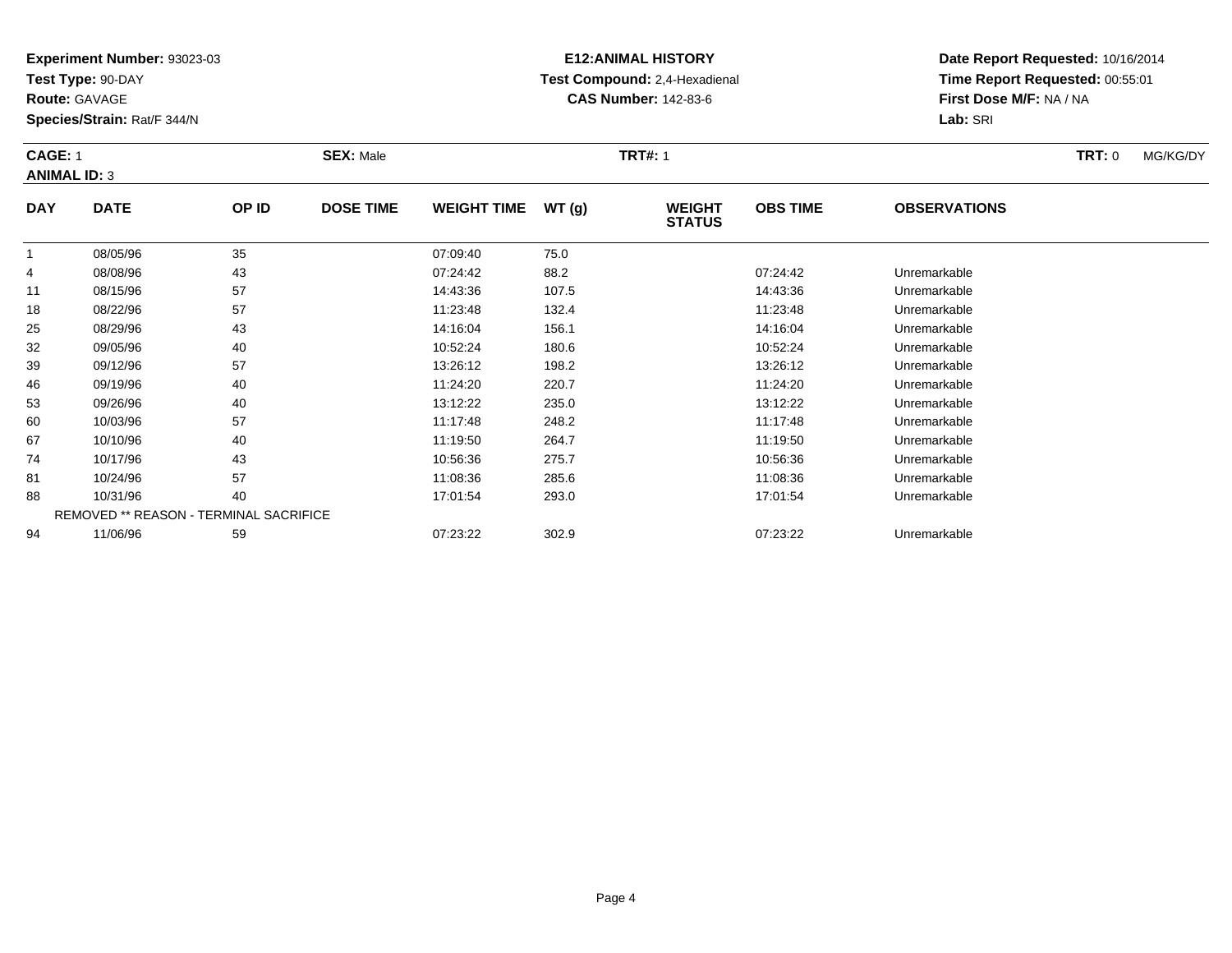**Test Type:** 90-DAY

**Route:** GAVAGE

53

60

67

74

81

88

94

**Species/Strain:** Rat/F 344/N

REMOVED \*\* REASON - TERMINAL SACRIFICE

# **E12:ANIMAL HISTORY Test Compound:** 2,4-Hexadienal **CAS Number:** 142-83-6

**Date Report Requested:** 10/16/2014**Time Report Requested:** 00:55:01**First Dose M/F:** NA / NA**Lab:** SRI

### **CAGE:** 1 **SEX:** Male **TRT#:** <sup>1</sup> **TRT:** 0 MG/KG/DY**ANIMAL ID:** 4**DAY DATE OP IDDOSE TIME WEIGHT TIME WT** (g) **STATUSOBS TIME OBSERVATIONS** 1 08/05/96 <sup>35</sup> 07:09:40 86.3 4 08/08/96 <sup>43</sup> 07:24:42 100.0 07:24:42 Unremarkable 11 08/15/96 <sup>57</sup> 14:43:36 123.6 14:43:36 Unremarkable 18 08/22/96 <sup>57</sup> 11:23:48 164.9 11:23:48 Unremarkable 25 08/29/96 <sup>43</sup> 14:16:04 203.0 14:16:04 Unremarkable 32 09/05/96 <sup>40</sup> 10:52:24 231.9 10:52:24 Unremarkable 39 09/12/96 <sup>57</sup> 13:26:12 253.9 13:26:12 Unremarkable 4609/19/96 <sup>40</sup> 11:24:20 273.9 11:24:20 Unremarkable

09/26/96 <sup>40</sup> 13:12:22 292.0 13:12:22 Unremarkable

0 10/03/96 57 57 11:17:48 310.6 10.06 11:17:48 Unremarkable

10/10/96 <sup>40</sup> 11:19:50 325.9 11:19:50 Unremarkable

10/17/96 <sup>43</sup> 10:56:36 335.8 10:56:36 Unremarkable

1 10/24/96 57 57 11:08:36 345.6 11:08:36 11:08:36 11:08:36 Unremarkable

8 10/31/96 40 40 17:01:54 349.6 17:00 17:01 17:01:54 Junremarkable

11/06/96 <sup>59</sup> 07:23:22 361.1 07:23:22 Unremarkable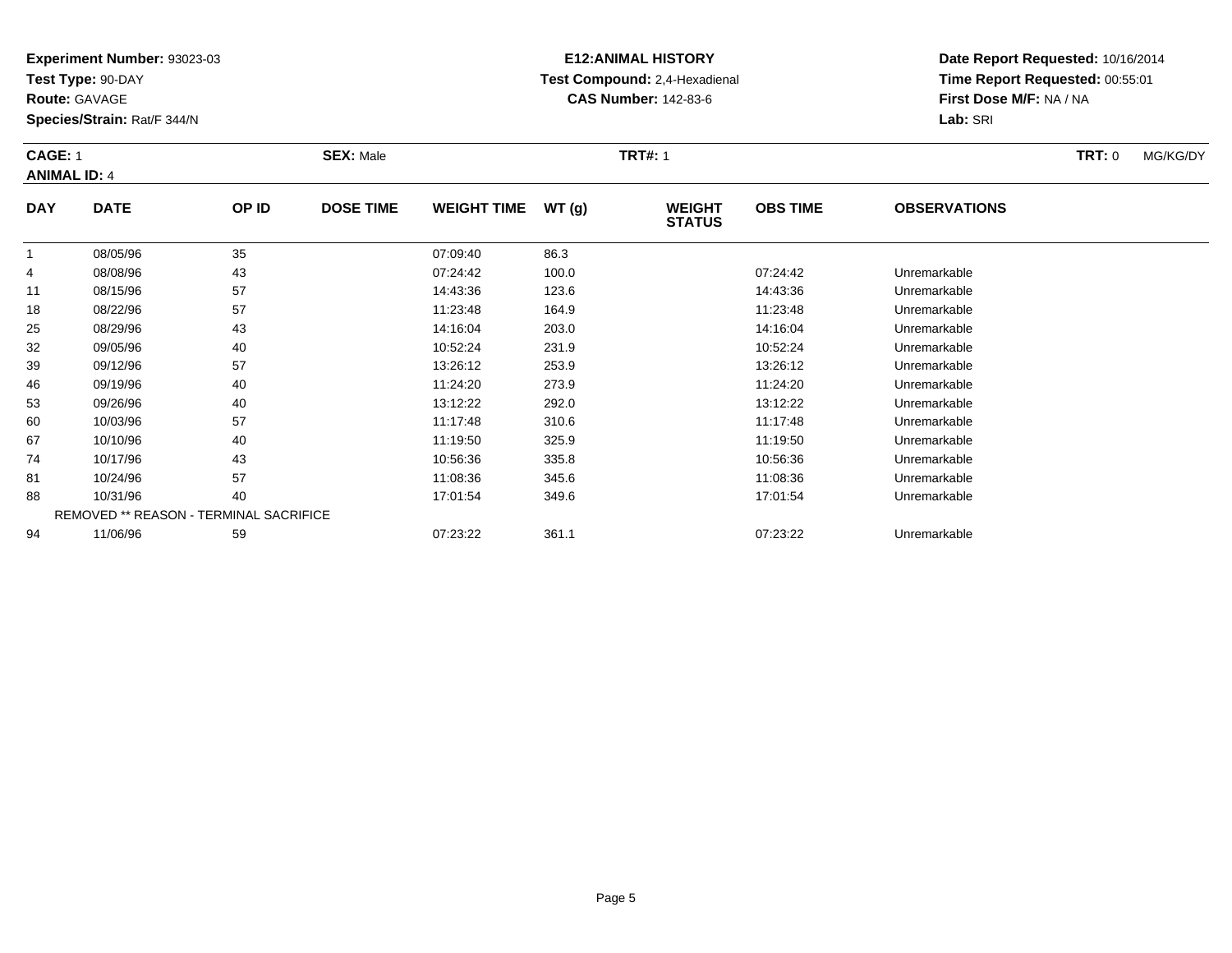**Test Type:** 90-DAY

**Route:** GAVAGE

67

74

81

88

94

**Species/Strain:** Rat/F 344/N

REMOVED \*\* REASON - TERMINAL SACRIFICE

# **E12:ANIMAL HISTORY Test Compound:** 2,4-Hexadienal **CAS Number:** 142-83-6

**Date Report Requested:** 10/16/2014**Time Report Requested:** 00:55:01**First Dose M/F:** NA / NA**Lab:** SRI

### **CAGE:** 1 **SEX:** Male **TRT#:** <sup>1</sup> **TRT:** 0 MG/KG/DY**ANIMAL ID:** 5**DAY DATE OP IDDOSE TIME WEIGHT TIME WT** (g) **STATUSOBS TIME OBSERVATIONS** 1 08/05/96 <sup>35</sup> 07:09:40 95.4 4 08/08/96 <sup>43</sup> 07:24:42 110.3 07:24:42 Unremarkable 111 08/15/96 57 57 14:43:36 131.0 131.0 131.0 14:43:36 Unremarkable 18 08/22/96 <sup>57</sup> 11:23:48 166.3 11:23:48 Unremarkable 25 08/29/96 <sup>43</sup> 14:16:04 197.2 14:16:04 Unremarkable 32 09/05/96 <sup>40</sup> 10:52:24 221.5 10:52:24 Unremarkable 39 09/12/96 <sup>57</sup> 13:26:12 240.9 13:26:12 Unremarkable 46 09/19/96 <sup>40</sup> 11:24:20 258.0 11:24:20 Unremarkable 53 09/26/96 <sup>40</sup> 13:12:22 272.5 13:12:22 Unremarkable 600 10/03/96 57 57 11:17:48 288.2 11:18 11:17:48 Dhremarkable

10/10/96 <sup>40</sup> 11:19:50 303.2 11:19:50 Unremarkable

10/17/96 <sup>43</sup> 10:56:36 312.2 10:56:36 Unremarkable

1 10/24/96 57 57 11:08:36 319.6 319.6 11:08:36 11:08:36 11:08:36 Unremarkable

10/31/96 <sup>40</sup> 17:01:54 326.7 17:01:54 Unremarkable

11/06/96 <sup>59</sup> 07:23:22 340.4 07:23:22 Unremarkable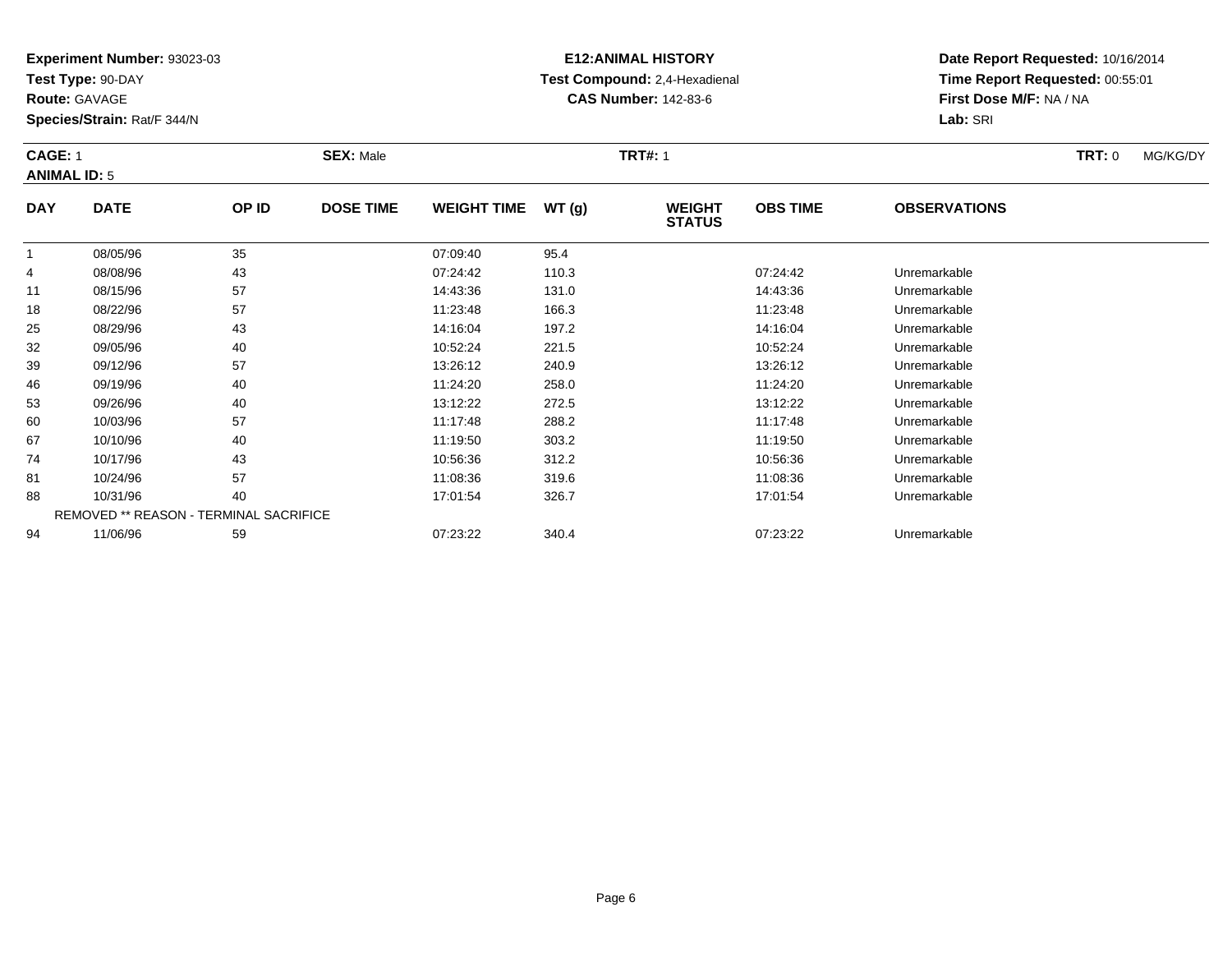**Test Type:** 90-DAY

**Route:** GAVAGE

81

88

94

**Species/Strain:** Rat/F 344/N

REMOVED \*\* REASON - TERMINAL SACRIFICE

# **E12:ANIMAL HISTORY Test Compound:** 2,4-Hexadienal **CAS Number:** 142-83-6

**Date Report Requested:** 10/16/2014**Time Report Requested:** 00:55:01**First Dose M/F:** NA / NA**Lab:** SRI

### **CAGE:** 2 **SEX:** Male **TRT#:** <sup>1</sup> **TRT:** 0 MG/KG/DY**ANIMAL ID:** 6**DAY DATE OP ID DOSE TIME WEIGHT TIME WT (g) WEIGHT STATUSOBS TIME OBSERVATIONS** 1 08/05/96 <sup>35</sup> 07:13:50 68.2 4 08/08/96 <sup>43</sup> 07:25:48 81.0 07:25:48 Unremarkable 11 08/15/96 <sup>57</sup> 14:45:28 109.3 14:45:28 Unremarkable 18 08/22/96 <sup>57</sup> 11:25:36 146.5 11:25:36 Unremarkable 25 08/29/96 <sup>43</sup> 14:17:06 177.1 14:17:06 Unremarkable 32 09/05/96 <sup>40</sup> 10:53:46 205.4 10:53:46 Unremarkable 39 09/12/96 <sup>57</sup> 13:28:00 225.5 13:28:00 Unremarkable 466 09/19/96 40 40 11:25:32 245.5 11:25:32 11:25:32 Dhremarkable 53 09/26/96 <sup>40</sup> 13:13:42 258.9 13:13:42 Unremarkable 600 10/03/96 57 57 11:19:48 274.5 12 11:19:48 10/03/96 Unremarkable 67 10/10/96 <sup>40</sup> 11:21:46 290.3 11:21:46 Unremarkable 7410/17/96 <sup>43</sup> 10:59:58 301.6 10:59:58 Unremarkable

10/24/96 <sup>57</sup> 11:10:14 307.6 11:10:14 Unremarkable

10/31/96 <sup>40</sup> 17:02:54 312.3 17:02:54 Unremarkable

11/06/96 <sup>59</sup> 07:25:18 321.8 07:25:18 Unremarkable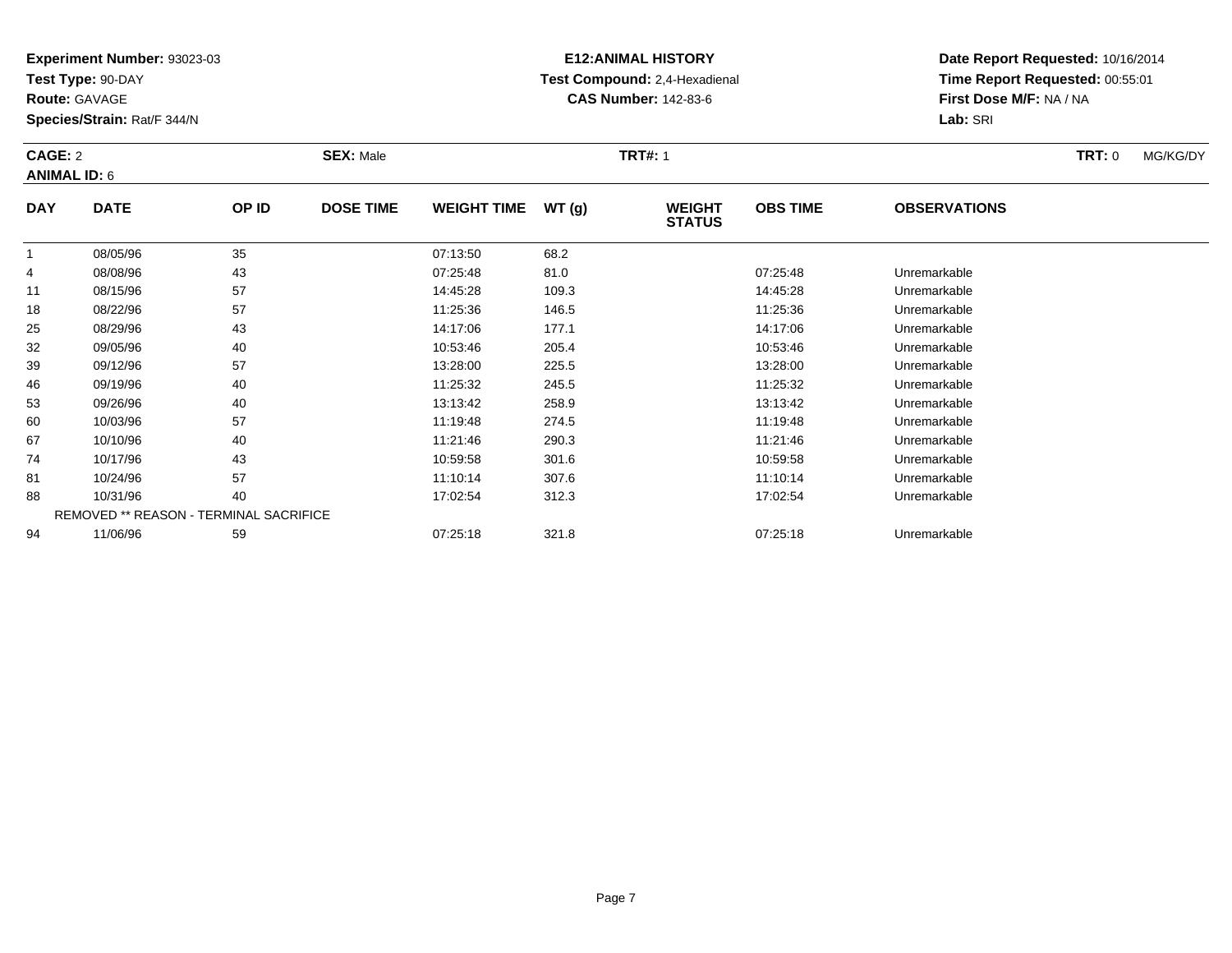**Test Type:** 90-DAY

**Route:** GAVAGE

74

81

88

94

**Species/Strain:** Rat/F 344/N

REMOVED \*\* REASON - TERMINAL SACRIFICE

# **E12:ANIMAL HISTORY Test Compound:** 2,4-Hexadienal **CAS Number:** 142-83-6

**Date Report Requested:** 10/16/2014**Time Report Requested:** 00:55:01**First Dose M/F:** NA / NA**Lab:** SRI

### **CAGE:** 2 **SEX:** Male **TRT#:** <sup>1</sup> **TRT:** 0 MG/KG/DY**ANIMAL ID:** 7**DAY DATE OP IDDOSE TIME WEIGHT TIME WT** (g) **STATUSOBS TIME OBSERVATIONS** 1 08/05/96 <sup>35</sup> 07:13:50 92.4 4 08/08/96 <sup>43</sup> 07:25:48 102.8 07:25:48 Unremarkable 11 08/15/96 <sup>57</sup> 14:45:28 135.4 14:45:28 Unremarkable 188 08/22/96 57 57 11:25:36 174.4 11:45 174.4 11:25:36 Dhremarkable 25 08/29/96 <sup>43</sup> 14:17:06 207.8 14:17:06 Unremarkable 32 09/05/96 <sup>40</sup> 10:53:46 235.6 10:53:46 Unremarkable 39 09/12/96 <sup>57</sup> 13:28:00 256.2 13:28:00 Unremarkable 46 09/19/96 <sup>40</sup> 11:25:32 276.0 11:25:32 Unremarkable 533 09/26/96 40 40 13:13:42 291.1 13:14 291.1 13:13:42 Unremarkable 600 10/03/96 57 57 11:19:48 308.2 11:19:48 10/03/96 Unremarkable 6710/10/96 <sup>40</sup> 11:21:46 323.6 11:21:46 Unremarkable

10/17/96 <sup>43</sup> 10:59:58 338.9 10:59:58 Unremarkable

10/24/96 <sup>57</sup> 11:10:14 347.8 11:10:14 Unremarkable

10/31/96 <sup>40</sup> 17:02:54 350.6 17:02:54 Unremarkable

11/06/96 <sup>59</sup> 07:25:18 357.2 07:25:18 Unremarkable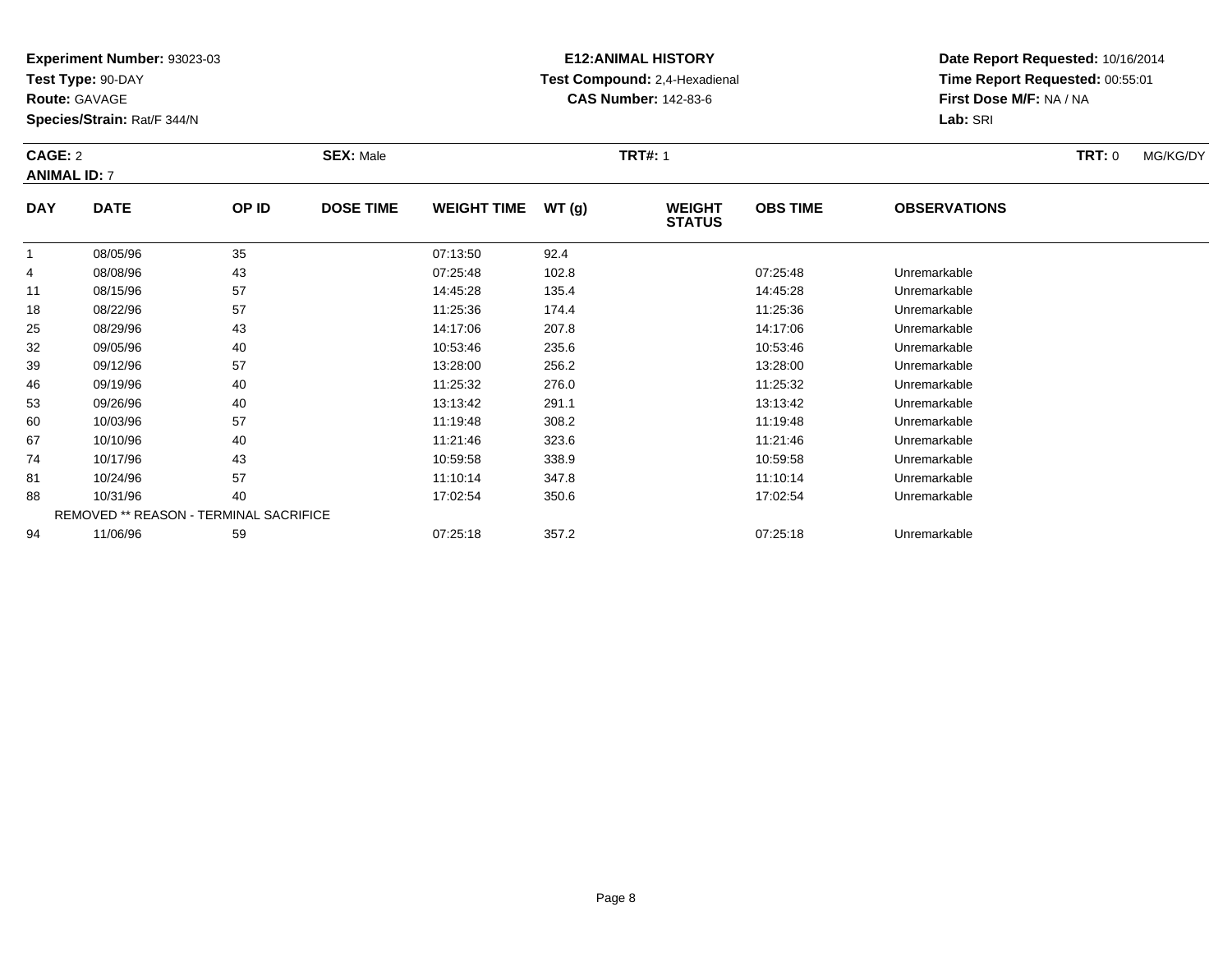**Test Type:** 90-DAY

**Route:** GAVAGE

94

**Species/Strain:** Rat/F 344/N

REMOVED \*\* REASON - TERMINAL SACRIFICE

# **E12:ANIMAL HISTORY Test Compound:** 2,4-Hexadienal **CAS Number:** 142-83-6

**Date Report Requested:** 10/16/2014**Time Report Requested:** 00:55:01**First Dose M/F:** NA / NA**Lab:** SRI

| CAGE: 2<br><b>ANIMAL ID: 8</b> |             |       | <b>SEX: Male</b> |                    |       | <b>TRT#: 1</b>                 |                 |                     | TRT: 0 | MG/KG/DY |
|--------------------------------|-------------|-------|------------------|--------------------|-------|--------------------------------|-----------------|---------------------|--------|----------|
| <b>DAY</b>                     | <b>DATE</b> | OP ID | <b>DOSE TIME</b> | <b>WEIGHT TIME</b> | WT(g) | <b>WEIGHT</b><br><b>STATUS</b> | <b>OBS TIME</b> | <b>OBSERVATIONS</b> |        |          |
| 1                              | 08/05/96    | 35    |                  | 07:13:50           | 104.5 |                                |                 |                     |        |          |
| 4                              | 08/08/96    | 43    |                  | 07:25:48           | 114.2 |                                | 07:25:48        | Unremarkable        |        |          |
| 11                             | 08/15/96    | 57    |                  | 14:45:28           | 136.6 |                                | 14:45:28        | Unremarkable        |        |          |
| 18                             | 08/22/96    | 57    |                  | 11:25:36           | 164.6 |                                | 11:25:36        | Unremarkable        |        |          |
| 25                             | 08/29/96    | 43    |                  | 14:17:06           | 191.4 |                                | 14:17:06        | Unremarkable        |        |          |
| 32                             | 09/05/96    | 40    |                  | 10:53:46           | 217.4 |                                | 10:53:46        | Unremarkable        |        |          |
| 39                             | 09/12/96    | 57    |                  | 13:28:00           | 239.8 |                                | 13:28:00        | Unremarkable        |        |          |
| 46                             | 09/19/96    | 40    |                  | 11:25:32           | 258.8 |                                | 11:25:32        | Unremarkable        |        |          |
| 53                             | 09/26/96    | 40    |                  | 13:13:42           | 270.3 |                                | 13:13:42        | Unremarkable        |        |          |
| 60                             | 10/03/96    | 57    |                  | 11:19:48           | 284.6 |                                | 11:19:48        | Unremarkable        |        |          |
| 67                             | 10/10/96    | 40    |                  | 11:21:46           | 301.0 |                                | 11:21:46        | Unremarkable        |        |          |
| 74                             | 10/17/96    | 43    |                  | 10:59:58           | 316.6 |                                | 10:59:58        | Unremarkable        |        |          |
| 81                             | 10/24/96    | 57    |                  | 11:10:14           | 322.0 |                                | 11:10:14        | Unremarkable        |        |          |
| 88                             | 10/31/96    | 40    |                  | 17:02:54           | 328.1 |                                | 17:02:54        | Unremarkable        |        |          |

11/06/96 <sup>59</sup> 07:25:18 338.3 07:25:18 Unremarkable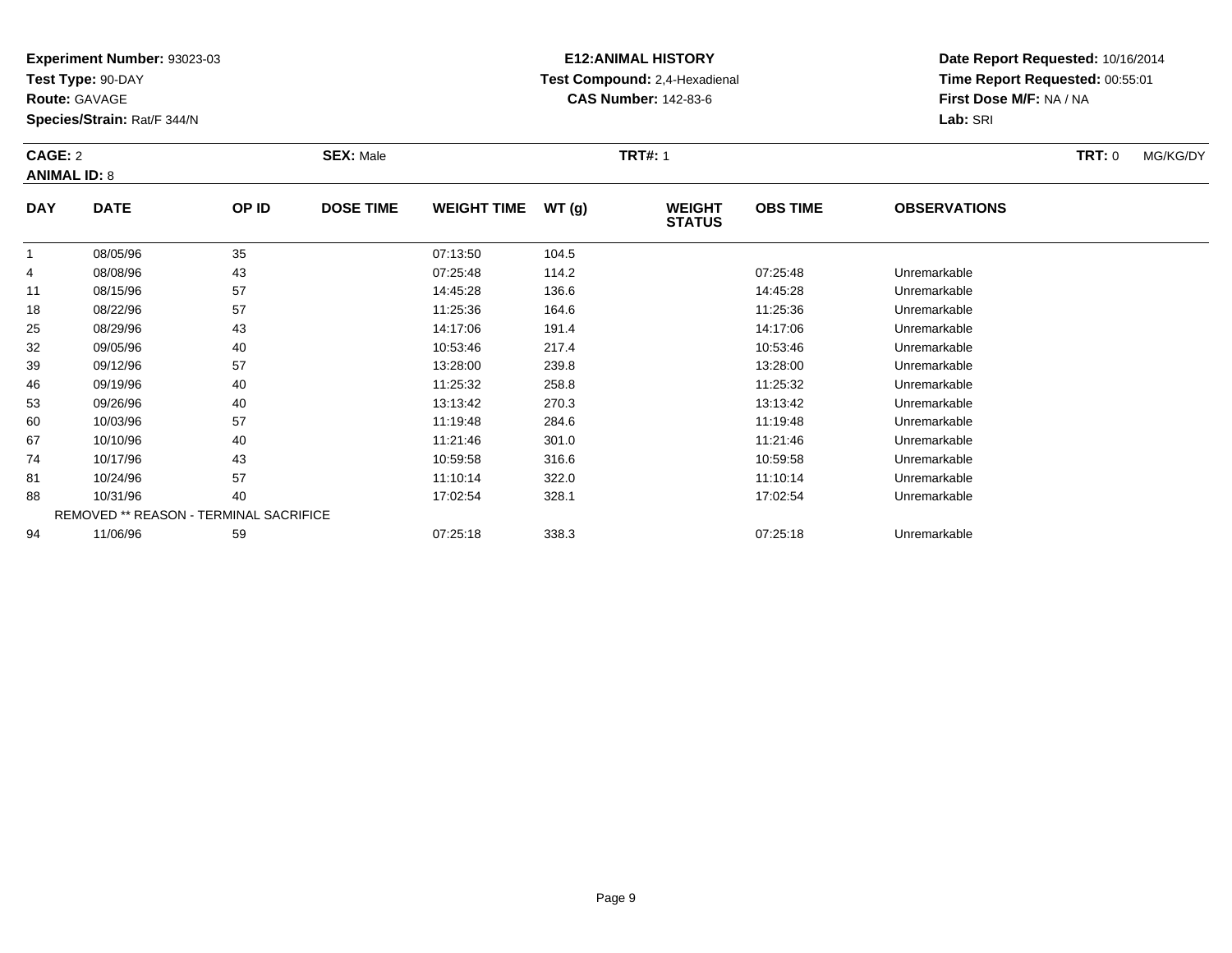**Test Type:** 90-DAY

**Route:** GAVAGE

88

94

**Species/Strain:** Rat/F 344/N

REMOVED \*\* REASON - TERMINAL SACRIFICE

# **E12:ANIMAL HISTORY Test Compound:** 2,4-Hexadienal **CAS Number:** 142-83-6

**Date Report Requested:** 10/16/2014**Time Report Requested:** 00:55:01**First Dose M/F:** NA / NA**Lab:** SRI

#### **CAGE:** 2 **SEX:** Male **TRT#:** <sup>1</sup> **TRT:** 0 MG/KG/DY**ANIMAL ID:** 9**DAY DATE OP IDDOSE TIME WEIGHT TIME WT** (g) **STATUSOBS TIME OBSERVATIONS** 1 08/05/96 <sup>35</sup> 07:13:50 82.5 4 08/08/96 <sup>43</sup> 07:25:48 99.2 07:25:48 Unremarkable 11 08/15/96 <sup>57</sup> 14:45:28 131.8 14:45:28 Unremarkable 188 08/22/96 57 57 11:25:36 170.1 108/22/96 Unremarkable 25 08/29/96 <sup>43</sup> 14:17:06 204.7 14:17:06 Unremarkable 32 09/05/96 <sup>40</sup> 10:53:46 234.0 10:53:46 Unremarkable 39 09/12/96 <sup>57</sup> 13:28:00 256.3 13:28:00 Unremarkable 46 09/19/96 <sup>40</sup> 11:25:32 278.5 11:25:32 Unremarkable 53 09/26/96 <sup>40</sup> 13:13:42 293.5 13:13:42 Unremarkable 600 10/03/96 57 57 11:19:48 310.3 10.3 11:19:48 Dhremarkable 677 10/10/96 40 40 11:21:46 327.1 11:21:46 10/10/96 Unremarkable 74 10/17/96 <sup>43</sup> 10:59:58 342.4 10:59:58 Unremarkable 8110/24/96 <sup>57</sup> 11:10:14 352.2 11:10:14 Unremarkable

10/31/96 <sup>40</sup> 17:02:54 357.9 17:02:54 Unremarkable

11/06/96 <sup>59</sup> 07:25:18 365.8 07:25:18 Unremarkable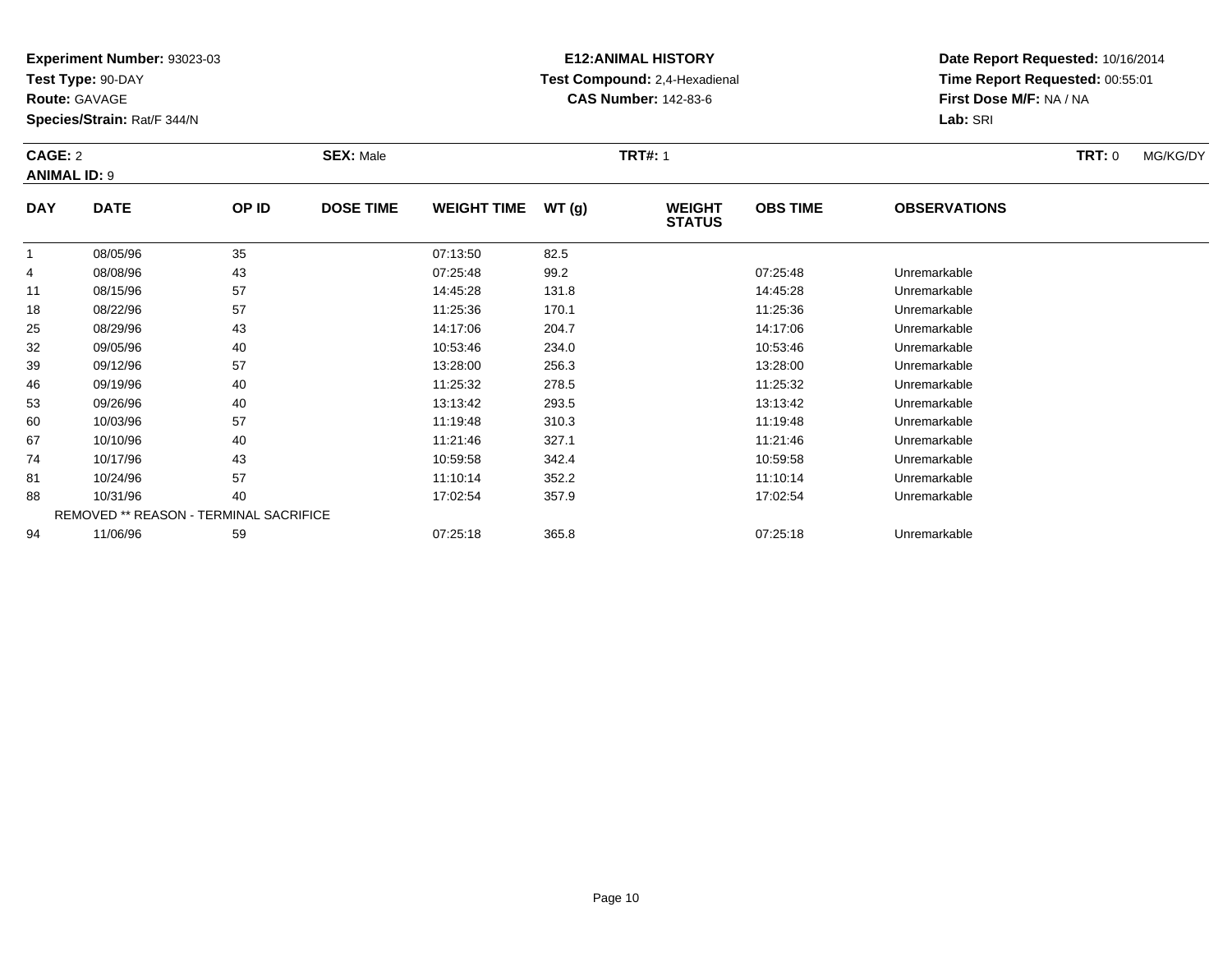**Test Type:** 90-DAY

**Route:** GAVAGE

94

**Species/Strain:** Rat/F 344/N

# **E12:ANIMAL HISTORY Test Compound:** 2,4-Hexadienal **CAS Number:** 142-83-6

**Date Report Requested:** 10/16/2014**Time Report Requested:** 00:55:01**First Dose M/F:** NA / NA**Lab:** SRI

| CAGE: 2    | <b>ANIMAL ID: 10</b>                          |       | <b>SEX: Male</b> |                    |       | <b>TRT#: 1</b>                 |                 |                     | <b>TRT: 0</b> | MG/KG/DY |
|------------|-----------------------------------------------|-------|------------------|--------------------|-------|--------------------------------|-----------------|---------------------|---------------|----------|
| <b>DAY</b> | <b>DATE</b>                                   | OP ID | <b>DOSE TIME</b> | <b>WEIGHT TIME</b> | WT(g) | <b>WEIGHT</b><br><b>STATUS</b> | <b>OBS TIME</b> | <b>OBSERVATIONS</b> |               |          |
| 1          | 08/05/96                                      | 35    |                  | 07:13:50           | 104.5 |                                |                 |                     |               |          |
| 4          | 08/08/96                                      | 43    |                  | 07:25:48           | 116.7 |                                | 07:25:48        | Unremarkable        |               |          |
| 11         | 08/15/96                                      | 57    |                  | 14:45:28           | 150.7 |                                | 14:45:28        | Unremarkable        |               |          |
| 18         | 08/22/96                                      | 57    |                  | 11:25:36           | 182.1 |                                | 11:25:36        | Unremarkable        |               |          |
| 25         | 08/29/96                                      | 43    |                  | 14:17:06           | 211.9 |                                | 14:17:06        | Unremarkable        |               |          |
| 32         | 09/05/96                                      | 40    |                  | 10:53:46           | 237.8 |                                | 10:53:46        | Unremarkable        |               |          |
| 39         | 09/12/96                                      | 57    |                  | 13:28:00           | 258.2 |                                | 13:28:00        | Unremarkable        |               |          |
| 46         | 09/19/96                                      | 40    |                  | 11:25:32           | 272.7 |                                | 11:25:32        | Unremarkable        |               |          |
| 53         | 09/26/96                                      | 40    |                  | 13:13:42           | 286.2 |                                | 13:13:42        | Unremarkable        |               |          |
| 60         | 10/03/96                                      | 57    |                  | 11:19:48           | 300.5 |                                | 11:19:48        | Unremarkable        |               |          |
| 67         | 10/10/96                                      | 40    |                  | 11:21:46           | 312.2 |                                | 11:21:46        | Unremarkable        |               |          |
| 74         | 10/17/96                                      | 43    |                  | 10:59:58           | 324.8 |                                | 10:59:58        | Unremarkable        |               |          |
| 81         | 10/24/96                                      | 57    |                  | 11:10:14           | 330.9 |                                | 11:10:14        | Unremarkable        |               |          |
| 88         | 10/31/96                                      | 40    |                  | 17:02:54           | 337.3 |                                | 17:02:54        | Unremarkable        |               |          |
|            | <b>REMOVED ** REASON - TERMINAL SACRIFICE</b> |       |                  |                    |       |                                |                 |                     |               |          |

11/06/96 <sup>59</sup> 07:25:18 345.8 07:25:18 Unremarkable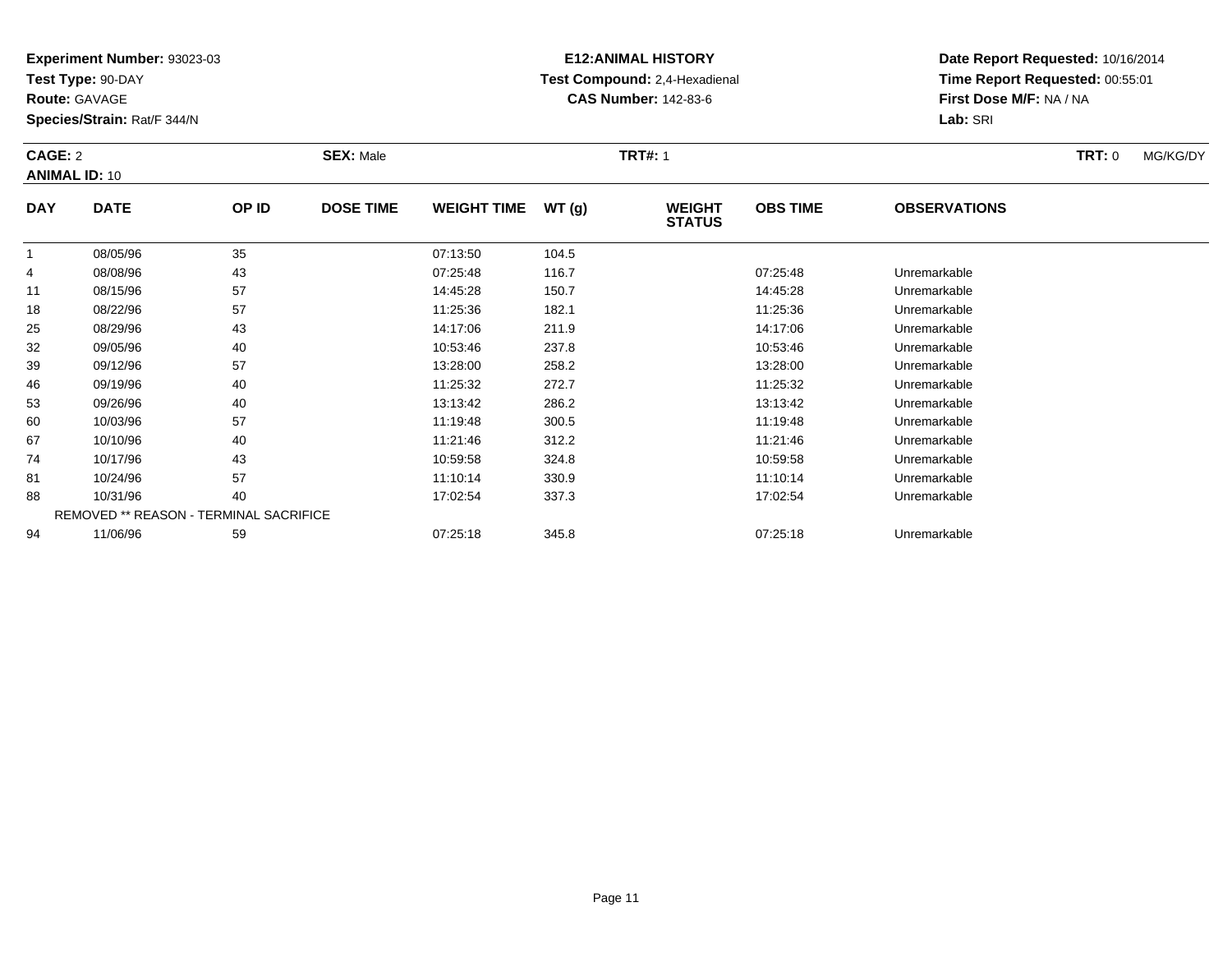**Test Type:** 90-DAY

**Route:** GAVAGE

46

53

60

67

74

81

88

94

**Species/Strain:** Rat/F 344/N

REMOVED \*\* REASON - TERMINAL SACRIFICE

# **E12:ANIMAL HISTORY Test Compound:** 2,4-Hexadienal **CAS Number:** 142-83-6

**Date Report Requested:** 10/16/2014**Time Report Requested:** 00:55:01**First Dose M/F:** NA / NA**Lab:** SRI

### **CAGE:** 3 **SEX:** Male **TRT#:** <sup>3</sup> **TRT:** 7.5 MG/KG/DY**ANIMAL ID:** 11**DAY DATE OP ID DOSE TIME WEIGHT TIME WT (g) WEIGHT STATUSOBS TIME OBSERVATIONS** 1 08/05/96 <sup>35</sup> 07:20:50 100.1 4 08/08/96 <sup>43</sup> 07:31:50 109.3 07:31:50 Unremarkable 11 08/15/96 <sup>57</sup> 14:55:14 131.0 14:55:14 Unremarkable 18 08/22/96 <sup>57</sup> 11:35:10 162.2 11:35:10 Unremarkable 25 08/29/96 <sup>43</sup> 14:08:54 182.2 14:08:54 Unremarkable 32 09/05/96 <sup>40</sup> 11:01:06 204.3 11:01:06 Unremarkable 3909/12/96 <sup>57</sup> 13:38:32 222.4 13:38:32 Unremarkable

6 09/19/96 40 40 11:32:22 238.6 11:32:22 12:32:22 Dhremarkable

09/26/96 <sup>40</sup> 13:20:48 251.8 13:20:48 Unremarkable

0 10/03/96 57 57 11:30:04 269.3 11:30 11:30 11:30:04 Diremarkable

10/10/96 <sup>40</sup> 11:29:32 280.6 11:29:32 Unremarkable

10/17/96 <sup>43</sup> 10:45:08 293.0 10:45:08 Unremarkable

1 10/24/96 57 57 11:20:30 297.5 11:20 11:20 11:20:30 11:20:30 Unremarkable

8 10/31/96 40 40 17:10:18 304.0 17:10 18 17:10:18 304.0

11/06/96 <sup>59</sup> 07:27:14 312.3 07:27:14 Unremarkable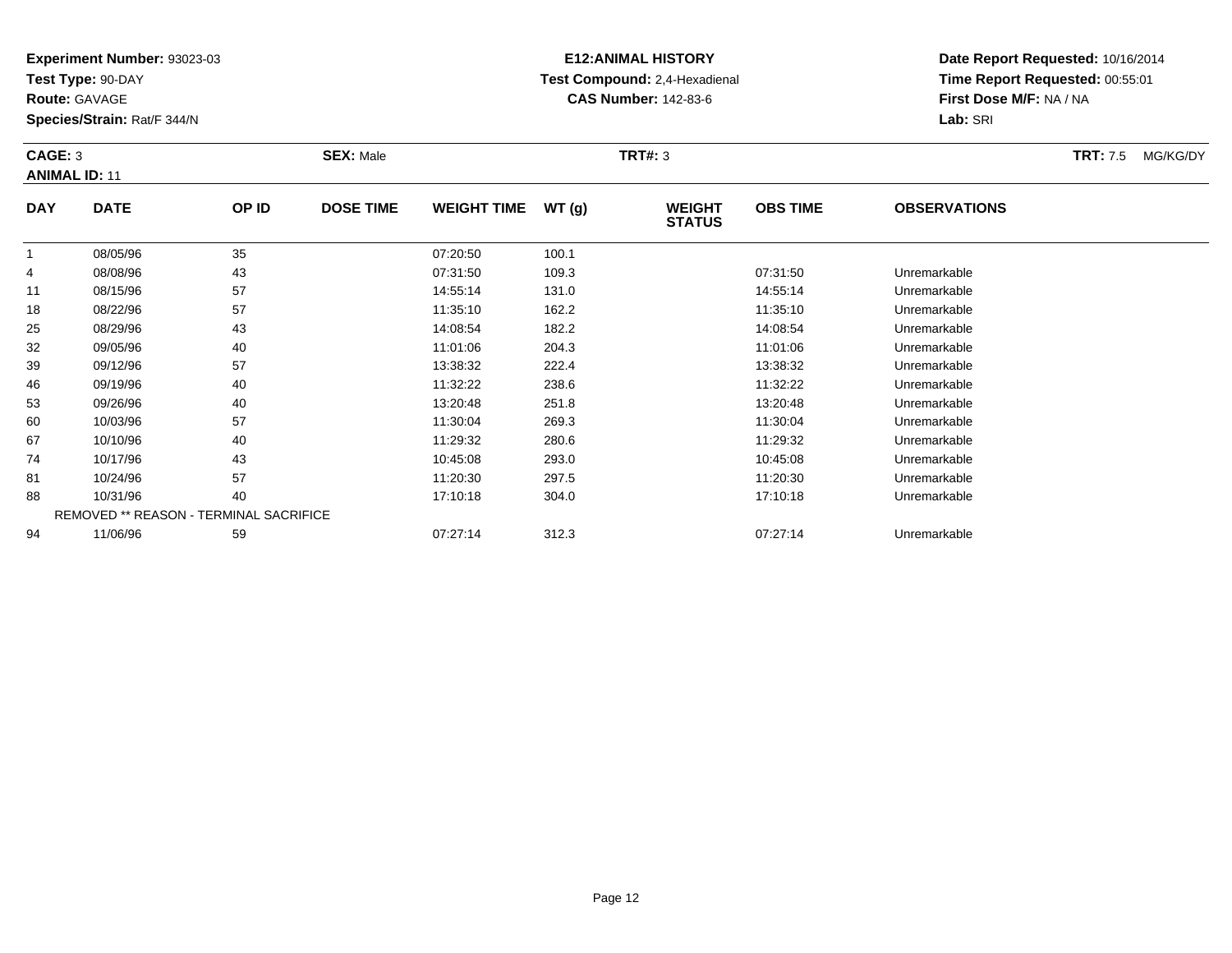**Test Type:** 90-DAY

**Route:** GAVAGE

46

53

60

67

74

81

88

94

**Species/Strain:** Rat/F 344/N

# **E12:ANIMAL HISTORY Test Compound:** 2,4-Hexadienal **CAS Number:** 142-83-6

**Date Report Requested:** 10/16/2014**Time Report Requested:** 00:55:01**First Dose M/F:** NA / NA**Lab:** SRI

### **CAGE:** 3 **SEX:** Male **TRT#:** <sup>3</sup> **TRT:** 7.5 MG/KG/DY**ANIMAL ID:** 12**DAY DATE OP ID DOSE TIME WEIGHT TIME WT (g) WEIGHT STATUSOBS TIME OBSERVATIONS** 1 08/05/96 <sup>35</sup> 07:20:50 79.6 4 08/08/96 <sup>43</sup> 07:31:50 90.9 07:31:50 Unremarkable 11 08/15/96 <sup>57</sup> 14:55:14 116.2 14:55:14 Unremarkable 18 08/22/96 <sup>57</sup> 11:35:10 150.2 11:35:10 Unremarkable 25 08/29/96 <sup>43</sup> 14:08:54 179.5 14:08:54 Unremarkable 32 09/05/96 <sup>40</sup> 11:01:06 208.3 11:01:06 Unremarkable 39

 09/12/96 <sup>57</sup> 13:38:32 228.2 13:38:32 Unremarkable 6 09/19/96 40 40 11:32:22 243.1 11:32:22 11:32:22 Dhremarkable 09/26/96 <sup>40</sup> 13:20:48 255.9 13:20:48 Unremarkable 0 10/03/96 57 57 11:30:04 273.7 11:30.04 11:30:04 Dhremarkable 10/10/96 <sup>40</sup> 11:29:32 283.9 11:29:32 Unremarkable 10/17/96 <sup>43</sup> 10:45:08 295.7 10:45:08 Unremarkable 1 10/24/96 57 57 11:20:30 300.6 11:20 11:20 11:20:30 8 10/31/96 40 40 17:10:18 307.1 17:10:18 307.1 17:10:18 17:10:18 Unremarkable REMOVED \*\* REASON - TERMINAL SACRIFICE11/06/96 <sup>59</sup> 07:27:14 311.7 07:27:14 Unremarkable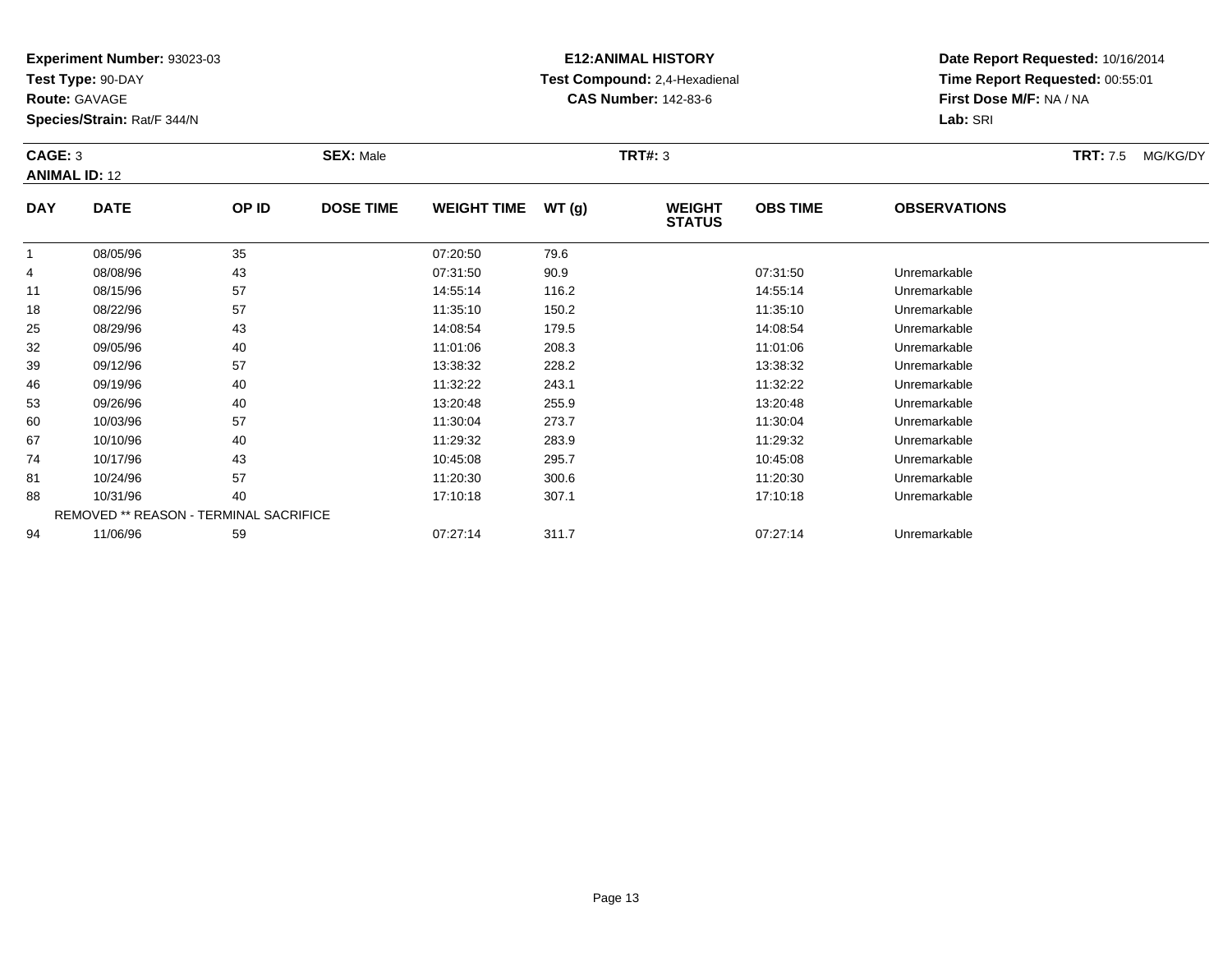**Test Type:** 90-DAY

**Route:** GAVAGE

88

94

**Species/Strain:** Rat/F 344/N

REMOVED \*\* REASON - TERMINAL SACRIFICE

# **E12:ANIMAL HISTORY Test Compound:** 2,4-Hexadienal **CAS Number:** 142-83-6

**Date Report Requested:** 10/16/2014**Time Report Requested:** 00:55:01**First Dose M/F:** NA / NA**Lab:** SRI

| CAGE: 3    | <b>ANIMAL ID: 13</b> |       | <b>SEX: Male</b> |                    |       | <b>TRT#: 3</b>                 |                 |                     | <b>TRT:</b> 7.5 | MG/KG/DY |
|------------|----------------------|-------|------------------|--------------------|-------|--------------------------------|-----------------|---------------------|-----------------|----------|
| <b>DAY</b> | <b>DATE</b>          | OP ID | <b>DOSE TIME</b> | <b>WEIGHT TIME</b> | WT(g) | <b>WEIGHT</b><br><b>STATUS</b> | <b>OBS TIME</b> | <b>OBSERVATIONS</b> |                 |          |
|            | 08/05/96             | 35    |                  | 07:20:50           | 111.8 |                                |                 |                     |                 |          |
| 4          | 08/08/96             | 43    |                  | 07:31:50           | 121.1 |                                | 07:31:50        | Unremarkable        |                 |          |
| 11         | 08/15/96             | 57    |                  | 14:55:14           | 143.2 |                                | 14:55:14        | Unremarkable        |                 |          |
| 18         | 08/22/96             | 57    |                  | 11:35:10           | 175.1 |                                | 11:35:10        | Unremarkable        |                 |          |
| 25         | 08/29/96             | 43    |                  | 14:08:54           | 192.9 |                                | 14:08:54        | Unremarkable        |                 |          |
| 32         | 09/05/96             | 40    |                  | 11:01:06           | 213.7 |                                | 11:01:06        | Unremarkable        |                 |          |
| 39         | 09/12/96             | 57    |                  | 13:38:32           | 231.0 |                                | 13:38:32        | Unremarkable        |                 |          |
| 46         | 09/19/96             | 40    |                  | 11:32:22           | 247.1 |                                | 11:32:22        | Unremarkable        |                 |          |
| 53         | 09/26/96             | 40    |                  | 13:20:48           | 260.1 |                                | 13:20:48        | Unremarkable        |                 |          |
| 60         | 10/03/96             | 57    |                  | 11:30:04           | 276.4 |                                | 11:30:04        | Unremarkable        |                 |          |
| 67         | 10/10/96             | 40    |                  | 11:29:32           | 288.3 |                                | 11:29:32        | Unremarkable        |                 |          |
| 74         | 10/17/96             | 43    |                  | 10:45:08           | 299.9 |                                | 10:45:08        | Unremarkable        |                 |          |
| 81         | 10/24/96             | 57    |                  | 11:20:30           | 305.5 |                                | 11:20:30        | Unremarkable        |                 |          |

1 10/24/96 57 57 11:20:30 305.5 11:20:30 11:20:30 11:20:30

8 10/31/96 40 40 17:10:18 312.9 312.9 17:10:18 17:10:18

11/06/96 <sup>59</sup> 07:27:14 319.4 07:27:14 Unremarkable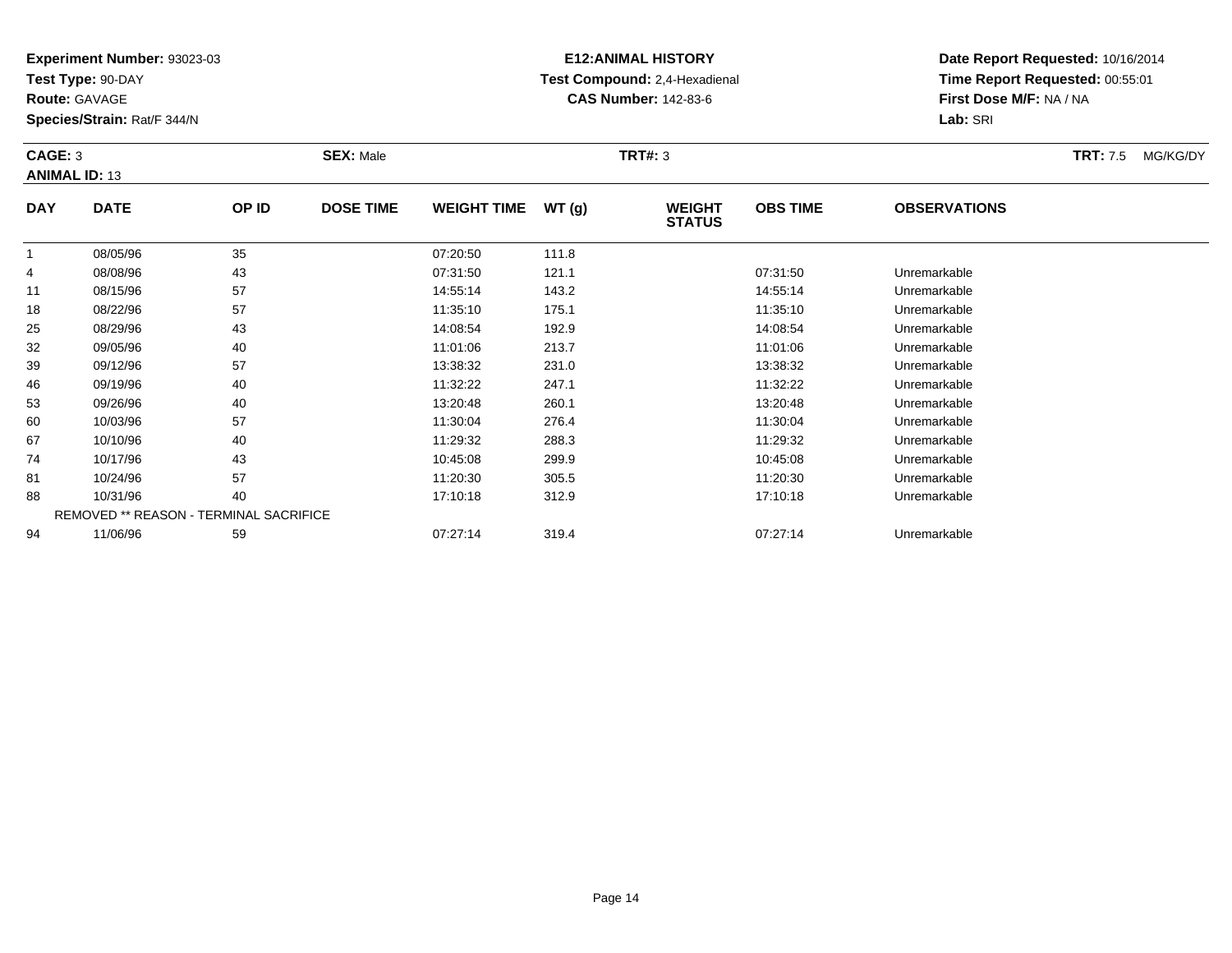**Test Type:** 90-DAY

**Route:** GAVAGE

**Species/Strain:** Rat/F 344/N

# **E12:ANIMAL HISTORY Test Compound:** 2,4-Hexadienal **CAS Number:** 142-83-6

**Date Report Requested:** 10/16/2014**Time Report Requested:** 00:55:01**First Dose M/F:** NA / NA**Lab:** SRI

### **CAGE:** 3 **SEX:** Male **TRT#:** <sup>3</sup> **TRT:** 7.5 MG/KG/DY**ANIMAL ID:** 14**DAY DATE OP IDDOSE TIME WEIGHT TIME WT** (g) **STATUSOBS TIME OBSERVATIONS** 1 08/05/96 <sup>35</sup> 07:20:50 95.9 4 08/08/96 <sup>43</sup> 07:31:50 107.8 07:31:50 Unremarkable 11 08/15/96 <sup>57</sup> 14:55:14 132.3 14:55:14 Unremarkable 18 08/22/96 <sup>57</sup> 11:35:10 165.2 11:35:10 Unremarkable 25 08/29/96 <sup>43</sup> 14:08:54 184.2 14:08:54 Unremarkable 3209/05/96 <sup>40</sup> 11:01:06 204.0 11:01:06 Unremarkable

| .  | 00, 10, 00 | <u>.</u>                                      | .        | .     | .        | --------------- |  |
|----|------------|-----------------------------------------------|----------|-------|----------|-----------------|--|
| 18 | 08/22/96   | 57                                            | 11:35:10 | 165.2 | 11:35:10 | Unremarkable    |  |
| 25 | 08/29/96   | 43                                            | 14:08:54 | 184.2 | 14:08:54 | Unremarkable    |  |
| 32 | 09/05/96   | 40                                            | 11:01:06 | 204.0 | 11:01:06 | Unremarkable    |  |
| 39 | 09/12/96   | 57                                            | 13:38:32 | 223.9 | 13:38:32 | Unremarkable    |  |
| 46 | 09/19/96   | 40                                            | 11:32:22 | 234.1 | 11:32:22 | Unremarkable    |  |
| 53 | 09/26/96   | 40                                            | 13:20:48 | 250.7 | 13:20:48 | Unremarkable    |  |
| 60 | 10/03/96   | 57                                            | 11:30:04 | 265.9 | 11:30:04 | Unremarkable    |  |
| 67 | 10/10/96   | 40                                            | 11:29:32 | 281.7 | 11:29:32 | Unremarkable    |  |
| 74 | 10/17/96   | 43                                            | 10:45:08 | 290.0 | 10:45:08 | Unremarkable    |  |
| 81 | 10/24/96   | 57                                            | 11:20:30 | 297.7 | 11:20:30 | Unremarkable    |  |
| 88 | 10/31/96   | 40                                            | 17:10:18 | 302.2 | 17:10:18 | Unremarkable    |  |
|    |            | <b>REMOVED ** REASON - TERMINAL SACRIFICE</b> |          |       |          |                 |  |
| 94 | 11/06/96   | 59                                            | 07:27:14 | 314.5 | 07:27:14 | Unremarkable    |  |
|    |            |                                               |          |       |          |                 |  |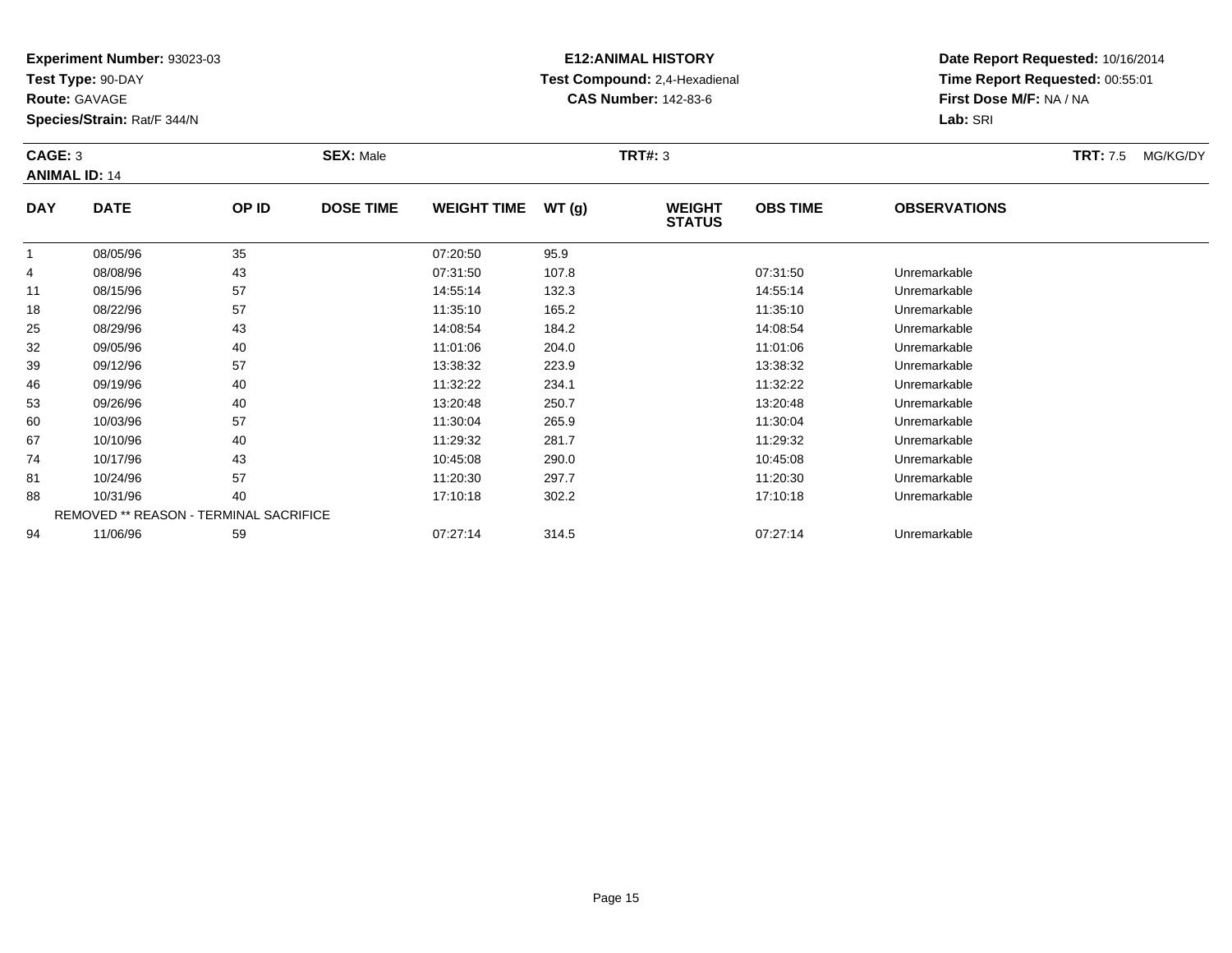**Test Type:** 90-DAY

**Route:** GAVAGE

88

94

**Species/Strain:** Rat/F 344/N

# **E12:ANIMAL HISTORY Test Compound:** 2,4-Hexadienal **CAS Number:** 142-83-6

**Date Report Requested:** 10/16/2014**Time Report Requested:** 00:55:01**First Dose M/F:** NA / NA**Lab:** SRI

| CAGE: 3<br><b>ANIMAL ID: 15</b> |             |       | <b>SEX: Male</b> |                    |       | <b>TRT#: 3</b>                 |                 |                     | <b>TRT:</b> 7.5 | MG/KG/DY |
|---------------------------------|-------------|-------|------------------|--------------------|-------|--------------------------------|-----------------|---------------------|-----------------|----------|
| <b>DAY</b>                      | <b>DATE</b> | OP ID | <b>DOSE TIME</b> | <b>WEIGHT TIME</b> | WT(g) | <b>WEIGHT</b><br><b>STATUS</b> | <b>OBS TIME</b> | <b>OBSERVATIONS</b> |                 |          |
|                                 | 08/05/96    | 35    |                  | 07:20:50           | 85.9  |                                |                 |                     |                 |          |
| 4                               | 08/08/96    | 43    |                  | 07:31:50           | 100.6 |                                | 07:31:50        | Unremarkable        |                 |          |
| 11                              | 08/15/96    | 57    |                  | 14:55:14           | 126.3 |                                | 14:55:14        | Unremarkable        |                 |          |
| 18                              | 08/22/96    | 57    |                  | 11:35:10           | 158.9 |                                | 11:35:10        | Unremarkable        |                 |          |
| 25                              | 08/29/96    | 43    |                  | 14:08:54           | 186.8 |                                | 14:08:54        | Unremarkable        |                 |          |
| 32                              | 09/05/96    | 40    |                  | 11:01:06           | 219.0 |                                | 11:01:06        | Unremarkable        |                 |          |
| 39                              | 09/12/96    | 57    |                  | 13:38:32           | 238.4 |                                | 13:38:32        | Unremarkable        |                 |          |
| 46                              | 09/19/96    | 40    |                  | 11:32:22           | 256.6 |                                | 11:32:22        | Unremarkable        |                 |          |
| 53                              | 09/26/96    | 40    |                  | 13:20:48           | 271.0 |                                | 13:20:48        | Unremarkable        |                 |          |
| 60                              | 10/03/96    | 57    |                  | 11:30:04           | 283.3 |                                | 11:30:04        | Unremarkable        |                 |          |
| 67                              | 10/10/96    | 40    |                  | 11:29:32           | 297.0 |                                | 11:29:32        | Unremarkable        |                 |          |
| 74                              | 10/17/96    | 43    |                  | 10:45:08           | 310.5 |                                | 10:45:08        | Unremarkable        |                 |          |
| 81                              | 10/24/96    | 57    |                  | 11:20:30           | 316.2 |                                | 11:20:30        | Unremarkable        |                 |          |

10/31/96 <sup>40</sup> 17:10:18 320.9 17:10:18 Unremarkable

11/06/96 <sup>59</sup> 07:27:14 328.1 07:27:14 Unremarkable

REMOVED \*\* REASON - TERMINAL SACRIFICE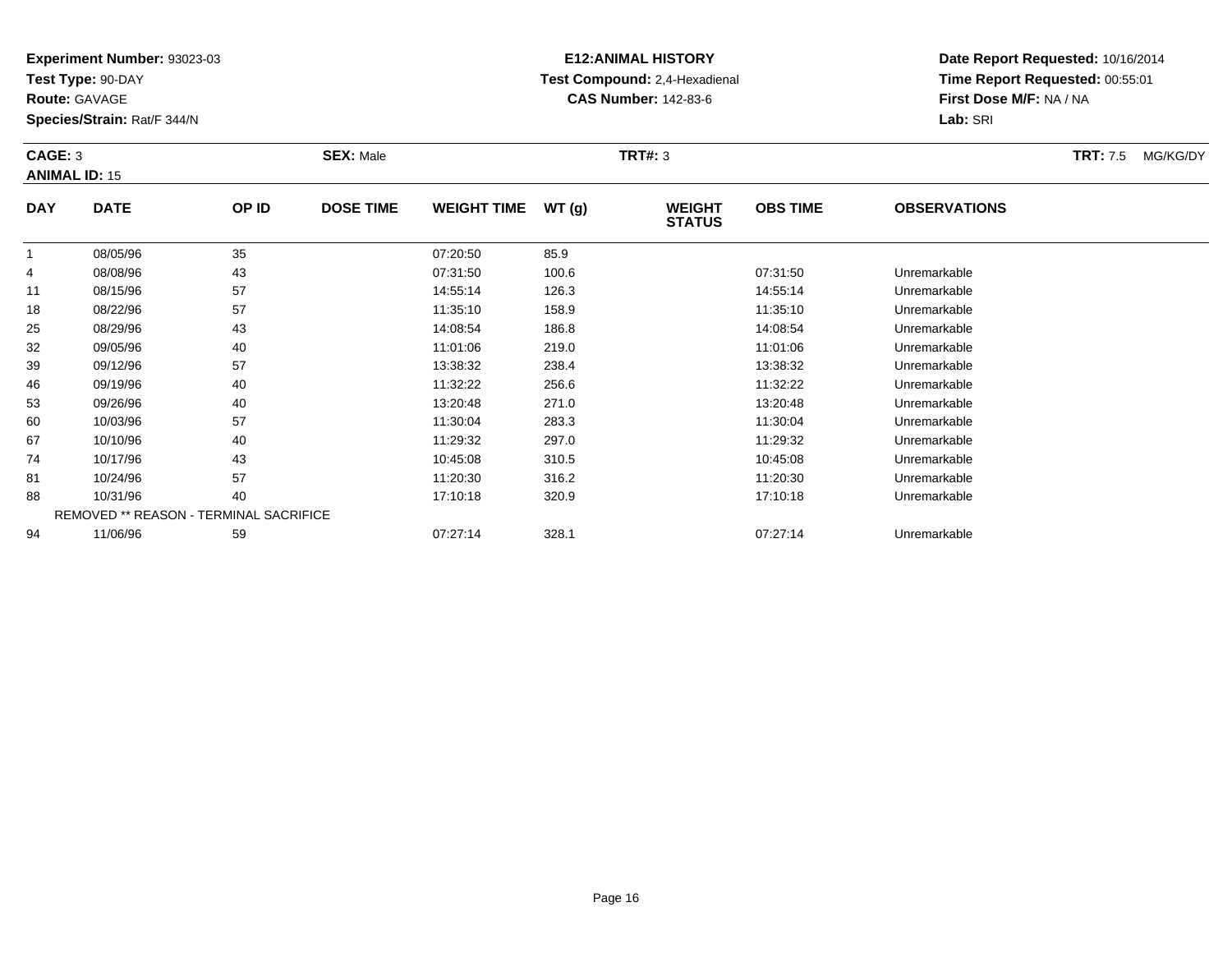**Test Type:** 90-DAY

**Route:** GAVAGE

60

67

74

81

88

94

**Species/Strain:** Rat/F 344/N

REMOVED \*\* REASON - TERMINAL SACRIFICE

# **E12:ANIMAL HISTORY Test Compound:** 2,4-Hexadienal **CAS Number:** 142-83-6

**Date Report Requested:** 10/16/2014**Time Report Requested:** 00:55:01**First Dose M/F:** NA / NA**Lab:** SRI

#### **CAGE:** 4 **SEX:** Male **TRT#:** <sup>3</sup> **TRT:** 7.5 MG/KG/DY**ANIMAL ID:** 16**DAY DATE OP ID DOSE TIME WEIGHT TIME WT (g) WEIGHT STATUSOBS TIME OBSERVATIONS** 1 08/05/96 <sup>35</sup> 07:22:00 92.3 4 08/08/96 <sup>43</sup> 07:32:46 105.9 07:32:46 Unremarkable 11 08/15/96 <sup>57</sup> 14:57:02 134.5 14:57:02 Unremarkable 18 08/22/96 <sup>57</sup> 11:37:04 169.9 11:37:04 Unremarkable 25 08/29/96 <sup>43</sup> 14:10:08 201.8 14:10:08 Unremarkable 322 09/05/96 40 40 11:02:24 227.7 11:02:24 11:02:24 Dhremarkable 39 09/12/96 <sup>57</sup> 13:40:36 251.9 13:40:36 Unremarkable 466 09/19/96 40 40 11:33:26 269.4 1269.4 11:33:26 Dhremarkable 5309/26/96 <sup>40</sup> 13:22:00 288.8 13:22:00 Unremarkable

0 10/03/96 57 57 11:32:22 303.7 11:32:22 1303.7 11:32:22 Unremarkable

10/10/96 <sup>40</sup> 11:30:42 319.7 11:30:42 Unremarkable

10/17/96 <sup>43</sup> 10:46:16 335.6 10:46:16 Unremarkable

1 10/24/96 57 57 11:22:30 346.0 11:20 11:22:30 11:22:30

8 10/31/96 40 40 17:11:28 352.7 17:11:28 17:11:28 Jhremarkable

11/06/96 <sup>59</sup> 07:29:16 362.4 07:29:16 Unremarkable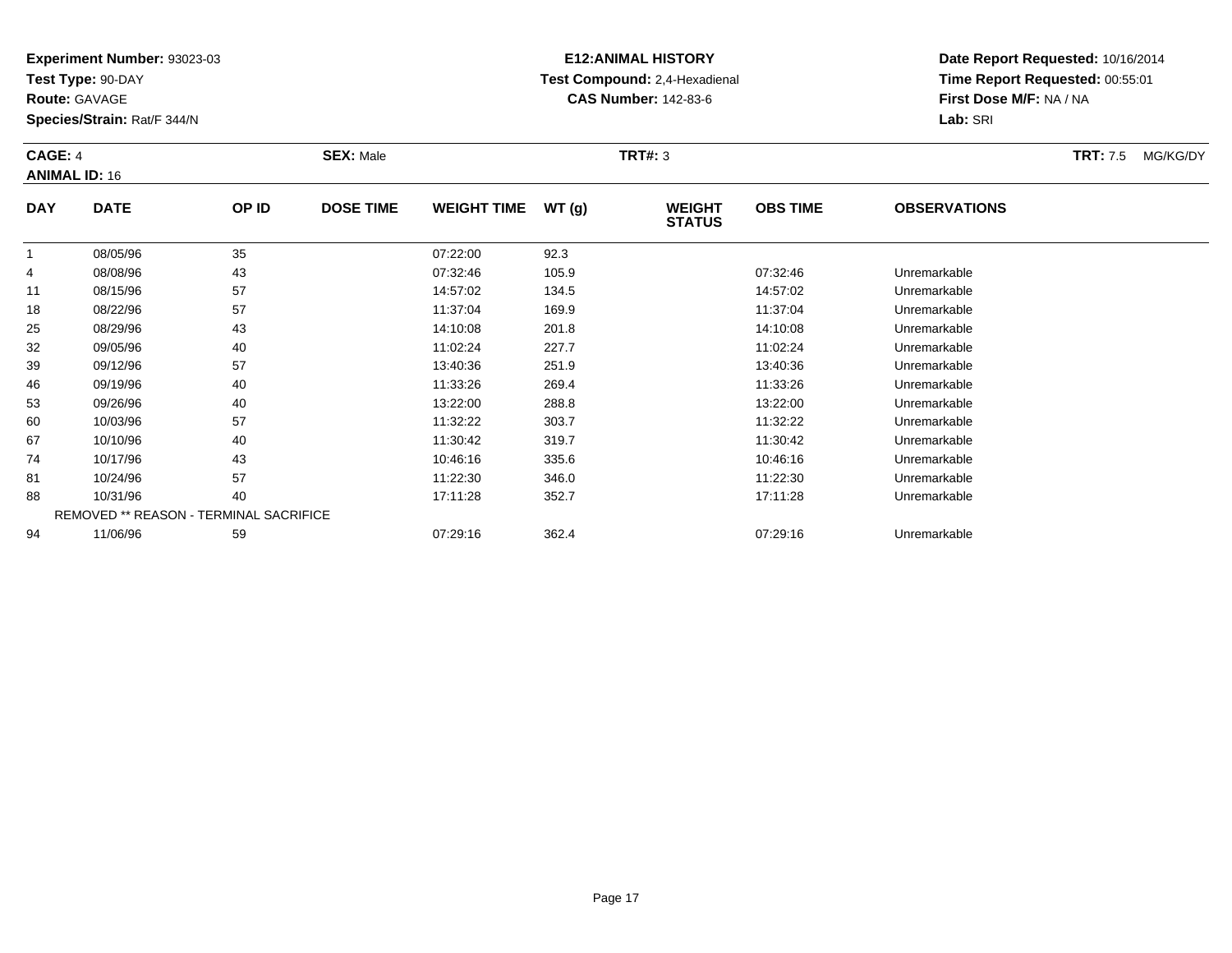**Test Type:** 90-DAY

**Route:** GAVAGE

53

60

67

74

81

88

94

**Species/Strain:** Rat/F 344/N

REMOVED \*\* REASON - TERMINAL SACRIFICE

# **E12:ANIMAL HISTORY Test Compound:** 2,4-Hexadienal **CAS Number:** 142-83-6

**Date Report Requested:** 10/16/2014**Time Report Requested:** 00:55:01**First Dose M/F:** NA / NA**Lab:** SRI

### **CAGE:** 4 **SEX:** Male **TRT#:** <sup>3</sup> **TRT:** 7.5 MG/KG/DY**ANIMAL ID:** 17**DAY DATE OP ID DOSE TIME WEIGHT TIME WT (g) WEIGHT STATUSOBS TIME OBSERVATIONS** 1 08/05/96 <sup>35</sup> 07:22:00 97.4 4 08/08/96 <sup>43</sup> 07:32:46 115.3 07:32:46 Unremarkable 11 08/15/96 <sup>57</sup> 14:57:02 147.9 14:57:02 Unremarkable 18 08/22/96 <sup>57</sup> 11:37:04 194.5 11:37:04 Unremarkable 25 08/29/96 <sup>43</sup> 14:10:08 230.9 14:10:08 Unremarkable 322 09/05/96 40 40 11:02:24 255.5 11:02:24 11:02:24 Dhremarkable 39 09/12/96 <sup>57</sup> 13:40:36 276.2 13:40:36 Unremarkable 4609/19/96 <sup>40</sup> 11:33:26 294.5 11:33:26 Unremarkable

09/26/96 <sup>40</sup> 13:22:00 312.2 13:22:00 Unremarkable

0 10/03/96 57 57 11:32:22 328.4 11:32.2 11:32:22 57

10/10/96 <sup>40</sup> 11:30:42 341.9 11:30:42 Unremarkable

10/17/96 <sup>43</sup> 10:46:16 359.3 10:46:16 Unremarkable

1 10/24/96 57 57 11:22:30 366.5 11:22:30 10/24/96 Unremarkable

8 10/31/96 40 40 17:11:28 370.5 17:128 17:11:28 Unremarkable

11/06/96 <sup>59</sup> 07:29:16 378.5 07:29:16 Unremarkable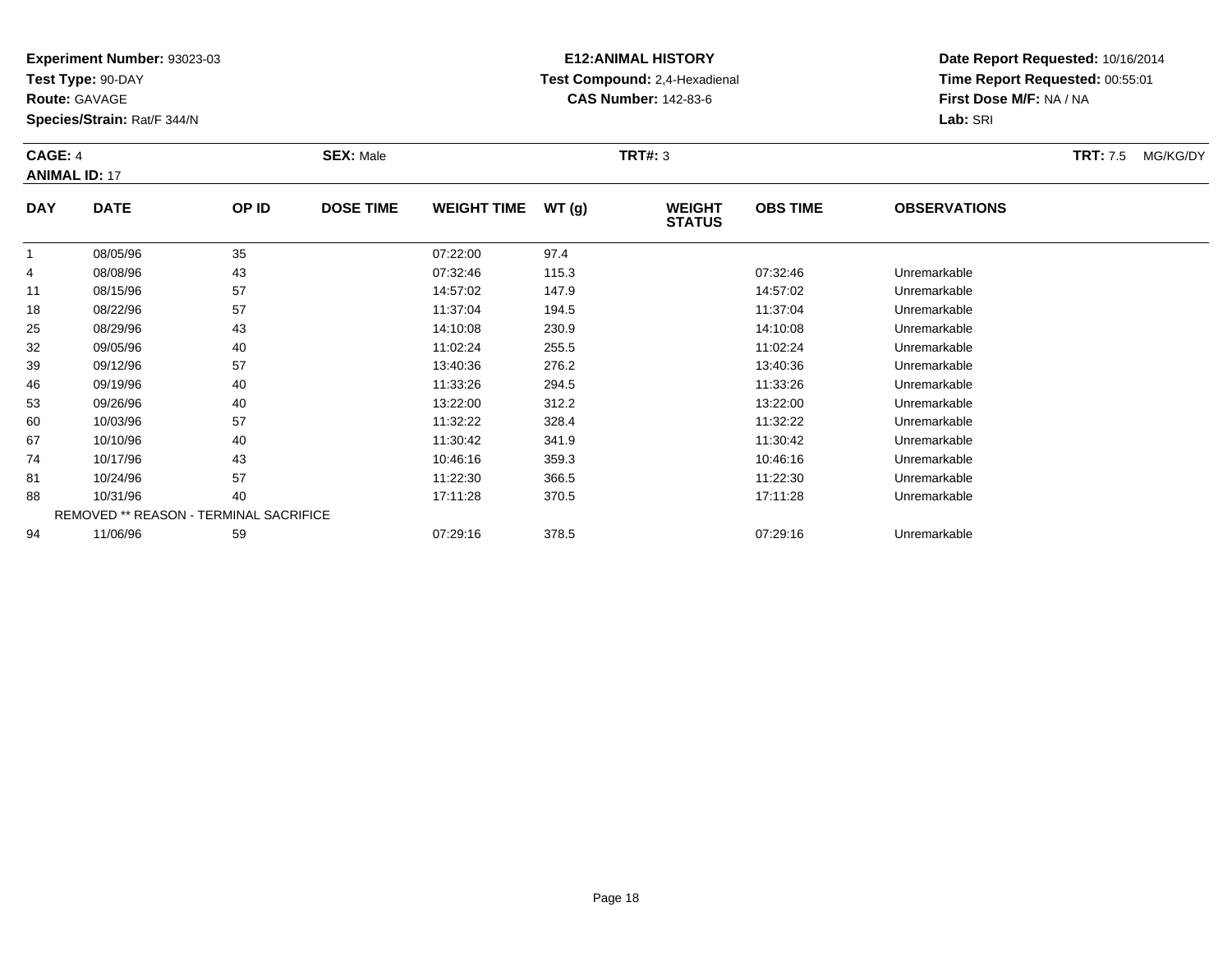**Test Type:** 90-DAY

**Route:** GAVAGE

88

94

**Species/Strain:** Rat/F 344/N

REMOVED \*\* REASON - TERMINAL SACRIFICE

# **E12:ANIMAL HISTORY Test Compound:** 2,4-Hexadienal **CAS Number:** 142-83-6

**Date Report Requested:** 10/16/2014**Time Report Requested:** 00:55:01**First Dose M/F:** NA / NA**Lab:** SRI

| CAGE: 4<br><b>ANIMAL ID: 18</b> |             |       | <b>SEX: Male</b> |                    |       | <b>TRT#: 3</b>                 |                 |                     | <b>TRT: 7.5</b> | MG/KG/DY |
|---------------------------------|-------------|-------|------------------|--------------------|-------|--------------------------------|-----------------|---------------------|-----------------|----------|
| <b>DAY</b>                      | <b>DATE</b> | OP ID | <b>DOSE TIME</b> | <b>WEIGHT TIME</b> | WT(g) | <b>WEIGHT</b><br><b>STATUS</b> | <b>OBS TIME</b> | <b>OBSERVATIONS</b> |                 |          |
|                                 | 08/05/96    | 35    |                  | 07:22:00           | 81.3  |                                |                 |                     |                 |          |
| 4                               | 08/08/96    | 43    |                  | 07:32:46           | 94.7  |                                | 07:32:46        | Unremarkable        |                 |          |
| 11                              | 08/15/96    | 57    |                  | 14:57:02           | 120.2 |                                | 14:57:02        | Unremarkable        |                 |          |
| 18                              | 08/22/96    | 57    |                  | 11:37:04           | 150.6 |                                | 11:37:04        | Unremarkable        |                 |          |
| 25                              | 08/29/96    | 43    |                  | 14:10:08           | 178.3 |                                | 14:10:08        | Unremarkable        |                 |          |
| 32                              | 09/05/96    | 40    |                  | 11:02:24           | 202.8 |                                | 11:02:24        | Unremarkable        |                 |          |
| 39                              | 09/12/96    | 57    |                  | 13:40:36           | 225.1 |                                | 13:40:36        | Unremarkable        |                 |          |
| 46                              | 09/19/96    | 40    |                  | 11:33:26           | 243.8 |                                | 11:33:26        | Unremarkable        |                 |          |
| 53                              | 09/26/96    | 40    |                  | 13:22:00           | 261.2 |                                | 13:22:00        | Unremarkable        |                 |          |
| 60                              | 10/03/96    | 57    |                  | 11:32:22           | 275.5 |                                | 11:32:22        | Unremarkable        |                 |          |
| 67                              | 10/10/96    | 40    |                  | 11:30:42           | 292.1 |                                | 11:30:42        | Unremarkable        |                 |          |
| 74                              | 10/17/96    | 43    |                  | 10:46:16           | 305.2 |                                | 10:46:16        | Unremarkable        |                 |          |
| 81                              | 10/24/96    | 57    |                  | 11:22:30           | 313.2 |                                | 11:22:30        | Unremarkable        |                 |          |

8 10/31/96 40 40 17:11:28 317.9 17:19 17:11:28 Jnremarkable

11/06/96 <sup>59</sup> 07:29:16 324.8 07:29:16 Unremarkable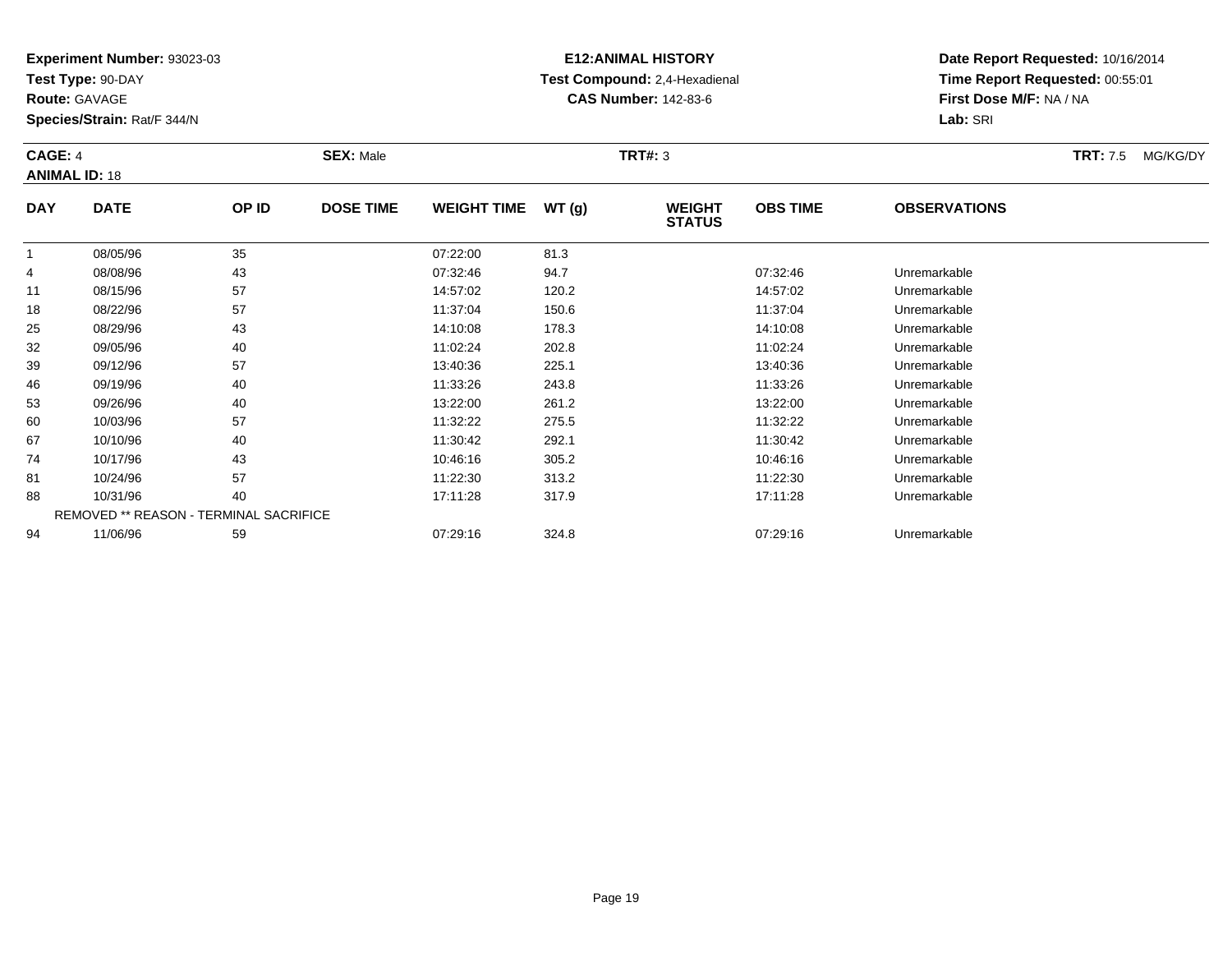**Test Type:** 90-DAY

**Route:** GAVAGE

94

**Species/Strain:** Rat/F 344/N

REMOVED \*\* REASON - TERMINAL SACRIFICE

# **E12:ANIMAL HISTORY Test Compound:** 2,4-Hexadienal **CAS Number:** 142-83-6

**Date Report Requested:** 10/16/2014**Time Report Requested:** 00:55:01**First Dose M/F:** NA / NA**Lab:** SRI

| CAGE: 4<br><b>ANIMAL ID: 19</b> |             |       | <b>SEX: Male</b> |                    |       | <b>TRT#: 3</b>                 |                 |                     | <b>TRT: 7.5</b> | MG/KG/DY |
|---------------------------------|-------------|-------|------------------|--------------------|-------|--------------------------------|-----------------|---------------------|-----------------|----------|
| <b>DAY</b>                      | <b>DATE</b> | OP ID | <b>DOSE TIME</b> | <b>WEIGHT TIME</b> | WT(g) | <b>WEIGHT</b><br><b>STATUS</b> | <b>OBS TIME</b> | <b>OBSERVATIONS</b> |                 |          |
| 1                               | 08/05/96    | 35    |                  | 07:22:00           | 110.4 |                                |                 |                     |                 |          |
| 4                               | 08/08/96    | 43    |                  | 07:32:46           | 122.5 |                                | 07:32:46        | Unremarkable        |                 |          |
| 11                              | 08/15/96    | 57    |                  | 14:57:02           | 143.7 |                                | 14:57:02        | Unremarkable        |                 |          |
| 18                              | 08/22/96    | 57    |                  | 11:37:04           | 178.8 |                                | 11:37:04        | Unremarkable        |                 |          |
| 25                              | 08/29/96    | 43    |                  | 14:10:08           | 199.8 |                                | 14:10:08        | Unremarkable        |                 |          |
| 32                              | 09/05/96    | 40    |                  | 11:02:24           | 225.1 |                                | 11:02:24        | Unremarkable        |                 |          |
| 39                              | 09/12/96    | 57    |                  | 13:40:36           | 244.6 |                                | 13:40:36        | Unremarkable        |                 |          |
| 46                              | 09/19/96    | 40    |                  | 11:33:26           | 263.2 |                                | 11:33:26        | Unremarkable        |                 |          |
| 53                              | 09/26/96    | 40    |                  | 13:22:00           | 275.3 |                                | 13:22:00        | Unremarkable        |                 |          |
| 60                              | 10/03/96    | 57    |                  | 11:32:22           | 289.7 |                                | 11:32:22        | Unremarkable        |                 |          |
| 67                              | 10/10/96    | 40    |                  | 11:30:42           | 304.3 |                                | 11:30:42        | Unremarkable        |                 |          |
| 74                              | 10/17/96    | 43    |                  | 10:46:16           | 314.8 |                                | 10:46:16        | Unremarkable        |                 |          |
| 81                              | 10/24/96    | 57    |                  | 11:22:30           | 324.0 |                                | 11:22:30        | Unremarkable        |                 |          |
| 88                              | 10/31/96    | 40    |                  | 17:11:28           | 329.0 |                                | 17:11:28        | Unremarkable        |                 |          |

11/06/96 <sup>59</sup> 07:29:16 336.2 07:29:16 Unremarkable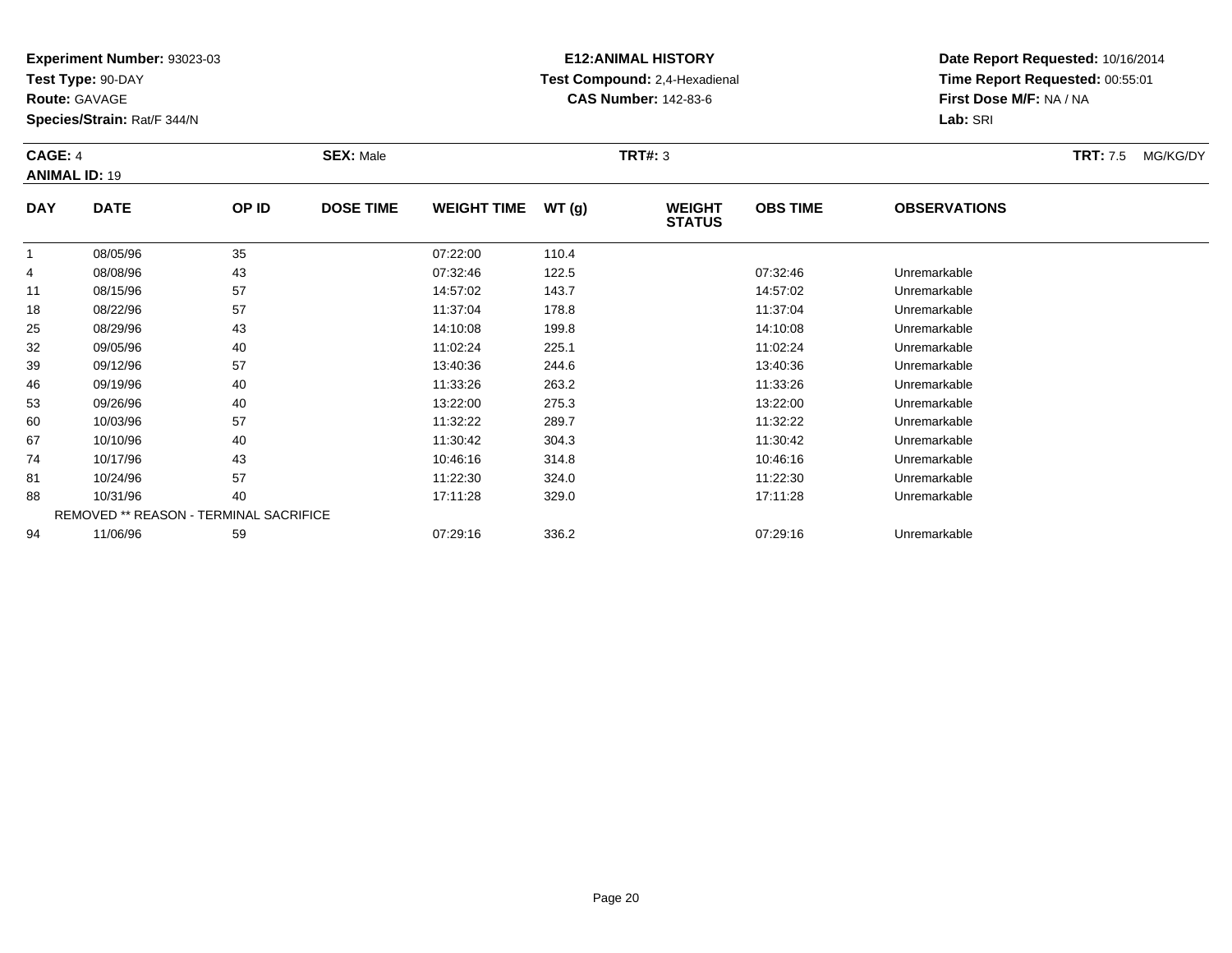**Test Type:** 90-DAY

**Route:** GAVAGE

81

88

94

**Species/Strain:** Rat/F 344/N

REMOVED \*\* REASON - TERMINAL SACRIFICE

# **E12:ANIMAL HISTORY Test Compound:** 2,4-Hexadienal **CAS Number:** 142-83-6

**Date Report Requested:** 10/16/2014**Time Report Requested:** 00:55:01**First Dose M/F:** NA / NA**Lab:** SRI

### **CAGE:** 4 **SEX:** Male **TRT#:** <sup>3</sup> **TRT:** 7.5 MG/KG/DY**ANIMAL ID:** 20**DAY DATE OP ID DOSE TIME WEIGHT TIME WT (g) WEIGHT STATUSOBS TIME OBSERVATIONS** 1 08/05/96 <sup>35</sup> 07:22:00 69.8 4 08/08/96 <sup>43</sup> 07:32:46 79.8 07:32:46 Unremarkable 11 08/15/96 <sup>57</sup> 14:57:02 100.3 14:57:02 Unremarkable 18 08/22/96 <sup>57</sup> 11:37:04 132.0 11:37:04 Unremarkable 25 08/29/96 <sup>43</sup> 14:10:08 162.1 14:10:08 Unremarkable 32 09/05/96 <sup>40</sup> 11:02:24 185.9 11:02:24 Unremarkable 39 09/12/96 <sup>57</sup> 13:40:36 206.2 13:40:36 Unremarkable 46 09/19/96 <sup>40</sup> 11:33:26 224.2 11:33:26 Unremarkable 533 09/26/96 40 40 13:22:00 235.5 13:23:00 13:22:00 13:22:00 13:22:00 Unremarkable 600 10/03/96 57 57 11:32:22 251.6 11:32.2 11:32:22 10/03/96 Unremarkable 67 10/10/96 <sup>40</sup> 11:30:42 265.8 11:30:42 Unremarkable 74

10/17/96 <sup>43</sup> 10:46:16 274.2 10:46:16 Unremarkable

10/24/96 <sup>57</sup> 11:22:30 282.9 11:22:30 Unremarkable

10/31/96 <sup>40</sup> 17:11:28 289.3 17:11:28 Unremarkable

11/06/96 <sup>59</sup> 07:29:16 299.2 07:29:16 Unremarkable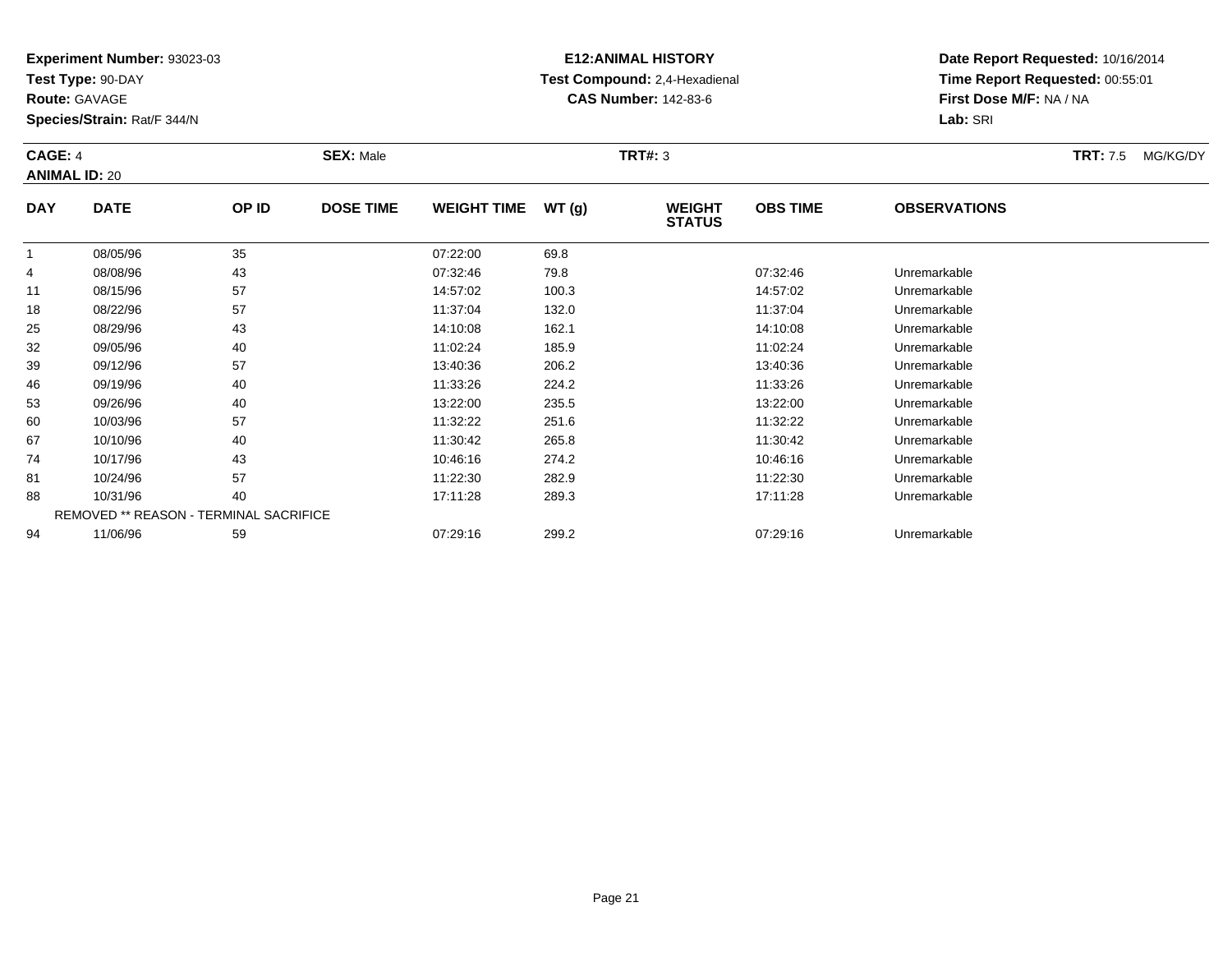**Test Type:** 90-DAY

**Route:** GAVAGE

**Species/Strain:** Rat/F 344/N

# **E12:ANIMAL HISTORY Test Compound:** 2,4-Hexadienal **CAS Number:** 142-83-6

**Date Report Requested:** 10/16/2014**Time Report Requested:** 00:55:01**First Dose M/F:** NA / NA**Lab:** SRI

### **CAGE:** 5 **SEX:** Male **TRT#:** <sup>5</sup> **TRT:** 15 MG/KG/DY**ANIMAL ID:** 21**DAY DATE OP IDDOSE TIME WEIGHT TIME WT** (g) **STATUSOBS TIME OBSERVATIONS** 1 08/05/96 <sup>35</sup> 07:06:36 87.5 4 08/08/96 <sup>43</sup> 07:22:34 100.3 07:22:34 Unremarkable 1108/15/96 <sup>57</sup> 14:37:14 131.6 14:37:14 Unremarkable

| 11 | 08/15/96 | 57                                            | 14:37:14 | 131.6 | 14:37:14 | Unremarkable |
|----|----------|-----------------------------------------------|----------|-------|----------|--------------|
| 18 | 08/22/96 | 57                                            | 11:18:40 | 158.9 | 11:18:40 | Unremarkable |
| 25 | 08/29/96 | 43                                            | 14:19:24 | 185.6 | 14:19:24 | Unremarkable |
| 32 | 09/05/96 | 40                                            | 10:49:52 | 207.6 | 10:49:52 | Unremarkable |
| 39 | 09/12/96 | 57                                            | 13:22:14 | 232.9 | 13:22:14 | Unremarkable |
| 46 | 09/19/96 | 40                                            | 11:21:38 | 249.9 | 11:21:38 | Unremarkable |
| 53 | 09/26/96 | 40                                            | 13:09:36 | 267.6 | 13:09:36 | Unremarkable |
| 60 | 10/03/96 | 57                                            | 11:13:42 | 284.1 | 11:13:42 | Unremarkable |
| 67 | 10/10/96 | 40                                            | 11:15:18 | 299.0 | 11:15:18 | Unremarkable |
| 74 | 10/17/96 | 43                                            | 11:01:36 | 310.2 | 11:01:36 | Unremarkable |
| 81 | 10/24/96 | 57                                            | 11:04:38 | 318.2 | 11:04:38 | Unremarkable |
| 88 | 10/31/96 | 40                                            | 16:59:12 | 325.0 | 16:59:12 | Unremarkable |
|    |          | <b>REMOVED ** REASON - TERMINAL SACRIFICE</b> |          |       |          |              |
| 94 | 11/06/96 | 59                                            | 07:31:06 | 339.2 | 07:31:06 | Unremarkable |
|    |          |                                               |          |       |          |              |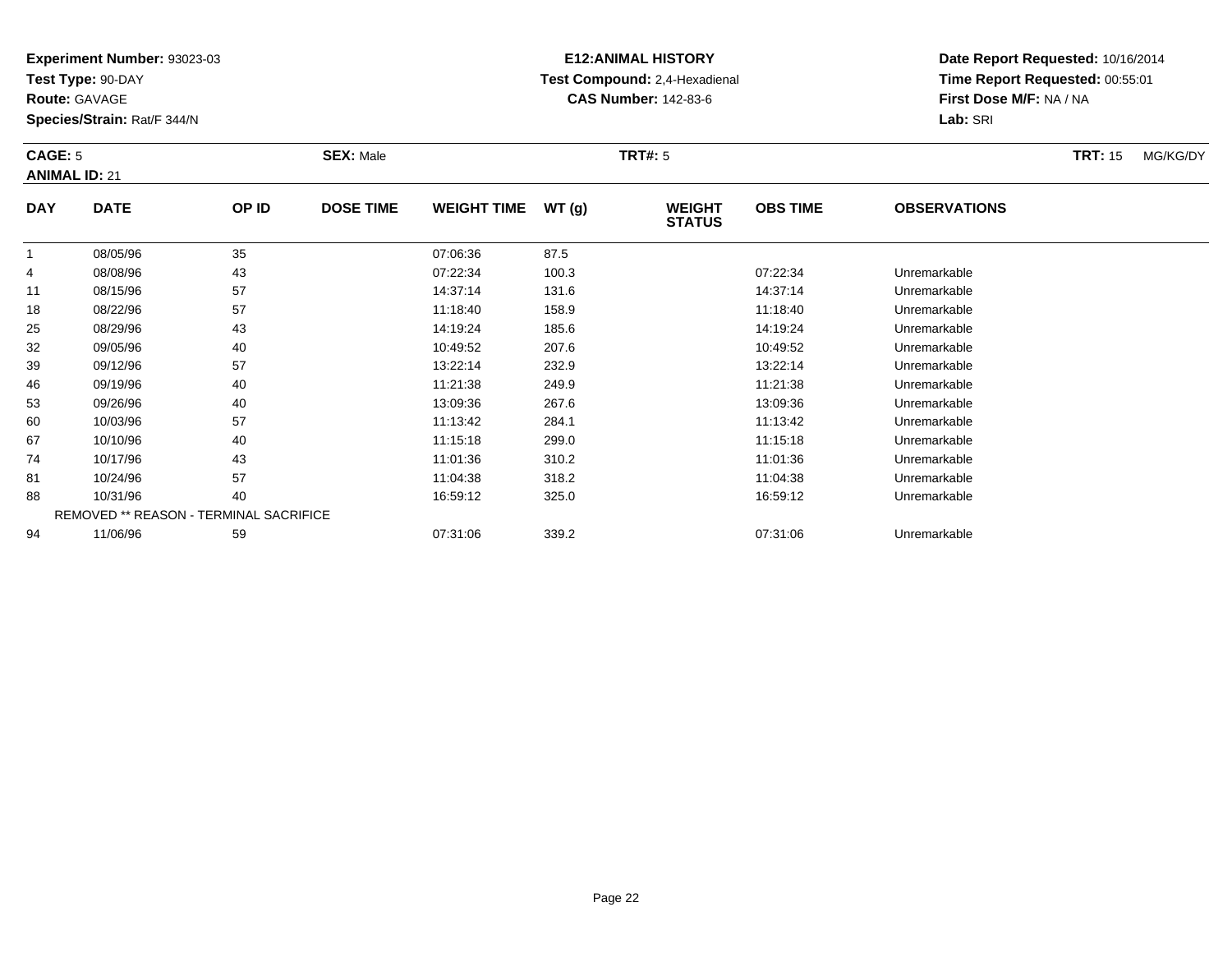**Test Type:** 90-DAY

**Route:** GAVAGE

**Species/Strain:** Rat/F 344/N

# **E12:ANIMAL HISTORY Test Compound:** 2,4-Hexadienal **CAS Number:** 142-83-6

**Date Report Requested:** 10/16/2014**Time Report Requested:** 00:55:01**First Dose M/F:** NA / NA**Lab:** SRI

### **CAGE:** 5 **SEX:** Male **TRT#:** <sup>5</sup> **TRT:** 15 MG/KG/DY**ANIMAL ID:** 22**DAY DATE OP IDDOSE TIME WEIGHT TIME WT** (g) **STATUSOBS TIME OBSERVATIONS**  $\overline{1}$  08/05/96 <sup>35</sup> 07:06:36 70.4 408/08/96 <sup>43</sup> 07:22:34 84.3 07:22:34 Unremarkable

|    | <u>UU/UU/UU</u> | ັບບ                                           | 0.0000   | 10.7  |          |              |  |
|----|-----------------|-----------------------------------------------|----------|-------|----------|--------------|--|
| 4  | 08/08/96        | 43                                            | 07:22:34 | 84.3  | 07:22:34 | Unremarkable |  |
| 11 | 08/15/96        | 57                                            | 14:37:14 | 114.8 | 14:37:14 | Unremarkable |  |
| 18 | 08/22/96        | 57                                            | 11:18:40 | 154.0 | 11:18:40 | Unremarkable |  |
| 25 | 08/29/96        | 43                                            | 14:19:24 | 187.8 | 14:19:24 | Unremarkable |  |
| 32 | 09/05/96        | 40                                            | 10:49:52 | 214.1 | 10:49:52 | Unremarkable |  |
| 39 | 09/12/96        | 57                                            | 13:22:14 | 233.0 | 13:22:14 | Unremarkable |  |
| 46 | 09/19/96        | 40                                            | 11:21:38 | 247.9 | 11:21:38 | Unremarkable |  |
| 53 | 09/26/96        | 40                                            | 13:09:36 | 263.0 | 13:09:36 | Unremarkable |  |
| 60 | 10/03/96        | 57                                            | 11:13:42 | 274.1 | 11:13:42 | Unremarkable |  |
| 67 | 10/10/96        | 40                                            | 11:15:18 | 288.6 | 11:15:18 | Unremarkable |  |
| 74 | 10/17/96        | 43                                            | 11:01:36 | 299.6 | 11:01:36 | Unremarkable |  |
| 81 | 10/24/96        | 57                                            | 11:04:38 | 306.0 | 11:04:38 | Unremarkable |  |
| 88 | 10/31/96        | 40                                            | 16:59:12 | 312.1 | 16:59:12 | Unremarkable |  |
|    |                 | <b>REMOVED ** REASON - TERMINAL SACRIFICE</b> |          |       |          |              |  |
| 94 | 11/06/96        | 59                                            | 07:31:06 | 324.8 | 07:31:06 | Unremarkable |  |
|    |                 |                                               |          |       |          |              |  |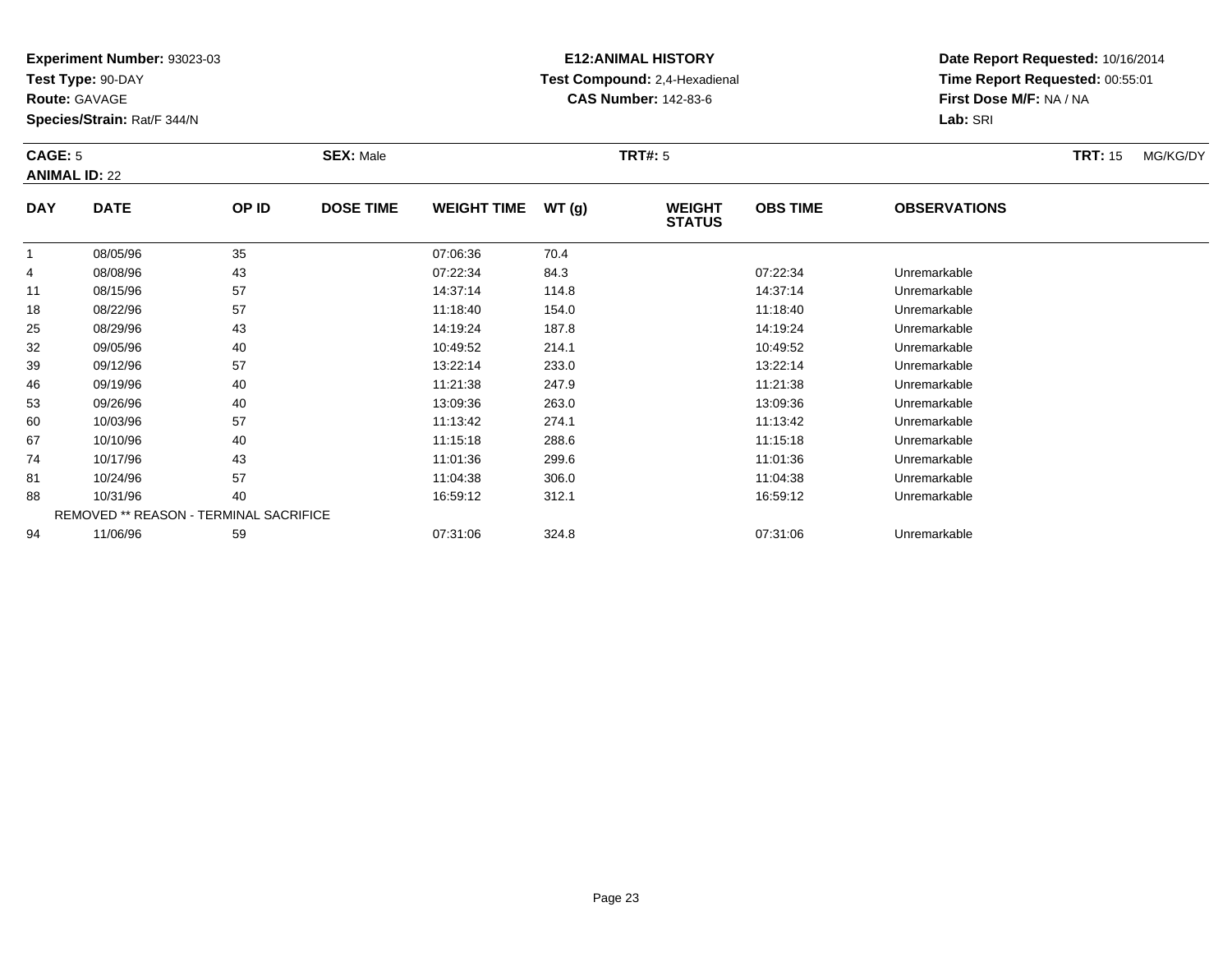**Test Type:** 90-DAY

**Route:** GAVAGE

53

60

67

74

81

88

94

**Species/Strain:** Rat/F 344/N

REMOVED \*\* REASON - TERMINAL SACRIFICE

# **E12:ANIMAL HISTORY Test Compound:** 2,4-Hexadienal **CAS Number:** 142-83-6

**Date Report Requested:** 10/16/2014**Time Report Requested:** 00:55:01**First Dose M/F:** NA / NA**Lab:** SRI

### **CAGE:** 5 **SEX:** Male **TRT#:** <sup>5</sup> **TRT:** 15 MG/KG/DY**ANIMAL ID:** 23**DAY DATE OP ID DOSE TIME WEIGHT TIME WT (g) WEIGHT STATUSOBS TIME OBSERVATIONS** 11 08/05/96 35 07:06:36 96.9 4 08/08/96 <sup>43</sup> 07:22:34 97.4 07:22:34 Unremarkable 11 08/15/96 <sup>57</sup> 14:37:14 139.3 14:37:14 Unremarkable 18 08/22/96 <sup>57</sup> 11:18:40 169.2 11:18:40 Unremarkable 25 08/29/96 <sup>43</sup> 14:19:24 196.7 14:19:24 Unremarkable 32 09/05/96 <sup>40</sup> 10:49:52 221.3 10:49:52 Unremarkable 39 09/12/96 <sup>57</sup> 13:22:14 244.0 13:22:14 Unremarkable 4609/19/96 <sup>40</sup> 11:21:38 264.1 11:21:38 Unremarkable

09/26/96 <sup>40</sup> 13:09:36 279.2 13:09:36 Unremarkable

0 10/03/96 57 57 11:13:42 290.5 11:13:42 11:13:42 10/03/96 Unremarkable

10/10/96 <sup>40</sup> 11:15:18 305.5 11:15:18 Unremarkable

10/17/96 <sup>43</sup> 11:01:36 315.6 11:01:36 Unremarkable

10/24/96 <sup>57</sup> 11:04:38 322.3 11:04:38 Unremarkable

10/31/96 <sup>40</sup> 16:59:12 330.7 16:59:12 Unremarkable

11/06/96 <sup>59</sup> 07:31:06 344.4 07:31:06 Unremarkable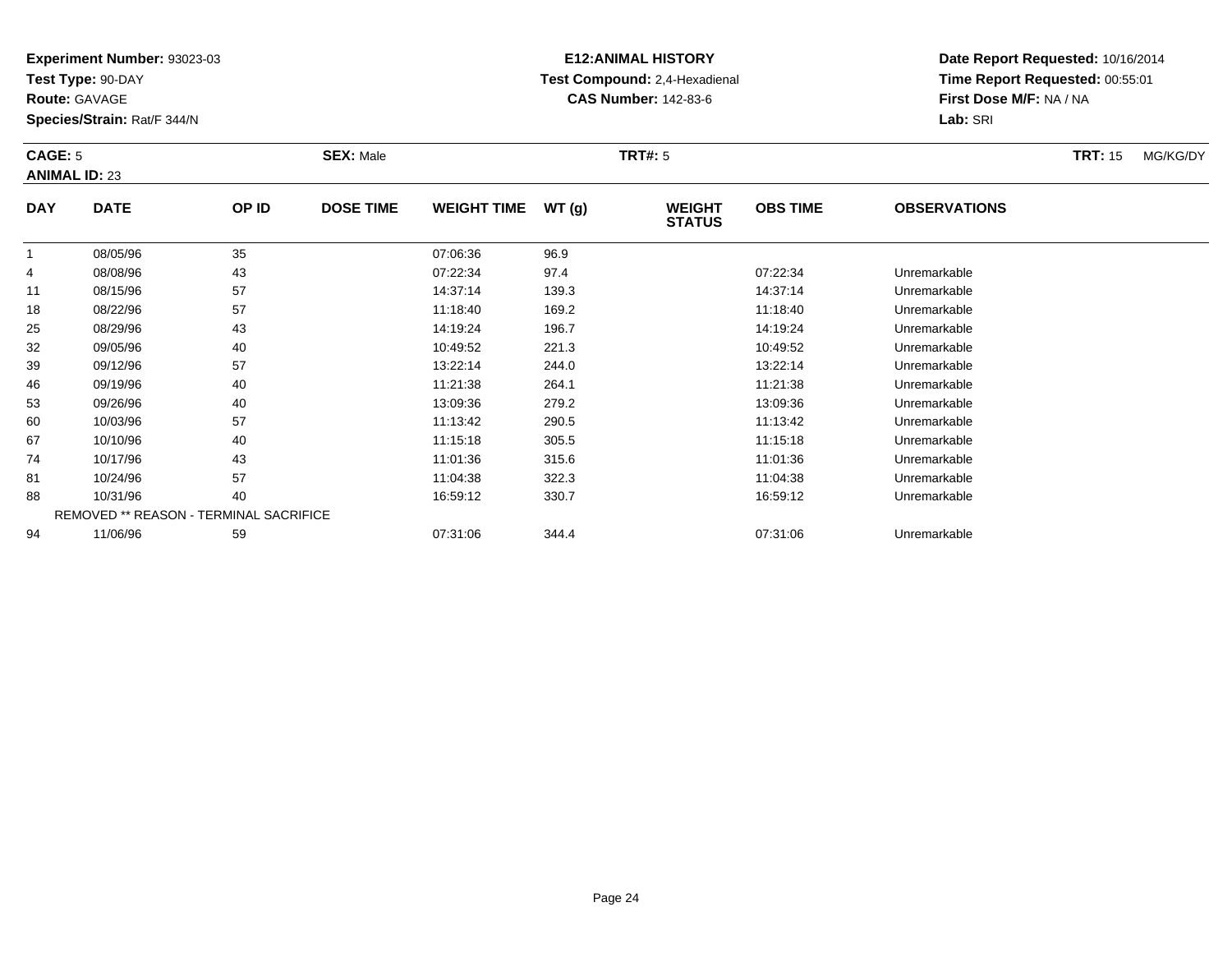**Test Type:** 90-DAY

**Route:** GAVAGE

74

81

88

94

**Species/Strain:** Rat/F 344/N

REMOVED \*\* REASON - TERMINAL SACRIFICE

# **E12:ANIMAL HISTORY Test Compound:** 2,4-Hexadienal **CAS Number:** 142-83-6

**Date Report Requested:** 10/16/2014**Time Report Requested:** 00:55:01**First Dose M/F:** NA / NA**Lab:** SRI

#### **CAGE:** 5 **SEX:** Male **TRT#:** <sup>5</sup> **TRT:** 15 MG/KG/DY**ANIMAL ID:** 24**DAY DATE OP ID DOSE TIME WEIGHT TIME WT (g) WEIGHT STATUSOBS TIME OBSERVATIONS** 1 08/05/96 <sup>35</sup> 07:06:36 88.9 4 08/08/96 <sup>43</sup> 07:22:34 99.1 07:22:34 Unremarkable 11 08/15/96 <sup>57</sup> 14:37:14 124.8 14:37:14 Unremarkable 18 08/22/96 <sup>57</sup> 11:18:40 156.5 11:18:40 Unremarkable 25 08/29/96 <sup>43</sup> 14:19:24 184.6 14:19:24 Unremarkable 32 09/05/96 <sup>40</sup> 10:49:52 206.6 10:49:52 Unremarkable 39 09/12/96 <sup>57</sup> 13:22:14 227.3 13:22:14 Unremarkable 46 09/19/96 <sup>40</sup> 11:21:38 247.1 11:21:38 Unremarkable 533 09/26/96 40 40 13:09:36 262.7 13:09.36 13:09 13:09:36 13:09:36 Unremarkable 600 10/03/96 57 57 11:13:42 278.2 11:13:42 11:13:42 Unremarkable 6710/10/96 <sup>40</sup> 11:15:18 295.6 11:15:18 Unremarkable

10/17/96 <sup>43</sup> 11:01:36 308.0 11:01:36 Unremarkable

1 10/24/96 57 57 11:04:38 317.2 11:04:38 10/24/96 Unremarkable

10/31/96 <sup>40</sup> 16:59:12 325.3 16:59:12 Unremarkable

11/06/96 <sup>59</sup> 07:31:06 340.3 07:31:06 Unremarkable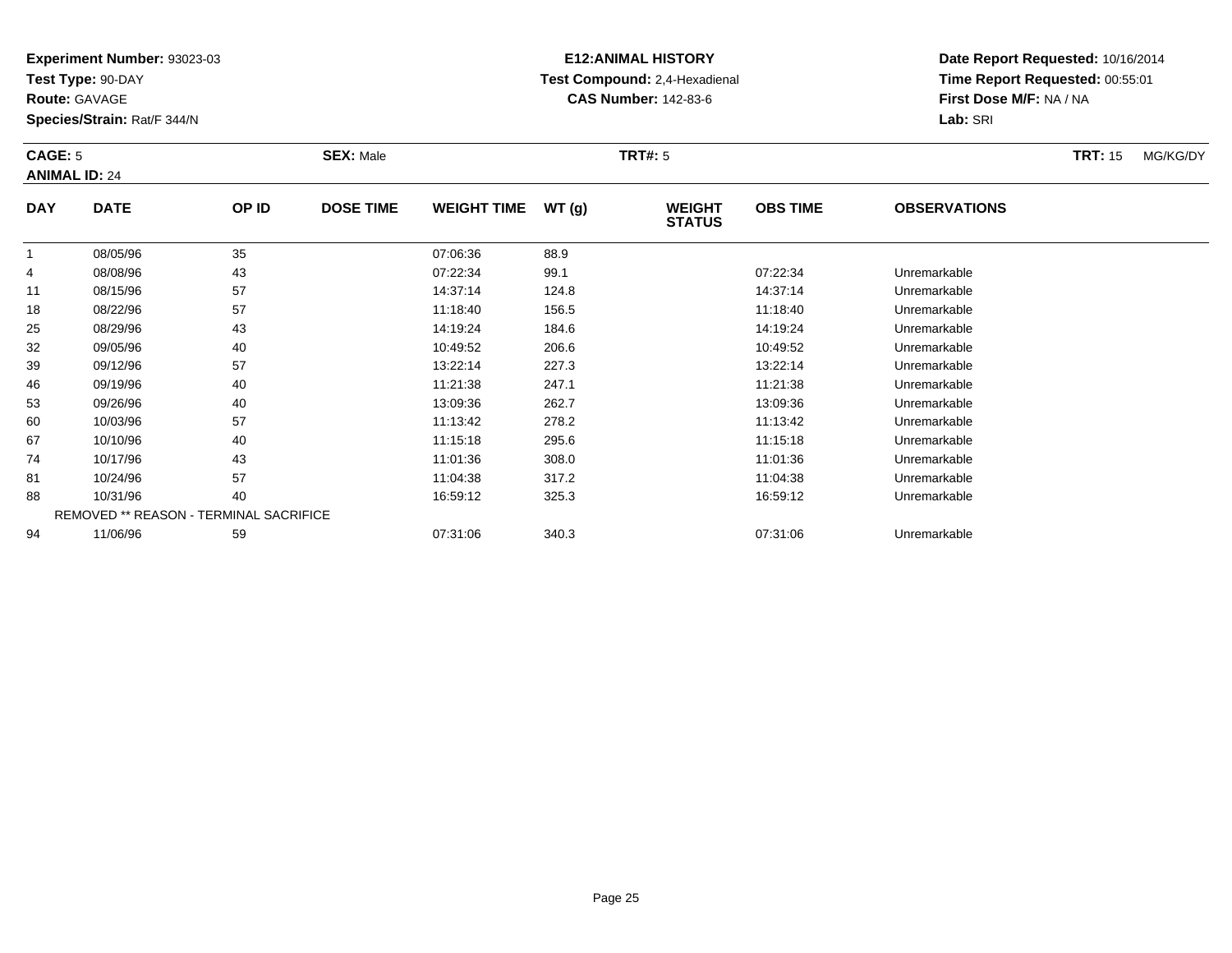**Test Type:** 90-DAY

**Route:** GAVAGE

67

74

81

88

94

**Species/Strain:** Rat/F 344/N

REMOVED \*\* REASON - TERMINAL SACRIFICE

# **E12:ANIMAL HISTORY Test Compound:** 2,4-Hexadienal **CAS Number:** 142-83-6

**Date Report Requested:** 10/16/2014**Time Report Requested:** 00:55:01**First Dose M/F:** NA / NA**Lab:** SRI

#### **CAGE:** 5 **SEX:** Male **TRT#:** <sup>5</sup> **TRT:** 15 MG/KG/DY**ANIMAL ID:** 25**DAY DATE OP ID DOSE TIME WEIGHT TIME WT (g) WEIGHT STATUSOBS TIME OBSERVATIONS** 1 08/05/96 <sup>35</sup> 07:06:36 111.9 4 08/08/96 <sup>43</sup> 07:22:34 125.4 07:22:34 Unremarkable 11 08/15/96 <sup>57</sup> 14:37:14 158.0 14:37:14 Unremarkable 18 08/22/96 <sup>57</sup> 11:18:40 189.0 11:18:40 Unremarkable 25 08/29/96 <sup>43</sup> 14:19:24 213.8 14:19:24 Unremarkable 322 09/05/96 40 40 10:49:52 237.7 10:49.52 10:49.52 10:49 10:49 237.7 39 09/12/96 <sup>57</sup> 13:22:14 256.8 13:22:14 Unremarkable 46 09/19/96 <sup>40</sup> 11:21:38 273.4 11:21:38 Unremarkable 53 09/26/96 <sup>40</sup> 13:09:36 287.9 13:09:36 Unremarkable 600 10/03/96 57 57 11:13:42 301.4 10/03/96 Unremarkable

10/10/96 <sup>40</sup> 11:15:18 314.5 11:15:18 Unremarkable

10/17/96 <sup>43</sup> 11:01:36 325.4 11:01:36 Unremarkable

1 10/24/96 57 57 11:04:38 332.3 11:04:38 10/24/96 Unremarkable

8 10/31/96 40 40 16:59:12 338.5 16:59:12 16:59:12 16:59:12 Inremarkable

11/06/96 <sup>59</sup> 07:31:06 345.2 07:31:06 Unremarkable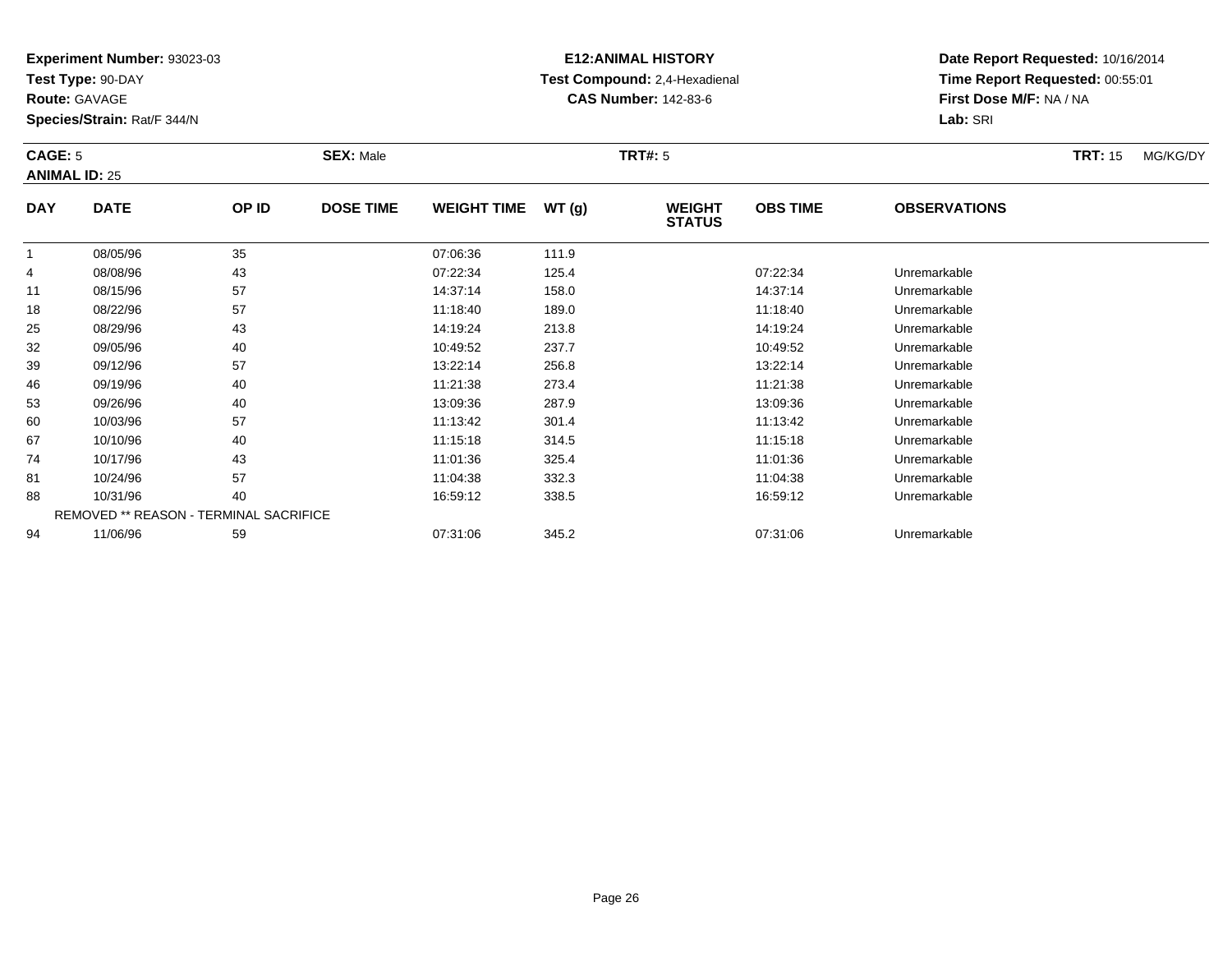**Test Type:** 90-DAY

**Route:** GAVAGE

94

**Species/Strain:** Rat/F 344/N

REMOVED \*\* REASON - TERMINAL SACRIFICE

# **E12:ANIMAL HISTORY Test Compound:** 2,4-Hexadienal **CAS Number:** 142-83-6

**Date Report Requested:** 10/16/2014**Time Report Requested:** 00:55:01**First Dose M/F:** NA / NA**Lab:** SRI

#### **CAGE:** 6 **SEX:** Male **TRT#:** <sup>5</sup> **TRT:** 15 MG/KG/DY**ANIMAL ID:** 26**DAY DATE OP ID DOSE TIME WEIGHT TIME WT (g) WEIGHT STATUSOBS TIME OBSERVATIONS** 11 08/05/96 35 07:08:02 105.7 4 08/08/96 <sup>43</sup> 07:23:30 117.5 07:23:30 Unremarkable 111 08/15/96 57 57 14:39:36 140.1 14:00 14:39 14:05 14:39:36 Unremarkable 18 08/22/96 <sup>57</sup> 11:21:20 170.3 11:21:20 Unremarkable 25 08/29/96 <sup>43</sup> 14:20:24 197.4 14:20:24 Unremarkable 32 09/05/96 <sup>40</sup> 10:51:20 220.8 10:51:20 Unremarkable 399 09/12/96 57 57 13:24:24 241.0 13:24.24 13:24:24 09/12/96 Unremarkable 466 09/19/96 40 40 11:23:16 256.1 11:25.1 11:23:16 Dhremarkable 53 09/26/96 <sup>40</sup> 13:10:50 270.0 13:10:50 Unremarkable 600 10/03/96 57 57 11:15:54 285.6 11:15:54 11:15:54 Dhremarkable 67 10/10/96 <sup>40</sup> 11:17:48 298.5 11:17:48 Unremarkable 74 10/17/96 <sup>43</sup> 11:03:18 309.8 11:03:18 Unremarkable 81 10/24/96 <sup>57</sup> 11:06:50 317.0 11:06:50 Unremarkable 8810/31/96 <sup>40</sup> 17:00:28 325.9 17:00:28 Unremarkable

11/06/96 <sup>59</sup> 07:33:04 340.3 07:33:04 Unremarkable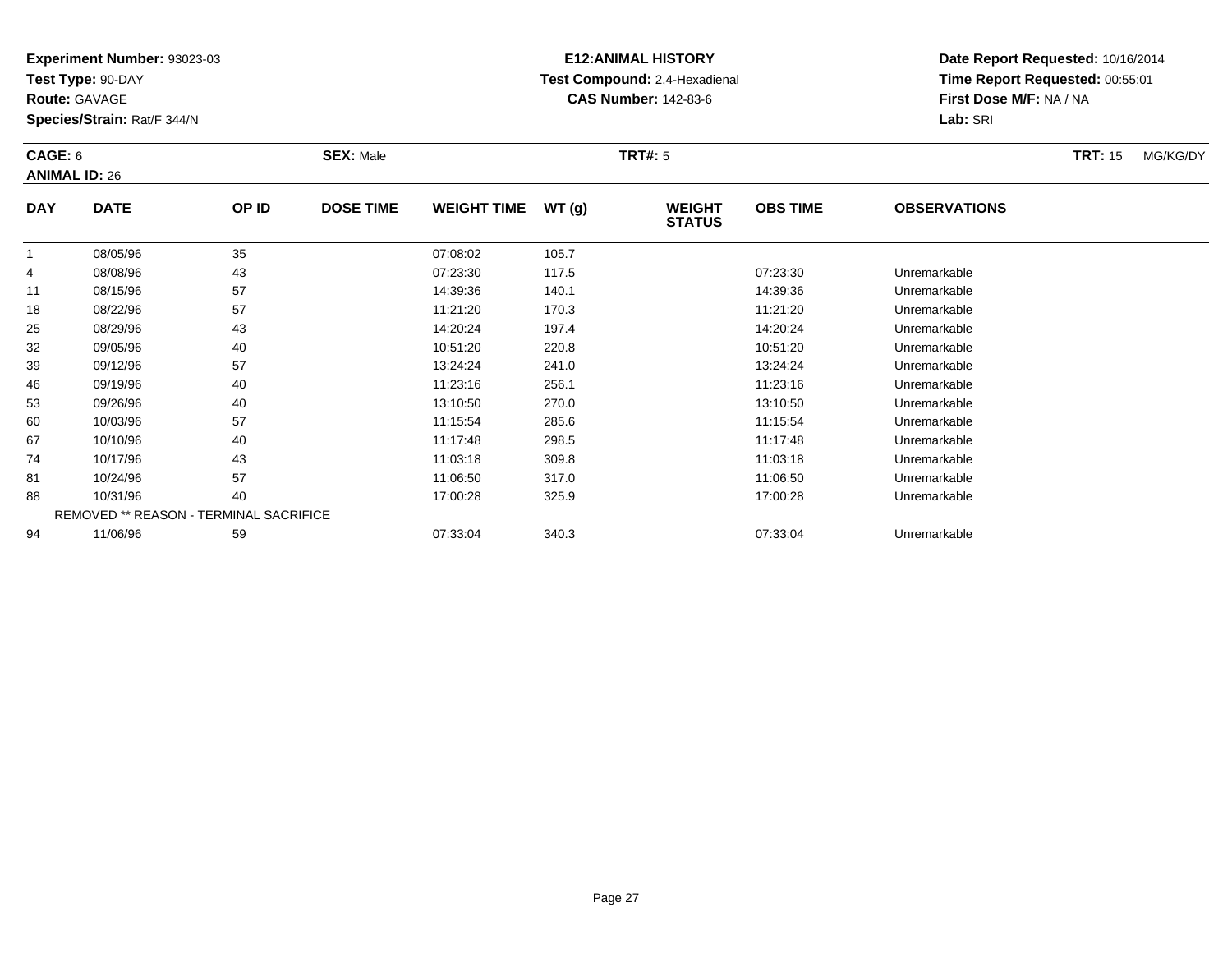**Test Type:** 90-DAY

**Route:** GAVAGE

53

60

67

74

81

88

94

**Species/Strain:** Rat/F 344/N

REMOVED \*\* REASON - TERMINAL SACRIFICE

# **E12:ANIMAL HISTORY Test Compound:** 2,4-Hexadienal **CAS Number:** 142-83-6

**Date Report Requested:** 10/16/2014**Time Report Requested:** 00:55:01**First Dose M/F:** NA / NA**Lab:** SRI

### **CAGE:** 6 **SEX:** Male **TRT#:** <sup>5</sup> **TRT:** 15 MG/KG/DY**ANIMAL ID:** 27**DAY DATE OP ID DOSE TIME WEIGHT TIME WT (g) WEIGHT STATUSOBS TIME OBSERVATIONS** 1 08/05/96 <sup>35</sup> 07:08:02 111.8 4 08/08/96 <sup>43</sup> 07:23:30 124.1 07:23:30 Unremarkable 11 08/15/96 <sup>57</sup> 14:39:36 154.8 14:39:36 Unremarkable 18 08/22/96 <sup>57</sup> 11:21:20 192.5 11:21:20 Unremarkable 25 08/29/96 <sup>43</sup> 14:20:24 222.3 14:20:24 Unremarkable 32 09/05/96 <sup>40</sup> 10:51:20 243.4 10:51:20 Unremarkable 39 09/12/96 <sup>57</sup> 13:24:24 261.8 13:24:24 Unremarkable 466 09/19/96 40 40 11:23:16 276.0 11:25 11:23:16 Dhremarkable

3 09/26/96 40 40 13:10:50 292.7 13:10:50 13:10:50 13:10:50 13:10:50

0 10/03/96 57 57 11:15:54 308.2 11:15:54 11:15:54 Dhremarkable

10/10/96 <sup>40</sup> 11:17:48 324.7 11:17:48 Unremarkable

10/17/96 <sup>43</sup> 11:03:18 337.9 11:03:18 Unremarkable

1 10/24/96 57 57 11:06:50 341.1 11:06:50 10/24/96 Unremarkable

10/31/96 <sup>40</sup> 17:00:28 349.0 17:00:28 Unremarkable

11/06/96 <sup>59</sup> 07:33:04 359.4 07:33:04 Unremarkable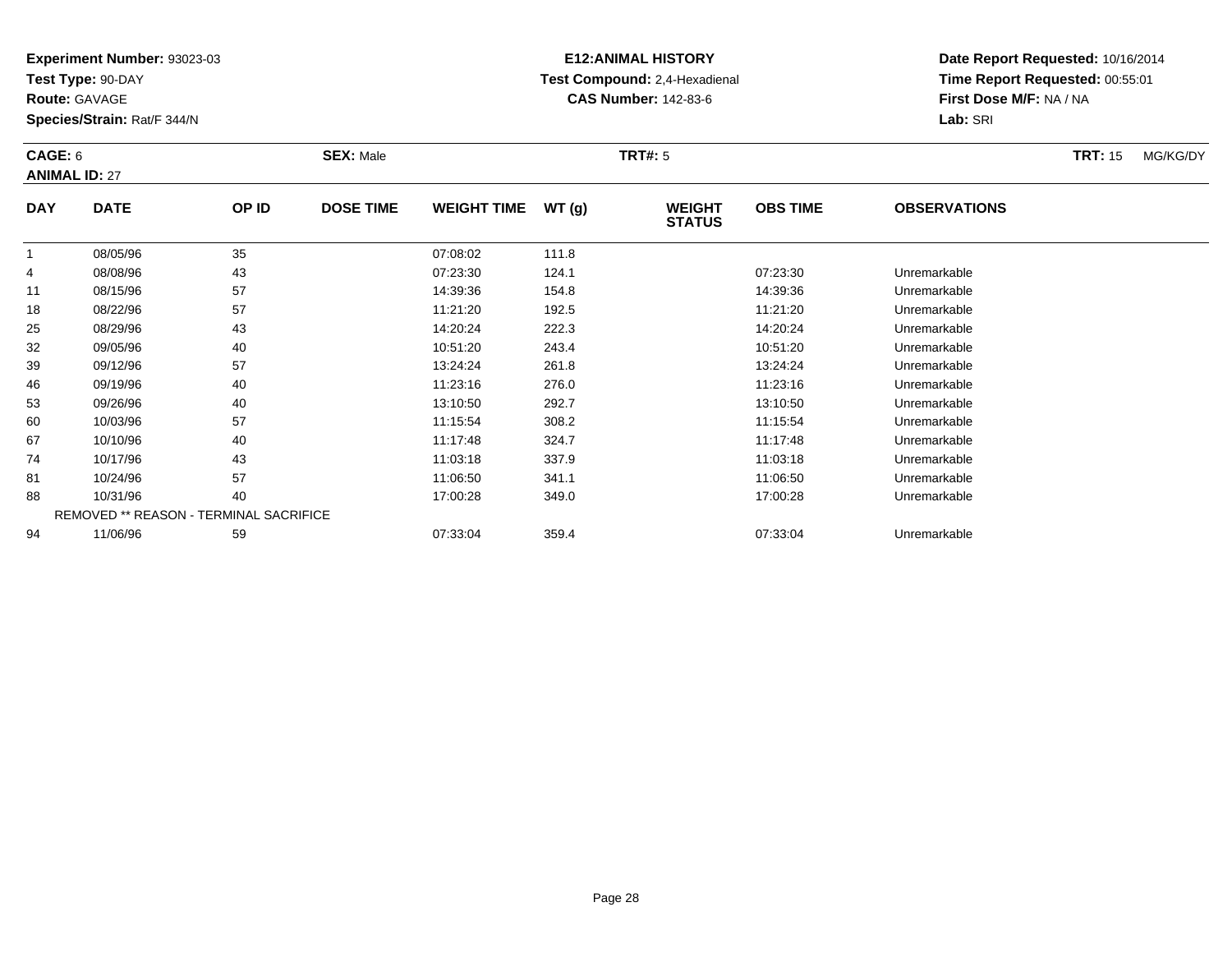**Test Type:** 90-DAY

**Route:** GAVAGE

74

81

88

94

**Species/Strain:** Rat/F 344/N

REMOVED \*\* REASON - TERMINAL SACRIFICE

# **E12:ANIMAL HISTORY Test Compound:** 2,4-Hexadienal **CAS Number:** 142-83-6

**Date Report Requested:** 10/16/2014**Time Report Requested:** 00:55:01**First Dose M/F:** NA / NA**Lab:** SRI

| CAGE: 6<br><b>ANIMAL ID: 28</b> |             |       | <b>SEX: Male</b><br><b>TRT#: 5</b> |                    |       |                                |                 |                     | <b>TRT: 15</b> | MG/KG/DY |
|---------------------------------|-------------|-------|------------------------------------|--------------------|-------|--------------------------------|-----------------|---------------------|----------------|----------|
| <b>DAY</b>                      | <b>DATE</b> | OP ID | <b>DOSE TIME</b>                   | <b>WEIGHT TIME</b> | WT(g) | <b>WEIGHT</b><br><b>STATUS</b> | <b>OBS TIME</b> | <b>OBSERVATIONS</b> |                |          |
|                                 | 08/05/96    | 35    |                                    | 07:08:02           | 83.8  |                                |                 |                     |                |          |
| 4                               | 08/08/96    | 43    |                                    | 07:23:30           | 97.7  |                                | 07:23:30        | Unremarkable        |                |          |
| 11                              | 08/15/96    | 57    |                                    | 14:39:36           | 129.6 |                                | 14:39:36        | Unremarkable        |                |          |
| 18                              | 08/22/96    | 57    |                                    | 11:21:20           | 168.6 |                                | 11:21:20        | Unremarkable        |                |          |
| 25                              | 08/29/96    | 43    |                                    | 14:20:24           | 204.2 |                                | 14:20:24        | Unremarkable        |                |          |
| 32                              | 09/05/96    | 40    |                                    | 10:51:20           | 232.6 |                                | 10:51:20        | Unremarkable        |                |          |
| 39                              | 09/12/96    | 57    |                                    | 13:24:24           | 253.4 |                                | 13:24:24        | Unremarkable        |                |          |
| 46                              | 09/19/96    | 40    |                                    | 11:23:16           | 270.4 |                                | 11:23:16        | Unremarkable        |                |          |
| 53                              | 09/26/96    | 40    |                                    | 13:10:50           | 284.1 |                                | 13:10:50        | Unremarkable        |                |          |
| 60                              | 10/03/96    | 57    |                                    | 11:15:54           | 299.4 |                                | 11:15:54        | Unremarkable        |                |          |
| 67                              | 10/10/96    | 40    |                                    | 11:17:48           | 313.7 |                                | 11:17:48        | Unremarkable        |                |          |

10/17/96 <sup>43</sup> 11:03:18 324.9 11:03:18 Unremarkable

1 10/24/96 57 57 11:06:50 331.7 11:06:50 10/24/96 Unremarkable

10/31/96 <sup>40</sup> 17:00:28 340.2 17:00:28 Unremarkable

11/06/96 <sup>59</sup> 07:33:04 354.2 07:33:04 Unremarkable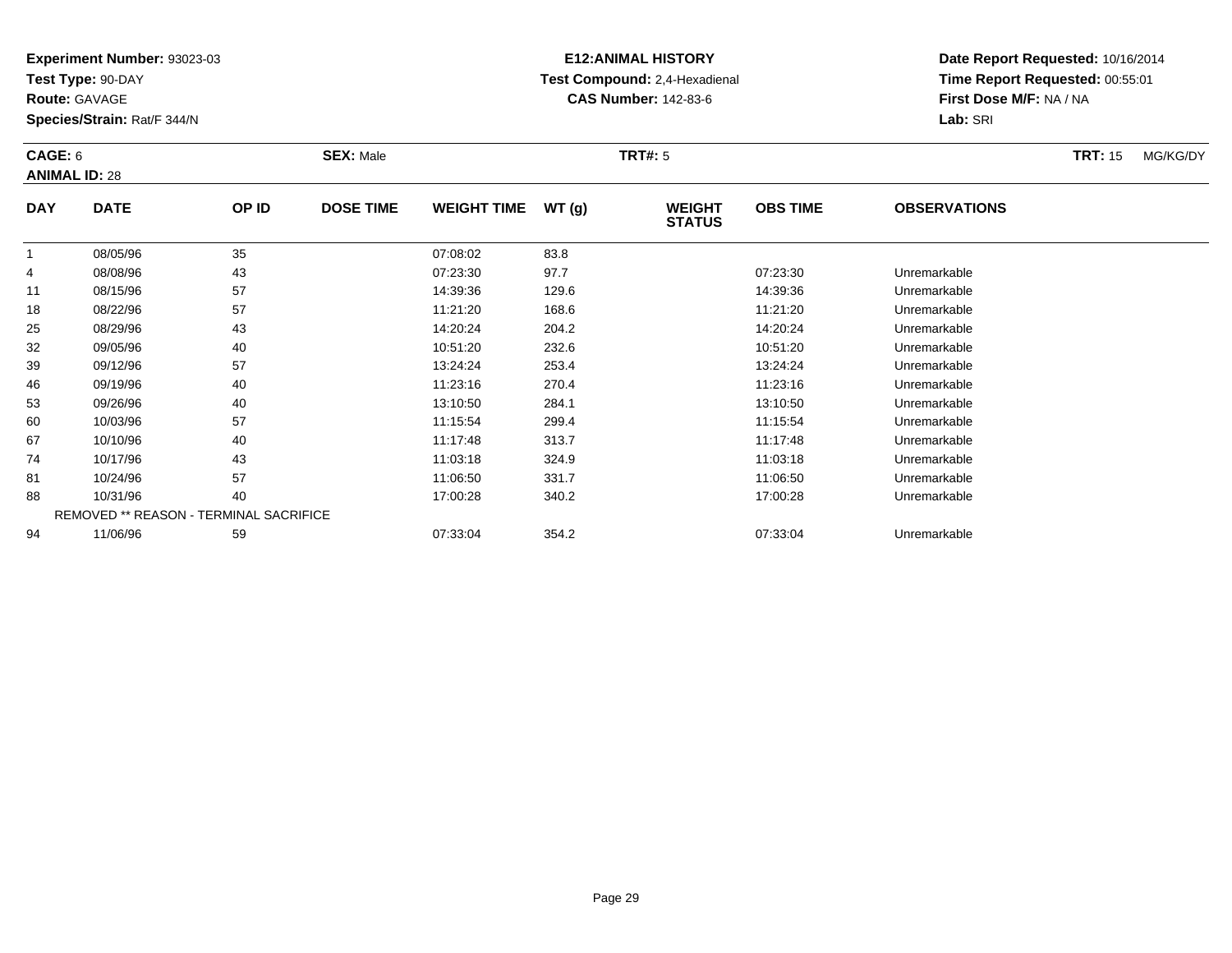**Test Type:** 90-DAY

**Route:** GAVAGE

74

81

88

94

**Species/Strain:** Rat/F 344/N

REMOVED \*\* REASON - TERMINAL SACRIFICE

# **E12:ANIMAL HISTORY Test Compound:** 2,4-Hexadienal **CAS Number:** 142-83-6

**Date Report Requested:** 10/16/2014**Time Report Requested:** 00:55:01**First Dose M/F:** NA / NA**Lab:** SRI

#### **CAGE:** 6 **SEX:** Male **TRT#:** <sup>5</sup> **TRT:** 15 MG/KG/DY**ANIMAL ID:** 29**DAY DATE OP ID DOSE TIME WEIGHT TIME WT (g) WEIGHT STATUSOBS TIME OBSERVATIONS** 1 08/05/96 <sup>35</sup> 07:08:02 86.8 4 08/08/96 <sup>43</sup> 07:23:30 103.1 07:23:30 Unremarkable 11 08/15/96 <sup>57</sup> 14:39:36 129.2 14:39:36 Unremarkable 18 08/22/96 <sup>57</sup> 11:21:20 165.4 11:21:20 Unremarkable 25 08/29/96 <sup>43</sup> 14:20:24 203.2 14:20:24 Unremarkable 32 09/05/96 <sup>40</sup> 10:51:20 230.7 10:51:20 Unremarkable 399 09/12/96 57 57 13:24:24 254.1 254.1 13:24:24 Unremarkable 466 09/19/96 40 40 11:23:16 273.1 11:23:16 11:23:16 Dhremarkable 533 09/26/96 40 40 13:10:50 285.7 13:10:50 13:10:50 13:10:50 13:10:50 Unremarkable 600 10/03/96 57 57 11:15:54 299.9 11:15:54 11:15:54 Dhremarkable 6710/10/96 <sup>40</sup> 11:17:48 319.9 11:17:48 Unremarkable

10/17/96 <sup>43</sup> 11:03:18 331.2 11:03:18 Unremarkable

1 10/24/96 57 57 11:06:50 341.3 11:06:50 10/24/96 Unremarkable

10/31/96 <sup>40</sup> 17:00:28 347.0 17:00:28 Unremarkable

11/06/96 <sup>59</sup> 07:33:04 358.1 07:33:04 Unremarkable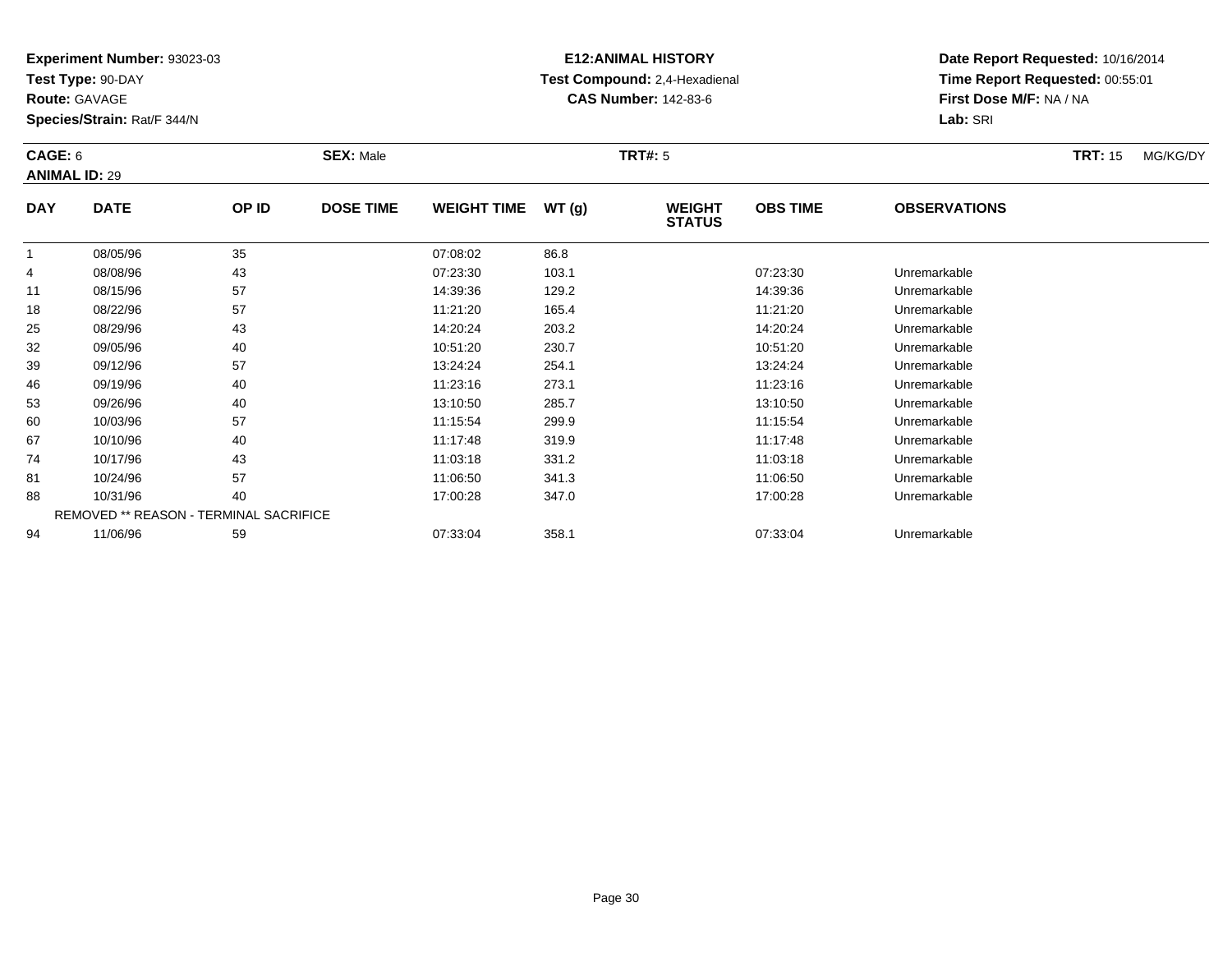**Test Type:** 90-DAY

**Route:** GAVAGE

67

74

81

88

94

**Species/Strain:** Rat/F 344/N

REMOVED \*\* REASON - TERMINAL SACRIFICE

# **E12:ANIMAL HISTORY Test Compound:** 2,4-Hexadienal **CAS Number:** 142-83-6

**Date Report Requested:** 10/16/2014**Time Report Requested:** 00:55:01**First Dose M/F:** NA / NA**Lab:** SRI

#### **CAGE:** 6 **SEX:** Male **TRT#:** <sup>5</sup> **TRT:** 15 MG/KG/DY**ANIMAL ID:** 30**DAY DATE OP ID DOSE TIME WEIGHT TIME WT (g) WEIGHT STATUSOBS TIME OBSERVATIONS** 1 08/05/96 <sup>35</sup> 07:08:02 70.0 4 08/08/96 <sup>43</sup> 07:23:30 85.4 07:23:30 Unremarkable 111 08/15/96 57 57 14:39:36 111.6 14:39 111.6 14:39:36 Dhremarkable 18 08/22/96 <sup>57</sup> 11:21:20 152.3 11:21:20 Unremarkable 25 08/29/96 <sup>43</sup> 14:20:24 184.9 14:20:24 Unremarkable 32 09/05/96 <sup>40</sup> 10:51:20 212.7 10:51:20 Unremarkable 39 09/12/96 <sup>57</sup> 13:24:24 235.0 13:24:24 Unremarkable 466 09/19/96 40 40 11:23:16 255.2 11:25 11:23:16 Dhremarkable 533 09/26/96 40 40 13:10:50 272.1 13:10:50 13:10:50 13:10:50 Dhremarkable 600 10/03/96 57 57 11:15:54 287.6 11:15:54 11:15:54 Dhremarkable

10/10/96 <sup>40</sup> 11:17:48 305.0 11:17:48 Unremarkable

10/17/96 <sup>43</sup> 11:03:18 316.2 11:03:18 Unremarkable

1 10/24/96 57 57 11:06:50 322.4 11:06:50 11:06:50 11:06:50 Unremarkable

10/31/96 <sup>40</sup> 17:00:28 329.6 17:00:28 Unremarkable

11/06/96 <sup>59</sup> 07:33:04 343.8 07:33:04 Unremarkable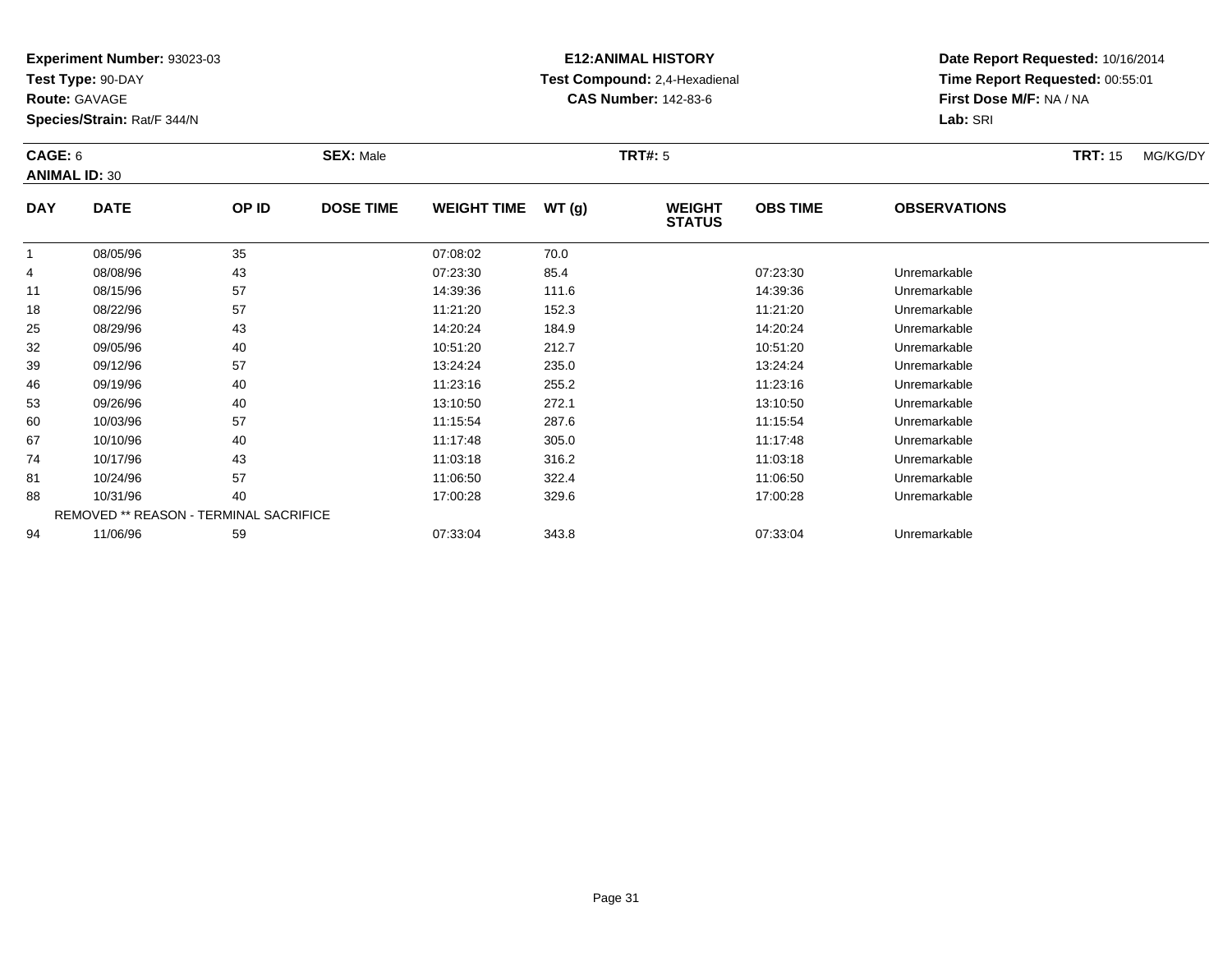**Test Type:** 90-DAY

**Route:** GAVAGE

**Species/Strain:** Rat/F 344/N

# **E12:ANIMAL HISTORY Test Compound:** 2,4-Hexadienal **CAS Number:** 142-83-6

**Date Report Requested:** 10/16/2014**Time Report Requested:** 00:55:01**First Dose M/F:** NA / NA**Lab:** SRI

### **CAGE:** 7 **SEX:** Male **TRT#:** <sup>7</sup> **TRT:** 30 MG/KG/DY**ANIMAL ID:** 31**DAY DATE OP IDDOSE TIME WEIGHT TIME WT** (g) **STATUSOBS TIME OBSERVATIONS** 1 08/05/96 <sup>35</sup> 07:23:22 87.4 4 08/08/96 <sup>43</sup> 07:34:02 101.9 07:34:02 Unremarkable  $111$  08/15/96 <sup>57</sup> 14:59:58 130.7 14:59:58 Unremarkable 18 08/22/96 <sup>57</sup> 11:38:58 158.1 11:38:58 Unremarkable 25 08/29/96 <sup>43</sup> 14:06:44 182.5 14:06:44 Unremarkable 32

| 11 | 08/15/96 | 57                                            | 14:59:58 | 130.7 | 14:59:58 | Unremarkable |  |
|----|----------|-----------------------------------------------|----------|-------|----------|--------------|--|
| 18 | 08/22/96 | 57                                            | 11:38:58 | 158.1 | 11:38:58 | Unremarkable |  |
| 25 | 08/29/96 | 43                                            | 14:06:44 | 182.5 | 14:06:44 | Unremarkable |  |
| 32 | 09/05/96 | 40                                            | 11:03:58 | 200.7 | 11:03:58 | Unremarkable |  |
| 39 | 09/12/96 | 57                                            | 13:42:28 | 224.3 | 13:42:28 | Unremarkable |  |
| 46 | 09/19/96 | 40                                            | 11:34:42 | 245.3 | 11:34:42 | Unremarkable |  |
| 53 | 09/26/96 | 40                                            | 13:23:46 | 254.4 | 13:23:46 | Unremarkable |  |
| 60 | 10/03/96 | 57                                            | 11:34:36 | 270.9 | 11:34:36 | Unremarkable |  |
| 67 | 10/10/96 | 40                                            | 11:32:06 | 290.3 | 11:32:06 | Unremarkable |  |
| 74 | 10/17/96 | 43                                            | 10:40:56 | 302.6 | 10:40:56 | Unremarkable |  |
| 81 | 10/24/96 | 57                                            | 11:24:24 | 313.6 | 11:24:24 | Unremarkable |  |
| 88 | 10/31/96 | 40                                            | 17:12:32 | 318.5 | 17:12:32 | Unremarkable |  |
|    |          | <b>REMOVED ** REASON - TERMINAL SACRIFICE</b> |          |       |          |              |  |
| 94 | 11/06/96 | 59                                            | 07:34:52 | 328.1 | 07:34:52 | Unremarkable |  |
|    |          |                                               |          |       |          |              |  |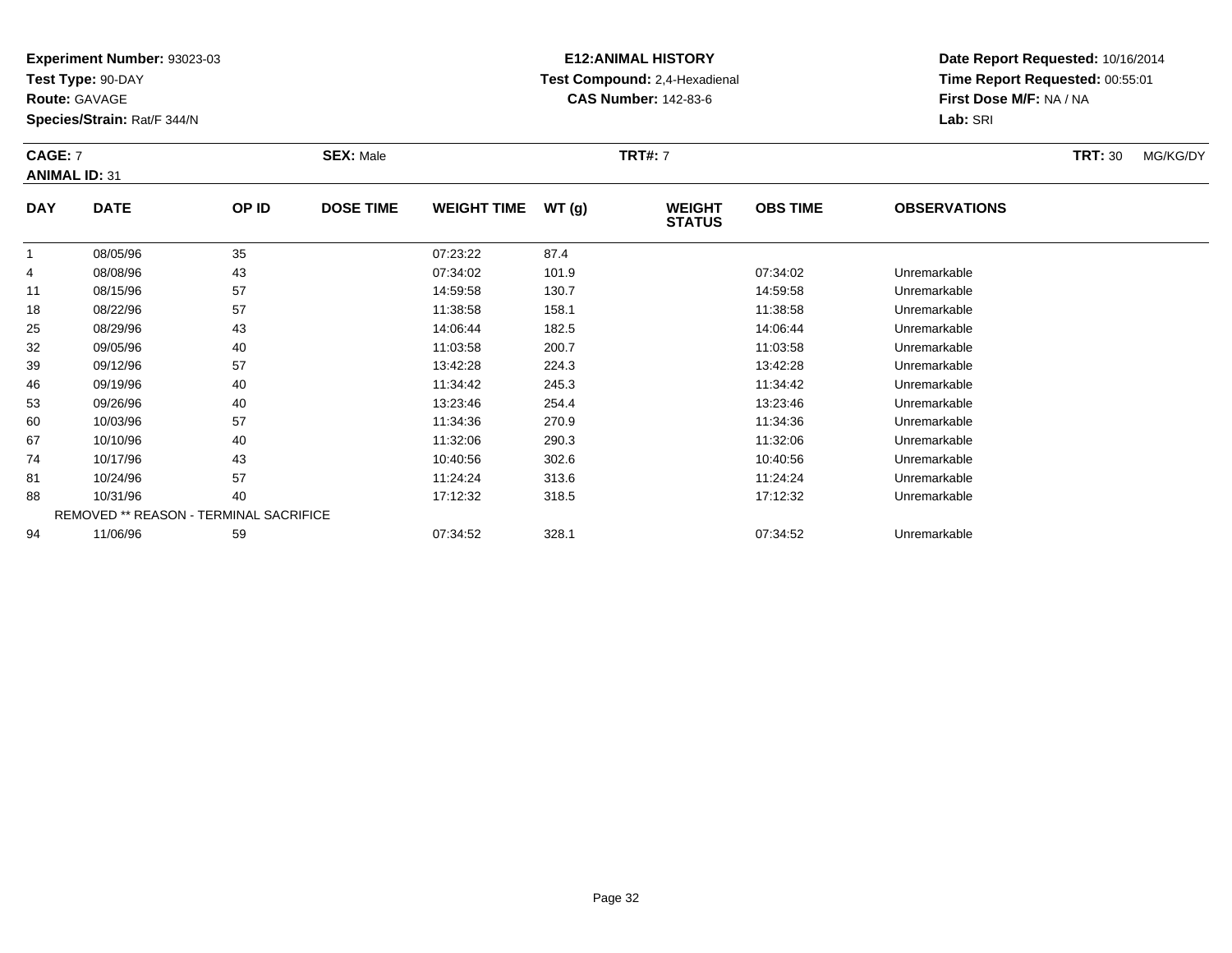**Test Type:** 90-DAY

**Route:** GAVAGE

46

53

60

67

74

81

88

94

**Species/Strain:** Rat/F 344/N

REMOVED \*\* REASON - TERMINAL SACRIFICE

# **E12:ANIMAL HISTORY Test Compound:** 2,4-Hexadienal **CAS Number:** 142-83-6

**Date Report Requested:** 10/16/2014**Time Report Requested:** 00:55:01**First Dose M/F:** NA / NA**Lab:** SRI

| <b>CAGE: 7</b><br><b>ANIMAL ID: 32</b> |             |       | <b>SEX: Male</b> |                    |       | <b>TRT#: 7</b>                 |                 |                     | <b>TRT: 30</b> | MG/KG/DY |
|----------------------------------------|-------------|-------|------------------|--------------------|-------|--------------------------------|-----------------|---------------------|----------------|----------|
| <b>DAY</b>                             | <b>DATE</b> | OP ID | <b>DOSE TIME</b> | <b>WEIGHT TIME</b> | WT(g) | <b>WEIGHT</b><br><b>STATUS</b> | <b>OBS TIME</b> | <b>OBSERVATIONS</b> |                |          |
|                                        | 08/05/96    | 35    |                  | 07:23:22           | 81.0  |                                |                 |                     |                |          |
| 4                                      | 08/08/96    | 43    |                  | 07:34:02           | 91.3  |                                | 07:34:02        | Unremarkable        |                |          |
| 11                                     | 08/15/96    | 57    |                  | 14:59:58           | 108.8 |                                | 14:59:58        | Unremarkable        |                |          |
| 18                                     | 08/22/96    | 57    |                  | 11:38:58           | 135.0 |                                | 11:38:58        | Unremarkable        |                |          |
| 25                                     | 08/29/96    | 43    |                  | 14:06:44           | 154.6 |                                | 14:06:44        | Unremarkable        |                |          |
| 32                                     | 09/05/96    | 40    |                  | 11:03:58           | 175.9 |                                | 11:03:58        | Unremarkable        |                |          |
| 39                                     | 09/12/96    | 57    |                  | 13:42:28           | 195.4 |                                | 13:42:28        | Unremarkable        |                |          |

6 09/19/96 40 40 11:34:42 211.5 11:34:42 11:34:42 Dhremarkable

3 09/26/96 40 40 13:23:46 223.1 13:23:46 13:23:46 13:23:46 Unremarkable

0 10/03/96 57 57 11:34:36 237.2 11:34:36 11:34:36 Dhremarkable

10/10/96 <sup>40</sup> 11:32:06 251.9 11:32:06 Unremarkable

10/17/96 <sup>43</sup> 10:40:56 263.5 10:40:56 Unremarkable

1 10/24/96 57 57 11:24:24 271.5 11:24:24 1/24:24 10/24/96 Unremarkable

8 10/31/96 40 40 17:12:32 277.0 17:12:32 17:12:32 Unremarkable

11/06/96 <sup>59</sup> 07:34:52 287.0 07:34:52 Unremarkable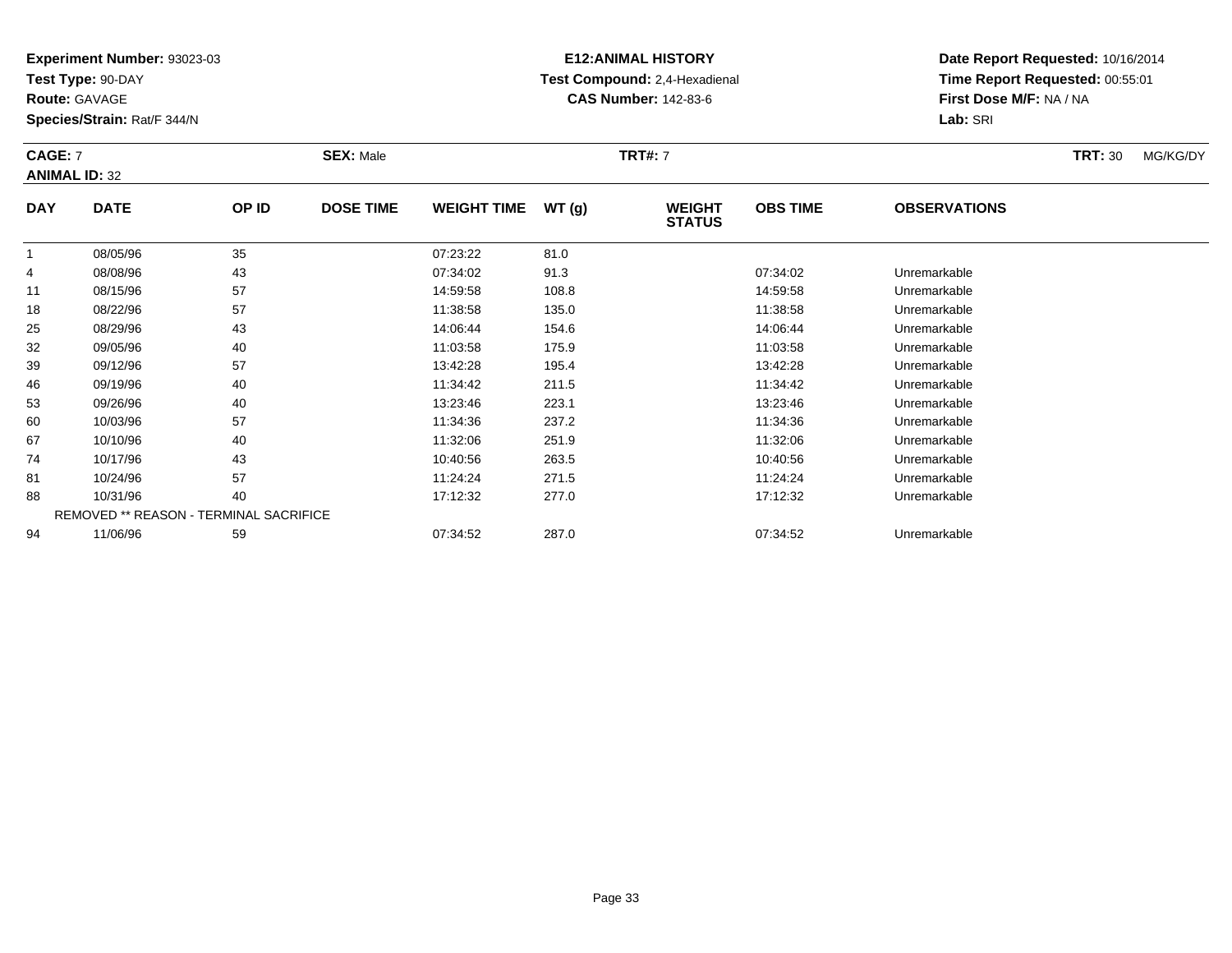**Test Type:** 90-DAY

**Route:** GAVAGE

81

88

94

**Species/Strain:** Rat/F 344/N

REMOVED \*\* REASON - TERMINAL SACRIFICE

# **E12:ANIMAL HISTORY Test Compound:** 2,4-Hexadienal **CAS Number:** 142-83-6

**Date Report Requested:** 10/16/2014**Time Report Requested:** 00:55:01**First Dose M/F:** NA / NA**Lab:** SRI

| <b>CAGE: 7</b><br><b>ANIMAL ID: 33</b> |             | <b>SEX: Male</b><br><b>TRT#: 7</b> |                  |                    |       |                                |                 |                     | MG/KG/DY |  |
|----------------------------------------|-------------|------------------------------------|------------------|--------------------|-------|--------------------------------|-----------------|---------------------|----------|--|
| <b>DAY</b>                             | <b>DATE</b> | OP ID                              | <b>DOSE TIME</b> | <b>WEIGHT TIME</b> | WT(g) | <b>WEIGHT</b><br><b>STATUS</b> | <b>OBS TIME</b> | <b>OBSERVATIONS</b> |          |  |
|                                        | 08/05/96    | 35                                 |                  | 07:23:22           | 105.7 |                                |                 |                     |          |  |
| 4                                      | 08/08/96    | 43                                 |                  | 07:34:02           | 121.2 |                                | 07:34:02        | Unremarkable        |          |  |
| 11                                     | 08/15/96    | 57                                 |                  | 14:59:58           | 149.3 |                                | 14:59:58        | Unremarkable        |          |  |
| 18                                     | 08/22/96    | 57                                 |                  | 11:38:58           | 178.7 |                                | 11:38:58        | Unremarkable        |          |  |
| 25                                     | 08/29/96    | 43                                 |                  | 14:06:44           | 200.8 |                                | 14:06:44        | Unremarkable        |          |  |
| 32                                     | 09/05/96    | 40                                 |                  | 11:03:58           | 221.6 |                                | 11:03:58        | Unremarkable        |          |  |
| 39                                     | 09/12/96    | 57                                 |                  | 13:42:28           | 237.2 |                                | 13:42:28        | Unremarkable        |          |  |
| 46                                     | 09/19/96    | 40                                 |                  | 11:34:42           | 251.8 |                                | 11:34:42        | Unremarkable        |          |  |
| 53                                     | 09/26/96    | 40                                 |                  | 13:23:46           | 265.5 |                                | 13:23:46        | Unremarkable        |          |  |
| 60                                     | 10/03/96    | 57                                 |                  | 11:34:36           | 279.0 |                                | 11:34:36        | Unremarkable        |          |  |
| 67                                     | 10/10/96    | 40                                 |                  | 11:32:06           | 290.2 |                                | 11:32:06        | Unremarkable        |          |  |
| 74                                     | 10/17/96    | 43                                 |                  | 10:40:56           | 299.9 |                                | 10:40:56        | Unremarkable        |          |  |

1 10/24/96 57 57 11:24:24 308.3 11:24:24 10/24/96 Unremarkable

8 10/31/96 40 40 17:12:32 314.0 17:12:32 17:12:32 Junremarkable

11/06/96 <sup>59</sup> 07:34:52 321.9 07:34:52 Unremarkable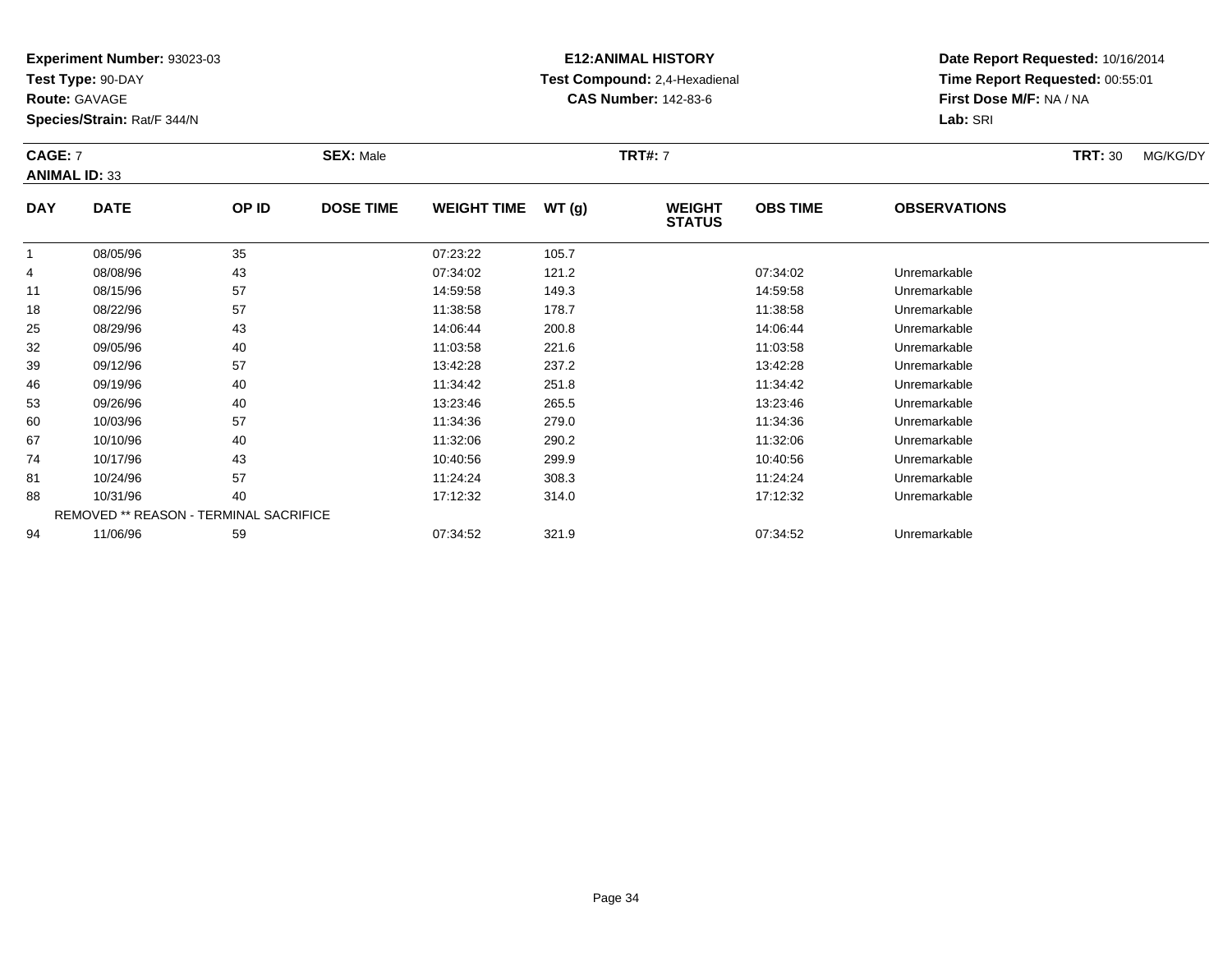**Test Type:** 90-DAY

**Route:** GAVAGE

**Species/Strain:** Rat/F 344/N

# **E12:ANIMAL HISTORY Test Compound:** 2,4-Hexadienal **CAS Number:** 142-83-6

**Date Report Requested:** 10/16/2014**Time Report Requested:** 00:55:01**First Dose M/F:** NA / NA**Lab:** SRI

### **CAGE:** 7 **SEX:** Male **TRT#:** <sup>7</sup> **TRT:** 30 MG/KG/DY**ANIMAL ID:** 34**DAY DATE OP IDDOSE TIME WEIGHT TIME WT** (g) **STATUSOBS TIMEOBSERVATIONS**

|    | 08/05/96 | 35                                            | 07:23:22 | 77.7  |          |              |  |
|----|----------|-----------------------------------------------|----------|-------|----------|--------------|--|
| 4  | 08/08/96 | 43                                            | 07:34:02 | 84.7  | 07:34:02 | Unremarkable |  |
| 11 | 08/15/96 | 57                                            | 14:59:58 | 109.2 | 14:59:58 | Unremarkable |  |
| 18 | 08/22/96 | 57                                            | 11:38:58 | 134.8 | 11:38:58 | Unremarkable |  |
| 25 | 08/29/96 | 43                                            | 14:06:44 | 158.1 | 14:06:44 | Unremarkable |  |
| 32 | 09/05/96 | 40                                            | 11:03:58 | 175.6 | 11:03:58 | Unremarkable |  |
| 39 | 09/12/96 | 57                                            | 13:42:28 | 192.2 | 13:42:28 | Unremarkable |  |
| 46 | 09/19/96 | 40                                            | 11:34:42 | 207.8 | 11:34:42 | Unremarkable |  |
| 53 | 09/26/96 | 40                                            | 13:23:46 | 220.3 | 13:23:46 | Unremarkable |  |
| 60 | 10/03/96 | 57                                            | 11:34:36 | 234.8 | 11:34:36 | Unremarkable |  |
| 67 | 10/10/96 | 40                                            | 11:32:06 | 251.9 | 11:32:06 | Unremarkable |  |
| 74 | 10/17/96 | 43                                            | 10:40:56 | 266.7 | 10:40:56 | Unremarkable |  |
| 81 | 10/24/96 | 57                                            | 11:24:24 | 276.7 | 11:24:24 | Unremarkable |  |
| 88 | 10/31/96 | 40                                            | 17:12:32 | 287.3 | 17:12:32 | Unremarkable |  |
|    |          | <b>REMOVED ** REASON - TERMINAL SACRIFICE</b> |          |       |          |              |  |
| 94 | 11/06/96 | 59                                            | 07:34:52 | 296.8 | 07:34:52 | Unremarkable |  |
|    |          |                                               |          |       |          |              |  |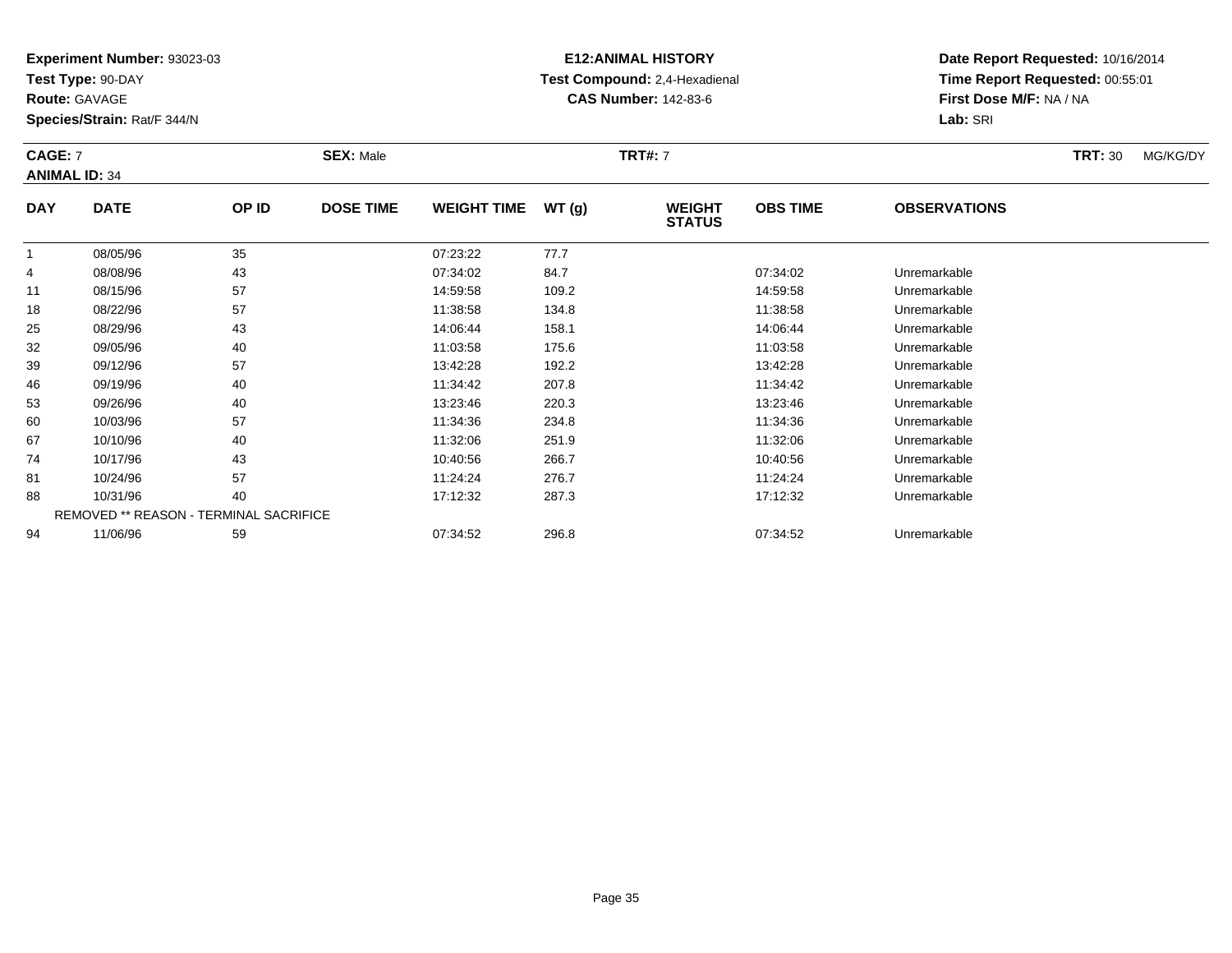**Test Type:** 90-DAY

**Route:** GAVAGE

74

81

88

94

**Species/Strain:** Rat/F 344/N

REMOVED \*\* REASON - TERMINAL SACRIFICE

# **E12:ANIMAL HISTORY Test Compound:** 2,4-Hexadienal **CAS Number:** 142-83-6

**Date Report Requested:** 10/16/2014**Time Report Requested:** 00:55:01**First Dose M/F:** NA / NA**Lab:** SRI

| <b>CAGE: 7</b><br><b>ANIMAL ID: 35</b> |             |       | <b>SEX: Male</b> |                    |       | <b>TRT#: 7</b>                 |                 |                     | <b>TRT: 30</b> | MG/KG/DY |
|----------------------------------------|-------------|-------|------------------|--------------------|-------|--------------------------------|-----------------|---------------------|----------------|----------|
| <b>DAY</b>                             | <b>DATE</b> | OP ID | <b>DOSE TIME</b> | <b>WEIGHT TIME</b> | WT(g) | <b>WEIGHT</b><br><b>STATUS</b> | <b>OBS TIME</b> | <b>OBSERVATIONS</b> |                |          |
|                                        | 08/05/96    | 35    |                  | 07:23:22           | 105.2 |                                |                 |                     |                |          |
| 4                                      | 08/08/96    | 43    |                  | 07:34:02           | 115.8 |                                | 07:34:02        | Unremarkable        |                |          |
| 11                                     | 08/15/96    | 57    |                  | 14:59:58           | 139.7 |                                | 14:59:58        | Unremarkable        |                |          |
| 18                                     | 08/22/96    | 57    |                  | 11:38:58           | 170.0 |                                | 11:38:58        | Unremarkable        |                |          |
| 25                                     | 08/29/96    | 43    |                  | 14:06:44           | 194.5 |                                | 14:06:44        | Unremarkable        |                |          |
| 32                                     | 09/05/96    | 40    |                  | 11:03:58           | 214.2 |                                | 11:03:58        | Unremarkable        |                |          |
| 39                                     | 09/12/96    | 57    |                  | 13:42:28           | 233.5 |                                | 13:42:28        | Unremarkable        |                |          |
| 46                                     | 09/19/96    | 40    |                  | 11:34:42           | 250.1 |                                | 11:34:42        | Unremarkable        |                |          |
| 53                                     | 09/26/96    | 40    |                  | 13:23:46           | 263.9 |                                | 13:23:46        | Unremarkable        |                |          |
| 60                                     | 10/03/96    | 57    |                  | 11:34:36           | 280.0 |                                | 11:34:36        | Unremarkable        |                |          |
| 67                                     | 10/10/96    | 40    |                  | 11:32:06           | 298.9 |                                | 11:32:06        | Unremarkable        |                |          |

10/17/96 <sup>43</sup> 10:40:56 309.1 10:40:56 Unremarkable

1 10/24/96 57 57 11:24:24 319.6 11:00 11:24:24 Unremarkable

10/31/96 <sup>40</sup> 17:12:32 329.6 17:12:32 Unremarkable

11/06/96 <sup>59</sup> 07:34:52 341.5 07:34:52 Unremarkable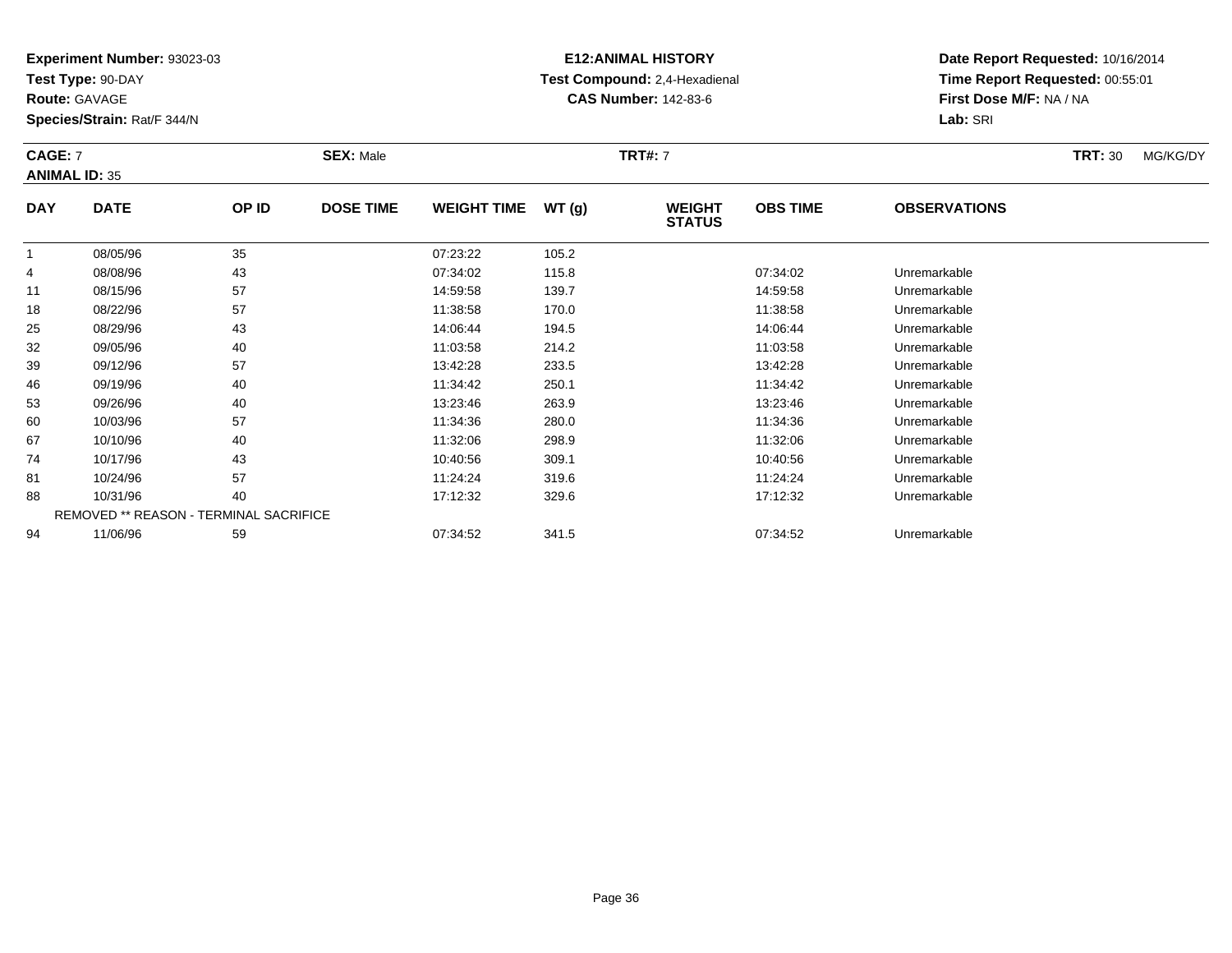**Test Type:** 90-DAY

**Route:** GAVAGE

88

94

**Species/Strain:** Rat/F 344/N

REMOVED \*\* REASON - TERMINAL SACRIFICE

### **E12:ANIMAL HISTORY Test Compound:** 2,4-Hexadienal **CAS Number:** 142-83-6

**Date Report Requested:** 10/16/2014**Time Report Requested:** 00:55:01**First Dose M/F:** NA / NA**Lab:** SRI

| CAGE: 8<br><b>ANIMAL ID: 36</b> |             |       | <b>SEX: Male</b> |                    |       | <b>TRT#: 7</b>                 |                 |                     | <b>TRT: 30</b> | MG/KG/DY |
|---------------------------------|-------------|-------|------------------|--------------------|-------|--------------------------------|-----------------|---------------------|----------------|----------|
| <b>DAY</b>                      | <b>DATE</b> | OP ID | <b>DOSE TIME</b> | <b>WEIGHT TIME</b> | WT(g) | <b>WEIGHT</b><br><b>STATUS</b> | <b>OBS TIME</b> | <b>OBSERVATIONS</b> |                |          |
|                                 | 08/05/96    | 35    |                  | 07:24:38           | 97.5  |                                |                 |                     |                |          |
| 4                               | 08/08/96    | 43    |                  | 07:35:04           | 107.4 |                                | 07:35:04        | Unremarkable        |                |          |
| 11                              | 08/15/96    | 57    |                  | 15:01:50           | 134.2 |                                | 15:01:50        | Unremarkable        |                |          |
| 18                              | 08/22/96    | 57    |                  | 11:40:58           | 164.4 |                                | 11:40:58        | Unremarkable        |                |          |
| 25                              | 08/29/96    | 43    |                  | 14:07:44           | 187.1 |                                | 14:07:44        | Unremarkable        |                |          |
| 32                              | 09/05/96    | 40    |                  | 11:05:06           | 214.0 |                                | 11:05:06        | Unremarkable        |                |          |
| 39                              | 09/12/96    | 57    |                  | 13:44:30           | 234.8 |                                | 13:44:30        | Unremarkable        |                |          |
| 46                              | 09/19/96    | 40    |                  | 11:35:50           | 250.1 |                                | 11:35:50        | Unremarkable        |                |          |
| 53                              | 09/26/96    | 40    |                  | 13:24:52           | 260.3 |                                | 13:24:52        | Unremarkable        |                |          |
| 60                              | 10/03/96    | 57    |                  | 11:36:46           | 276.6 |                                | 11:36:46        | Unremarkable        |                |          |
| 67                              | 10/10/96    | 40    |                  | 11:33:40           | 290.5 |                                | 11:33:40        | Unremarkable        |                |          |
| 74                              | 10/17/96    | 43    |                  | 10:43:10           | 301.6 |                                | 10:43:10        | Unremarkable        |                |          |
| 81                              | 10/24/96    | 57    |                  | 11:26:22           | 309.3 |                                | 11:26:22        | Unremarkable        |                |          |

8 10/31/96 40 40 17:13:42 313.4 17:13:42 17:13:42 Unremarkable

11/06/96 <sup>59</sup> 07:37:12 322.9 07:37:12 Unremarkable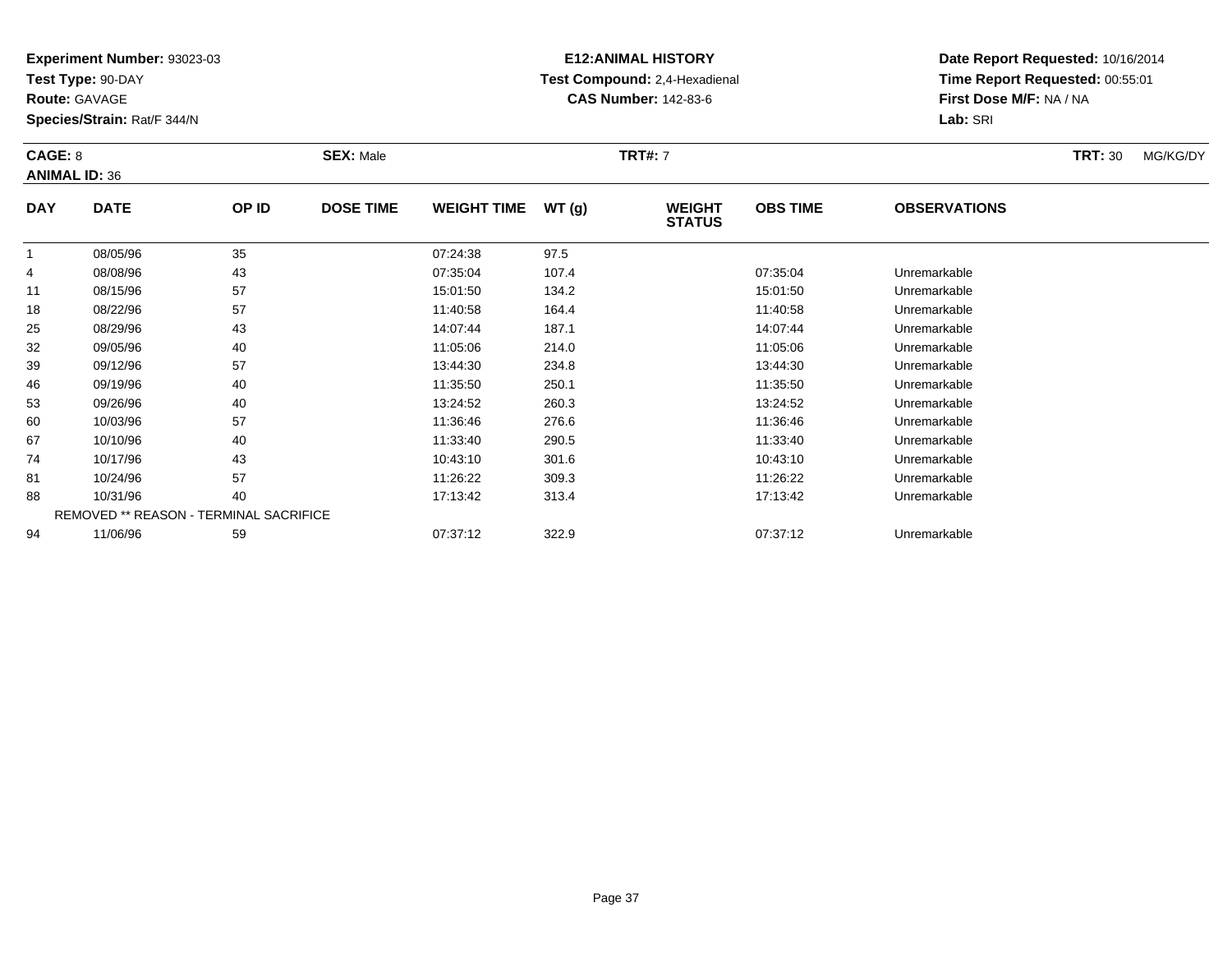**Test Type:** 90-DAY

**Route:** GAVAGE

94

**Species/Strain:** Rat/F 344/N

REMOVED \*\* REASON - TERMINAL SACRIFICE

## **E12:ANIMAL HISTORY Test Compound:** 2,4-Hexadienal **CAS Number:** 142-83-6

**Date Report Requested:** 10/16/2014**Time Report Requested:** 00:55:01**First Dose M/F:** NA / NA**Lab:** SRI

| CAGE: 8    | <b>ANIMAL ID: 37</b> |       | <b>SEX: Male</b> |                    |       | <b>TRT#: 7</b>                 |                 |                     | <b>TRT: 30</b> | MG/KG/DY |
|------------|----------------------|-------|------------------|--------------------|-------|--------------------------------|-----------------|---------------------|----------------|----------|
| <b>DAY</b> | <b>DATE</b>          | OP ID | <b>DOSE TIME</b> | <b>WEIGHT TIME</b> | WT(g) | <b>WEIGHT</b><br><b>STATUS</b> | <b>OBS TIME</b> | <b>OBSERVATIONS</b> |                |          |
|            | 08/05/96             | 35    |                  | 07:24:38           | 91.1  |                                |                 |                     |                |          |
| 4          | 08/08/96             | 43    |                  | 07:35:04           | 118.6 |                                | 07:35:04        | Unremarkable        |                |          |
| 11         | 08/15/96             | 57    |                  | 15:01:50           | 133.8 |                                | 15:01:50        | Unremarkable        |                |          |
| 18         | 08/22/96             | 57    |                  | 11:40:58           | 166.9 |                                | 11:40:58        | Unremarkable        |                |          |
| 25         | 08/29/96             | 43    |                  | 14:07:44           | 194.2 |                                | 14:07:44        | Unremarkable        |                |          |
| 32         | 09/05/96             | 40    |                  | 11:05:06           | 220.7 |                                | 11:05:06        | Unremarkable        |                |          |
| 39         | 09/12/96             | 57    |                  | 13:44:30           | 242.9 |                                | 13:44:30        | Unremarkable        |                |          |
| 46         | 09/19/96             | 40    |                  | 11:35:50           | 256.5 |                                | 11:35:50        | Unremarkable        |                |          |
| 53         | 09/26/96             | 40    |                  | 13:24:52           | 270.1 |                                | 13:24:52        | Unremarkable        |                |          |
| 60         | 10/03/96             | 57    |                  | 11:36:46           | 287.5 |                                | 11:36:46        | Unremarkable        |                |          |
| 67         | 10/10/96             | 40    |                  | 11:33:40           | 298.9 |                                | 11:33:40        | Unremarkable        |                |          |
| 74         | 10/17/96             | 43    |                  | 10:43:10           | 307.0 |                                | 10:43:10        | Unremarkable        |                |          |
| 81         | 10/24/96             | 57    |                  | 11:26:22           | 314.3 |                                | 11:26:22        | Unremarkable        |                |          |
| 88         | 10/31/96             | 40    |                  | 17:13:42           | 321.6 |                                | 17:13:42        | Unremarkable        |                |          |

8 10/31/96 40 40 17:13:42 321.6 17:13:42 Junremarkable

11/06/96 <sup>59</sup> 07:37:12 329.5 07:37:12 Unremarkable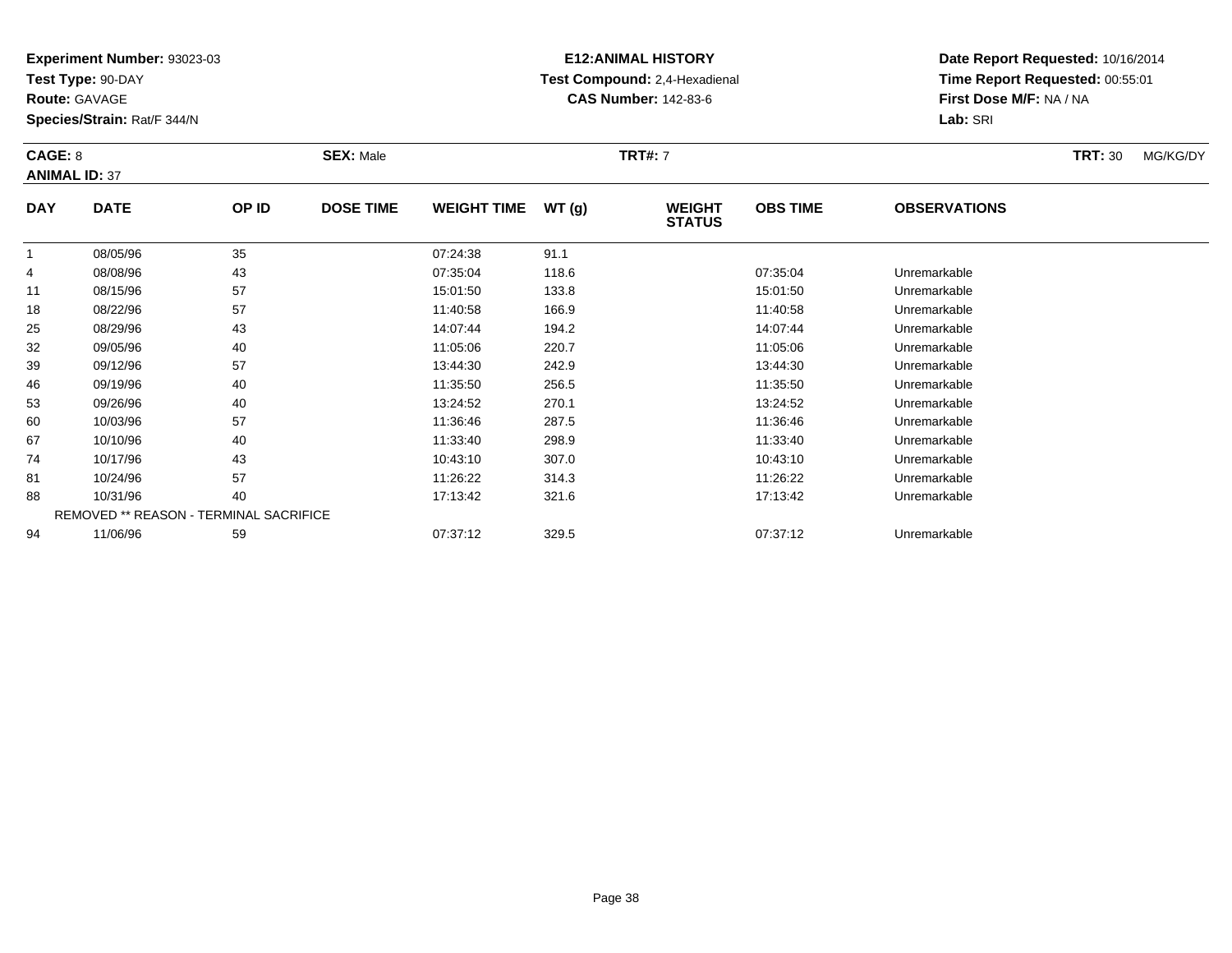**Test Type:** 90-DAY

**Route:** GAVAGE

94

**Species/Strain:** Rat/F 344/N

REMOVED \*\* REASON - TERMINAL SACRIFICE

## **E12:ANIMAL HISTORY Test Compound:** 2,4-Hexadienal **CAS Number:** 142-83-6

**Date Report Requested:** 10/16/2014**Time Report Requested:** 00:55:01**First Dose M/F:** NA / NA**Lab:** SRI

| CAGE: 8<br><b>ANIMAL ID: 38</b> |             |       | <b>SEX: Male</b> |                    |       | <b>TRT#: 7</b>                 |                 |                     | <b>TRT: 30</b> | MG/KG/DY |
|---------------------------------|-------------|-------|------------------|--------------------|-------|--------------------------------|-----------------|---------------------|----------------|----------|
| <b>DAY</b>                      | <b>DATE</b> | OP ID | <b>DOSE TIME</b> | <b>WEIGHT TIME</b> | WT(g) | <b>WEIGHT</b><br><b>STATUS</b> | <b>OBS TIME</b> | <b>OBSERVATIONS</b> |                |          |
|                                 | 08/05/96    | 35    |                  | 07:24:38           | 113.4 |                                |                 |                     |                |          |
| 4                               | 08/08/96    | 43    |                  | 07:35:04           | 122.3 |                                | 07:35:04        | Unremarkable        |                |          |
| 11                              | 08/15/96    | 57    |                  | 15:01:50           | 144.5 |                                | 15:01:50        | Unremarkable        |                |          |
| 18                              | 08/22/96    | 57    |                  | 11:40:58           | 170.4 |                                | 11:40:58        | Unremarkable        |                |          |
| 25                              | 08/29/96    | 43    |                  | 14:07:44           | 189.3 |                                | 14:07:44        | Unremarkable        |                |          |
| 32                              | 09/05/96    | 40    |                  | 11:05:06           | 213.3 |                                | 11:05:06        | Unremarkable        |                |          |
| 39                              | 09/12/96    | 57    |                  | 13:44:30           | 233.6 |                                | 13:44:30        | Unremarkable        |                |          |
| 46                              | 09/19/96    | 40    |                  | 11:35:50           | 249.8 |                                | 11:35:50        | Unremarkable        |                |          |
| 53                              | 09/26/96    | 40    |                  | 13:24:52           | 261.3 |                                | 13:24:52        | Unremarkable        |                |          |
| 60                              | 10/03/96    | 57    |                  | 11:36:46           | 277.3 |                                | 11:36:46        | Unremarkable        |                |          |
| 67                              | 10/10/96    | 40    |                  | 11:33:40           | 290.4 |                                | 11:33:40        | Unremarkable        |                |          |
| 74                              | 10/17/96    | 43    |                  | 10:43:10           | 298.9 |                                | 10:43:10        | Unremarkable        |                |          |
| 81                              | 10/24/96    | 57    |                  | 11:26:22           | 311.4 |                                | 11:26:22        | Unremarkable        |                |          |
| 88                              | 10/31/96    | 40    |                  | 17:13:42           | 317.2 |                                | 17:13:42        | Unremarkable        |                |          |

11/06/96 <sup>59</sup> 07:37:12 323.4 07:37:12 Unremarkable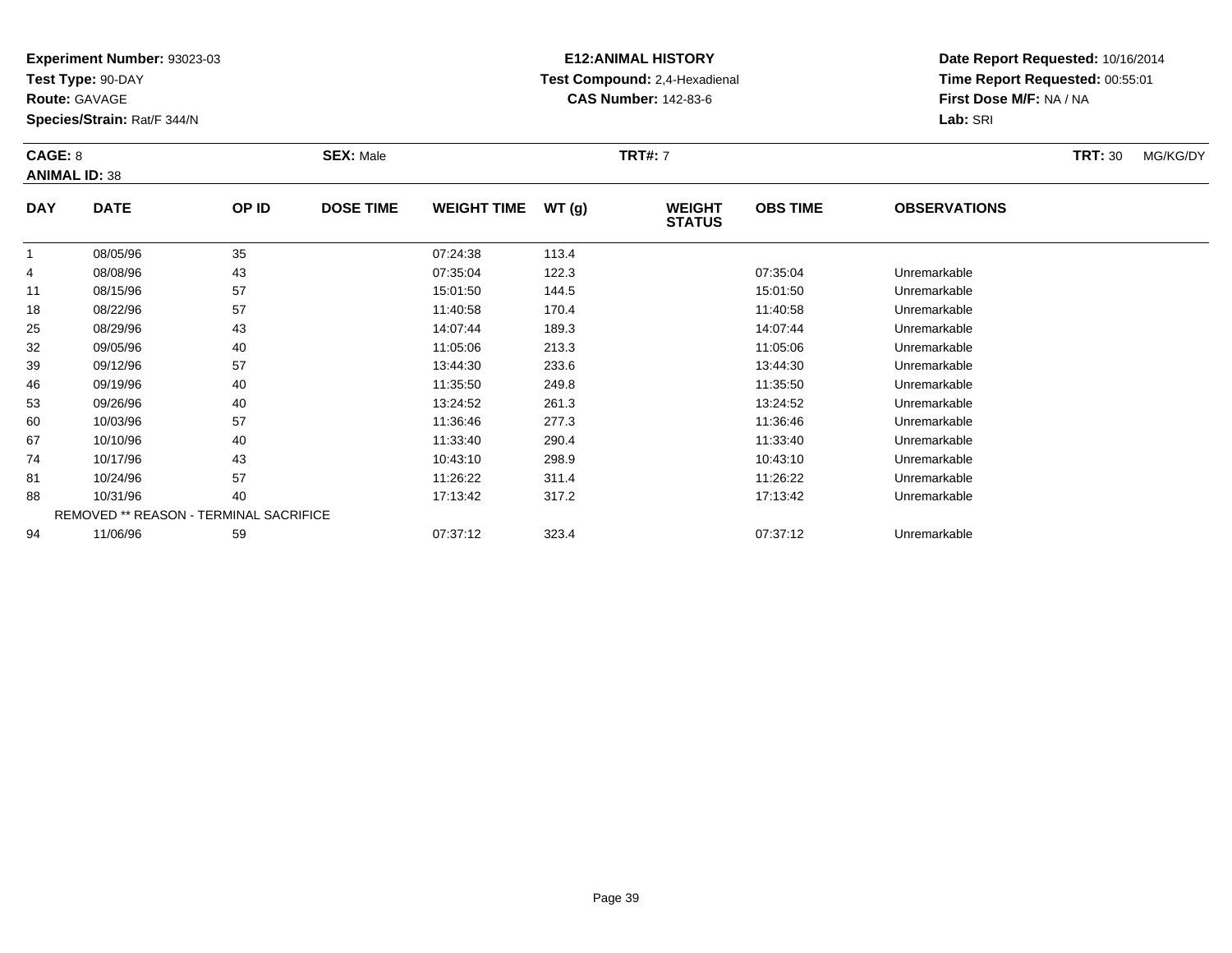**Test Type:** 90-DAY

**Route:** GAVAGE

81

88

94

**Species/Strain:** Rat/F 344/N

REMOVED \*\* REASON - TERMINAL SACRIFICE

### **E12:ANIMAL HISTORY Test Compound:** 2,4-Hexadienal **CAS Number:** 142-83-6

**Date Report Requested:** 10/16/2014**Time Report Requested:** 00:55:01**First Dose M/F:** NA / NA**Lab:** SRI

| CAGE: 8<br><b>ANIMAL ID: 39</b> |             |       | <b>SEX: Male</b> |                    |       | <b>TRT#: 7</b>                 |                 |                     | <b>TRT: 30</b> | MG/KG/DY |
|---------------------------------|-------------|-------|------------------|--------------------|-------|--------------------------------|-----------------|---------------------|----------------|----------|
| <b>DAY</b>                      | <b>DATE</b> | OP ID | <b>DOSE TIME</b> | <b>WEIGHT TIME</b> | WT(g) | <b>WEIGHT</b><br><b>STATUS</b> | <b>OBS TIME</b> | <b>OBSERVATIONS</b> |                |          |
|                                 | 08/05/96    | 35    |                  | 07:24:38           | 76.2  |                                |                 |                     |                |          |
| 4                               | 08/08/96    | 43    |                  | 07:35:04           | 84.9  |                                | 07:35:04        | Unremarkable        |                |          |
| 11                              | 08/15/96    | 57    |                  | 15:01:50           | 104.7 |                                | 15:01:50        | Unremarkable        |                |          |
| 18                              | 08/22/96    | 57    |                  | 11:40:58           | 130.1 |                                | 11:40:58        | Unremarkable        |                |          |
| 25                              | 08/29/96    | 43    |                  | 14:07:44           | 151.6 |                                | 14:07:44        | Unremarkable        |                |          |
| 32                              | 09/05/96    | 40    |                  | 11:05:06           | 176.5 |                                | 11:05:06        | Unremarkable        |                |          |
| 39                              | 09/12/96    | 57    |                  | 13:44:30           | 200.1 |                                | 13:44:30        | Unremarkable        |                |          |
| 46                              | 09/19/96    | 40    |                  | 11:35:50           | 219.2 |                                | 11:35:50        | Unremarkable        |                |          |
| 53                              | 09/26/96    | 40    |                  | 13:24:52           | 232.5 |                                | 13:24:52        | Unremarkable        |                |          |
| 60                              | 10/03/96    | 57    |                  | 11:36:46           | 251.0 |                                | 11:36:46        | Unremarkable        |                |          |
| 67                              | 10/10/96    | 40    |                  | 11:33:40           | 264.7 |                                | 11:33:40        | Unremarkable        |                |          |
| 74                              | 10/17/96    | 43    |                  | 10:43:10           | 278.1 |                                | 10:43:10        | Unremarkable        |                |          |

1 10/24/96 57 57 11:26:22 286.1 11:26.1 11:26:22 1280.1

8 10/31/96 40 40 17:13:42 291.8 19 17:13:42 17:13:42 Unremarkable

11/06/96 <sup>59</sup> 07:37:12 303.4 07:37:12 Unremarkable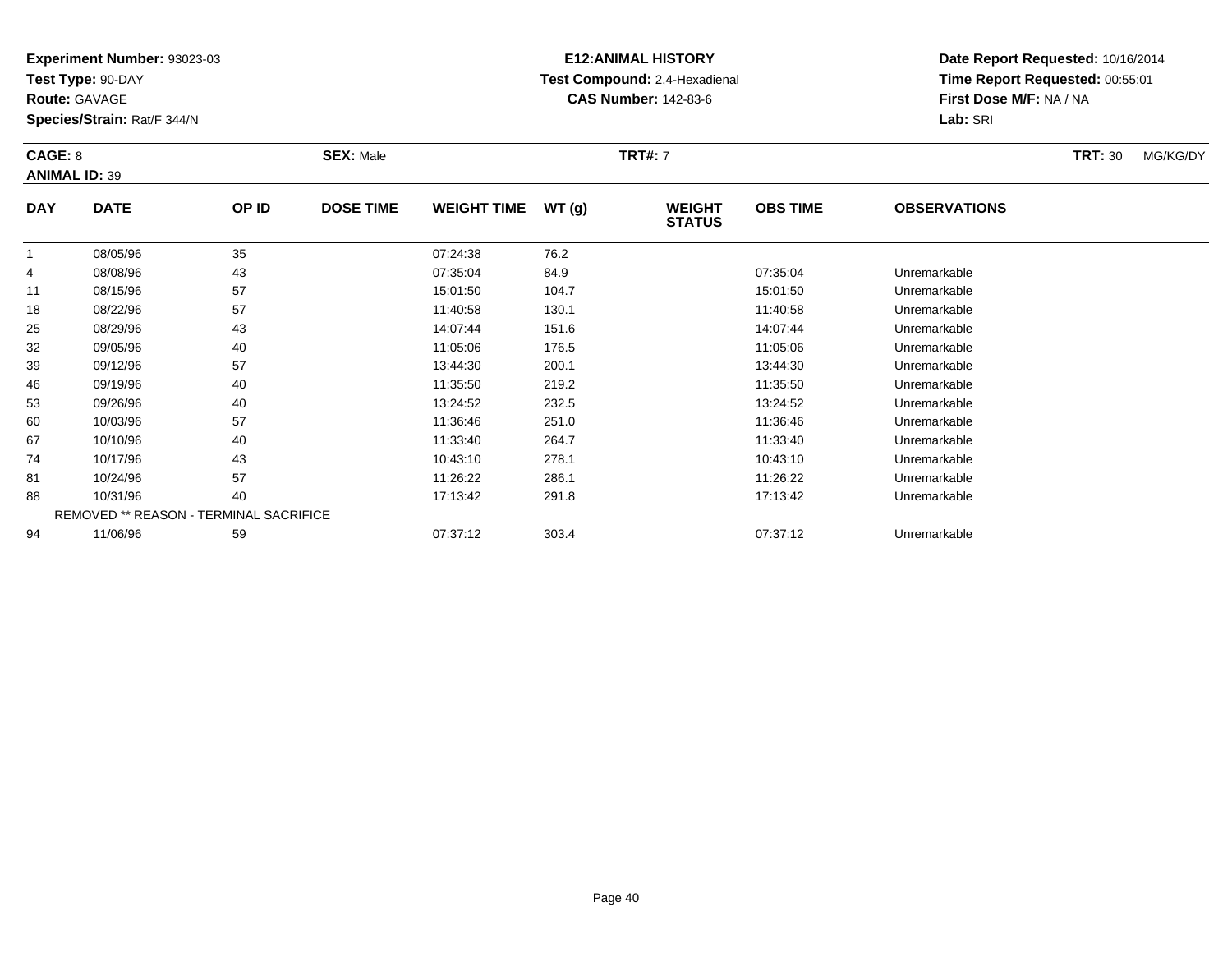**Test Type:** 90-DAY

**Route:** GAVAGE

94

**Species/Strain:** Rat/F 344/N

# **E12:ANIMAL HISTORY Test Compound:** 2,4-Hexadienal **CAS Number:** 142-83-6

**Date Report Requested:** 10/16/2014**Time Report Requested:** 00:55:01**First Dose M/F:** NA / NA**Lab:** SRI

| CAGE: 8    | <b>ANIMAL ID: 40</b>                   |       | <b>SEX: Male</b> |                    |       | <b>TRT#: 7</b>                 |                 |                     | <b>TRT: 30</b> | MG/KG/DY |
|------------|----------------------------------------|-------|------------------|--------------------|-------|--------------------------------|-----------------|---------------------|----------------|----------|
| <b>DAY</b> | <b>DATE</b>                            | OP ID | <b>DOSE TIME</b> | <b>WEIGHT TIME</b> | WT(g) | <b>WEIGHT</b><br><b>STATUS</b> | <b>OBS TIME</b> | <b>OBSERVATIONS</b> |                |          |
| 1          | 08/05/96                               | 35    |                  | 07:24:38           | 80.6  |                                |                 |                     |                |          |
| 4          | 08/08/96                               | 43    |                  | 07:35:04           | 93.0  |                                | 07:35:04        | Unremarkable        |                |          |
| 11         | 08/15/96                               | 57    |                  | 15:01:50           | 117.8 |                                | 15:01:50        | Unremarkable        |                |          |
| 18         | 08/22/96                               | 57    |                  | 11:40:58           | 147.5 |                                | 11:40:58        | Unremarkable        |                |          |
| 25         | 08/29/96                               | 43    |                  | 14:07:44           | 170.9 |                                | 14:07:44        | Unremarkable        |                |          |
| 32         | 09/05/96                               | 40    |                  | 11:05:06           | 200.6 |                                | 11:05:06        | Unremarkable        |                |          |
| 39         | 09/12/96                               | 57    |                  | 13:44:30           | 224.2 |                                | 13:44:30        | Unremarkable        |                |          |
| 46         | 09/19/96                               | 40    |                  | 11:35:50           | 244.4 |                                | 11:35:50        | Unremarkable        |                |          |
| 53         | 09/26/96                               | 40    |                  | 13:24:52           | 259.4 |                                | 13:24:52        | Unremarkable        |                |          |
| 60         | 10/03/96                               | 57    |                  | 11:36:46           | 271.7 |                                | 11:36:46        | Unremarkable        |                |          |
| 67         | 10/10/96                               | 40    |                  | 11:33:40           | 287.8 |                                | 11:33:40        | Unremarkable        |                |          |
| 74         | 10/17/96                               | 43    |                  | 10:43:10           | 305.8 |                                | 10:43:10        | Unremarkable        |                |          |
| 81         | 10/24/96                               | 57    |                  | 11:26:22           | 313.8 |                                | 11:26:22        | Unremarkable        |                |          |
| 88         | 10/31/96                               | 40    |                  | 17:13:42           | 319.5 |                                | 17:13:42        | Unremarkable        |                |          |
|            | REMOVED ** REASON - TERMINAL SACRIFICE |       |                  |                    |       |                                |                 |                     |                |          |

11/06/96 <sup>59</sup> 07:37:12 329.7 07:37:12 Unremarkable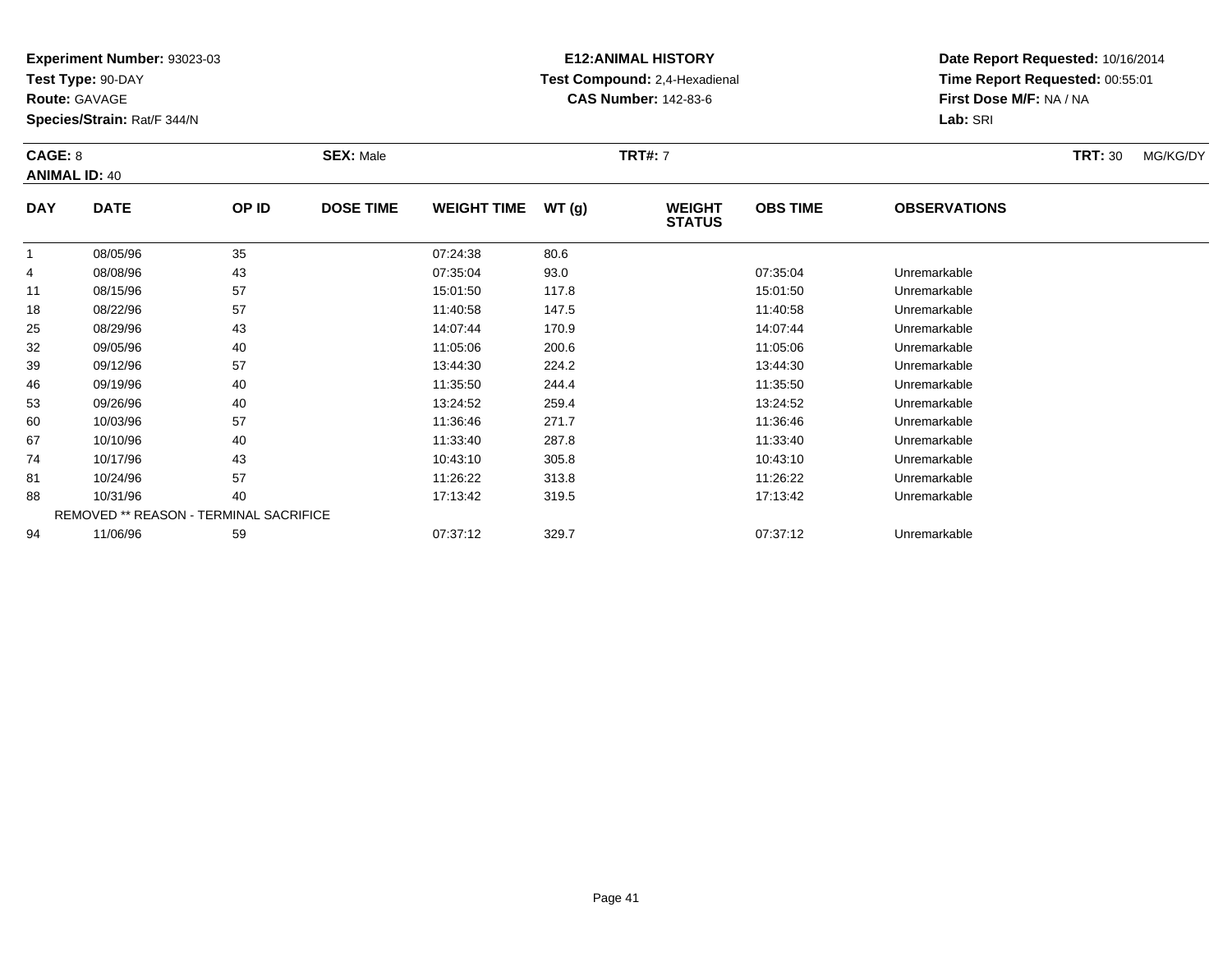**Test Type:** 90-DAY

**Route:** GAVAGE

53

60

67

74

81

88

94

**Species/Strain:** Rat/F 344/N

REMOVED \*\* REASON - TERMINAL SACRIFICE

### **E12:ANIMAL HISTORY Test Compound:** 2,4-Hexadienal **CAS Number:** 142-83-6

**Date Report Requested:** 10/16/2014**Time Report Requested:** 00:55:01**First Dose M/F:** NA / NA**Lab:** SRI

#### **CAGE:** 9 **SEX:** Male **TRT#:** <sup>9</sup> **TRT:** 60 MG/KG/DY**ANIMAL ID:** 41**DAY DATE OP ID DOSE TIME WEIGHT TIME WT (g) WEIGHT STATUSOBS TIME OBSERVATIONS** 1 08/05/96 <sup>35</sup> 07:18:00 87.1 4 08/08/96 <sup>43</sup> 07:29:42 99.0 07:29:42 Unremarkable 111 08/15/96 57 57 14:51:10 123.1 13.1 14:51:10 Dhremarkable 188 08/22/96 57 57 11:30:58 154.4 154.4 11:30:58 Unremarkable 25 08/29/96 <sup>43</sup> 14:11:26 183.3 14:11:26 Unremarkable 32 09/05/96 <sup>40</sup> 10:58:08 205.3 10:58:08 Unremarkable 39 09/12/96 <sup>57</sup> 13:34:10 224.3 13:34:10 Unremarkable 466 09/19/96 40 40 11:29:42 240.4 120 11:29:42 11:29:42 11:29:42 Unremarkable

09/26/96 <sup>40</sup> 13:18:16 255.9 13:18:16 Unremarkable

0 10/03/96 57 57 11:25:50 269.8 11:25.50 11:25:50 11:25:50 Unremarkable

10/10/96 <sup>40</sup> 11:26:06 282.6 11:26:06 Unremarkable

10/17/96 <sup>43</sup> 10:47:46 291.9 10:47:46 Unremarkable

10/24/96 <sup>57</sup> 11:16:26 300.4 11:16:26 Unremarkable

10/31/96 <sup>40</sup> 17:06:46 307.8 17:06:46 Unremarkable

11/06/96 <sup>59</sup> 07:41:34 320.1 07:41:34 Unremarkable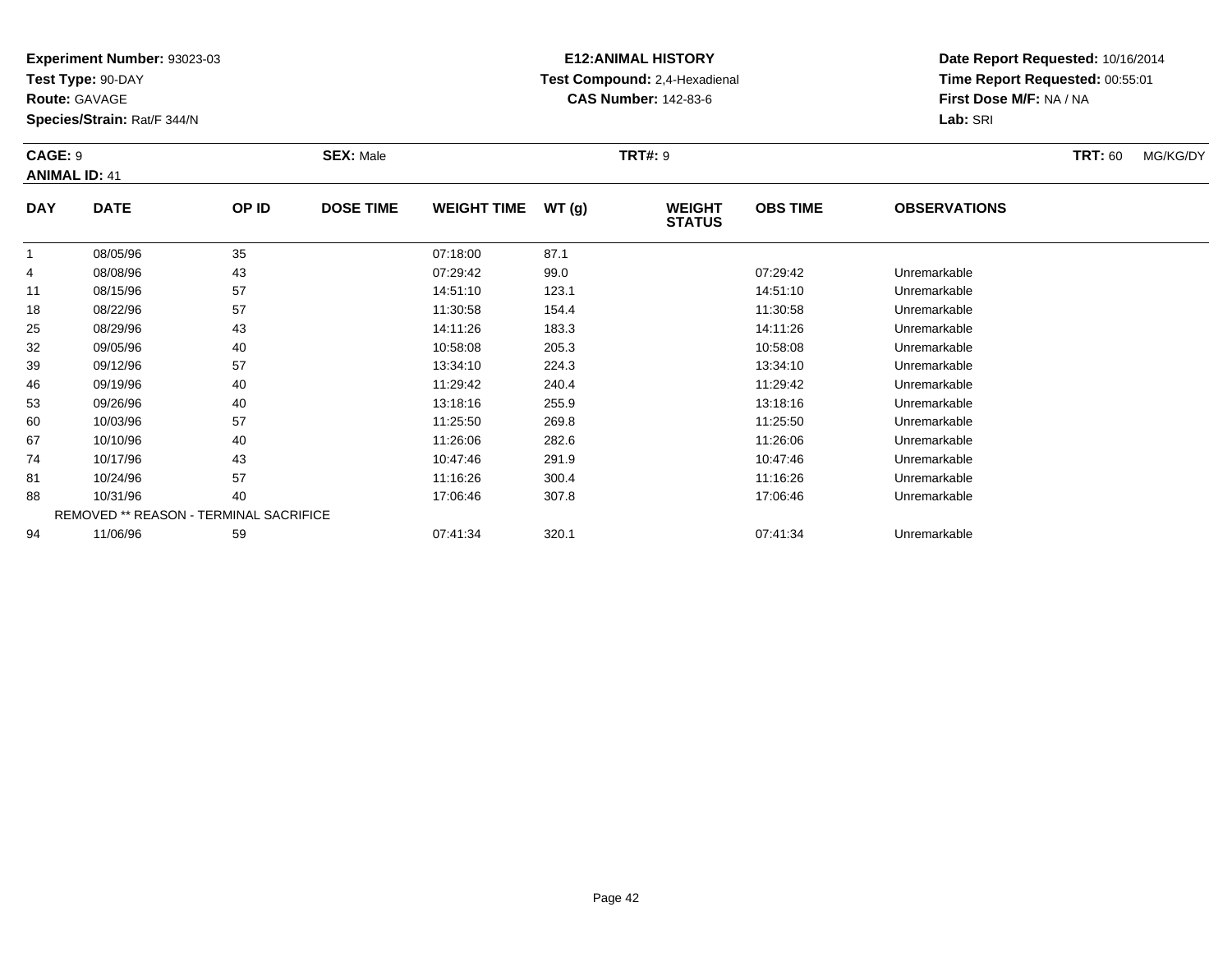**Test Type:** 90-DAY

**Route:** GAVAGE

67

74

81

88

94

**Species/Strain:** Rat/F 344/N

REMOVED \*\* REASON - TERMINAL SACRIFICE

### **E12:ANIMAL HISTORY Test Compound:** 2,4-Hexadienal **CAS Number:** 142-83-6

**Date Report Requested:** 10/16/2014**Time Report Requested:** 00:55:01**First Dose M/F:** NA / NA**Lab:** SRI

#### **CAGE:** 9 **SEX:** Male **TRT#:** <sup>9</sup> **TRT:** 60 MG/KG/DY**ANIMAL ID:** 42**DAY DATE OP ID DOSE TIME WEIGHT TIME WT (g) WEIGHT STATUSOBS TIME OBSERVATIONS** 1 08/05/96 <sup>35</sup> 07:18:00 98.1 4 08/08/96 <sup>43</sup> 07:29:42 110.2 07:29:42 Unremarkable 11 08/15/96 <sup>57</sup> 14:51:10 128.3 14:51:10 Unremarkable 18 08/22/96 <sup>57</sup> 11:30:58 174.3 11:30:58 Unremarkable 25 08/29/96 <sup>43</sup> 14:11:26 207.8 14:11:26 Unremarkable 32 09/05/96 <sup>40</sup> 10:58:08 237.6 10:58:08 Unremarkable 39 09/12/96 <sup>57</sup> 13:34:10 256.5 13:34:10 Unremarkable 466 09/19/96 40 40 11:29:42 273.5 11:29 11:29:42 Dhremarkable 53 09/26/96 <sup>40</sup> 13:18:16 285.6 13:18:16 Unremarkable 600 10/03/96 57 57 11:25:50 305.6 11:25.50 11:25:50 11:25:50 Unremarkable

10/10/96 <sup>40</sup> 11:26:06 316.5 11:26:06 Unremarkable

10/17/96 <sup>43</sup> 10:47:46 327.3 10:47:46 Unremarkable

10/24/96 <sup>57</sup> 11:16:26 336.3 11:16:26 Unremarkable

8 10/31/96 40 40 17:06:46 339.5 17:06:46 339.5 17:06:46 19 17:06:46 Unremarkable

11/06/96 <sup>59</sup> 07:41:34 349.8 07:41:34 Unremarkable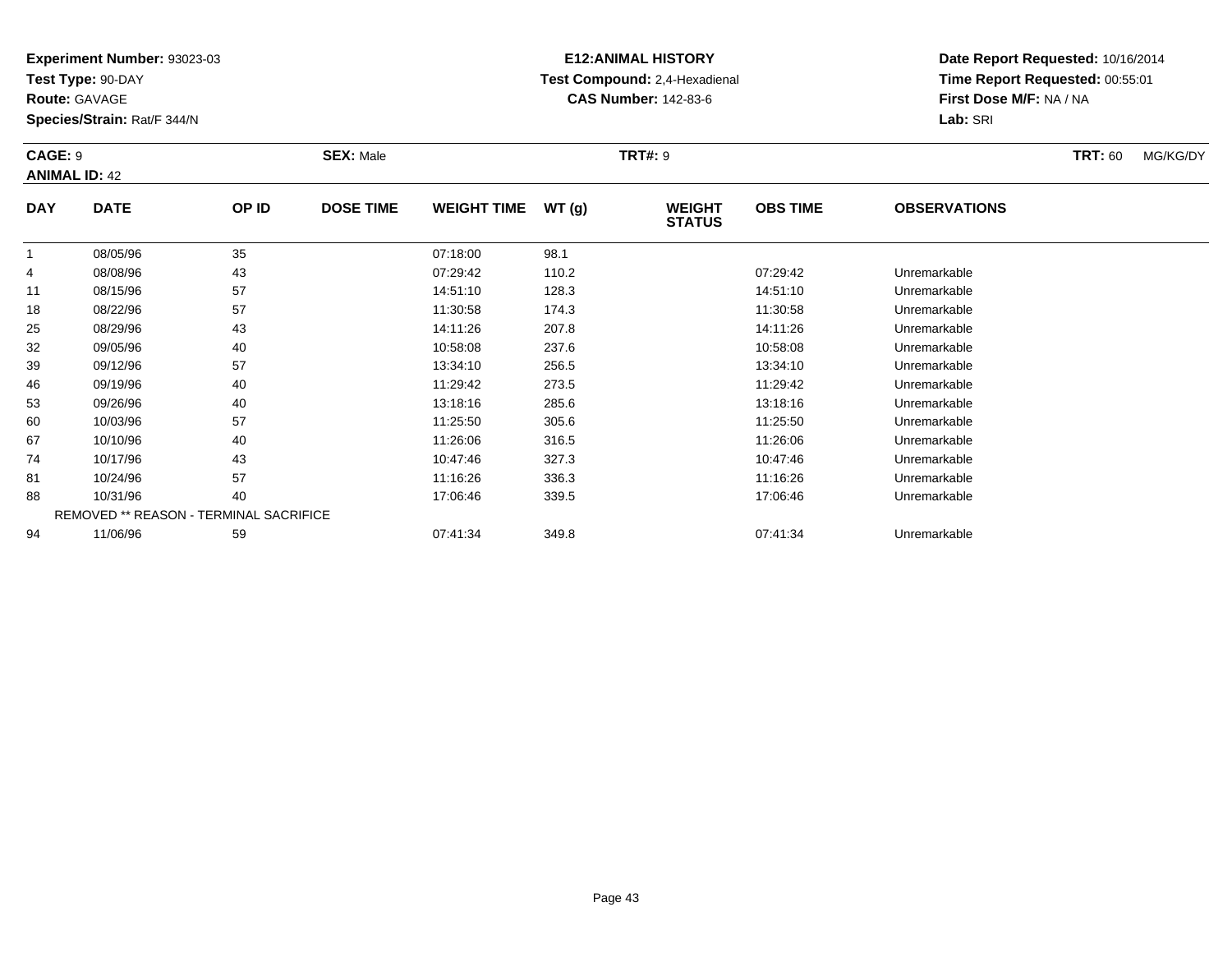**Test Type:** 90-DAY

**Route:** GAVAGE

94

**Species/Strain:** Rat/F 344/N

### **E12:ANIMAL HISTORY Test Compound:** 2,4-Hexadienal **CAS Number:** 142-83-6

**Date Report Requested:** 10/16/2014**Time Report Requested:** 00:55:01**First Dose M/F:** NA / NA**Lab:** SRI

#### **CAGE:** 9 **SEX:** Male **TRT#:** <sup>9</sup> **TRT:** 60 MG/KG/DY**ANIMAL ID:** 43**DAY DATE OP IDDOSE TIME WEIGHT TIME WT** (g) **STATUSOBS TIME OBSERVATIONS** 11 08/05/96 35 07:18:00 103.6 4 08/08/96 <sup>43</sup> 07:29:42 115.2 07:29:42 Unremarkable 11 08/15/96 <sup>57</sup> 14:51:10 137.6 14:51:10 Unremarkable 18 08/22/96 <sup>57</sup> 11:30:58 170.0 11:30:58 Unremarkable 25 08/29/96 <sup>43</sup> 14:11:26 198.9 14:11:26 Unremarkable 32 09/05/96 <sup>40</sup> 10:58:08 220.5 10:58:08 Unremarkable 39 09/12/96 <sup>57</sup> 13:34:10 238.8 13:34:10 Unremarkable 466 09/19/96 40 40 11:29:42 252.4 11:29 11:29 11:29:42 Dhremarkable 53 09/26/96 <sup>40</sup> 13:18:16 266.4 13:18:16 Unremarkable 600 10/03/96 57 57 11:25:50 281.1 11:25.50 11:25:50 11:25:50 11:25:50 Unremarkable 67 10/10/96 <sup>40</sup> 11:26:06 294.2 11:26:06 Unremarkable 74 10/17/96 <sup>43</sup> 10:47:46 302.4 10:47:46 Unremarkable 81 10/24/96 <sup>57</sup> 11:16:26 308.0 11:16:26 Unremarkable 88 10/31/96 <sup>40</sup> 17:06:46 314.2 17:06:46 Unremarkable REMOVED \*\* REASON - TERMINAL SACRIFICE

11/06/96 <sup>59</sup> 07:41:34 323.9 07:41:34 Unremarkable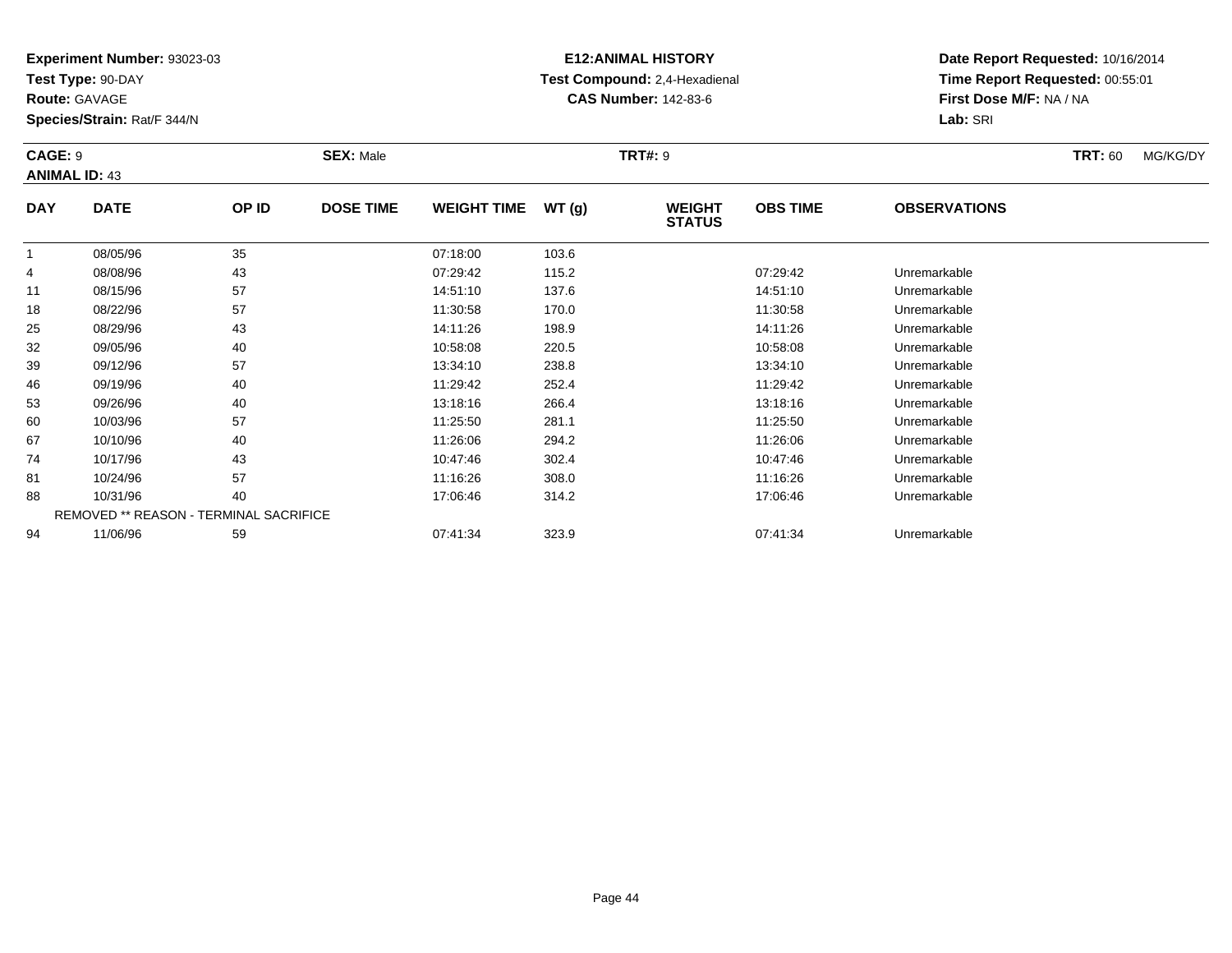**Test Type:** 90-DAY

**Route:** GAVAGE

74

81

88

94

**Species/Strain:** Rat/F 344/N

REMOVED \*\* REASON - TERMINAL SACRIFICE

### **E12:ANIMAL HISTORY Test Compound:** 2,4-Hexadienal **CAS Number:** 142-83-6

**Date Report Requested:** 10/16/2014**Time Report Requested:** 00:55:01**First Dose M/F:** NA / NA**Lab:** SRI

#### **CAGE:** 9 **SEX:** Male **TRT#:** <sup>9</sup> **TRT:** 60 MG/KG/DY**ANIMAL ID:** 44**DAY DATE OP ID DOSE TIME WEIGHT TIME WT (g) WEIGHT STATUSOBS TIME OBSERVATIONS** 1 08/05/96 <sup>35</sup> 07:18:00 83.5 4 08/08/96 <sup>43</sup> 07:29:42 94.7 07:29:42 Unremarkable 11 08/15/96 <sup>57</sup> 14:51:10 122.0 14:51:10 Unremarkable 18 08/22/96 <sup>57</sup> 11:30:58 152.4 11:30:58 Unremarkable 25 08/29/96 <sup>43</sup> 14:11:26 183.2 14:11:26 Unremarkable 322 09/05/96 40 40 10:58:08 211.2 11.2 10:58:08 Unremarkable 39 09/12/96 <sup>57</sup> 13:34:10 230.7 13:34:10 Unremarkable 466 09/19/96 40 40 11:29:42 249.4 249.4 11:29:42 11:29:42 Unremarkable 533 09/26/96 40 40 13:18:16 261.7 261.7 13:18:16 13:18:16 261.7 600 10/03/96 57 57 11:25:50 271.1 11:25:50 11:25:50 11:25:50 11:25:50 Unremarkable 6710/10/96 <sup>40</sup> 11:26:06 284.0 11:26:06 Unremarkable

10/17/96 <sup>43</sup> 10:47:46 297.2 10:47:46 Unremarkable

10/24/96 <sup>57</sup> 11:16:26 305.4 11:16:26 Unremarkable

8 10/31/96 40 40 17:06:46 313.5 17:06:46 313.5 17:06:46 17:06:46 Unremarkable

11/06/96 <sup>59</sup> 07:41:34 320.4 07:41:34 Unremarkable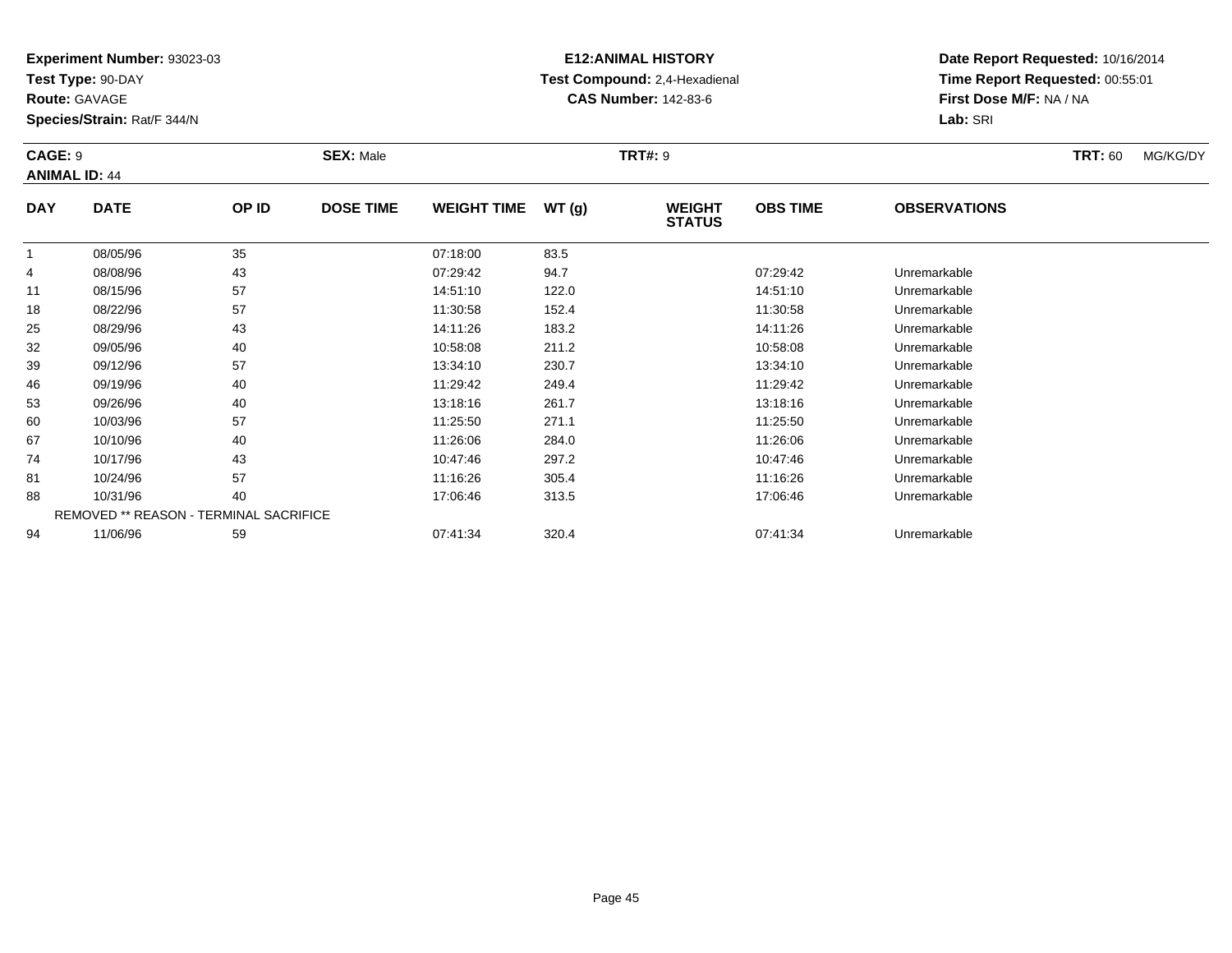**Test Type:** 90-DAY

**Route:** GAVAGE

81

88

94

**Species/Strain:** Rat/F 344/N

REMOVED \*\* REASON - TERMINAL SACRIFICE

### **E12:ANIMAL HISTORY Test Compound:** 2,4-Hexadienal **CAS Number:** 142-83-6

**Date Report Requested:** 10/16/2014**Time Report Requested:** 00:55:01**First Dose M/F:** NA / NA**Lab:** SRI

#### **CAGE:** 9 **SEX:** Male **TRT#:** <sup>9</sup> **TRT:** 60 MG/KG/DY**ANIMAL ID:** 45**DAY DATE OP ID DOSE TIME WEIGHT TIME WT (g) WEIGHT STATUSOBS TIME OBSERVATIONS** 1 08/05/96 <sup>35</sup> 07:18:00 82.5 4 08/08/96 <sup>43</sup> 07:29:42 95.7 07:29:42 Unremarkable 11 08/15/96 <sup>57</sup> 14:51:10 119.7 14:51:10 Unremarkable 18 08/22/96 <sup>57</sup> 11:30:58 150.7 11:30:58 Unremarkable 25 08/29/96 <sup>43</sup> 14:11:26 181.4 14:11:26 Unremarkable 32 09/05/96 <sup>40</sup> 10:58:08 208.7 10:58:08 Unremarkable 39 09/12/96 <sup>57</sup> 13:34:10 229.8 13:34:10 Unremarkable 466 09/19/96 40 40 11:29:42 244.5 11:29.42 11:29:42 Dhremarkable 533 09/26/96 40 40 13:18:16 257.5 13:18:16 13:18:16 13:18:16 Dhremarkable 600 10/03/96 57 57 11:25:50 273.3 11:25.50 11:25:50 11:25:50 11:25:50 Unremarkable 67 10/10/96 <sup>40</sup> 11:26:06 289.3 11:26:06 Unremarkable 7410/17/96 <sup>43</sup> 10:47:46 296.2 10:47:46 Unremarkable

10/24/96 <sup>57</sup> 11:16:26 305.4 11:16:26 Unremarkable

10/31/96 <sup>40</sup> 17:06:46 309.8 17:06:46 Unremarkable

11/06/96 <sup>59</sup> 07:41:34 321.5 07:41:34 Unremarkable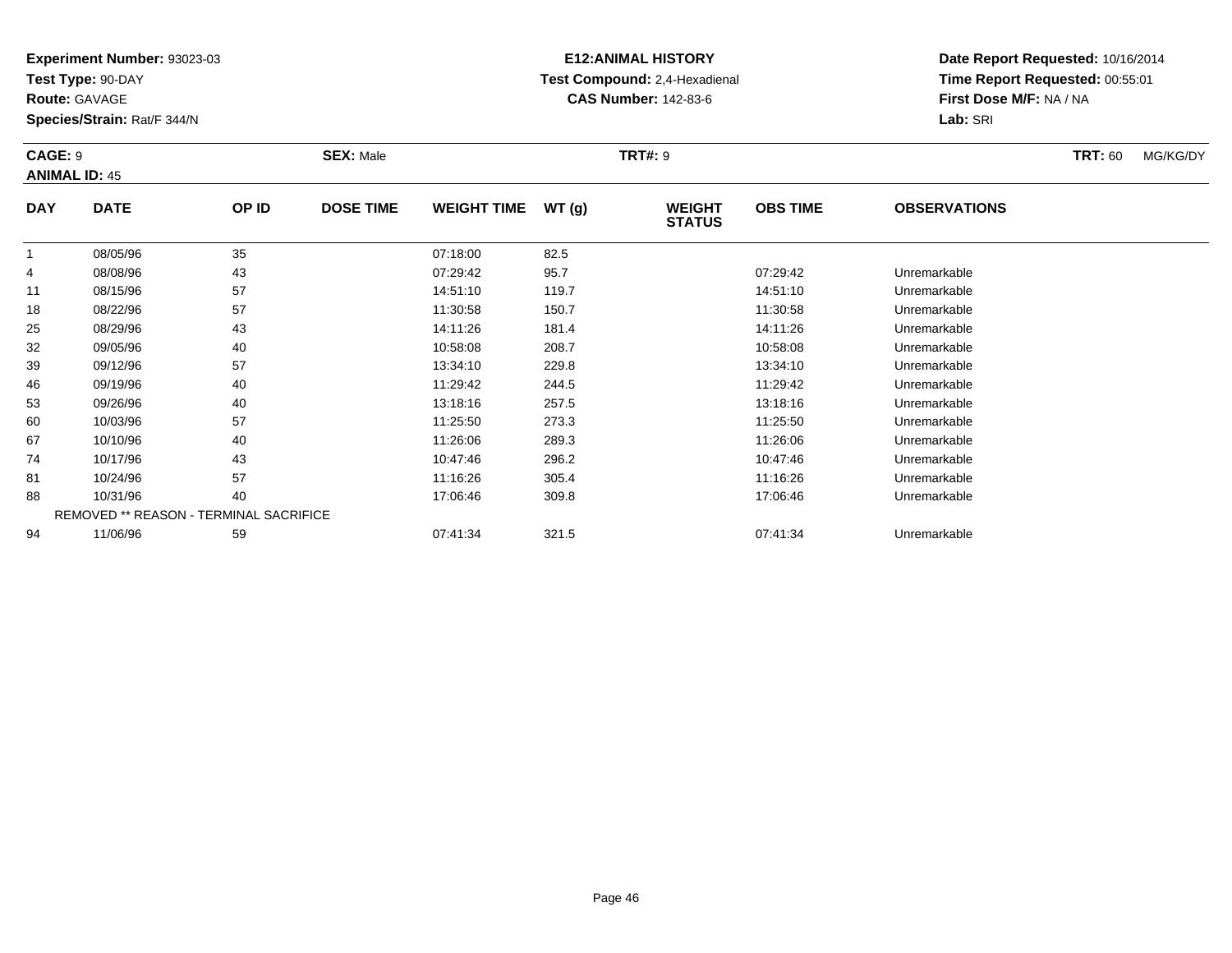**Test Type:** 90-DAY

**Route:** GAVAGE

**Species/Strain:** Rat/F 344/N

# **E12:ANIMAL HISTORY Test Compound:** 2,4-Hexadienal **CAS Number:** 142-83-6

**Date Report Requested:** 10/16/2014**Time Report Requested:** 00:55:01**First Dose M/F:** NA / NA**Lab:** SRI

| <b>CAGE: 10</b> | <b>ANIMAL ID: 46</b>                   |       | <b>SEX: Male</b> |                    |       | <b>TRT#: 9</b>                 |                 |                     | <b>TRT: 60</b> | MG/KG/DY |
|-----------------|----------------------------------------|-------|------------------|--------------------|-------|--------------------------------|-----------------|---------------------|----------------|----------|
| <b>DAY</b>      | <b>DATE</b>                            | OP ID | <b>DOSE TIME</b> | <b>WEIGHT TIME</b> | WT(g) | <b>WEIGHT</b><br><b>STATUS</b> | <b>OBS TIME</b> | <b>OBSERVATIONS</b> |                |          |
|                 | 08/05/96                               | 35    |                  | 07:19:22           | 102.3 |                                |                 |                     |                |          |
| 4               | 08/08/96                               | 43    |                  | 07:30:38           | 113.1 |                                | 07:30:38        | Unremarkable        |                |          |
| 11              | 08/15/96                               | 57    |                  | 14:53:08           | 138.5 |                                | 14:53:08        | Unremarkable        |                |          |
| 18              | 08/22/96                               | 57    |                  | 11:33:02           | 168.8 |                                | 11:33:02        | Unremarkable        |                |          |
| 25              | 08/29/96                               | 43    |                  | 14:12:36           | 193.9 |                                | 14:12:36        | Unremarkable        |                |          |
| 32              | 09/05/96                               | 40    |                  | 10:59:40           | 214.4 |                                | 10:59:40        | Unremarkable        |                |          |
| 39              | 09/12/96                               | 57    |                  | 13:36:14           | 232.0 |                                | 13:36:14        | Unremarkable        |                |          |
| 46              | 09/19/96                               | 40    |                  | 11:30:42           | 247.2 |                                | 11:30:42        | Unremarkable        |                |          |
| 53              | 09/26/96                               | 40    |                  | 13:19:32           | 259.5 |                                | 13:19:32        | Unremarkable        |                |          |
| 60              | 10/03/96                               | 57    |                  | 11:28:02           | 271.6 |                                | 11:28:02        | Unremarkable        |                |          |
| 67              | 10/10/96                               | 40    |                  | 11:27:46           | 289.0 |                                | 11:27:46        | Unremarkable        |                |          |
| 74              | 10/17/96                               | 43    |                  | 10:49:16           | 296.5 |                                | 10:49:16        | Unremarkable        |                |          |
| 81              | 10/24/96                               | 57    |                  | 11:18:32           | 303.2 |                                | 11:18:32        | Unremarkable        |                |          |
| 88              | 10/31/96                               | 40    |                  | 17:09:04           | 311.2 |                                | 17:09:04        | Unremarkable        |                |          |
|                 | REMOVED ** REASON - TERMINAL SACRIFICE |       |                  |                    |       |                                |                 |                     |                |          |
| 94              | 11/06/96                               | 59    |                  | 07:43:46           | 327.0 |                                | 07:43:46        | Unremarkable        |                |          |

11/06/96 <sup>59</sup> 07:43:46 327.0 07:43:46 Unremarkable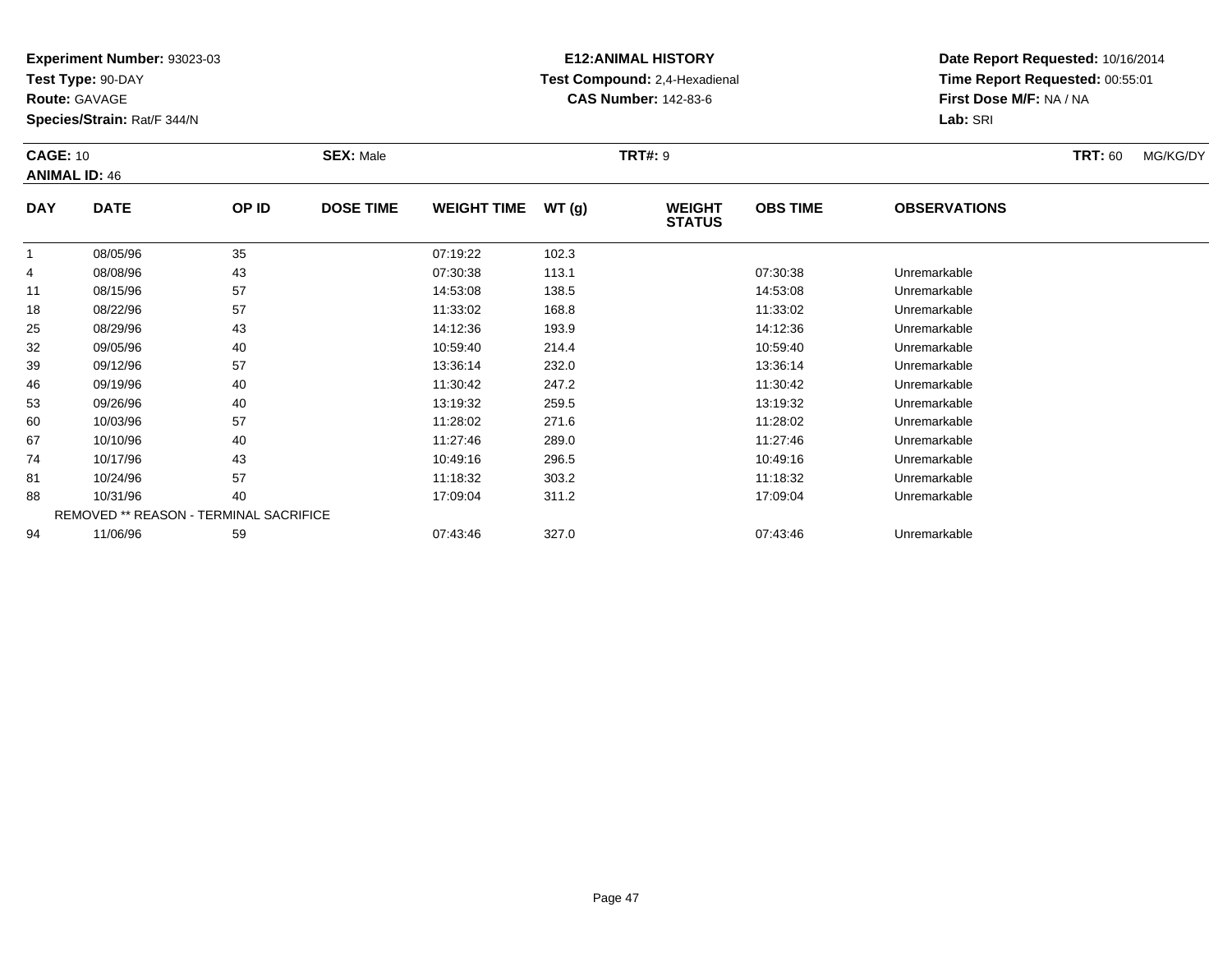**Test Type:** 90-DAY

**Route:** GAVAGE

60

67

74

81

88

94

**Species/Strain:** Rat/F 344/N

REMOVED \*\* REASON - TERMINAL SACRIFICE

### **E12:ANIMAL HISTORY Test Compound:** 2,4-Hexadienal **CAS Number:** 142-83-6

**Date Report Requested:** 10/16/2014**Time Report Requested:** 00:55:02**First Dose M/F:** NA / NA**Lab:** SRI

#### **CAGE:** 10 **SEX:** Male **TRT#:** <sup>9</sup> **TRT:** 60 MG/KG/DY**ANIMAL ID:** 47**DAY DATE OP ID DOSE TIME WEIGHT TIME WT (g) WEIGHT STATUSOBS TIME OBSERVATIONS** 11 08/05/96 35 07:19:22 101.0 4 08/08/96 <sup>43</sup> 07:30:38 110.6 07:30:38 Unremarkable 111 08/15/96 57 57 14:53:08 132.7 132.7 132.7 1353:08 Unremarkable 188 08/22/96 57 57 11:33:02 161.5 161.5 161.5 11:33:02 Unremarkable 25 08/29/96 <sup>43</sup> 14:12:36 186.4 14:12:36 Unremarkable 32 09/05/96 <sup>40</sup> 10:59:40 208.0 10:59:40 Unremarkable 39 09/12/96 <sup>57</sup> 13:36:14 226.0 13:36:14 Unremarkable 466 09/19/96 40 40 11:30:42 241.7 11:30.42 11:30:42 Dhremarkable 533 09/26/96 40 40 13:19:32 255.7 13:19:32 13:19:32 13:19:32 Unremarkable

0 10/03/96 57 57 11:28:02 265.1 11:28.02 10/03/96 Unremarkable

10/10/96 <sup>40</sup> 11:27:46 281.6 11:27:46 Unremarkable

10/17/96 <sup>43</sup> 10:49:16 290.8 10:49:16 Unremarkable

10/24/96 <sup>57</sup> 11:18:32 296.5 11:18:32 Unremarkable

8 10/31/96 40 40 17:09:04 301.4 17:09 14 17:09 104 17:09:04 Diremarkable

11/06/96 <sup>59</sup> 07:43:46 314.3 07:43:46 Unremarkable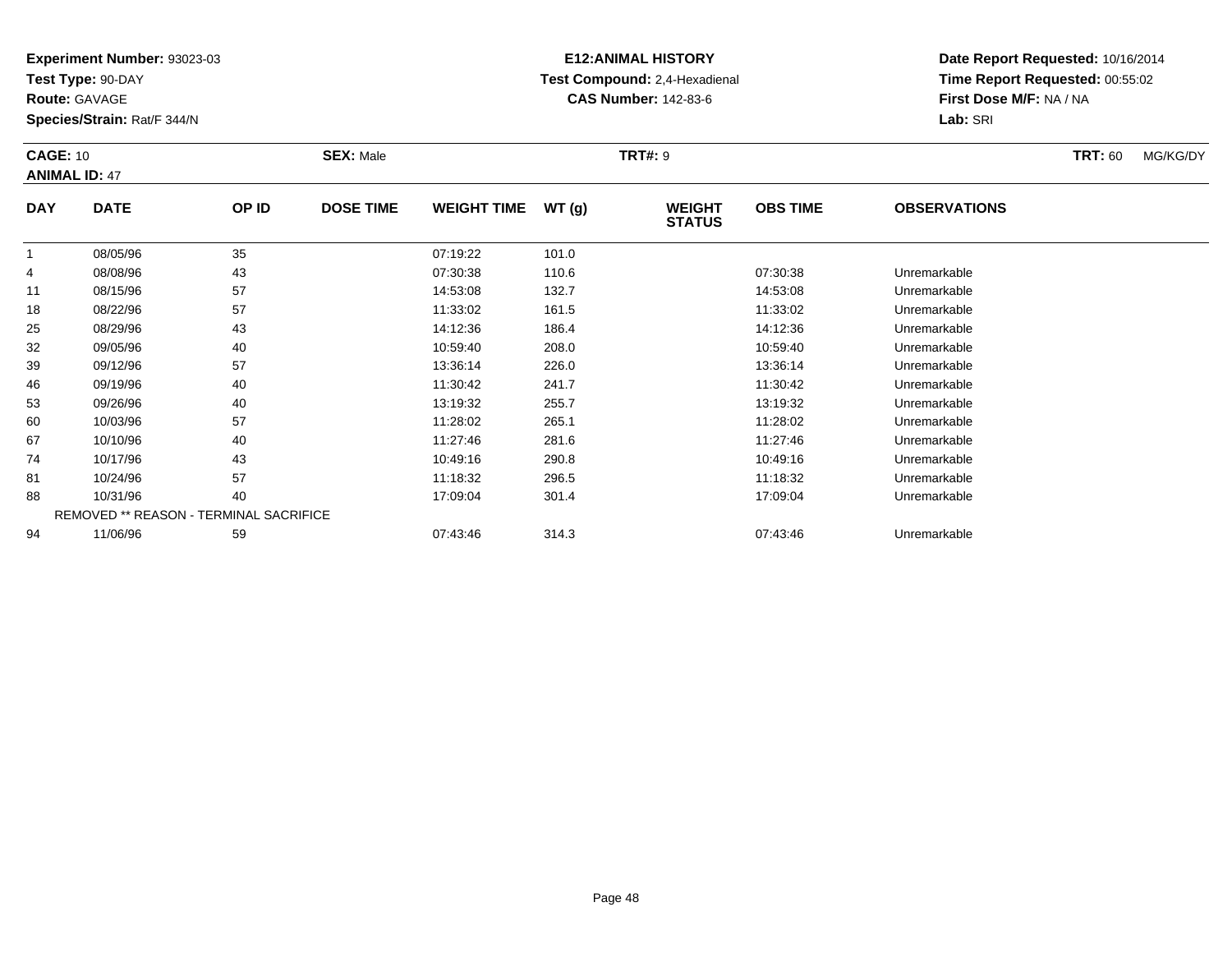**Test Type:** 90-DAY

**Route:** GAVAGE

94

**Species/Strain:** Rat/F 344/N

REMOVED \*\* REASON - TERMINAL SACRIFICE

### **E12:ANIMAL HISTORY Test Compound:** 2,4-Hexadienal **CAS Number:** 142-83-6

**Date Report Requested:** 10/16/2014**Time Report Requested:** 00:55:02**First Dose M/F:** NA / NA**Lab:** SRI

#### **CAGE:** 10 **SEX:** Male **TRT#:** <sup>9</sup> **TRT:** 60 MG/KG/DY**ANIMAL ID:** 48**DAY DATE OP ID DOSE TIME WEIGHT TIME WT (g) WEIGHT STATUSOBS TIME OBSERVATIONS** 1 08/05/96 <sup>35</sup> 07:19:22 79.8 4 08/08/96 <sup>43</sup> 07:30:38 91.0 07:30:38 Unremarkable 111 08/15/96 57 57 14:53:08 116.1 16.1 14:53:08 Unremarkable 188 08/22/96 57 57 11:33:02 151.5 151.5 151.5 11:33:02 Unremarkable 25 08/29/96 <sup>43</sup> 14:12:36 182.0 14:12:36 Unremarkable 32 09/05/96 <sup>40</sup> 10:59:40 204.7 10:59:40 Unremarkable 39 09/12/96 <sup>57</sup> 13:36:14 225.6 13:36:14 Unremarkable 466 09/19/96 40 40 11:30:42 244.4 11:30 11:30:42 Dhremarkable 533 09/26/96 40 40 13:19:32 257.1 13:19:32 13:19:32 13:19:32 Unremarkable 600 10/03/96 57 57 11:28:02 270.3 120 11:28:02 10/03/96 Unremarkable 67 10/10/96 <sup>40</sup> 11:27:46 283.9 11:27:46 Unremarkable 74 10/17/96 <sup>43</sup> 10:49:16 295.1 10:49:16 Unremarkable 81 10/24/96 <sup>57</sup> 11:18:32 300.6 11:18:32 Unremarkable 8810/31/96 <sup>40</sup> 17:09:04 303.9 17:09:04 Unremarkable

11/06/96 <sup>59</sup> 07:43:46 311.5 07:43:46 Unremarkable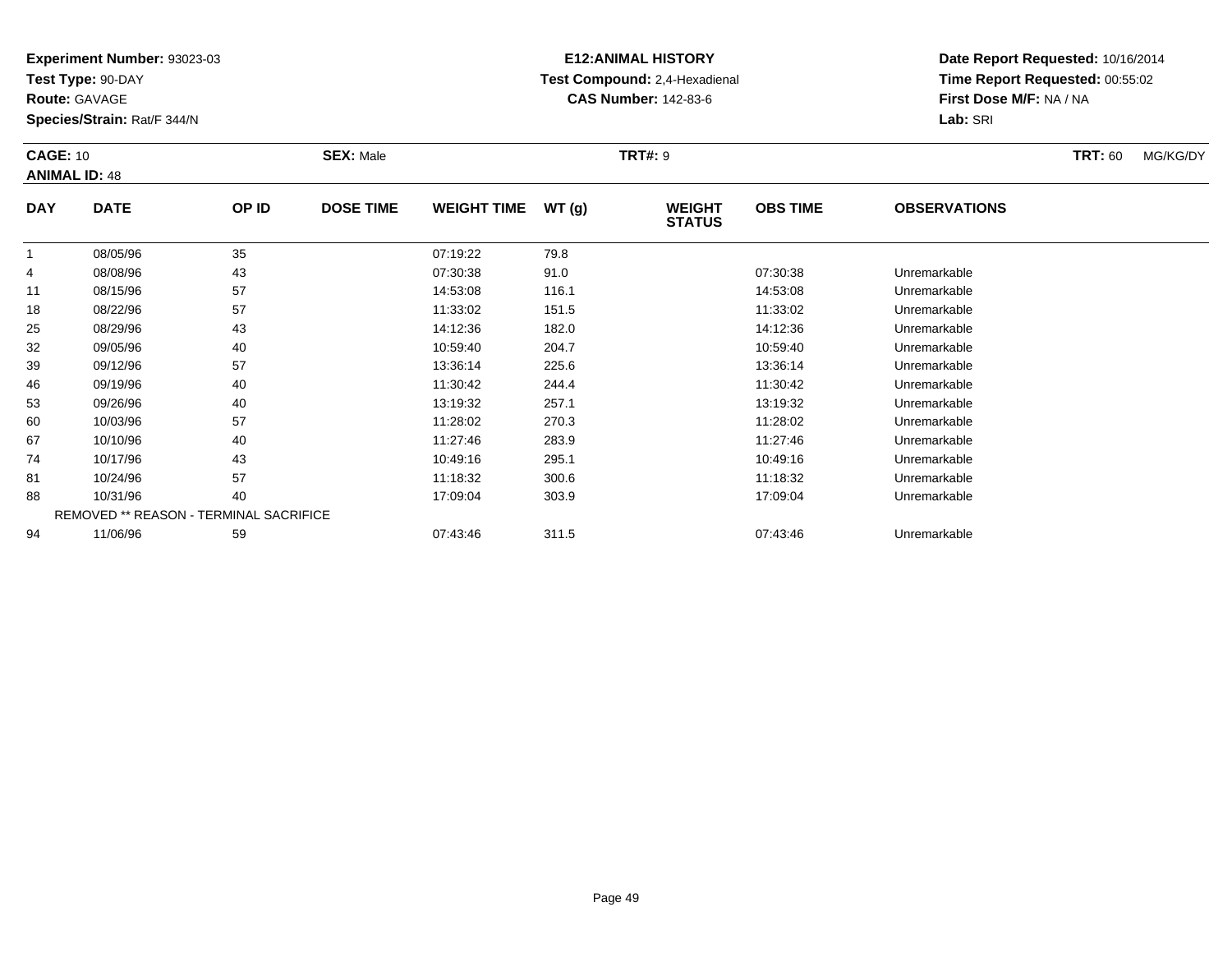**Test Type:** 90-DAY

**Route:** GAVAGE

94

**Species/Strain:** Rat/F 344/N

REMOVED \*\* REASON - TERMINAL SACRIFICE

## **E12:ANIMAL HISTORY Test Compound:** 2,4-Hexadienal **CAS Number:** 142-83-6

**Date Report Requested:** 10/16/2014**Time Report Requested:** 00:55:02**First Dose M/F:** NA / NA**Lab:** SRI

| <b>CAGE: 10</b><br><b>ANIMAL ID: 49</b> |             |       | <b>SEX: Male</b> |                    |       | <b>TRT#: 9</b>                 |                 |                     | <b>TRT: 60</b> | MG/KG/DY |
|-----------------------------------------|-------------|-------|------------------|--------------------|-------|--------------------------------|-----------------|---------------------|----------------|----------|
| <b>DAY</b>                              | <b>DATE</b> | OP ID | <b>DOSE TIME</b> | <b>WEIGHT TIME</b> | WT(g) | <b>WEIGHT</b><br><b>STATUS</b> | <b>OBS TIME</b> | <b>OBSERVATIONS</b> |                |          |
| 1                                       | 08/05/96    | 35    |                  | 07:19:22           | 86.8  |                                |                 |                     |                |          |
| 4                                       | 08/08/96    | 43    |                  | 07:30:38           | 95.5  |                                | 07:30:38        | Unremarkable        |                |          |
| 11                                      | 08/15/96    | 57    |                  | 14:53:08           | 113.7 |                                | 14:53:08        | Unremarkable        |                |          |
| 18                                      | 08/22/96    | 57    |                  | 11:33:02           | 134.4 |                                | 11:33:02        | Unremarkable        |                |          |
| 25                                      | 08/29/96    | 43    |                  | 14:12:36           | 152.0 |                                | 14:12:36        | Unremarkable        |                |          |
| 32                                      | 09/05/96    | 40    |                  | 10:59:40           | 170.2 |                                | 10:59:40        | Unremarkable        |                |          |
| 39                                      | 09/12/96    | 57    |                  | 13:36:14           | 184.5 |                                | 13:36:14        | Unremarkable        |                |          |
| 46                                      | 09/19/96    | 40    |                  | 11:30:42           | 200.1 |                                | 11:30:42        | Unremarkable        |                |          |
| 53                                      | 09/26/96    | 40    |                  | 13:19:32           | 213.8 |                                | 13:19:32        | Unremarkable        |                |          |
| 60                                      | 10/03/96    | 57    |                  | 11:28:02           | 228.9 |                                | 11:28:02        | Unremarkable        |                |          |
| 67                                      | 10/10/96    | 40    |                  | 11:27:46           | 238.6 |                                | 11:27:46        | Unremarkable        |                |          |
| 74                                      | 10/17/96    | 43    |                  | 10:49:16           | 246.6 |                                | 10:49:16        | Unremarkable        |                |          |
| 81                                      | 10/24/96    | 57    |                  | 11:18:32           | 257.0 |                                | 11:18:32        | Unremarkable        |                |          |
| 88                                      | 10/31/96    | 40    |                  | 17:09:04           | 264.5 |                                | 17:09:04        | Unremarkable        |                |          |

11/06/96 <sup>59</sup> 07:43:46 280.1 07:43:46 Unremarkable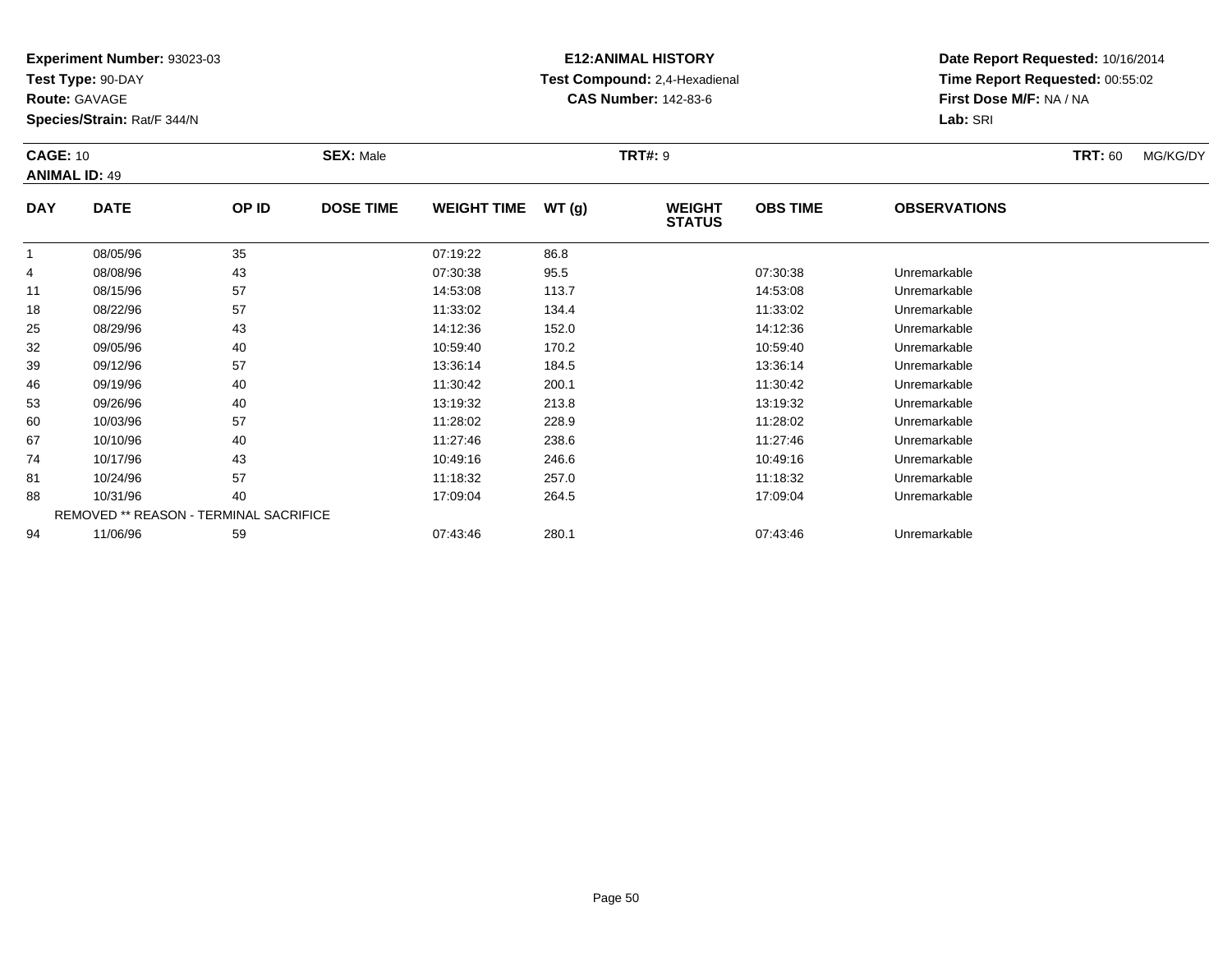**Test Type:** 90-DAY

88

94

**Species/Strain:** Rat/F 344/N

## **E12:ANIMAL HISTORY Test Compound:** 2,4-Hexadienal **CAS Number:** 142-83-6

**Date Report Requested:** 10/16/2014**Time Report Requested:** 00:55:02**First Dose M/F:** NA / NA**Lab:** SRI

| <b>CAGE: 10</b><br><b>ANIMAL ID: 50</b> |             |       | <b>SEX: Male</b> |                    |       | <b>TRT#: 9</b>                 |                 |                     | <b>TRT: 60</b> | MG/KG/DY |
|-----------------------------------------|-------------|-------|------------------|--------------------|-------|--------------------------------|-----------------|---------------------|----------------|----------|
| <b>DAY</b>                              | <b>DATE</b> | OP ID | <b>DOSE TIME</b> | <b>WEIGHT TIME</b> | WT(g) | <b>WEIGHT</b><br><b>STATUS</b> | <b>OBS TIME</b> | <b>OBSERVATIONS</b> |                |          |
|                                         | 08/05/96    | 35    |                  | 07:19:22           | 76.9  |                                |                 |                     |                |          |
| 4                                       | 08/08/96    | 43    |                  | 07:30:38           | 89.5  |                                | 07:30:38        | Unremarkable        |                |          |
| 11                                      | 08/15/96    | 57    |                  | 14:53:08           | 115.6 |                                | 14:53:08        | Unremarkable        |                |          |
| 18                                      | 08/22/96    | 57    |                  | 11:33:02           | 149.6 |                                | 11:33:02        | Unremarkable        |                |          |
| 25                                      | 08/29/96    | 43    |                  | 14:12:36           | 178.2 |                                | 14:12:36        | Unremarkable        |                |          |
| 32                                      | 09/05/96    | 40    |                  | 10:59:40           | 202.1 |                                | 10:59:40        | Unremarkable        |                |          |
| 39                                      | 09/12/96    | 57    |                  | 13:36:14           | 222.6 |                                | 13:36:14        | Unremarkable        |                |          |
| 46                                      | 09/19/96    | 40    |                  | 11:30:42           | 239.6 |                                | 11:30:42        | Unremarkable        |                |          |
| 53                                      | 09/26/96    | 40    |                  | 13:19:32           | 254.3 |                                | 13:19:32        | Unremarkable        |                |          |
| 60                                      | 10/03/96    | 57    |                  | 11:28:02           | 266.2 |                                | 11:28:02        | Unremarkable        |                |          |
| 67                                      | 10/10/96    | 40    |                  | 11:27:46           | 282.8 |                                | 11:27:46        | Unremarkable        |                |          |
| 74                                      | 10/17/96    | 43    |                  | 10:49:16           | 290.2 |                                | 10:49:16        | Unremarkable        |                |          |
| 81                                      | 10/24/96    | 57    |                  | 11:18:32           | 300.0 |                                | 11:18:32        | Unremarkable        |                |          |

10/31/96 <sup>40</sup> 17:09:04 306.2 17:09:04 Unremarkable

11/06/96 <sup>59</sup> 07:43:46 314.6 07:43:46 Unremarkable

**Route:** GAVAGE

REMOVED \*\* REASON - TERMINAL SACRIFICE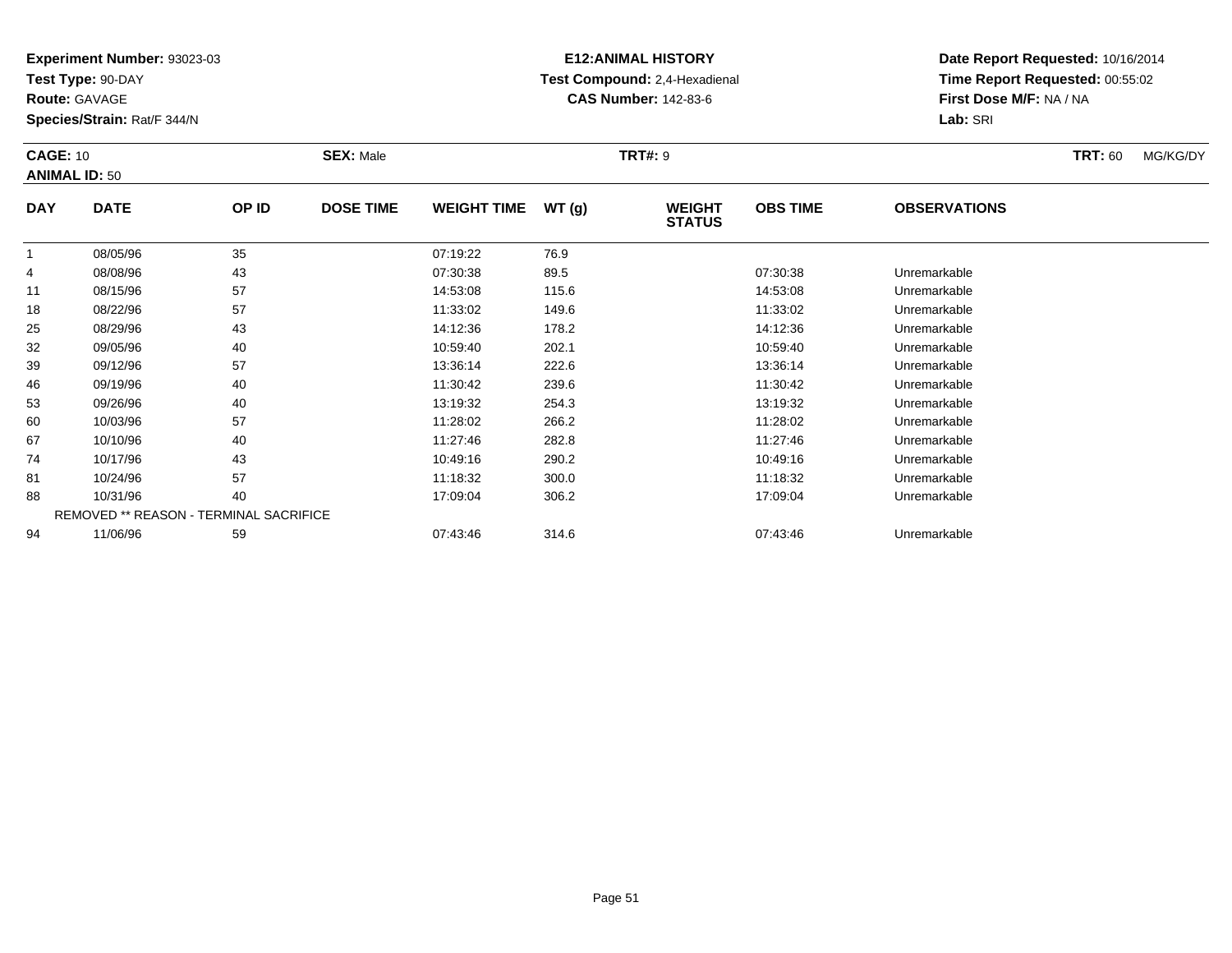**Test Type:** 90-DAY

**Route:** GAVAGE

**Species/Strain:** Rat/F 344/N

# **E12:ANIMAL HISTORY Test Compound:** 2,4-Hexadienal **CAS Number:** 142-83-6

**Date Report Requested:** 10/16/2014 **Time Report Requested:** 00:55:02**First Dose M/F:** NA / NA**Lab:** SRI

#### **CAGE:** 11 **SEX:** Male **TRT#:** <sup>11</sup> **TRT:** 120 MG/KG/DY**ANIMAL ID:** 51**DAY DATE OP IDDOSE TIME WEIGHT TIME WT** (g) **STATUSOBS TIME OBSERVATIONS**  $\overline{1}$  08/05/96 <sup>35</sup> 07:15:24 95.1 4 08/08/96 <sup>43</sup> 07:27:06 105.1 07:27:06 Unremarkable 11 08/15/96 <sup>57</sup> 14:47:22 126.2 14:47:22 Unremarkable 1808/22/96 <sup>57</sup> 11:27:16 155.9 11:27:16 Unremarkable

| 4  | 08/08/96 | 43                                            | 07:27:06 | 105.1 | 07:27:06 | Unremarkable |
|----|----------|-----------------------------------------------|----------|-------|----------|--------------|
| 11 | 08/15/96 | 57                                            | 14:47:22 | 126.2 | 14:47:22 | Unremarkable |
| 18 | 08/22/96 | 57                                            | 11:27:16 | 155.9 | 11:27:16 | Unremarkable |
| 25 | 08/29/96 | 43                                            | 14:13:46 | 183.6 | 14:13:46 | Unremarkable |
| 32 | 09/05/96 | 40                                            | 10:55:32 | 208.9 | 10:55:32 | Unremarkable |
| 39 | 09/12/96 | 57                                            | 13:30:02 | 225.9 | 13:30:02 | Unremarkable |
| 46 | 09/19/96 | 40                                            | 11:27:16 | 244.2 | 11:27:16 | Unremarkable |
| 53 | 09/26/96 | 40                                            | 13:15:18 | 259.3 | 13:15:18 | Unremarkable |
| 60 | 10/03/96 | 57                                            | 11:21:44 | 275.1 | 11:21:44 | Unremarkable |
| 67 | 10/10/96 | 40                                            | 11:23:14 | 291.5 | 11:23:14 | Unremarkable |
| 74 | 10/17/96 | 43                                            | 10:51:00 | 303.4 | 10:51:00 | Unremarkable |
| 81 | 10/24/96 | 57                                            | 11:11:48 | 310.2 | 11:11:48 | Unremarkable |
| 88 | 10/31/96 | 40                                            | 17:03:58 | 319.2 | 17:03:58 | Unremarkable |
|    |          | <b>REMOVED ** REASON - TERMINAL SACRIFICE</b> |          |       |          |              |
| 94 | 11/06/96 | 59                                            | 07:46:40 | 329.9 | 07:46:40 | Unremarkable |
|    |          |                                               |          |       |          |              |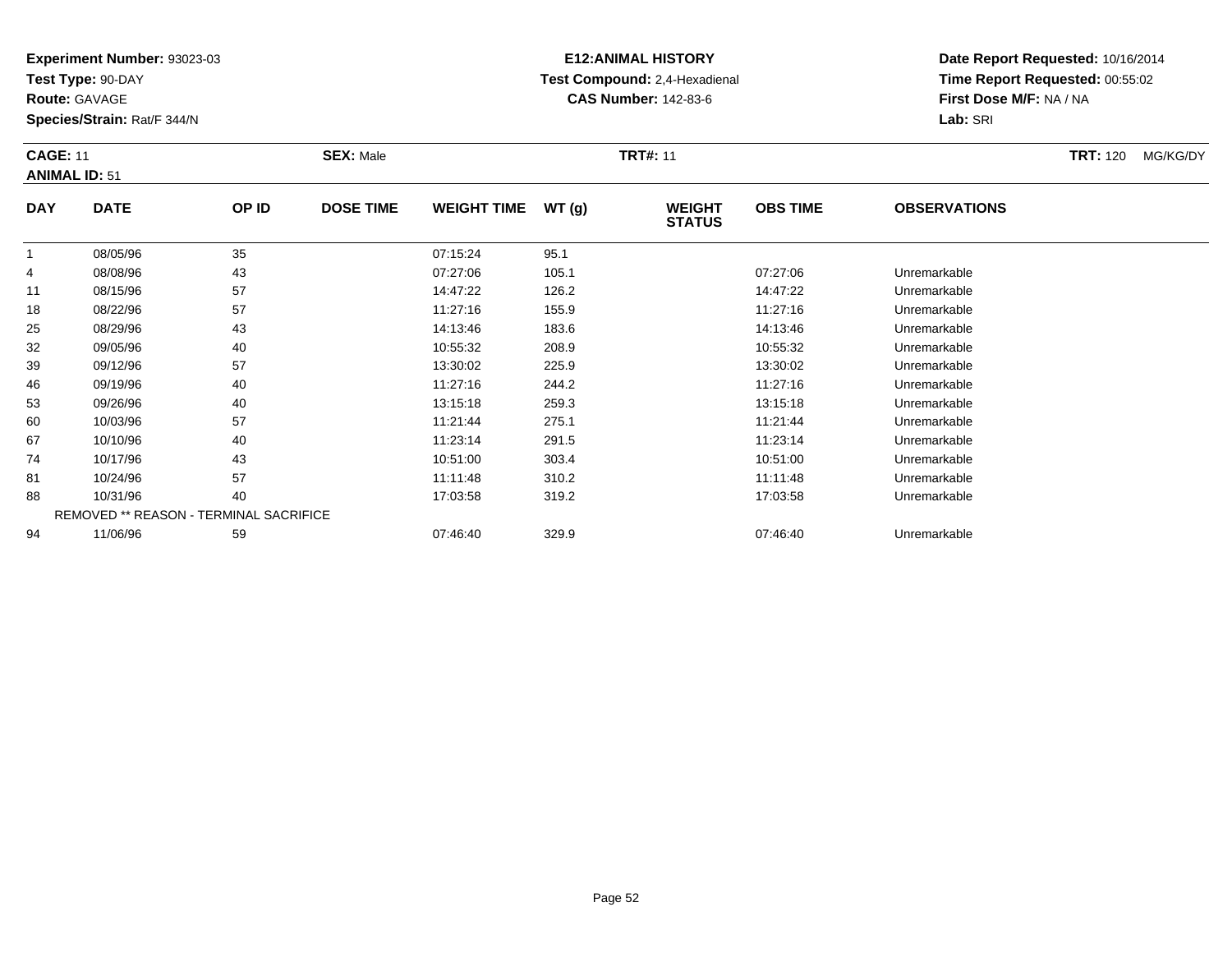**Test Type:** 90-DAY

**Route:** GAVAGE

**Species/Strain:** Rat/F 344/N

# **E12:ANIMAL HISTORY Test Compound:** 2,4-Hexadienal **CAS Number:** 142-83-6

**Date Report Requested:** 10/16/2014 **Time Report Requested:** 00:55:02**First Dose M/F:** NA / NA**Lab:** SRI

#### **CAGE:** 11 **SEX:** Male **TRT#:** <sup>11</sup> **TRT:** 120 MG/KG/DY**ANIMAL ID:** 52**DAY DATE OP IDDOSE TIME WEIGHT TIME WT** (g) **STATUSOBS TIME OBSERVATIONS** 1 08/05/96 <sup>35</sup> 07:15:24 107.2 4 08/08/96 <sup>43</sup> 07:27:06 115.6 07:27:06 Unremarkable 11 08/15/96 <sup>57</sup> 14:47:22 132.6 14:47:22 Unremarkable 188 08/22/96 57 57 11:27:16 159.5 159.5 159.5 11:27:16 Diremarkable 2508/29/96 <sup>43</sup> 14:13:46 180.6 14:13:46 Unremarkable

| $\mathbf{r}$ | <u>vui vui vu</u> | ᠇◡                                            |          | .     |          | <u>UHUHUHUUU</u> |  |
|--------------|-------------------|-----------------------------------------------|----------|-------|----------|------------------|--|
| 11           | 08/15/96          | 57                                            | 14:47:22 | 132.6 | 14:47:22 | Unremarkable     |  |
| 18           | 08/22/96          | 57                                            | 11:27:16 | 159.5 | 11:27:16 | Unremarkable     |  |
| 25           | 08/29/96          | 43                                            | 14:13:46 | 180.6 | 14:13:46 | Unremarkable     |  |
| 32           | 09/05/96          | 40                                            | 10:55:32 | 198.8 | 10:55:32 | Unremarkable     |  |
| 39           | 09/12/96          | 57                                            | 13:30:02 | 213.0 | 13:30:02 | Unremarkable     |  |
| 46           | 09/19/96          | 40                                            | 11:27:16 | 227.3 | 11:27:16 | Unremarkable     |  |
| 53           | 09/26/96          | 40                                            | 13:15:18 | 238.5 | 13:15:18 | Unremarkable     |  |
| 60           | 10/03/96          | 57                                            | 11:21:44 | 250.4 | 11:21:44 | Unremarkable     |  |
| 67           | 10/10/96          | 40                                            | 11:23:14 | 252.2 | 11:23:14 | Unremarkable     |  |
| 74           | 10/17/96          | 43                                            | 10:51:00 | 258.0 | 10:51:00 | Unremarkable     |  |
| 81           | 10/24/96          | 57                                            | 11:11:48 | 267.8 | 11:11:48 | Unremarkable     |  |
| 88           | 10/31/96          | 40                                            | 17:03:58 | 273.3 | 17:03:58 | Unremarkable     |  |
|              |                   | <b>REMOVED ** REASON - TERMINAL SACRIFICE</b> |          |       |          |                  |  |
| 94           | 11/06/96          | 59                                            | 07:46:40 | 283.5 | 07:46:40 | Unremarkable     |  |
|              |                   |                                               |          |       |          |                  |  |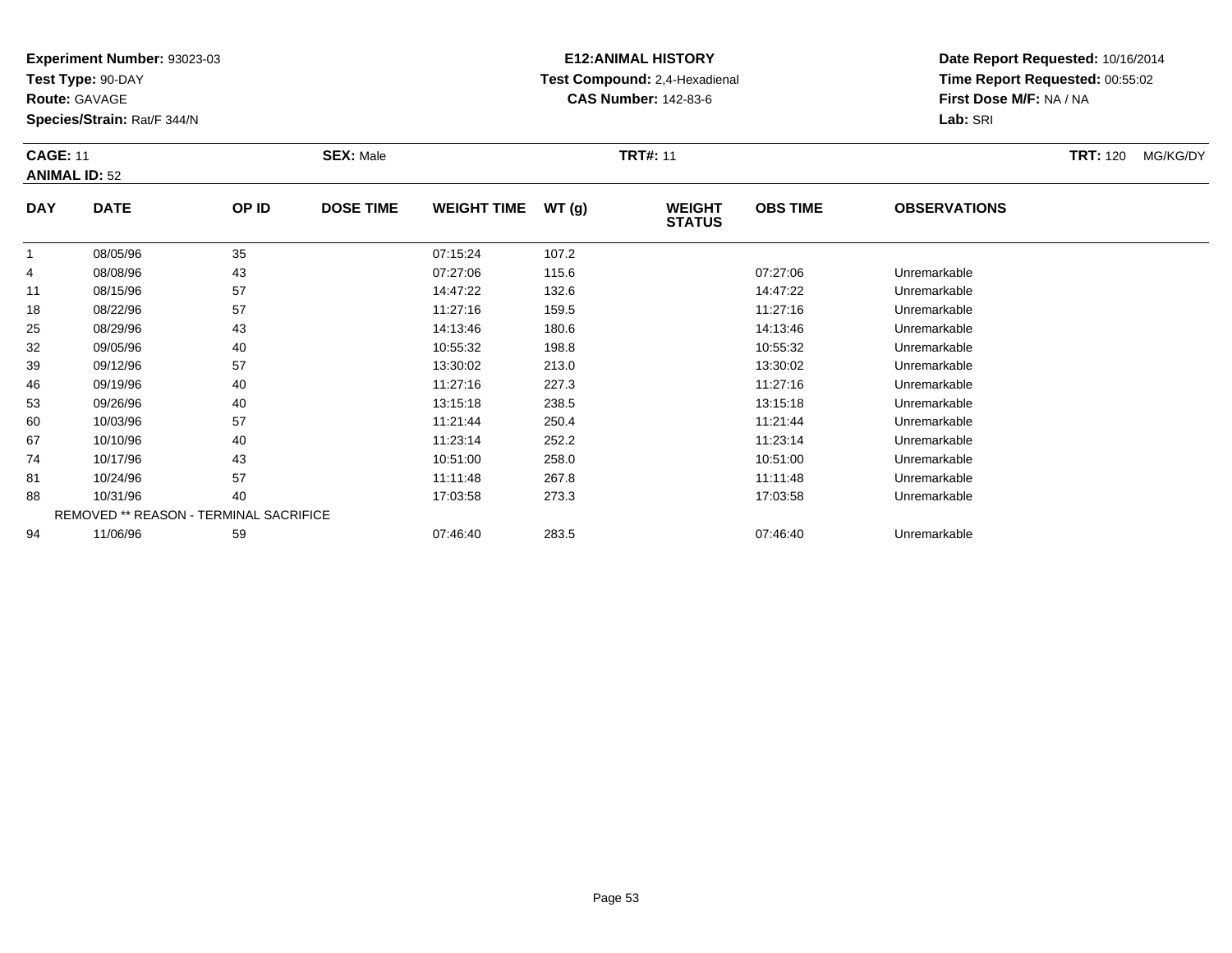**Test Type:** 90-DAY

**Route:** GAVAGE

**Species/Strain:** Rat/F 344/N

# **E12:ANIMAL HISTORY Test Compound:** 2,4-Hexadienal **CAS Number:** 142-83-6

**Date Report Requested:** 10/16/2014 **Time Report Requested:** 00:55:02**First Dose M/F:** NA / NA**Lab:** SRI

#### **CAGE:** 11 **SEX:** Male **TRT#:** <sup>11</sup> **TRT:** 120 MG/KG/DY**ANIMAL ID:** 53**DAY DATE OP IDDOSE TIME WEIGHT TIME WT** (g) **STATUSOBS TIME OBSERVATIONS**  $\overline{1}$  08/05/96 <sup>35</sup> 07:15:24 81.9 4 08/08/96 <sup>43</sup> 07:27:06 90.6 07:27:06 Unremarkable 11 08/15/96 <sup>57</sup> 14:47:22 108.3 14:47:22 Unremarkable 18 08/22/96 <sup>57</sup> 11:27:16 130.9 11:27:16 Unremarkable 2508/29/96 <sup>43</sup> 14:13:46 145.9 14:13:46 Unremarkable

|    | <u>UU/UU/90</u> | ູບບ                                           | <b>UL.IJ.</b> Z4 | 01.J  |          |              |  |
|----|-----------------|-----------------------------------------------|------------------|-------|----------|--------------|--|
| 4  | 08/08/96        | 43                                            | 07:27:06         | 90.6  | 07:27:06 | Unremarkable |  |
| 11 | 08/15/96        | 57                                            | 14:47:22         | 108.3 | 14:47:22 | Unremarkable |  |
| 18 | 08/22/96        | 57                                            | 11:27:16         | 130.9 | 11:27:16 | Unremarkable |  |
| 25 | 08/29/96        | 43                                            | 14:13:46         | 145.9 | 14:13:46 | Unremarkable |  |
| 32 | 09/05/96        | 40                                            | 10:55:32         | 162.9 | 10:55:32 | Unremarkable |  |
| 39 | 09/12/96        | 57                                            | 13:30:02         | 177.4 | 13:30:02 | Unremarkable |  |
| 46 | 09/19/96        | 40                                            | 11:27:16         | 192.9 | 11:27:16 | Unremarkable |  |
| 53 | 09/26/96        | 40                                            | 13:15:18         | 207.2 | 13:15:18 | Unremarkable |  |
| 60 | 10/03/96        | 57                                            | 11:21:44         | 220.7 | 11:21:44 | Unremarkable |  |
| 67 | 10/10/96        | 40                                            | 11:23:14         | 232.5 | 11:23:14 | Unremarkable |  |
| 74 | 10/17/96        | 43                                            | 10:51:00         | 243.8 | 10:51:00 | Unremarkable |  |
| 81 | 10/24/96        | 57                                            | 11:11:48         | 254.2 | 11:11:48 | Unremarkable |  |
| 88 | 10/31/96        | 40                                            | 17:03:58         | 261.2 | 17:03:58 | Unremarkable |  |
|    |                 | <b>REMOVED ** REASON - TERMINAL SACRIFICE</b> |                  |       |          |              |  |
| 94 | 11/06/96        | 59                                            | 07:46:40         | 269.8 | 07:46:40 | Unremarkable |  |
|    |                 |                                               |                  |       |          |              |  |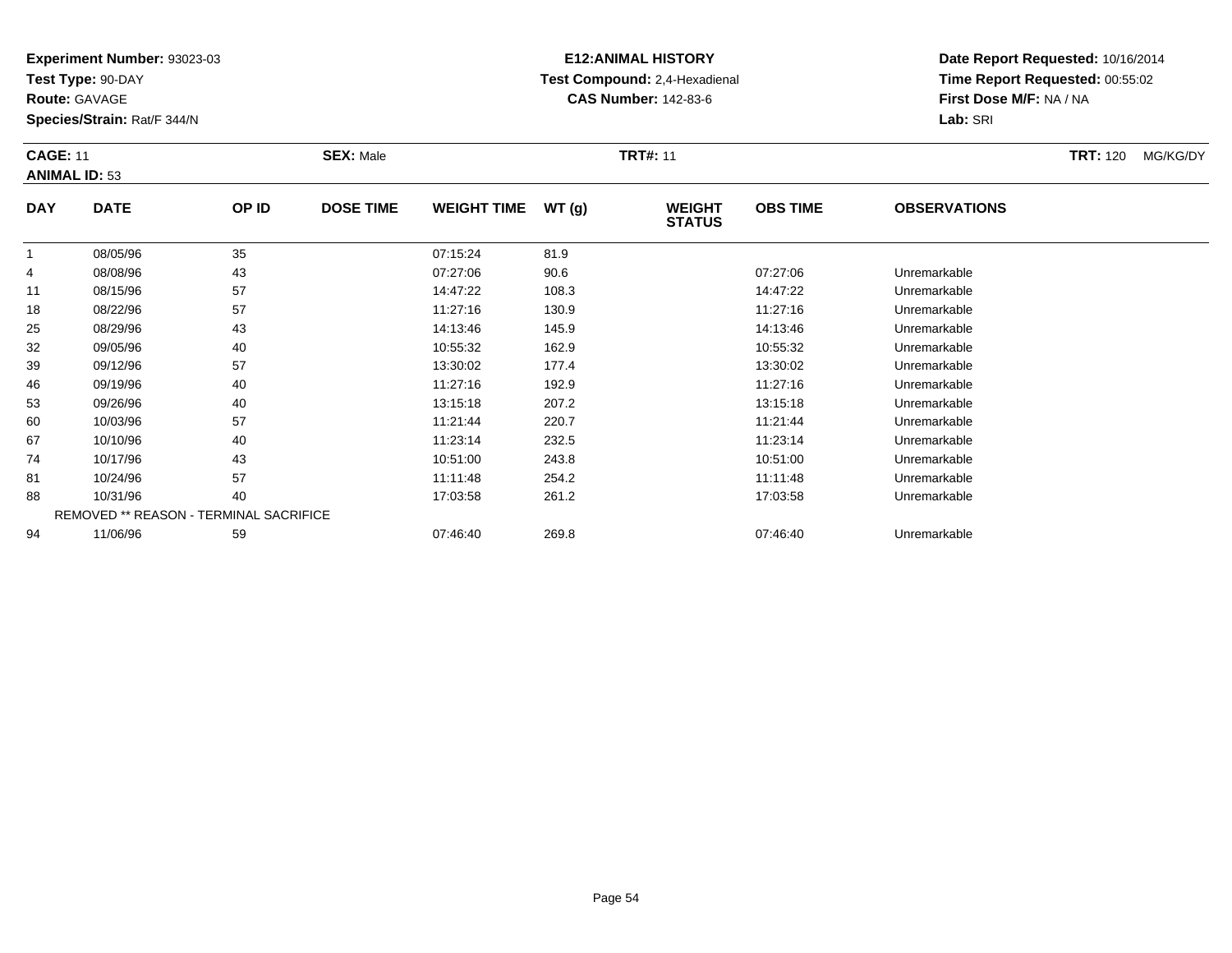**Test Type:** 90-DAY

**Route:** GAVAGE

46

53

60

67

74

81

88

94

**Species/Strain:** Rat/F 344/N

REMOVED \*\* REASON - TERMINAL SACRIFICE

### **E12:ANIMAL HISTORY Test Compound:** 2,4-Hexadienal **CAS Number:** 142-83-6

**Date Report Requested:** 10/16/2014**Time Report Requested:** 00:55:02**First Dose M/F:** NA / NA**Lab:** SRI

#### **CAGE:** 11 **SEX:** Male **TRT#:** <sup>11</sup> **TRT:** 120 MG/KG/DY**ANIMAL ID:** 54**DAY DATE OP IDDOSE TIME WEIGHT TIME WT** (g) **STATUSOBS TIME OBSERVATIONS** 1 08/05/96 <sup>35</sup> 07:15:24 100.8 4 08/08/96 <sup>43</sup> 07:27:06 105.7 07:27:06 Unremarkable 11 08/15/96 <sup>57</sup> 14:47:22 125.9 14:47:22 Unremarkable 188 08/22/96 57 57 11:27:16 149.1 199.1 11:27:16 149.1 11:27:16 Dhremarkable 25 08/29/96 <sup>43</sup> 14:13:46 166.5 14:13:46 Unremarkable 32 09/05/96 <sup>40</sup> 10:55:32 193.7 10:55:32 Unremarkable 3909/12/96 <sup>57</sup> 13:30:02 210.5 13:30:02 Unremarkable

09/19/96 <sup>40</sup> 11:27:16 226.3 11:27:16 Unremarkable

09/26/96 <sup>40</sup> 13:15:18 241.9 13:15:18 Unremarkable

0 10/03/96 57 57 11:21:44 255.6 11:25.6 11:21:44 Dhremarkable

10/10/96 <sup>40</sup> 11:23:14 268.2 11:23:14 Unremarkable

10/17/96 <sup>43</sup> 10:51:00 280.8 10:51:00 Unremarkable

1 10/24/96 57 57 11:11:48 291.0 11:00 11:11:48 Unremarkable

8 10/31/96 40 40 17:03:58 295.3 295.3 17:03:58 Unremarkable

11/06/96 <sup>59</sup> 07:46:40 308.4 07:46:40 Unremarkable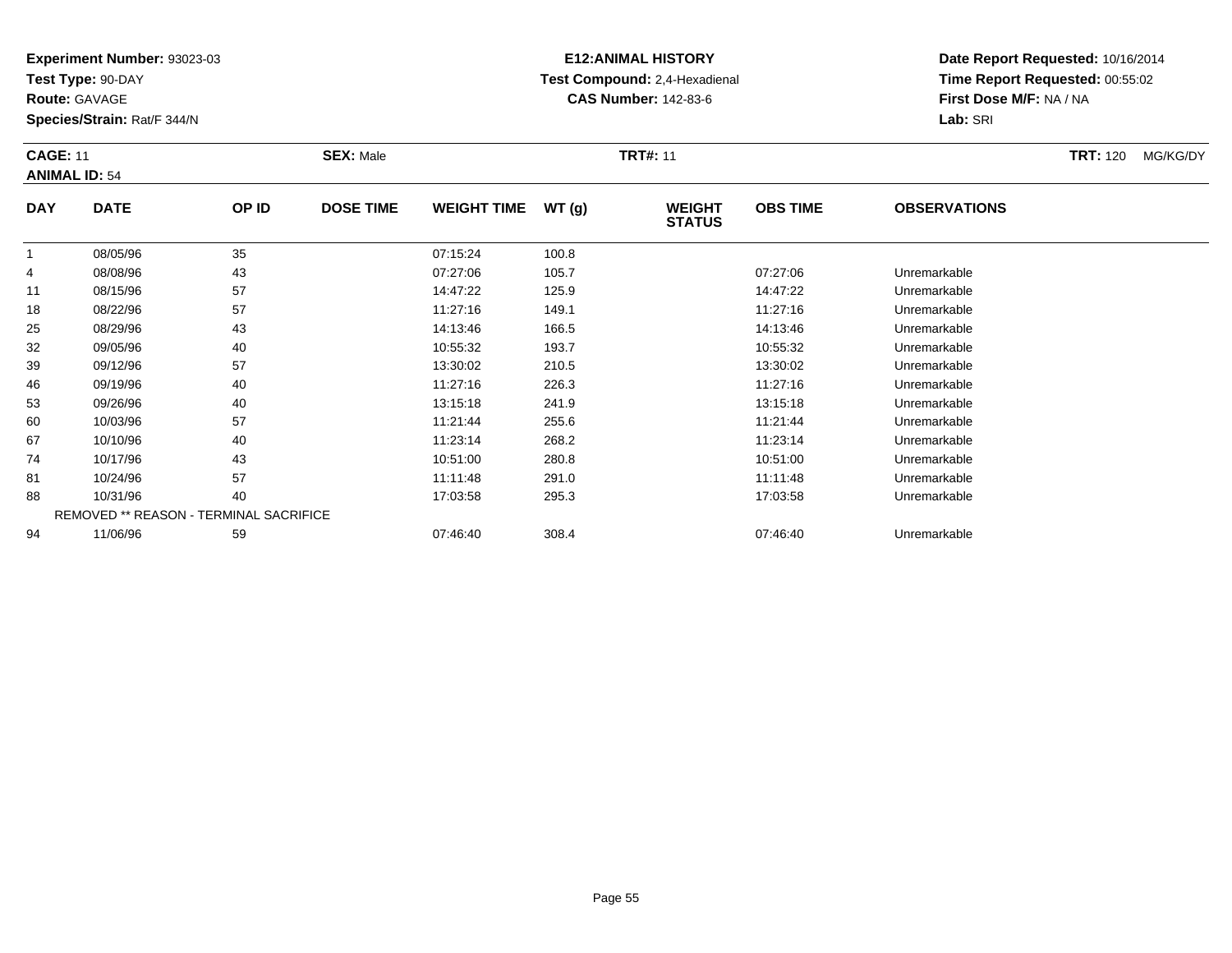**Test Type:** 90-DAY

**Route:** GAVAGE

**Species/Strain:** Rat/F 344/N

# **E12:ANIMAL HISTORY Test Compound:** 2,4-Hexadienal **CAS Number:** 142-83-6

|                | <b>CAGE: 11</b><br><b>ANIMAL ID: 55</b> |          | <b>SEX: Male</b> |                      |              |                                | <b>TRT#: 11</b> |                     |  |  |
|----------------|-----------------------------------------|----------|------------------|----------------------|--------------|--------------------------------|-----------------|---------------------|--|--|
| <b>DAY</b>     | <b>DATE</b>                             | OP ID    | <b>DOSE TIME</b> | <b>WEIGHT TIME</b>   | WT(g)        | <b>WEIGHT</b><br><b>STATUS</b> | <b>OBS TIME</b> | <b>OBSERVATIONS</b> |  |  |
| $\overline{4}$ | 08/05/96<br>08/08/96                    | 35<br>43 |                  | 07:15:24<br>07:27:06 | 70.7<br>78.7 |                                | 07:27:06        | Unremarkable        |  |  |

| 4  | 08/08/96 | 43                                            | 07:27:06 | 78.7  | 07:27:06 | Unremarkable |  |
|----|----------|-----------------------------------------------|----------|-------|----------|--------------|--|
| 11 | 08/15/96 | 57                                            | 14:47:22 | 96.2  | 14:47:22 | Unremarkable |  |
| 18 | 08/22/96 | 57                                            | 11:27:16 | 123.6 | 11:27:16 | Unremarkable |  |
| 25 | 08/29/96 | 43                                            | 14:13:46 | 148.6 | 14:13:46 | Unremarkable |  |
| 32 | 09/05/96 | 40                                            | 10:55:32 | 174.5 | 10:55:32 | Unremarkable |  |
| 39 | 09/12/96 | 57                                            | 13:30:02 | 188.5 | 13:30:02 | Unremarkable |  |
| 46 | 09/19/96 | 40                                            | 11:27:16 | 205.6 | 11:27:16 | Unremarkable |  |
| 53 | 09/26/96 | 40                                            | 13:15:18 | 219.0 | 13:15:18 | Unremarkable |  |
| 60 | 10/03/96 | 57                                            | 11:21:44 | 235.4 | 11:21:44 | Unremarkable |  |
| 67 | 10/10/96 | 40                                            | 11:23:14 | 249.2 | 11:23:14 | Unremarkable |  |
| 74 | 10/17/96 | 43                                            | 10:51:00 | 261.9 | 10:51:00 | Unremarkable |  |
| 81 | 10/24/96 | 57                                            | 11:11:48 | 269.6 | 11:11:48 | Unremarkable |  |
| 88 | 10/31/96 | 40                                            | 17:03:58 | 275.5 | 17:03:58 | Unremarkable |  |
|    |          | <b>REMOVED ** REASON - TERMINAL SACRIFICE</b> |          |       |          |              |  |
| 94 | 11/06/96 | 59                                            | 07:46:40 | 286.9 | 07:46:40 | Unremarkable |  |
|    |          |                                               |          |       |          |              |  |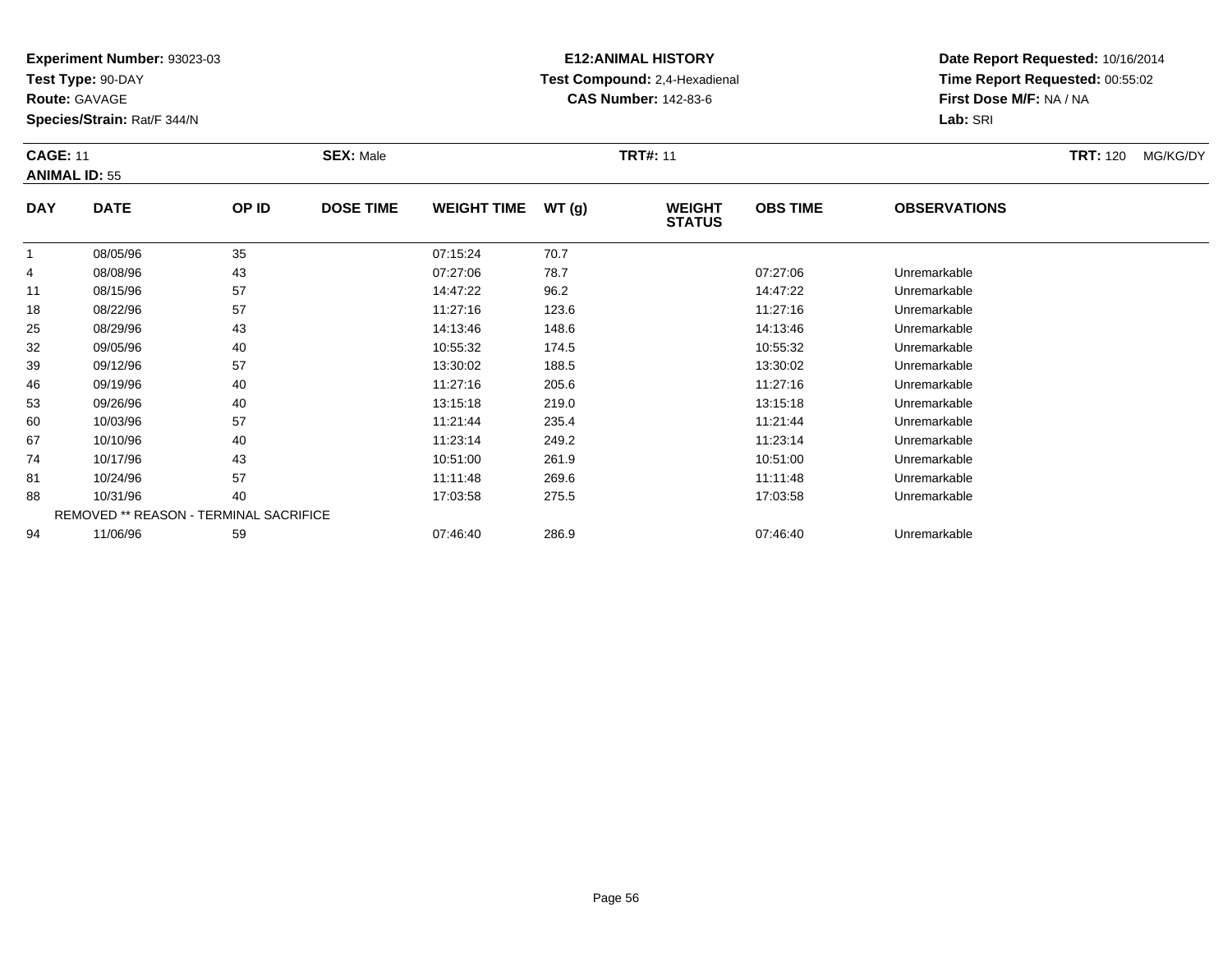**Test Type:** 90-DAY

**Route:** GAVAGE

**Species/Strain:** Rat/F 344/N

# **E12:ANIMAL HISTORY Test Compound:** 2,4-Hexadienal **CAS Number:** 142-83-6

| <b>CAGE: 12</b> | <b>ANIMAL ID: 56</b> |       | <b>SEX: Male</b> |                    |       | <b>TRT#: 11</b>                | <b>TRT:</b> 120<br>MG/KG/DY |                     |  |
|-----------------|----------------------|-------|------------------|--------------------|-------|--------------------------------|-----------------------------|---------------------|--|
| <b>DAY</b>      | <b>DATE</b>          | OP ID | <b>DOSE TIME</b> | <b>WEIGHT TIME</b> | WT(g) | <b>WEIGHT</b><br><b>STATUS</b> | <b>OBS TIME</b>             | <b>OBSERVATIONS</b> |  |
|                 | 08/05/96             | 35    |                  | 07:16:42           | 75.1  |                                |                             |                     |  |
| 4               | 08/08/96             | 43    |                  | 07:28:12           | 85.7  |                                | 07:28:12                    | Unremarkable        |  |
| 11              | 08/15/96             | 57    |                  | 14:49:12           | 108.0 |                                | 14:49:12                    | Unremarkable        |  |
| 18              | 08/22/96             | 57    |                  | 11:29:12           | 134.4 |                                | 11:29:12                    | Unremarkable        |  |
| 25              | 08/29/96             | 43    |                  | 14:14:42           | 156.5 |                                | 14:14:42                    | Unremarkable        |  |

| 4  | 08/08/96 | 43                                            | 07:28:12 | 85.7  | 07:28:12 | Unremarkable |
|----|----------|-----------------------------------------------|----------|-------|----------|--------------|
| 11 | 08/15/96 | 57                                            | 14:49:12 | 108.0 | 14:49:12 | Unremarkable |
| 18 | 08/22/96 | 57                                            | 11:29:12 | 134.4 | 11:29:12 | Unremarkable |
| 25 | 08/29/96 | 43                                            | 14:14:42 | 156.5 | 14:14:42 | Unremarkable |
| 32 | 09/05/96 | 40                                            | 10:56:36 | 175.1 | 10:56:36 | Unremarkable |
| 39 | 09/12/96 | 57                                            | 13:32:00 | 191.3 | 13:32:00 | Unremarkable |
| 46 | 09/19/96 | 40                                            | 11:28:16 | 205.3 | 11:28:16 | Unremarkable |
| 53 | 09/26/96 | 40                                            | 13:16:32 | 219.5 | 13:16:32 | Unremarkable |
| 60 | 10/03/96 | 57                                            | 11:23:54 | 233.0 | 11:23:54 | Unremarkable |
| 67 | 10/10/96 | 40                                            | 11:24:26 | 249.5 | 11:24:26 | Unremarkable |
| 74 | 10/17/96 | 43                                            | 10:52:24 | 263.2 | 10:52:24 | Unremarkable |
| 81 | 10/24/96 | 57                                            | 11:13:56 | 269.2 | 11:13:56 | Unremarkable |
| 88 | 10/31/96 | 40                                            | 17:05:30 | 276.5 | 17:05:30 | Unremarkable |
|    |          | <b>REMOVED ** REASON - TERMINAL SACRIFICE</b> |          |       |          |              |
| 94 | 11/06/96 | 59                                            | 07:49:12 | 284.6 | 07:49:12 | Unremarkable |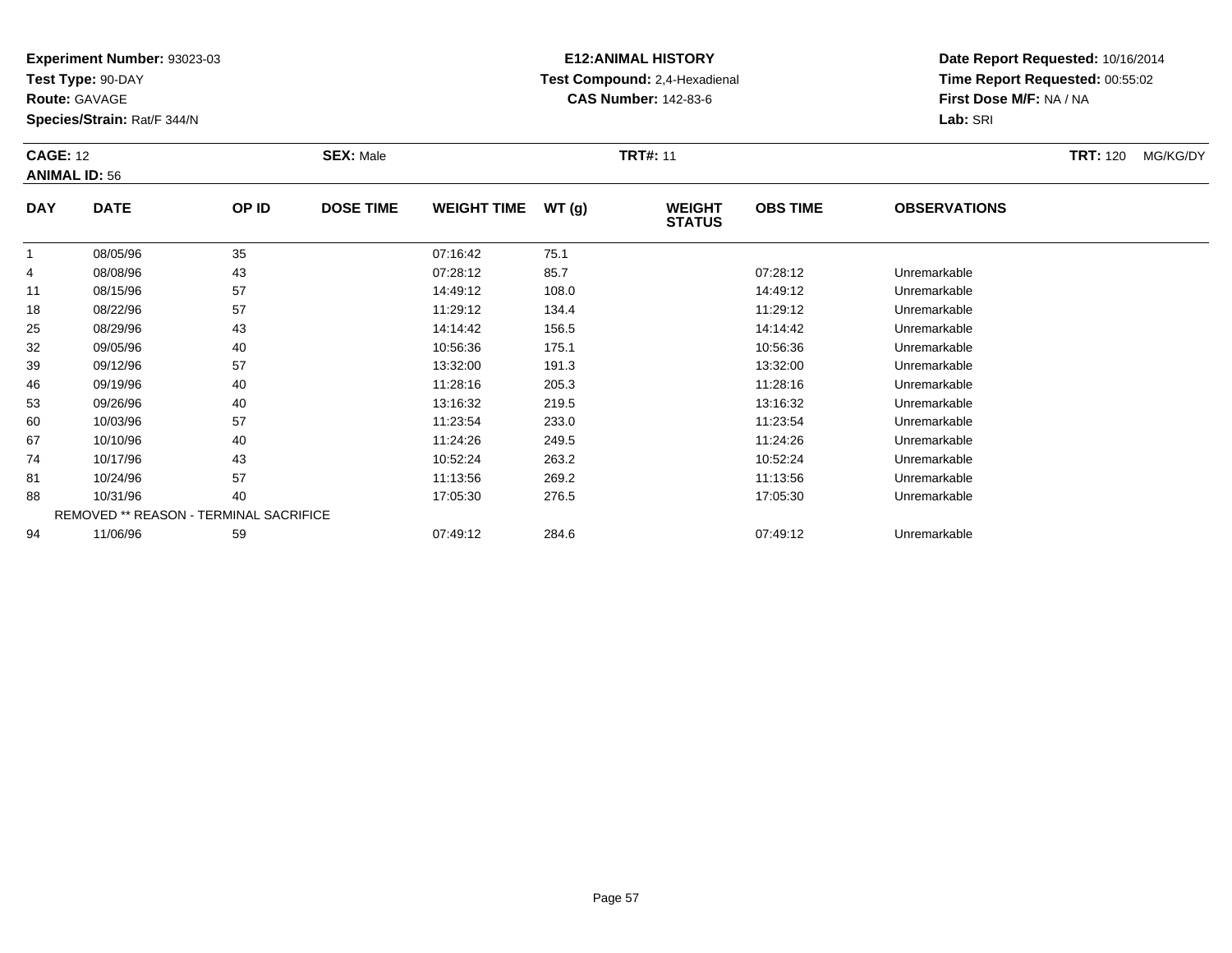**Test Type:** 90-DAY

**Route:** GAVAGE

81

88

94

**Species/Strain:** Rat/F 344/N

REMOVED \*\* REASON - TERMINAL SACRIFICE

## **E12:ANIMAL HISTORY Test Compound:** 2,4-Hexadienal **CAS Number:** 142-83-6

**Date Report Requested:** 10/16/2014**Time Report Requested:** 00:55:02**First Dose M/F:** NA / NA**Lab:** SRI

|            | <b>CAGE: 12</b><br><b>ANIMAL ID: 57</b> |       | <b>SEX: Male</b> |                    |       | <b>TRT#: 11</b>                | <b>TRT: 120</b> | MG/KG/DY            |  |  |
|------------|-----------------------------------------|-------|------------------|--------------------|-------|--------------------------------|-----------------|---------------------|--|--|
| <b>DAY</b> | <b>DATE</b>                             | OP ID | <b>DOSE TIME</b> | <b>WEIGHT TIME</b> | WT(g) | <b>WEIGHT</b><br><b>STATUS</b> | <b>OBS TIME</b> | <b>OBSERVATIONS</b> |  |  |
|            | 08/05/96                                | 35    |                  | 07:16:42           | 109.6 |                                |                 |                     |  |  |
| 4          | 08/08/96                                | 43    |                  | 07:28:12           | 113.6 |                                | 07:28:12        | Unremarkable        |  |  |
| 11         | 08/15/96                                | 57    |                  | 14:49:12           | 127.8 |                                | 14:49:12        | Unremarkable        |  |  |
| 18         | 08/22/96                                | 57    |                  | 11:29:12           | 144.6 |                                | 11:29:12        | Unremarkable        |  |  |
| 25         | 08/29/96                                | 43    |                  | 14:14:42           | 159.2 |                                | 14:14:42        | Unremarkable        |  |  |
| 32         | 09/05/96                                | 40    |                  | 10:56:36           | 179.0 |                                | 10:56:36        | Unremarkable        |  |  |
| 39         | 09/12/96                                | 57    |                  | 13:32:00           | 194.1 |                                | 13:32:00        | Unremarkable        |  |  |
| 46         | 09/19/96                                | 40    |                  | 11:28:16           | 207.7 |                                | 11:28:16        | Unremarkable        |  |  |
| 53         | 09/26/96                                | 40    |                  | 13:16:32           | 219.6 |                                | 13:16:32        | Unremarkable        |  |  |
| 60         | 10/03/96                                | 57    |                  | 11:23:54           | 229.2 |                                | 11:23:54        | Unremarkable        |  |  |
| 67         | 10/10/96                                | 40    |                  | 11:24:26           | 241.2 |                                | 11:24:26        | Unremarkable        |  |  |
| 74         | 10/17/96                                | 43    |                  | 10:52:24           | 251.9 |                                | 10:52:24        | Unremarkable        |  |  |

10/24/96 <sup>57</sup> 11:13:56 255.6 11:13:56 Unremarkable

10/31/96 <sup>40</sup> 17:05:30 257.8 17:05:30 Unremarkable

11/06/96 <sup>59</sup> 07:49:12 267.0 07:49:12 Unremarkable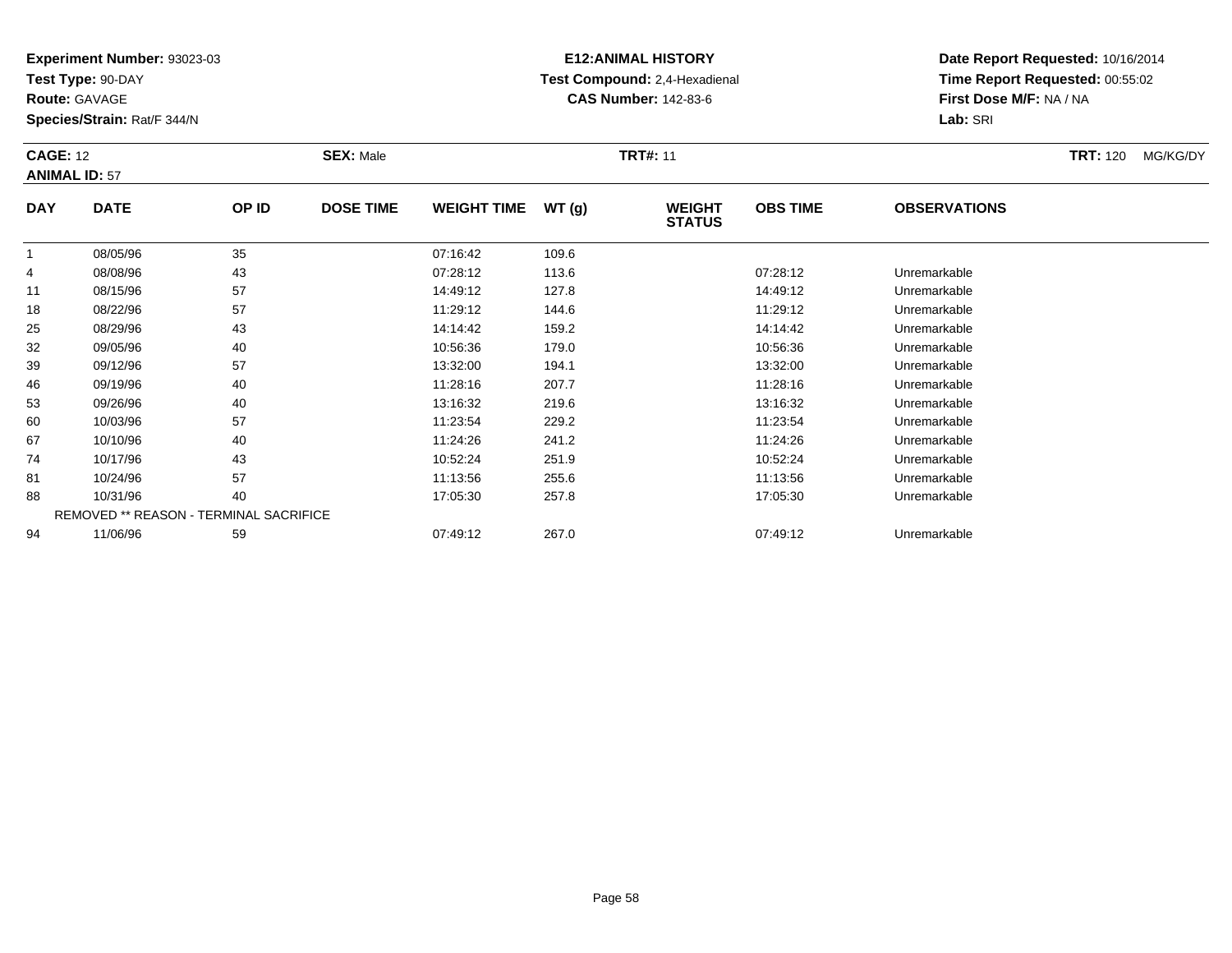**Test Type:** 90-DAY

**Route:** GAVAGE

88

94

**Species/Strain:** Rat/F 344/N

REMOVED \*\* REASON - TERMINAL SACRIFICE

## **E12:ANIMAL HISTORY Test Compound:** 2,4-Hexadienal **CAS Number:** 142-83-6

**Date Report Requested:** 10/16/2014**Time Report Requested:** 00:55:02**First Dose M/F:** NA / NA**Lab:** SRI

| <b>CAGE: 12</b><br><b>ANIMAL ID: 58</b> |             |       | <b>SEX: Male</b> |                    |       | <b>TRT#: 11</b>                |                 |                     | <b>TRT: 120</b> | MG/KG/DY |
|-----------------------------------------|-------------|-------|------------------|--------------------|-------|--------------------------------|-----------------|---------------------|-----------------|----------|
| <b>DAY</b>                              | <b>DATE</b> | OP ID | <b>DOSE TIME</b> | <b>WEIGHT TIME</b> | WT(g) | <b>WEIGHT</b><br><b>STATUS</b> | <b>OBS TIME</b> | <b>OBSERVATIONS</b> |                 |          |
| 1                                       | 08/05/96    | 35    |                  | 07:16:42           | 104.2 |                                |                 |                     |                 |          |
| 4                                       | 08/08/96    | 43    |                  | 07:28:12           | 112.2 |                                | 07:28:12        | Unremarkable        |                 |          |
| 11                                      | 08/15/96    | 57    |                  | 14:49:12           | 133.6 |                                | 14:49:12        | Unremarkable        |                 |          |
| 18                                      | 08/22/96    | 57    |                  | 11:29:12           | 169.1 |                                | 11:29:12        | Unremarkable        |                 |          |
| 25                                      | 08/29/96    | 43    |                  | 14:14:42           | 190.3 |                                | 14:14:42        | Unremarkable        |                 |          |
| 32                                      | 09/05/96    | 40    |                  | 10:56:36           | 212.5 |                                | 10:56:36        | Unremarkable        |                 |          |
| 39                                      | 09/12/96    | 57    |                  | 13:32:00           | 226.6 |                                | 13:32:00        | Unremarkable        |                 |          |
| 46                                      | 09/19/96    | 40    |                  | 11:28:16           | 236.9 |                                | 11:28:16        | Unremarkable        |                 |          |
| 53                                      | 09/26/96    | 40    |                  | 13:16:32           | 250.3 |                                | 13:16:32        | Unremarkable        |                 |          |
| 60                                      | 10/03/96    | 57    |                  | 11:23:54           | 266.0 |                                | 11:23:54        | Unremarkable        |                 |          |
| 67                                      | 10/10/96    | 40    |                  | 11:24:26           | 271.7 |                                | 11:24:26        | Unremarkable        |                 |          |
| 74                                      | 10/17/96    | 43    |                  | 10:52:24           | 284.6 |                                | 10:52:24        | Unremarkable        |                 |          |
| 81                                      | 10/24/96    | 57    |                  | 11:13:56           | 287.4 |                                | 11:13:56        | Unremarkable        |                 |          |

8 10/31/96 40 40 17:05:30 291.5 17:05:30 17:05:30 17:05:30 17:05:30 Unremarkable

11/06/96 <sup>59</sup> 07:49:12 301.2 07:49:12 Unremarkable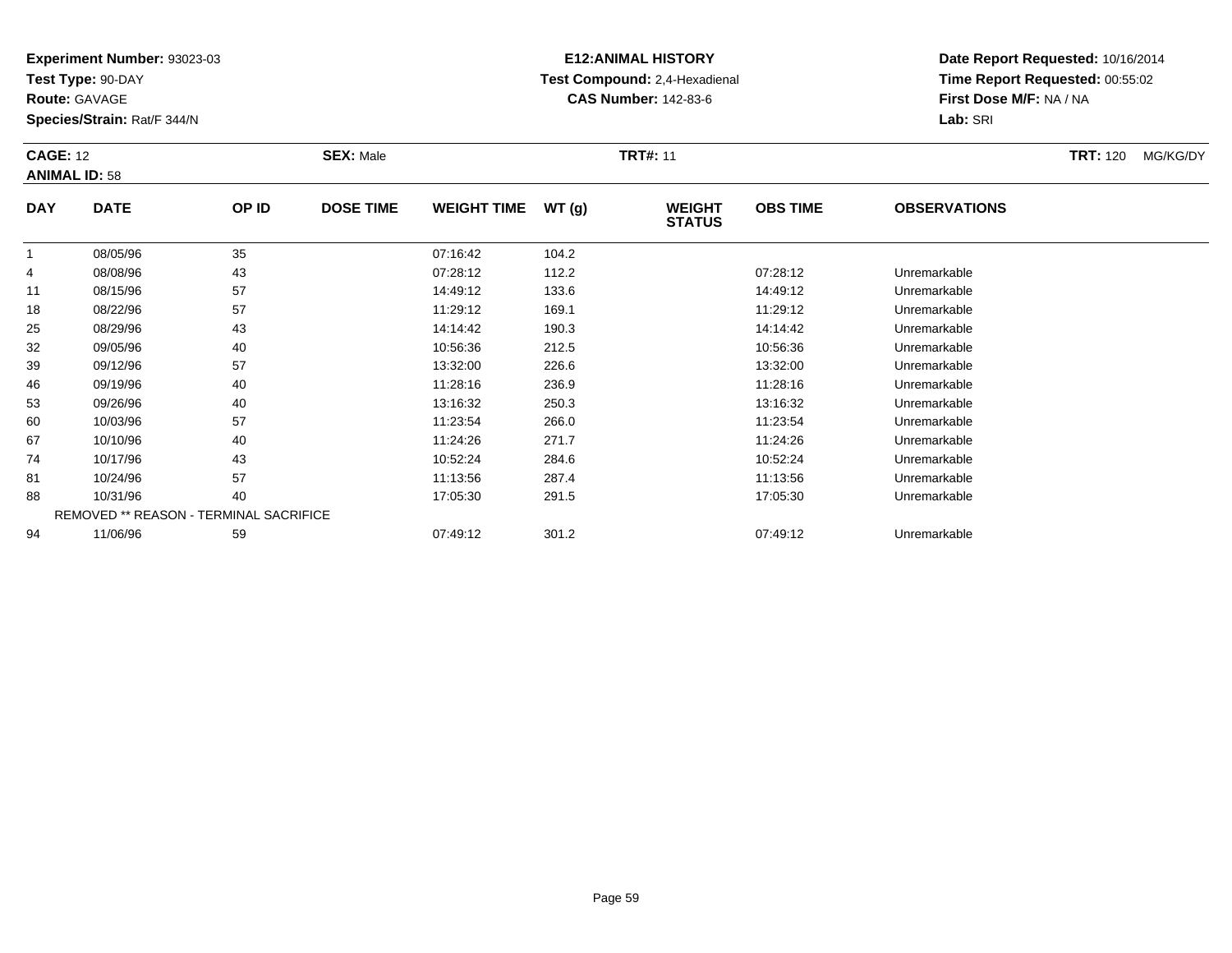**Test Type:** 90-DAY

**Route:** GAVAGE

60

67

74

81

88

94

**Species/Strain:** Rat/F 344/N

REMOVED \*\* REASON - TERMINAL SACRIFICE

## **E12:ANIMAL HISTORY Test Compound:** 2,4-Hexadienal **CAS Number:** 142-83-6

**Date Report Requested:** 10/16/2014**Time Report Requested:** 00:55:02**First Dose M/F:** NA / NA**Lab:** SRI

| <b>CAGE: 12</b> | <b>ANIMAL ID: 59</b> |       | <b>SEX: Male</b> |                    |       | <b>TRT#: 11</b>                | <b>TRT: 120</b><br>MG/KG/DY |                     |  |
|-----------------|----------------------|-------|------------------|--------------------|-------|--------------------------------|-----------------------------|---------------------|--|
| <b>DAY</b>      | <b>DATE</b>          | OP ID | <b>DOSE TIME</b> | <b>WEIGHT TIME</b> | WT(g) | <b>WEIGHT</b><br><b>STATUS</b> | <b>OBS TIME</b>             | <b>OBSERVATIONS</b> |  |
| 1               | 08/05/96             | 35    |                  | 07:16:42           | 88.9  |                                |                             |                     |  |
| 4               | 08/08/96             | 43    |                  | 07:28:12           | 95.0  |                                | 07:28:12                    | Unremarkable        |  |
| 11              | 08/15/96             | 57    |                  | 14:49:12           | 103.1 |                                | 14:49:12                    | Unremarkable        |  |
| 18              | 08/22/96             | 57    |                  | 11:29:12           | 125.2 |                                | 11:29:12                    | Unremarkable        |  |
| 25              | 08/29/96             | 43    |                  | 14:14:42           | 140.2 |                                | 14:14:42                    | Unremarkable        |  |
| 32              | 09/05/96             | 40    |                  | 10:56:36           | 156.2 |                                | 10:56:36                    | Unremarkable        |  |
| 39              | 09/12/96             | 57    |                  | 13:32:00           | 166.2 |                                | 13:32:00                    | Unremarkable        |  |
| 46              | 09/19/96             | 40    |                  | 11:28:16           | 176.6 |                                | 11:28:16                    | Unremarkable        |  |
| 53              | 09/26/96             | 40    |                  | 13:16:32           | 188.0 |                                | 13:16:32                    | Unremarkable        |  |

09/26/96 <sup>40</sup> 13:16:32 188.0 13:16:32 Unremarkable

0 10/03/96 57 57 11:23:54 200.5 11:23.54 11:23:54 Dhremarkable

10/10/96 <sup>40</sup> 11:24:26 212.4 11:24:26 Unremarkable

10/17/96 <sup>43</sup> 10:52:24 220.0 10:52:24 Unremarkable

10/24/96 <sup>57</sup> 11:13:56 218.9 11:13:56 Unremarkable

8 10/31/96 40 40 17:05:30 221.1 17:05:30 17:05:30 17:05:30 Unremarkable

11/06/96 <sup>59</sup> 07:49:12 230.9 07:49:12 Unremarkable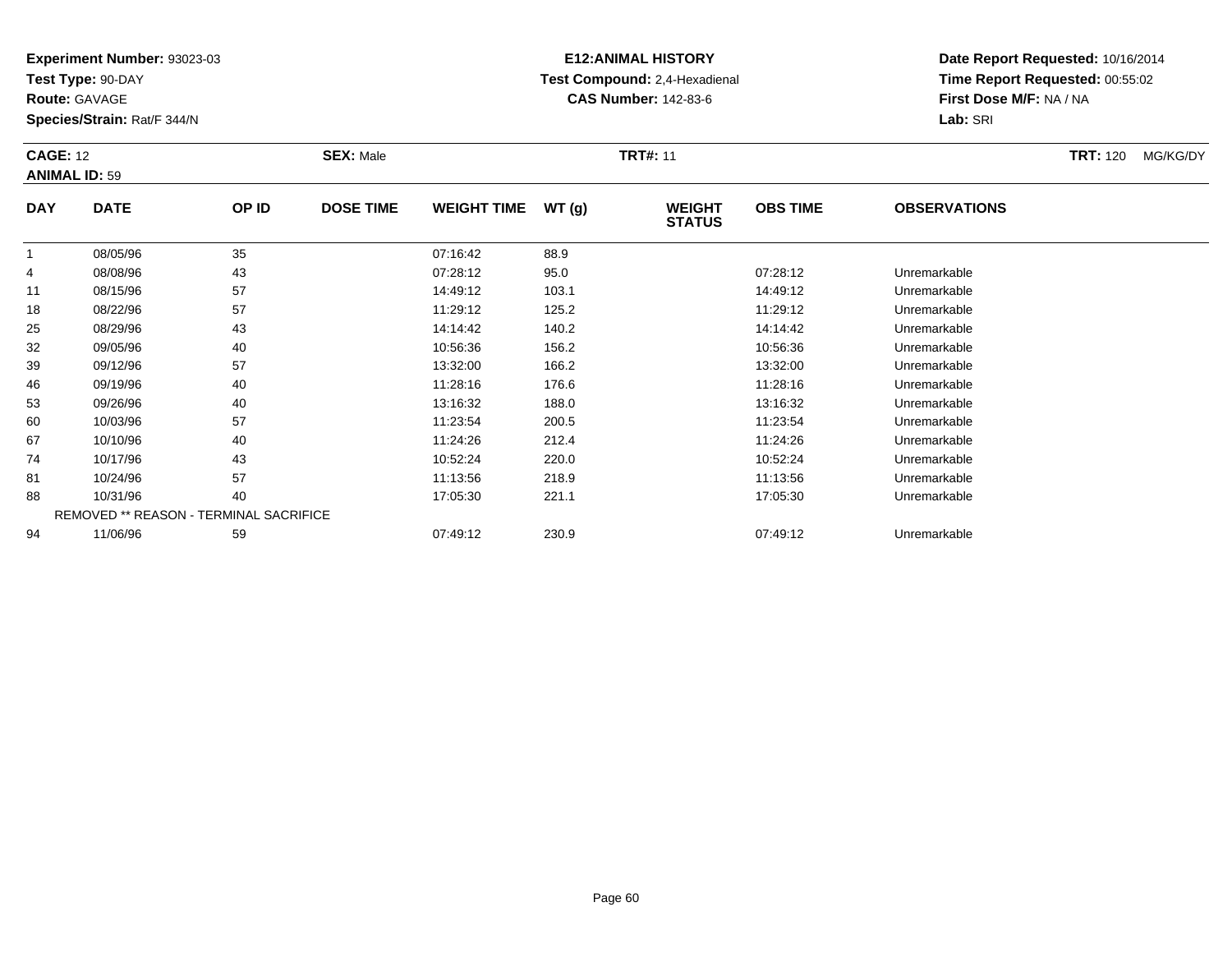**Test Type:** 90-DAY

**Route:** GAVAGE

81

88

94

**Species/Strain:** Rat/F 344/N

REMOVED \*\* REASON - TERMINAL SACRIFICE

## **E12:ANIMAL HISTORY Test Compound:** 2,4-Hexadienal **CAS Number:** 142-83-6

**Date Report Requested:** 10/16/2014**Time Report Requested:** 00:55:02**First Dose M/F:** NA / NA**Lab:** SRI

| <b>CAGE: 12</b><br><b>ANIMAL ID: 60</b> |             |       | <b>SEX: Male</b> |                    |       | <b>TRT#: 11</b>                |                 |                     | <b>TRT: 120</b> | MG/KG/DY |
|-----------------------------------------|-------------|-------|------------------|--------------------|-------|--------------------------------|-----------------|---------------------|-----------------|----------|
| <b>DAY</b>                              | <b>DATE</b> | OP ID | <b>DOSE TIME</b> | <b>WEIGHT TIME</b> | WT(g) | <b>WEIGHT</b><br><b>STATUS</b> | <b>OBS TIME</b> | <b>OBSERVATIONS</b> |                 |          |
|                                         | 08/05/96    | 35    |                  | 07:16:42           | 88.5  |                                |                 |                     |                 |          |
| 4                                       | 08/08/96    | 43    |                  | 07:28:12           | 98.0  |                                | 07:28:12        | Unremarkable        |                 |          |
| 11                                      | 08/15/96    | 57    |                  | 14:49:12           | 120.9 |                                | 14:49:12        | Unremarkable        |                 |          |
| 18                                      | 08/22/96    | 57    |                  | 11:29:12           | 152.7 |                                | 11:29:12        | Unremarkable        |                 |          |
| 25                                      | 08/29/96    | 43    |                  | 14:14:42           | 181.5 |                                | 14:14:42        | Unremarkable        |                 |          |
| 32                                      | 09/05/96    | 40    |                  | 10:56:36           | 209.8 |                                | 10:56:36        | Unremarkable        |                 |          |
| 39                                      | 09/12/96    | 57    |                  | 13:32:00           | 227.3 |                                | 13:32:00        | Unremarkable        |                 |          |
| 46                                      | 09/19/96    | 40    |                  | 11:28:16           | 241.8 |                                | 11:28:16        | Unremarkable        |                 |          |
| 53                                      | 09/26/96    | 40    |                  | 13:16:32           | 255.9 |                                | 13:16:32        | Unremarkable        |                 |          |
| 60                                      | 10/03/96    | 57    |                  | 11:23:54           | 269.2 |                                | 11:23:54        | Unremarkable        |                 |          |
| 67                                      | 10/10/96    | 40    |                  | 11:24:26           | 278.4 |                                | 11:24:26        | Unremarkable        |                 |          |
| 74                                      | 10/17/96    | 43    |                  | 10:52:24           | 267.9 |                                | 10:52:24        | Abnormal Breathing  |                 |          |

1 10/24/96 57 57 11:13:56 287.9 11:13:56 13:13:56 287.9 11:13:56 Abnormal Breathing

10/31/96 <sup>40</sup> 17:05:30 299.5 17:05:30 Unremarkable

11/06/96 <sup>59</sup> 07:49:12 302.7 07:49:12 Unremarkable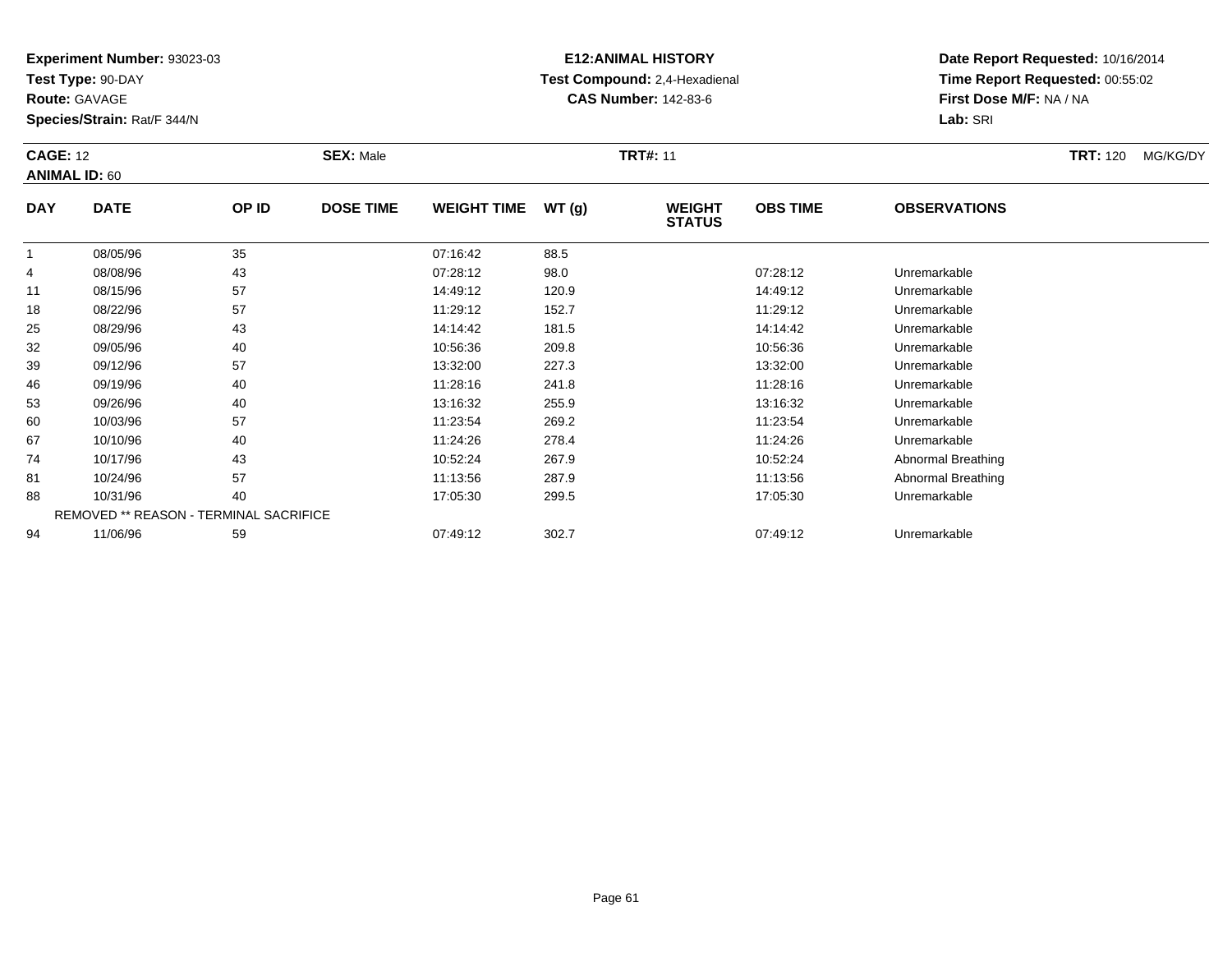**Test Type:** 90-DAY

**Route:** GAVAGE

**Species/Strain:** Rat/F 344/N

# **E12:ANIMAL HISTORY Test Compound:** 2,4-Hexadienal **CAS Number:** 142-83-6

| <b>CAGE: 13</b> | <b>ANIMAL ID: 61</b>                          |       | <b>SEX: Female</b> |                    |       | <b>TRT#: 2</b>                 |                 |                     | <b>TRT:</b> 0 | MG/KG/DY |
|-----------------|-----------------------------------------------|-------|--------------------|--------------------|-------|--------------------------------|-----------------|---------------------|---------------|----------|
| <b>DAY</b>      | <b>DATE</b>                                   | OP ID | <b>DOSE TIME</b>   | <b>WEIGHT TIME</b> | WT(g) | <b>WEIGHT</b><br><b>STATUS</b> | <b>OBS TIME</b> | <b>OBSERVATIONS</b> |               |          |
|                 | 08/06/96                                      | 35    |                    | 07:05:20           | 88.8  |                                |                 |                     |               |          |
| 4               | 08/09/96                                      | 43    |                    | 14:10:32           | 95.3  |                                | 14:10:32        | Unremarkable        |               |          |
| 11              | 08/16/96                                      | 59    |                    | 13:49:54           | 106.0 |                                | 13:49:54        | Unremarkable        |               |          |
| 18              | 08/23/96                                      | 57    |                    | 13:40:56           | 117.6 |                                | 13:40:56        | Unremarkable        |               |          |
| 25              | 08/30/96                                      | 40    |                    | 10:57:28           | 128.1 |                                | 10:57:28        | Unremarkable        |               |          |
| 32              | 09/06/96                                      | 40    |                    | 10:27:10           | 136.0 |                                | 10:27:10        | Unremarkable        |               |          |
| 39              | 09/13/96                                      | 43    |                    | 10:55:46           | 145.5 |                                | 10:55:46        | Unremarkable        |               |          |
| 46              | 09/20/96                                      | 40    |                    | 11:08:40           | 150.8 |                                | 11:08:40        | Unremarkable        |               |          |
| 53              | 09/27/96                                      | 40    |                    | 11:42:38           | 153.3 |                                | 11:42:38        | Unremarkable        |               |          |
| 60              | 10/04/96                                      | 43    |                    | 10:34:40           | 161.3 |                                | 10:34:40        | Unremarkable        |               |          |
| 67              | 10/11/96                                      | 40    |                    | 11:18:12           | 163.2 |                                | 11:18:12        | Unremarkable        |               |          |
| 74              | 10/18/96                                      | 43    |                    | 08:54:16           | 173.6 |                                | 08:54:16        | Unremarkable        |               |          |
| 81              | 10/25/96                                      | 57    |                    | 11:31:28           | 178.3 |                                | 11:31:28        | Unremarkable        |               |          |
| 88              | 11/01/96                                      | 40    |                    | 14:27:56           | 174.8 |                                | 14:27:56        | Unremarkable        |               |          |
|                 | <b>REMOVED ** REASON - TERMINAL SACRIFICE</b> |       |                    |                    |       |                                |                 |                     |               |          |
| 94              | 11/07/96                                      | 59    |                    | 07:19:20           | 173.3 |                                | 07:19:20        | Unremarkable        |               |          |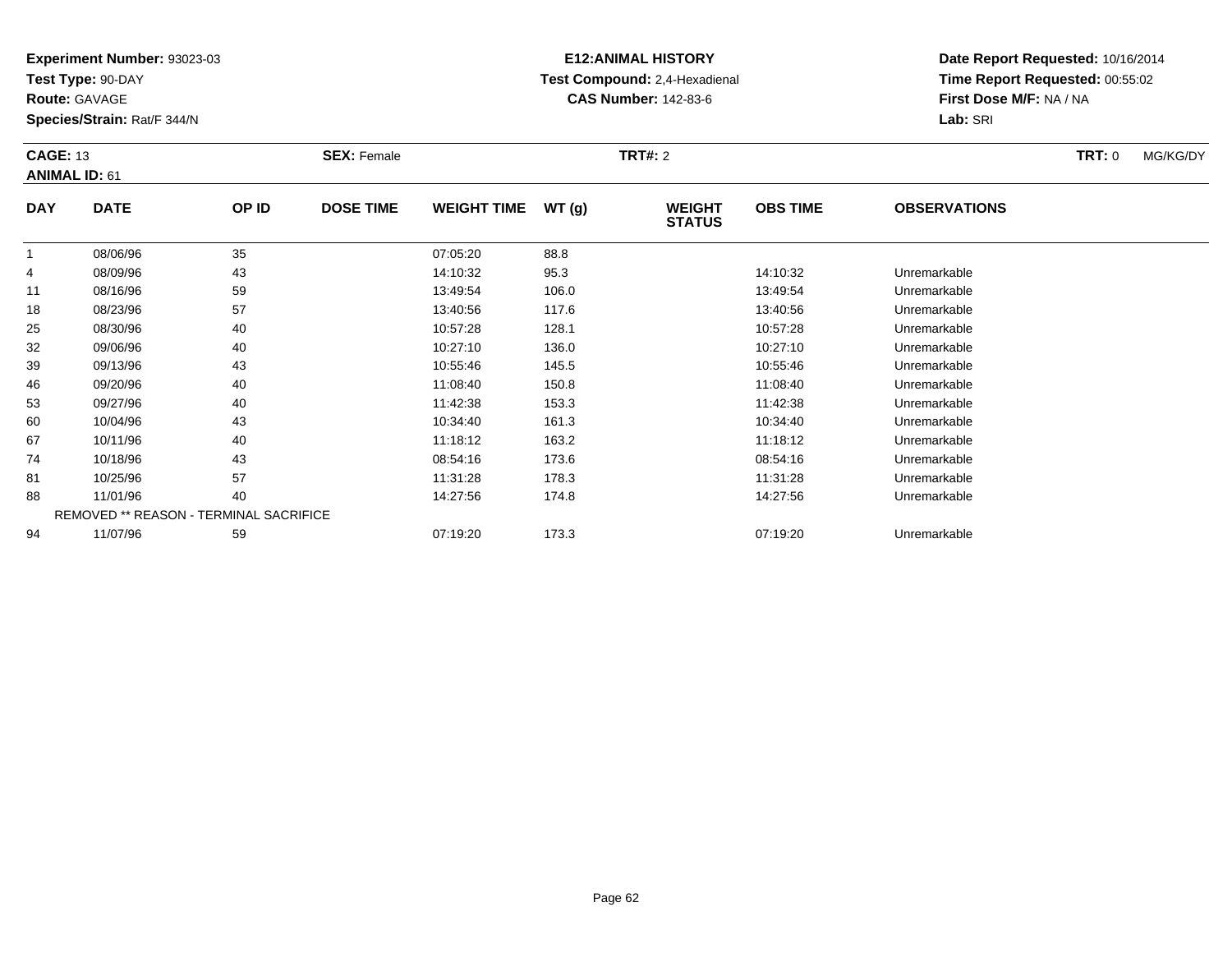**Test Type:** 90-DAY

**Route:** GAVAGE

**Species/Strain:** Rat/F 344/N

# **E12:ANIMAL HISTORY Test Compound:** 2,4-Hexadienal **CAS Number:** 142-83-6

| <b>CAGE: 13</b> | <b>ANIMAL ID: 62</b> |                                        | <b>SEX: Female</b> |                    |       | <b>TRT#: 2</b>                 |                 |                     | <b>TRT:</b> 0 | MG/KG/DY |
|-----------------|----------------------|----------------------------------------|--------------------|--------------------|-------|--------------------------------|-----------------|---------------------|---------------|----------|
| <b>DAY</b>      | <b>DATE</b>          | OP ID                                  | <b>DOSE TIME</b>   | <b>WEIGHT TIME</b> | WT(g) | <b>WEIGHT</b><br><b>STATUS</b> | <b>OBS TIME</b> | <b>OBSERVATIONS</b> |               |          |
|                 | 08/06/96             | 35                                     |                    | 07:05:20           | 79.1  |                                |                 |                     |               |          |
| 4               | 08/09/96             | 43                                     |                    | 14:10:32           | 91.0  |                                | 14:10:32        | Unremarkable        |               |          |
| 11              | 08/16/96             | 59                                     |                    | 13:49:54           | 110.6 |                                | 13:49:54        | Unremarkable        |               |          |
| 18              | 08/23/96             | 57                                     |                    | 13:40:56           | 124.5 |                                | 13:40:56        | Unremarkable        |               |          |
| 25              | 08/30/96             | 40                                     |                    | 10:57:28           | 141.8 |                                | 10:57:28        | Unremarkable        |               |          |
| 32              | 09/06/96             | 40                                     |                    | 10:27:10           | 154.1 |                                | 10:27:10        | Unremarkable        |               |          |
| 39              | 09/13/96             | 43                                     |                    | 10:55:46           | 157.1 |                                | 10:55:46        | Unremarkable        |               |          |
| 46              | 09/20/96             | 40                                     |                    | 11:08:40           | 172.4 |                                | 11:08:40        | Unremarkable        |               |          |
| 53              | 09/27/96             | 40                                     |                    | 11:42:38           | 176.0 |                                | 11:42:38        | Unremarkable        |               |          |
| 60              | 10/04/96             | 43                                     |                    | 10:34:40           | 182.3 |                                | 10:34:40        | Unremarkable        |               |          |
| 67              | 10/11/96             | 40                                     |                    | 11:18:12           | 191.0 |                                | 11:18:12        | Unremarkable        |               |          |
| 74              | 10/18/96             | 43                                     |                    | 08:54:16           | 190.7 |                                | 08:54:16        | Unremarkable        |               |          |
| 81              | 10/25/96             | 57                                     |                    | 11:31:28           | 200.0 |                                | 11:31:28        | Unremarkable        |               |          |
| 88              | 11/01/96             | 40                                     |                    | 14:27:56           | 199.4 |                                | 14:27:56        | Unremarkable        |               |          |
|                 |                      | REMOVED ** REASON - TERMINAL SACRIFICE |                    |                    |       |                                |                 |                     |               |          |
| 94              | 11/07/96             | 59                                     |                    | 07:19:20           | 196.9 |                                | 07:19:20        | Unremarkable        |               |          |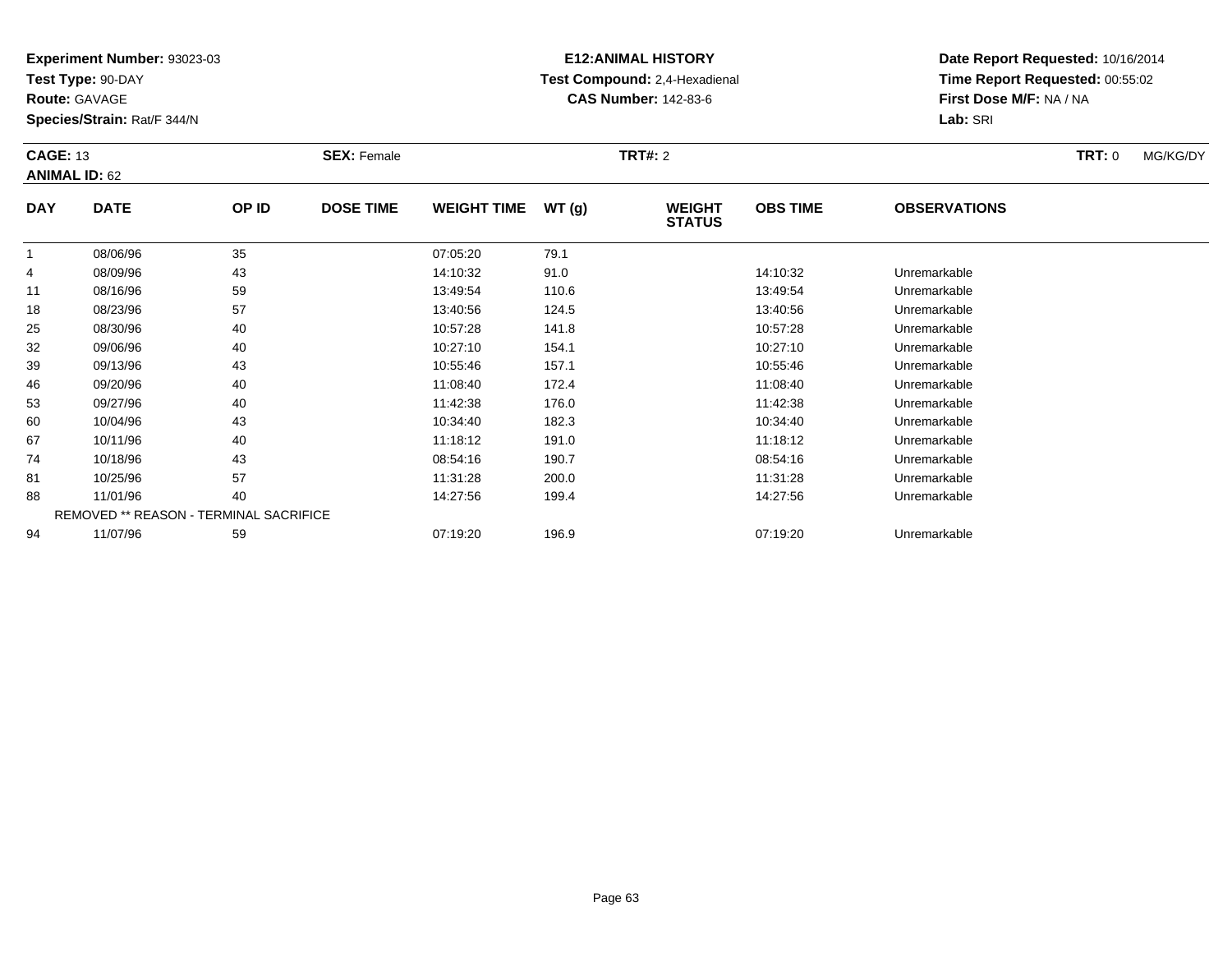**Test Type:** 90-DAY

**Route:** GAVAGE

**Species/Strain:** Rat/F 344/N

# **E12:ANIMAL HISTORY Test Compound:** 2,4-Hexadienal **CAS Number:** 142-83-6

| <b>CAGE: 13</b> | <b>ANIMAL ID: 63</b> |                                        | <b>SEX: Female</b> |                    |       | <b>TRT#: 2</b>                 |                 |                     | <b>TRT:</b> 0 | MG/KG/DY |
|-----------------|----------------------|----------------------------------------|--------------------|--------------------|-------|--------------------------------|-----------------|---------------------|---------------|----------|
| <b>DAY</b>      | <b>DATE</b>          | OP ID                                  | <b>DOSE TIME</b>   | <b>WEIGHT TIME</b> | WT(g) | <b>WEIGHT</b><br><b>STATUS</b> | <b>OBS TIME</b> | <b>OBSERVATIONS</b> |               |          |
| -1              | 08/06/96             | 35                                     |                    | 07:05:20           | 101.5 |                                |                 |                     |               |          |
| 4               | 08/09/96             | 43                                     |                    | 14:10:32           | 111.4 |                                | 14:10:32        | Unremarkable        |               |          |
| 11              | 08/16/96             | 59                                     |                    | 13:49:54           | 122.5 |                                | 13:49:54        | Unremarkable        |               |          |
| 18              | 08/23/96             | 57                                     |                    | 13:40:56           | 138.0 |                                | 13:40:56        | Unremarkable        |               |          |
| 25              | 08/30/96             | 40                                     |                    | 10:57:28           | 148.1 |                                | 10:57:28        | Unremarkable        |               |          |
| 32              | 09/06/96             | 40                                     |                    | 10:27:10           | 155.9 |                                | 10:27:10        | Unremarkable        |               |          |
| 39              | 09/13/96             | 43                                     |                    | 10:55:46           | 165.2 |                                | 10:55:46        | Unremarkable        |               |          |
| 46              | 09/20/96             | 40                                     |                    | 11:08:40           | 167.6 |                                | 11:08:40        | Unremarkable        |               |          |
| 53              | 09/27/96             | 40                                     |                    | 11:42:38           | 180.1 |                                | 11:42:38        | Unremarkable        |               |          |
| 60              | 10/04/96             | 43                                     |                    | 10:34:40           | 180.6 |                                | 10:34:40        | Unremarkable        |               |          |
| 67              | 10/11/96             | 40                                     |                    | 11:18:12           | 185.5 |                                | 11:18:12        | Unremarkable        |               |          |
| 74              | 10/18/96             | 43                                     |                    | 08:54:16           | 187.4 |                                | 08:54:16        | Unremarkable        |               |          |
| 81              | 10/25/96             | 57                                     |                    | 11:31:28           | 187.1 |                                | 11:31:28        | Unremarkable        |               |          |
| 88              | 11/01/96             | 40                                     |                    | 14:27:56           | 191.3 |                                | 14:27:56        | Unremarkable        |               |          |
|                 |                      | REMOVED ** REASON - TERMINAL SACRIFICE |                    |                    |       |                                |                 |                     |               |          |
| 94              | 11/07/96             | 59                                     |                    | 07:19:20           | 189.2 |                                | 07:19:20        | Unremarkable        |               |          |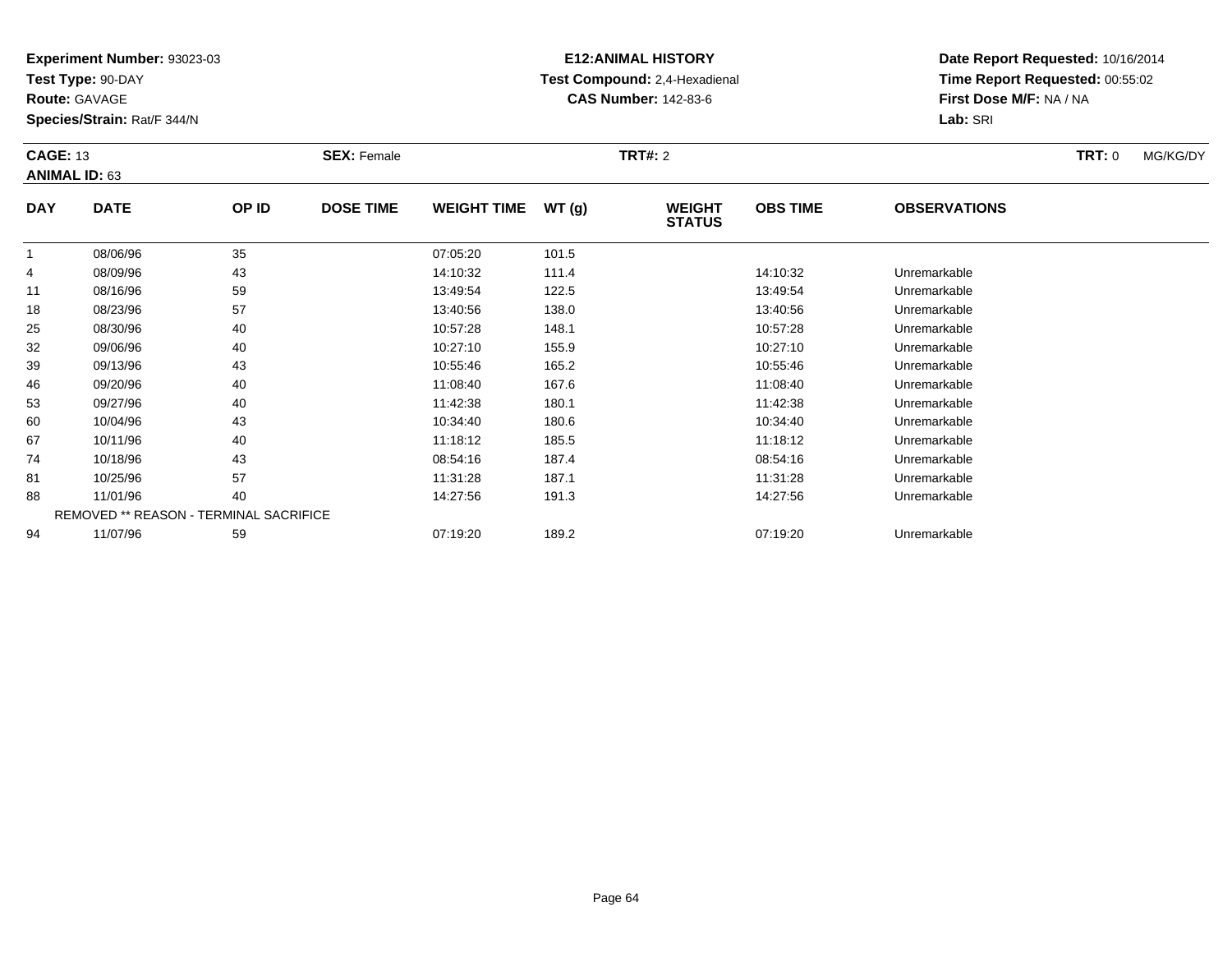**Test Type:** 90-DAY

**Route:** GAVAGE

**Species/Strain:** Rat/F 344/N

# **E12:ANIMAL HISTORY Test Compound:** 2,4-Hexadienal **CAS Number:** 142-83-6

| <b>CAGE: 13</b><br><b>ANIMAL ID: 64</b> |             |                                        | <b>SEX: Female</b> |                    |       | <b>TRT#: 2</b>                 |                 |                     | <b>TRT: 0</b> | MG/KG/DY |
|-----------------------------------------|-------------|----------------------------------------|--------------------|--------------------|-------|--------------------------------|-----------------|---------------------|---------------|----------|
| <b>DAY</b>                              | <b>DATE</b> | OP ID                                  | <b>DOSE TIME</b>   | <b>WEIGHT TIME</b> | WT(g) | <b>WEIGHT</b><br><b>STATUS</b> | <b>OBS TIME</b> | <b>OBSERVATIONS</b> |               |          |
|                                         | 08/06/96    | 35                                     |                    | 07:05:20           | 82.8  |                                |                 |                     |               |          |
| 4                                       | 08/09/96    | 43                                     |                    | 14:10:32           | 92.4  |                                | 14:10:32        | Unremarkable        |               |          |
| 11                                      | 08/16/96    | 59                                     |                    | 13:49:54           | 113.9 |                                | 13:49:54        | Unremarkable        |               |          |
| 18                                      | 08/23/96    | 57                                     |                    | 13:40:56           | 133.2 |                                | 13:40:56        | Unremarkable        |               |          |
| 25                                      | 08/30/96    | 40                                     |                    | 10:57:28           | 144.9 |                                | 10:57:28        | Unremarkable        |               |          |
| 32                                      | 09/06/96    | 40                                     |                    | 10:27:10           | 159.4 |                                | 10:27:10        | Unremarkable        |               |          |
| 39                                      | 09/13/96    | 43                                     |                    | 10:55:46           | 169.3 |                                | 10:55:46        | Unremarkable        |               |          |
| 46                                      | 09/20/96    | 40                                     |                    | 11:08:40           | 178.6 |                                | 11:08:40        | Unremarkable        |               |          |
| 53                                      | 09/27/96    | 40                                     |                    | 11:42:38           | 185.9 |                                | 11:42:38        | Unremarkable        |               |          |
| 60                                      | 10/04/96    | 43                                     |                    | 10:34:40           | 186.8 |                                | 10:34:40        | Unremarkable        |               |          |
| 67                                      | 10/11/96    | 40                                     |                    | 11:18:12           | 197.4 |                                | 11:18:12        | Unremarkable        |               |          |
| 74                                      | 10/18/96    | 43                                     |                    | 08:54:16           | 200.7 |                                | 08:54:16        | Unremarkable        |               |          |
| 81                                      | 10/25/96    | 57                                     |                    | 11:31:28           | 202.0 |                                | 11:31:28        | Unremarkable        |               |          |
| 88                                      | 11/01/96    | 40                                     |                    | 14:27:56           | 203.7 |                                | 14:27:56        | Unremarkable        |               |          |
|                                         |             | REMOVED ** REASON - TERMINAL SACRIFICE |                    |                    |       |                                |                 |                     |               |          |
| 94                                      | 11/07/96    | 59                                     |                    | 07:19:20           | 200.5 |                                | 07:19:20        | Unremarkable        |               |          |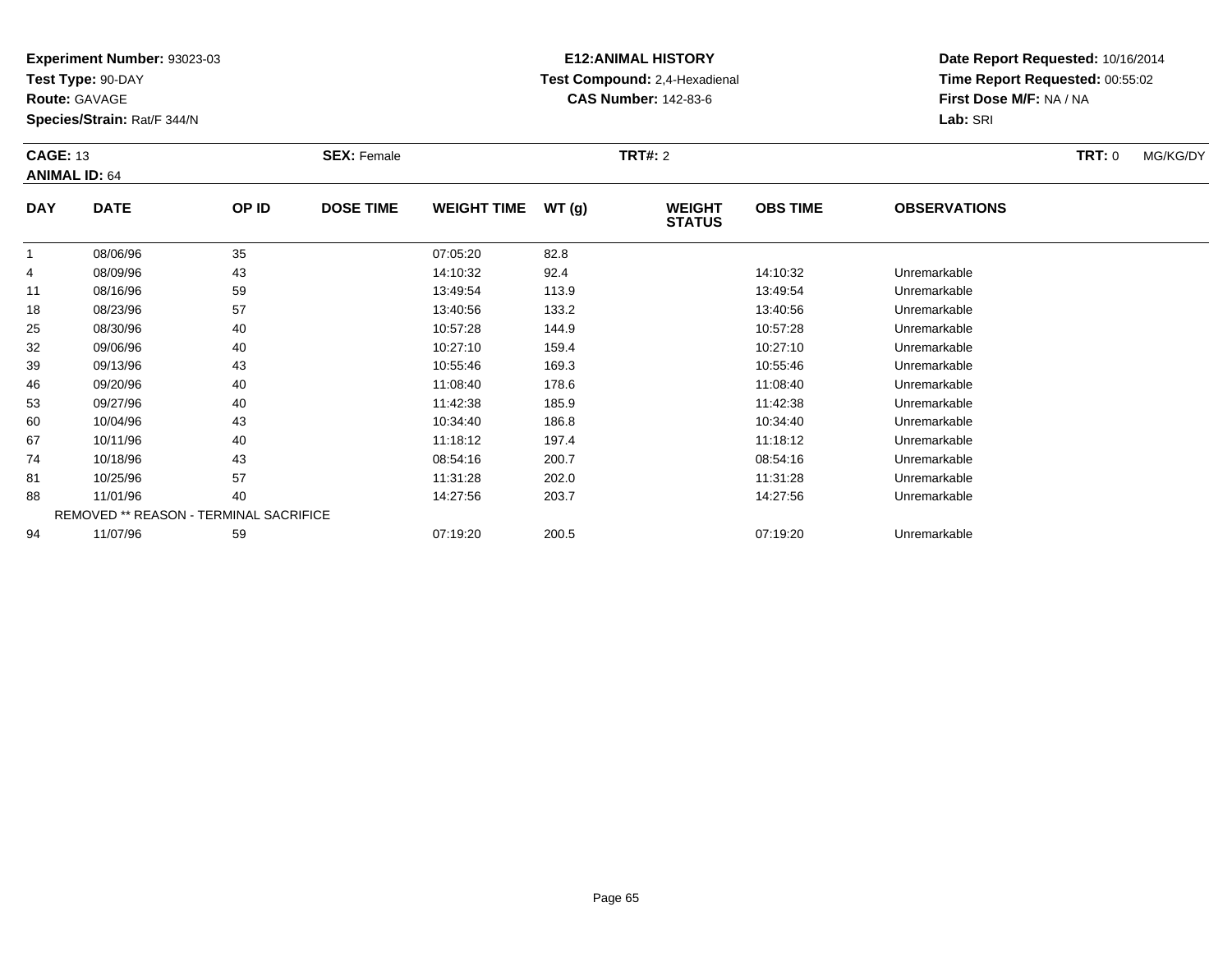**Test Type:** 90-DAY

**Route:** GAVAGE

**Species/Strain:** Rat/F 344/N

# **E12:ANIMAL HISTORY Test Compound:** 2,4-Hexadienal **CAS Number:** 142-83-6

| <b>CAGE: 13</b><br><b>ANIMAL ID: 65</b> |                                        |       | <b>SEX: Female</b> |                    |       | <b>TRT#: 2</b>                 |                 |                     | <b>TRT: 0</b> | MG/KG/DY |
|-----------------------------------------|----------------------------------------|-------|--------------------|--------------------|-------|--------------------------------|-----------------|---------------------|---------------|----------|
| <b>DAY</b>                              | <b>DATE</b>                            | OP ID | <b>DOSE TIME</b>   | <b>WEIGHT TIME</b> | WT(g) | <b>WEIGHT</b><br><b>STATUS</b> | <b>OBS TIME</b> | <b>OBSERVATIONS</b> |               |          |
| 1                                       | 08/06/96                               | 35    |                    | 07:05:20           | 87.6  |                                |                 |                     |               |          |
| 4                                       | 08/09/96                               | 43    |                    | 14:10:32           | 99.1  |                                | 14:10:32        | Unremarkable        |               |          |
| 11                                      | 08/16/96                               | 59    |                    | 13:49:54           | 116.5 |                                | 13:49:54        | Unremarkable        |               |          |
| 18                                      | 08/23/96                               | 57    |                    | 13:40:56           | 130.9 |                                | 13:40:56        | Unremarkable        |               |          |
| 25                                      | 08/30/96                               | 40    |                    | 10:57:28           | 144.3 |                                | 10:57:28        | Unremarkable        |               |          |
| 32                                      | 09/06/96                               | 40    |                    | 10:27:10           | 156.1 |                                | 10:27:10        | Unremarkable        |               |          |
| 39                                      | 09/13/96                               | 43    |                    | 10:55:46           | 161.0 |                                | 10:55:46        | Unremarkable        |               |          |
| 46                                      | 09/20/96                               | 40    |                    | 11:08:40           | 174.2 |                                | 11:08:40        | Unremarkable        |               |          |
| 53                                      | 09/27/96                               | 40    |                    | 11:42:38           | 182.9 |                                | 11:42:38        | Unremarkable        |               |          |
| 60                                      | 10/04/96                               | 43    |                    | 10:34:40           | 189.8 |                                | 10:34:40        | Unremarkable        |               |          |
| 67                                      | 10/11/96                               | 40    |                    | 11:18:12           | 201.7 |                                | 11:18:12        | Unremarkable        |               |          |
| 74                                      | 10/18/96                               | 43    |                    | 08:54:16           | 199.1 |                                | 08:54:16        | Unremarkable        |               |          |
| 81                                      | 10/25/96                               | 57    |                    | 11:31:28           | 209.2 |                                | 11:31:28        | Unremarkable        |               |          |
| 88                                      | 11/01/96                               | 40    |                    | 14:27:56           | 205.5 |                                | 14:27:56        | Unremarkable        |               |          |
|                                         | REMOVED ** REASON - TERMINAL SACRIFICE |       |                    |                    |       |                                |                 |                     |               |          |
| 94                                      | 11/07/96                               | 59    |                    | 07:19:20           | 200.0 |                                | 07:19:20        | Unremarkable        |               |          |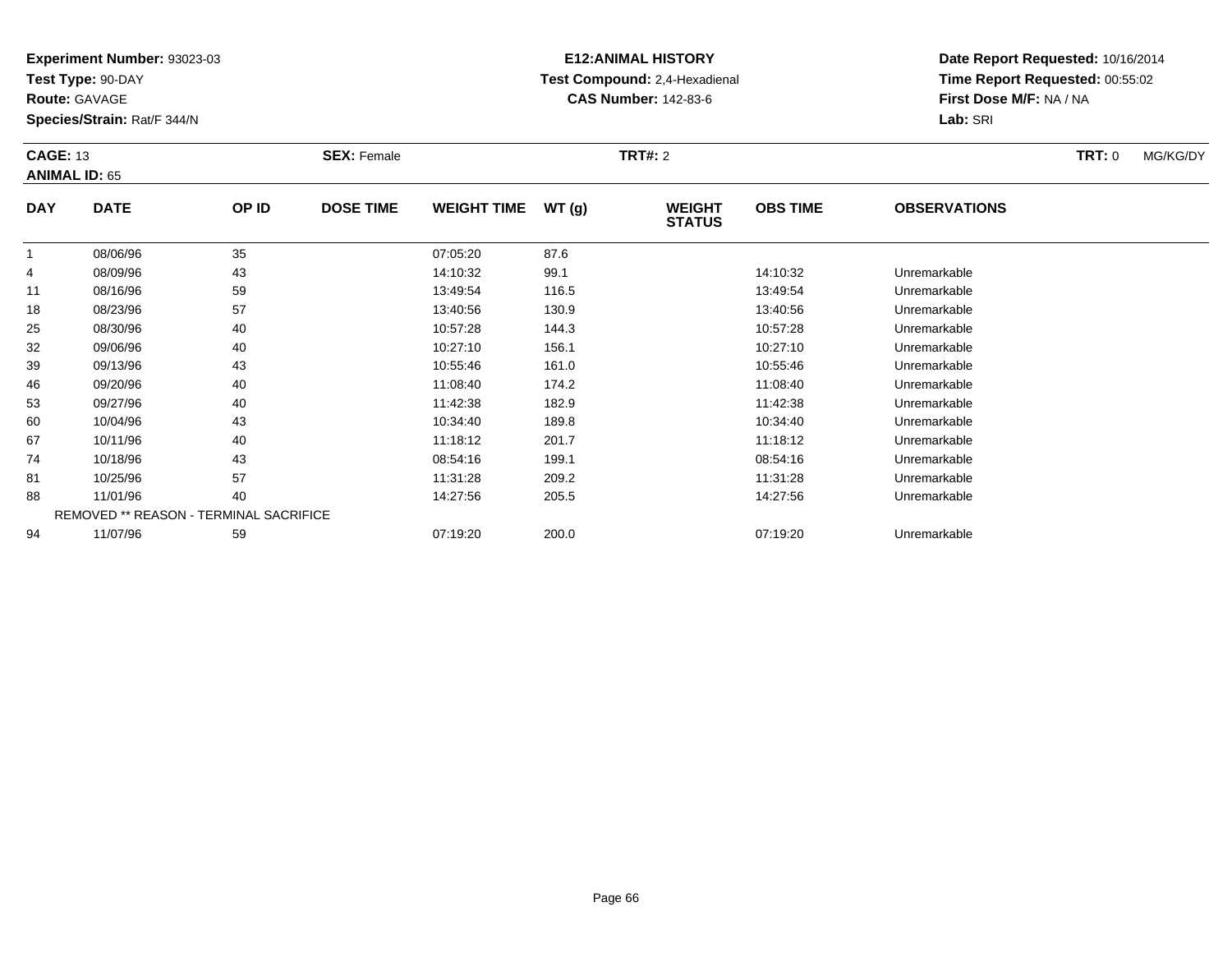**Test Type:** 90-DAY

**Route:** GAVAGE

**Species/Strain:** Rat/F 344/N

# **E12:ANIMAL HISTORY Test Compound:** 2,4-Hexadienal **CAS Number:** 142-83-6

| <b>CAGE: 14</b><br><b>ANIMAL ID: 66</b> |             | <b>SEX: Female</b>                     |                  | <b>TRT#: 2</b>     |       |                                |                 | <b>TRT: 0</b>       | MG/KG/DY |  |
|-----------------------------------------|-------------|----------------------------------------|------------------|--------------------|-------|--------------------------------|-----------------|---------------------|----------|--|
| <b>DAY</b>                              | <b>DATE</b> | OP ID                                  | <b>DOSE TIME</b> | <b>WEIGHT TIME</b> | WT(g) | <b>WEIGHT</b><br><b>STATUS</b> | <b>OBS TIME</b> | <b>OBSERVATIONS</b> |          |  |
|                                         | 08/06/96    | 35                                     |                  | 07:06:46           | 97.0  |                                |                 |                     |          |  |
| 4                                       | 08/09/96    | 43                                     |                  | 14:11:44           | 101.7 |                                | 14:11:44        | Unremarkable        |          |  |
| 11                                      | 08/16/96    | 59                                     |                  | 13:51:14           | 114.8 |                                | 13:51:14        | Unremarkable        |          |  |
| 18                                      | 08/23/96    | 57                                     |                  | 13:42:42           | 132.0 |                                | 13:42:42        | Unremarkable        |          |  |
| 25                                      | 08/30/96    | 40                                     |                  | 10:59:18           | 143.2 |                                | 10:59:18        | Unremarkable        |          |  |
| 32                                      | 09/06/96    | 40                                     |                  | 10:28:30           | 158.4 |                                | 10:28:30        | Unremarkable        |          |  |
| 39                                      | 09/13/96    | 43                                     |                  | 10:56:54           | 169.3 |                                | 10:56:54        | Unremarkable        |          |  |
| 46                                      | 09/20/96    | 40                                     |                  | 11:10:16           | 176.2 |                                | 11:10:16        | Unremarkable        |          |  |
| 53                                      | 09/27/96    | 40                                     |                  | 11:43:58           | 179.7 |                                | 11:43:58        | Unremarkable        |          |  |
| 60                                      | 10/04/96    | 43                                     |                  | 10:35:50           | 188.0 |                                | 10:35:50        | Unremarkable        |          |  |
| 67                                      | 10/11/96    | 40                                     |                  | 11:19:18           | 195.1 |                                | 11:19:18        | Unremarkable        |          |  |
| 74                                      | 10/18/96    | 43                                     |                  | 08:55:24           | 195.4 |                                | 08:55:24        | Unremarkable        |          |  |
| 81                                      | 10/25/96    | 57                                     |                  | 11:33:20           | 197.7 |                                | 11:33:20        | Unremarkable        |          |  |
| 88                                      | 11/01/96    | 40                                     |                  | 14:29:10           | 192.4 |                                | 14:29:10        | Unremarkable        |          |  |
|                                         |             | REMOVED ** REASON - TERMINAL SACRIFICE |                  |                    |       |                                |                 |                     |          |  |
| 94                                      | 11/07/96    | 59                                     |                  | 07:21:02           | 195.7 |                                | 07:21:02        | Unremarkable        |          |  |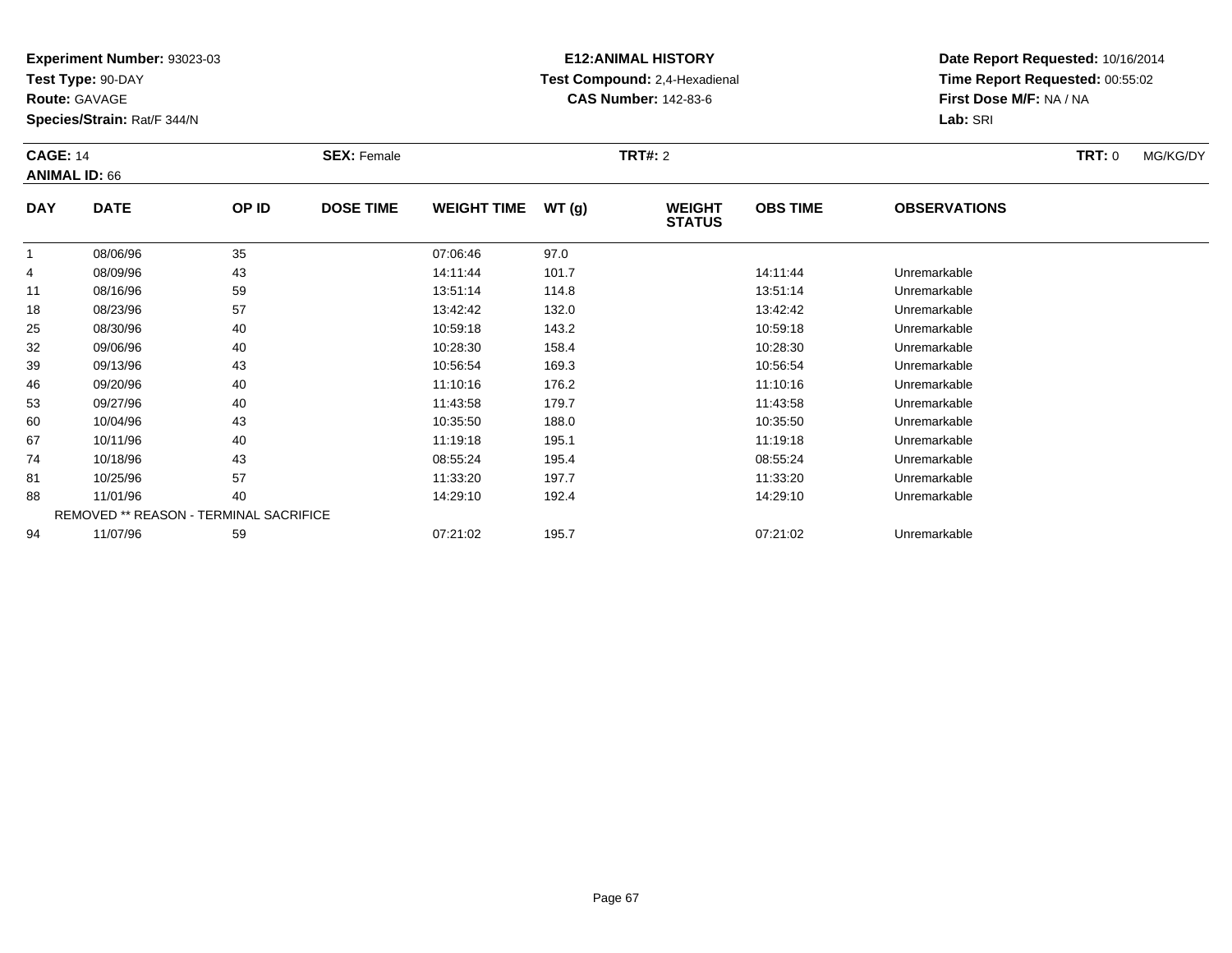**Test Type:** 90-DAY

**Route:** GAVAGE

94

**Species/Strain:** Rat/F 344/N

## **E12:ANIMAL HISTORY Test Compound:** 2,4-Hexadienal **CAS Number:** 142-83-6

**Date Report Requested:** 10/16/2014**Time Report Requested:** 00:55:02**First Dose M/F:** NA / NA**Lab:** SRI

| <b>CAGE: 14</b><br><b>ANIMAL ID: 67</b> |             |                                               | <b>SEX: Female</b> |                    | <b>TRT#:</b> 2 |                                |                 | <b>TRT:</b> 0       |  | MG/KG/DY |
|-----------------------------------------|-------------|-----------------------------------------------|--------------------|--------------------|----------------|--------------------------------|-----------------|---------------------|--|----------|
| <b>DAY</b>                              | <b>DATE</b> | OP ID                                         | <b>DOSE TIME</b>   | <b>WEIGHT TIME</b> | WT(g)          | <b>WEIGHT</b><br><b>STATUS</b> | <b>OBS TIME</b> | <b>OBSERVATIONS</b> |  |          |
|                                         | 08/06/96    | 35                                            |                    | 07:06:46           | 71.6           |                                |                 |                     |  |          |
| 4                                       | 08/09/96    | 43                                            |                    | 14:11:44           | 78.7           |                                | 14:11:44        | Unremarkable        |  |          |
| 11                                      | 08/16/96    | 59                                            |                    | 13:51:14           | 92.9           |                                | 13:51:14        | Unremarkable        |  |          |
| 18                                      | 08/23/96    | 57                                            |                    | 13:42:42           | 107.4          |                                | 13:42:42        | Unremarkable        |  |          |
| 25                                      | 08/30/96    | 40                                            |                    | 10:59:18           | 118.4          |                                | 10:59:18        | Unremarkable        |  |          |
| 32                                      | 09/06/96    | 40                                            |                    | 10:28:30           | 130.2          |                                | 10:28:30        | Unremarkable        |  |          |
| 39                                      | 09/13/96    | 43                                            |                    | 10:56:54           | 141.1          |                                | 10:56:54        | Unremarkable        |  |          |
| 46                                      | 09/20/96    | 40                                            |                    | 11:10:16           | 144.6          |                                | 11:10:16        | Unremarkable        |  |          |
| 53                                      | 09/27/96    | 40                                            |                    | 11:43:58           | 149.5          |                                | 11:43:58        | Unremarkable        |  |          |
| 60                                      | 10/04/96    | 43                                            |                    | 10:35:50           | 155.4          |                                | 10:35:50        | Unremarkable        |  |          |
| 67                                      | 10/11/96    | 40                                            |                    | 11:19:18           | 165.6          |                                | 11:19:18        | Unremarkable        |  |          |
| 74                                      | 10/18/96    | 43                                            |                    | 08:55:24           | 165.7          |                                | 08:55:24        | Unremarkable        |  |          |
| 81                                      | 10/25/96    | 57                                            |                    | 11:33:20           | 171.9          |                                | 11:33:20        | Unremarkable        |  |          |
| 88                                      | 11/01/96    | 40                                            |                    | 14:29:10           | 167.3          |                                | 14:29:10        | Unremarkable        |  |          |
|                                         |             | <b>REMOVED ** REASON - TERMINAL SACRIFICE</b> |                    |                    |                |                                |                 |                     |  |          |

11/07/96 <sup>59</sup> 07:21:02 171.7 07:21:02 Unremarkable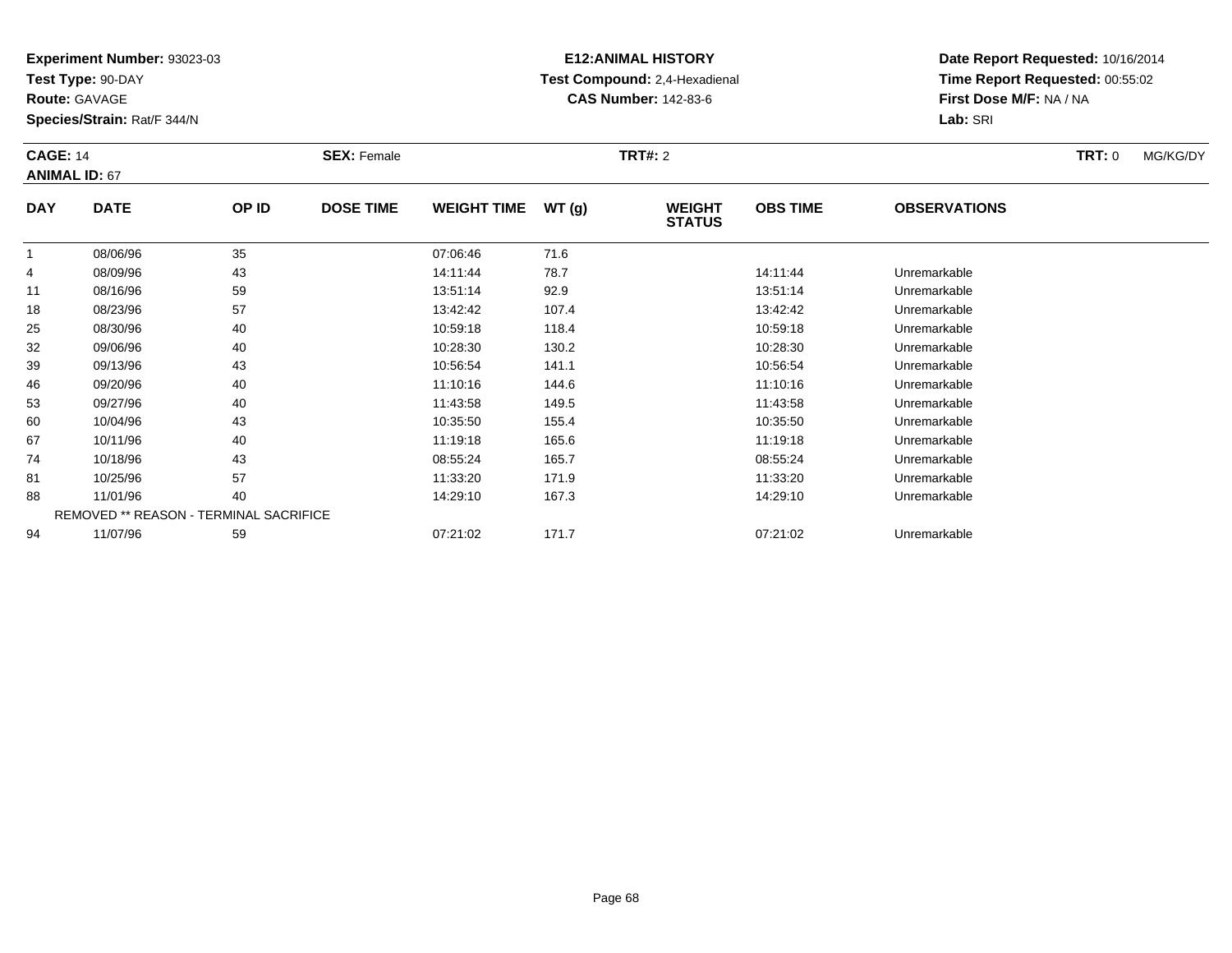**Test Type:** 90-DAY

**Route:** GAVAGE

**Species/Strain:** Rat/F 344/N

# **E12:ANIMAL HISTORY Test Compound:** 2,4-Hexadienal **CAS Number:** 142-83-6

| <b>CAGE: 14</b><br><b>ANIMAL ID: 68</b> |             | <b>SEX: Female</b>                            |                  |                    | <b>TRT#: 2</b> | <b>TRT: 0</b>                  | MG/KG/DY        |                     |  |  |
|-----------------------------------------|-------------|-----------------------------------------------|------------------|--------------------|----------------|--------------------------------|-----------------|---------------------|--|--|
| <b>DAY</b>                              | <b>DATE</b> | OP ID                                         | <b>DOSE TIME</b> | <b>WEIGHT TIME</b> | WT(g)          | <b>WEIGHT</b><br><b>STATUS</b> | <b>OBS TIME</b> | <b>OBSERVATIONS</b> |  |  |
|                                         | 08/06/96    | 35                                            |                  | 07:06:46           | 82.2           |                                |                 |                     |  |  |
| 4                                       | 08/09/96    | 43                                            |                  | 14:11:44           | 92.8           |                                | 14:11:44        | Unremarkable        |  |  |
| 11                                      | 08/16/96    | 59                                            |                  | 13:51:14           | 112.7          |                                | 13:51:14        | Unremarkable        |  |  |
| 18                                      | 08/23/96    | 57                                            |                  | 13:42:42           | 128.5          |                                | 13:42:42        | Unremarkable        |  |  |
| 25                                      | 08/30/96    | 40                                            |                  | 10:59:18           | 139.7          |                                | 10:59:18        | Unremarkable        |  |  |
| 32                                      | 09/06/96    | 40                                            |                  | 10:28:30           | 157.4          |                                | 10:28:30        | Unremarkable        |  |  |
| 39                                      | 09/13/96    | 43                                            |                  | 10:56:54           | 166.4          |                                | 10:56:54        | Unremarkable        |  |  |
| 46                                      | 09/20/96    | 40                                            |                  | 11:10:16           | 167.4          |                                | 11:10:16        | Unremarkable        |  |  |
| 53                                      | 09/27/96    | 40                                            |                  | 11:43:58           | 179.0          |                                | 11:43:58        | Unremarkable        |  |  |
| 60                                      | 10/04/96    | 43                                            |                  | 10:35:50           | 178.7          |                                | 10:35:50        | Unremarkable        |  |  |
| 67                                      | 10/11/96    | 40                                            |                  | 11:19:18           | 191.6          |                                | 11:19:18        | Unremarkable        |  |  |
| 74                                      | 10/18/96    | 43                                            |                  | 08:55:24           | 193.5          |                                | 08:55:24        | Unremarkable        |  |  |
| 81                                      | 10/25/96    | 57                                            |                  | 11:33:20           | 198.2          |                                | 11:33:20        | Unremarkable        |  |  |
| 88                                      | 11/01/96    | 40                                            |                  | 14:29:10           | 199.3          |                                | 14:29:10        | Unremarkable        |  |  |
|                                         |             | <b>REMOVED ** REASON - TERMINAL SACRIFICE</b> |                  |                    |                |                                |                 |                     |  |  |
| 94                                      | 11/07/96    | 59                                            |                  | 07:21:02           | 199.0          |                                | 07:21:02        | Unremarkable        |  |  |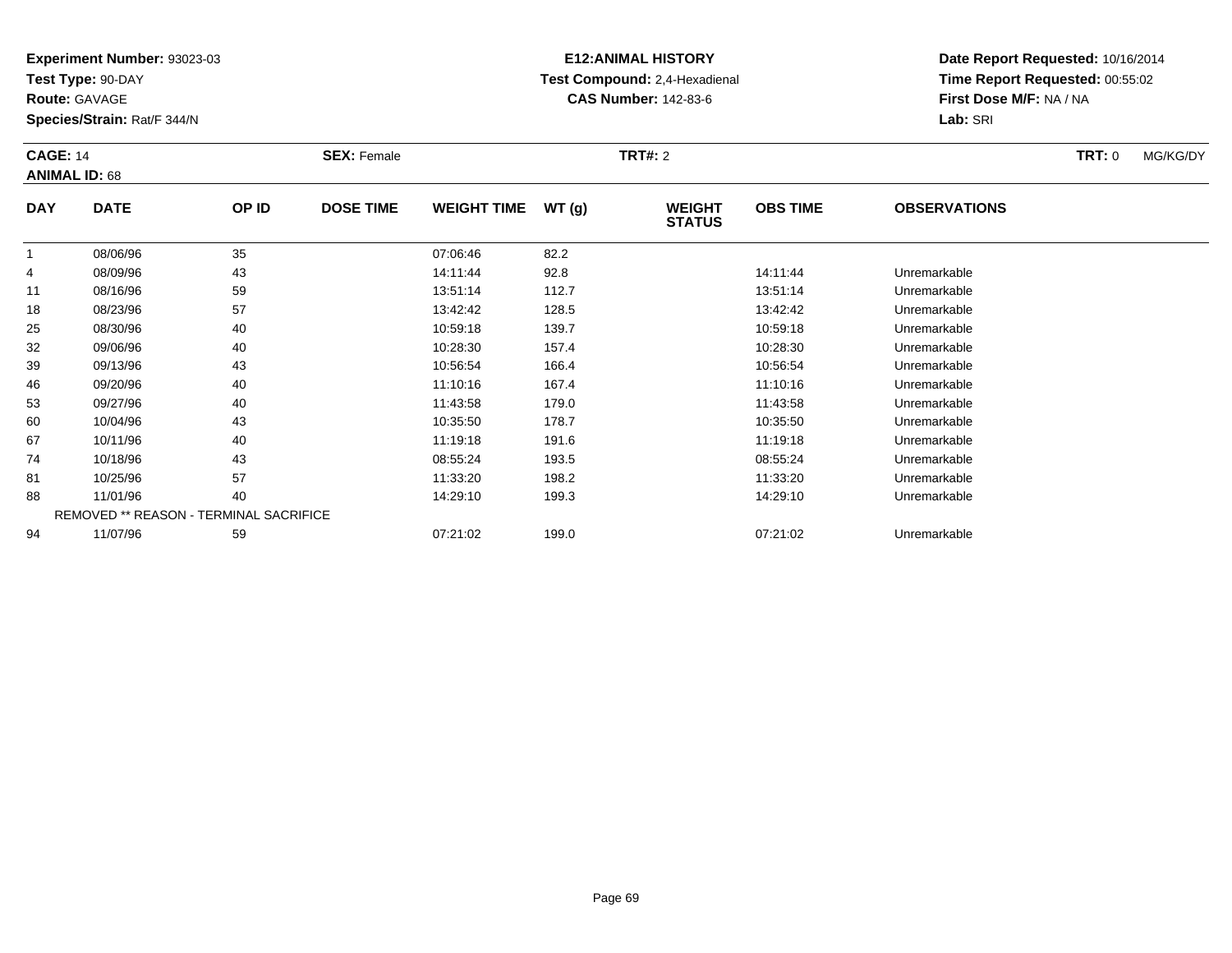**Test Type:** 90-DAY

**Route:** GAVAGE

**Species/Strain:** Rat/F 344/N

# **E12:ANIMAL HISTORY Test Compound:** 2,4-Hexadienal **CAS Number:** 142-83-6

| <b>CAGE: 14</b> |                      | <b>SEX: Female</b>                     |                  | <b>TRT:</b> 0      | MG/KG/DY |                                |                 |                     |  |  |
|-----------------|----------------------|----------------------------------------|------------------|--------------------|----------|--------------------------------|-----------------|---------------------|--|--|
|                 | <b>ANIMAL ID: 69</b> |                                        |                  |                    |          |                                |                 |                     |  |  |
| <b>DAY</b>      | <b>DATE</b>          | OP ID                                  | <b>DOSE TIME</b> | <b>WEIGHT TIME</b> | WT(g)    | <b>WEIGHT</b><br><b>STATUS</b> | <b>OBS TIME</b> | <b>OBSERVATIONS</b> |  |  |
|                 | 08/06/96             | 35                                     |                  | 07:06:46           | 97.1     |                                |                 |                     |  |  |
| 4               | 08/09/96             | 43                                     |                  | 14:11:44           | 103.8    |                                | 14:11:44        | Unremarkable        |  |  |
| 11              | 08/16/96             | 59                                     |                  | 13:51:14           | 122.5    |                                | 13:51:14        | Unremarkable        |  |  |
| 18              | 08/23/96             | 57                                     |                  | 13:42:42           | 138.3    |                                | 13:42:42        | Unremarkable        |  |  |
| 25              | 08/30/96             | 40                                     |                  | 10:59:18           | 158.8    |                                | 10:59:18        | Unremarkable        |  |  |
| 32              | 09/06/96             | 40                                     |                  | 10:28:30           | 169.2    |                                | 10:28:30        | Unremarkable        |  |  |
| 39              | 09/13/96             | 43                                     |                  | 10:56:54           | 178.7    |                                | 10:56:54        | Unremarkable        |  |  |
| 46              | 09/20/96             | 40                                     |                  | 11:10:16           | 178.8    |                                | 11:10:16        | Unremarkable        |  |  |
| 53              | 09/27/96             | 40                                     |                  | 11:43:58           | 187.1    |                                | 11:43:58        | Unremarkable        |  |  |
| 60              | 10/04/96             | 43                                     |                  | 10:35:50           | 189.9    |                                | 10:35:50        | Unremarkable        |  |  |
| 67              | 10/11/96             | 40                                     |                  | 11:19:18           | 195.7    |                                | 11:19:18        | Unremarkable        |  |  |
| 74              | 10/18/96             | 43                                     |                  | 08:55:24           | 199.6    |                                | 08:55:24        | Unremarkable        |  |  |
| 81              | 10/25/96             | 57                                     |                  | 11:33:20           | 199.9    |                                | 11:33:20        | Unremarkable        |  |  |
| 88              | 11/01/96             | 40                                     |                  | 14:29:10           | 199.9    |                                | 14:29:10        | Unremarkable        |  |  |
|                 |                      | REMOVED ** REASON - TERMINAL SACRIFICE |                  |                    |          |                                |                 |                     |  |  |
| 94              | 11/07/96             | 59                                     |                  | 07:21:02           | 202.5    |                                | 07:21:02        | Unremarkable        |  |  |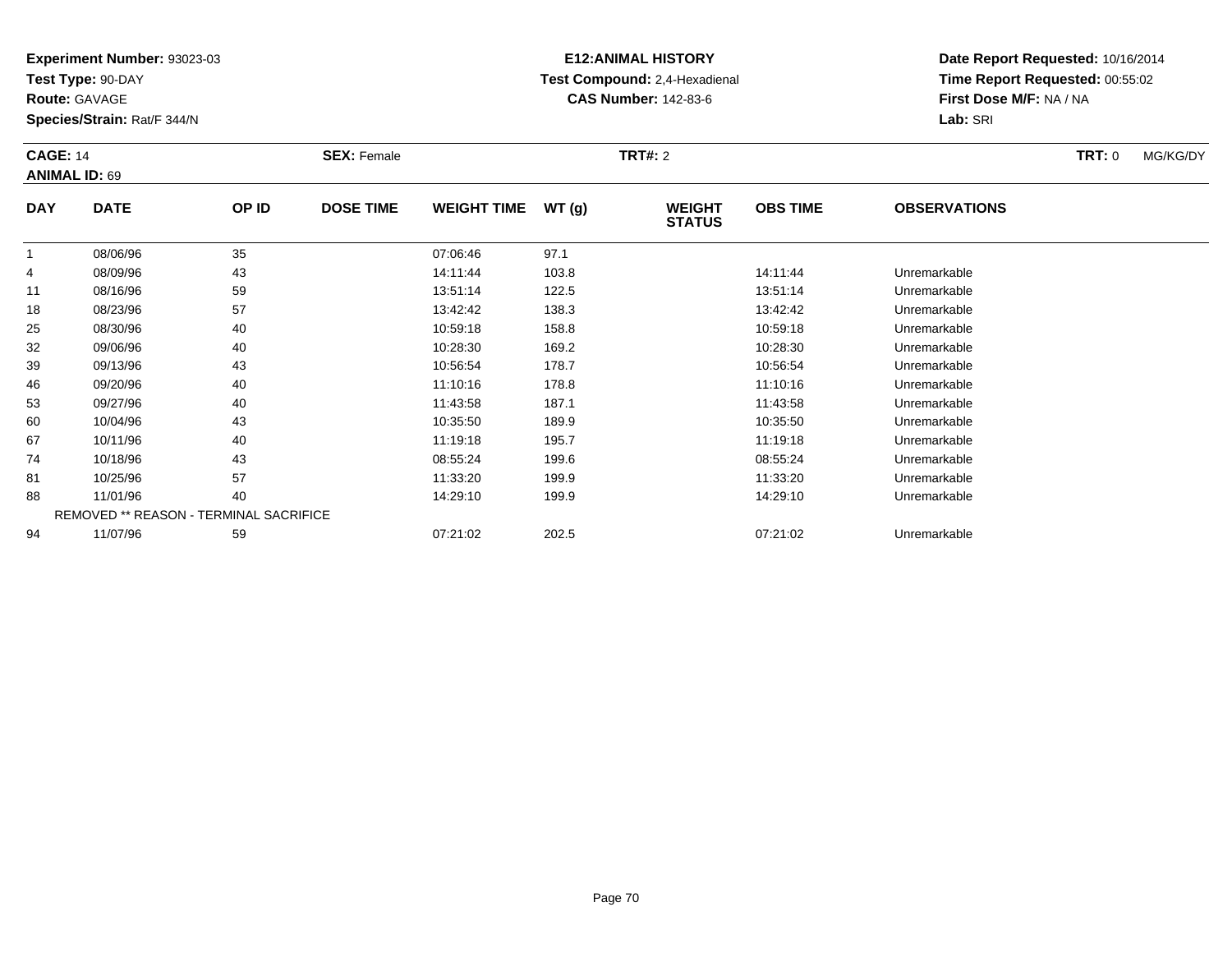**Test Type:** 90-DAY

**Route:** GAVAGE

**Species/Strain:** Rat/F 344/N

# **E12:ANIMAL HISTORY Test Compound:** 2,4-Hexadienal **CAS Number:** 142-83-6

| <b>CAGE: 14</b><br><b>ANIMAL ID: 70</b> |                                        |       | <b>SEX: Female</b> |                    |       | <b>TRT#:</b> 2                 | <b>TRT:</b> 0   | MG/KG/DY            |  |  |
|-----------------------------------------|----------------------------------------|-------|--------------------|--------------------|-------|--------------------------------|-----------------|---------------------|--|--|
| <b>DAY</b>                              | <b>DATE</b>                            | OP ID | <b>DOSE TIME</b>   | <b>WEIGHT TIME</b> | WT(g) | <b>WEIGHT</b><br><b>STATUS</b> | <b>OBS TIME</b> | <b>OBSERVATIONS</b> |  |  |
| -1                                      | 08/06/96                               | 35    |                    | 07:06:46           | 79.7  |                                |                 |                     |  |  |
| 4                                       | 08/09/96                               | 43    |                    | 14:11:44           | 88.3  |                                | 14:11:44        | Unremarkable        |  |  |
| 11                                      | 08/16/96                               | 59    |                    | 13:51:14           | 103.9 |                                | 13:51:14        | Unremarkable        |  |  |
| 18                                      | 08/23/96                               | 57    |                    | 13:42:42           | 117.5 |                                | 13:42:42        | Unremarkable        |  |  |
| 25                                      | 08/30/96                               | 40    |                    | 10:59:18           | 131.9 |                                | 10:59:18        | Unremarkable        |  |  |
| 32                                      | 09/06/96                               | 40    |                    | 10:28:30           | 145.7 |                                | 10:28:30        | Unremarkable        |  |  |
| 39                                      | 09/13/96                               | 43    |                    | 10:56:54           | 157.6 |                                | 10:56:54        | Unremarkable        |  |  |
| 46                                      | 09/20/96                               | 40    |                    | 11:10:16           | 163.3 |                                | 11:10:16        | Unremarkable        |  |  |
| 53                                      | 09/27/96                               | 40    |                    | 11:43:58           | 166.4 |                                | 11:43:58        | Unremarkable        |  |  |
| 60                                      | 10/04/96                               | 43    |                    | 10:35:50           | 172.0 |                                | 10:35:50        | Unremarkable        |  |  |
| 67                                      | 10/11/96                               | 40    |                    | 11:19:18           | 177.8 |                                | 11:19:18        | Unremarkable        |  |  |
| 74                                      | 10/18/96                               | 43    |                    | 08:55:24           | 180.4 |                                | 08:55:24        | Unremarkable        |  |  |
| 81                                      | 10/25/96                               | 57    |                    | 11:33:20           | 182.6 |                                | 11:33:20        | Unremarkable        |  |  |
| 88                                      | 11/01/96                               | 40    |                    | 14:29:10           | 177.5 |                                | 14:29:10        | Unremarkable        |  |  |
|                                         | REMOVED ** REASON - TERMINAL SACRIFICE |       |                    |                    |       |                                |                 |                     |  |  |
| 94                                      | 11/07/96                               | 59    |                    | 07:21:02           | 179.0 |                                | 07:21:02        | Unremarkable        |  |  |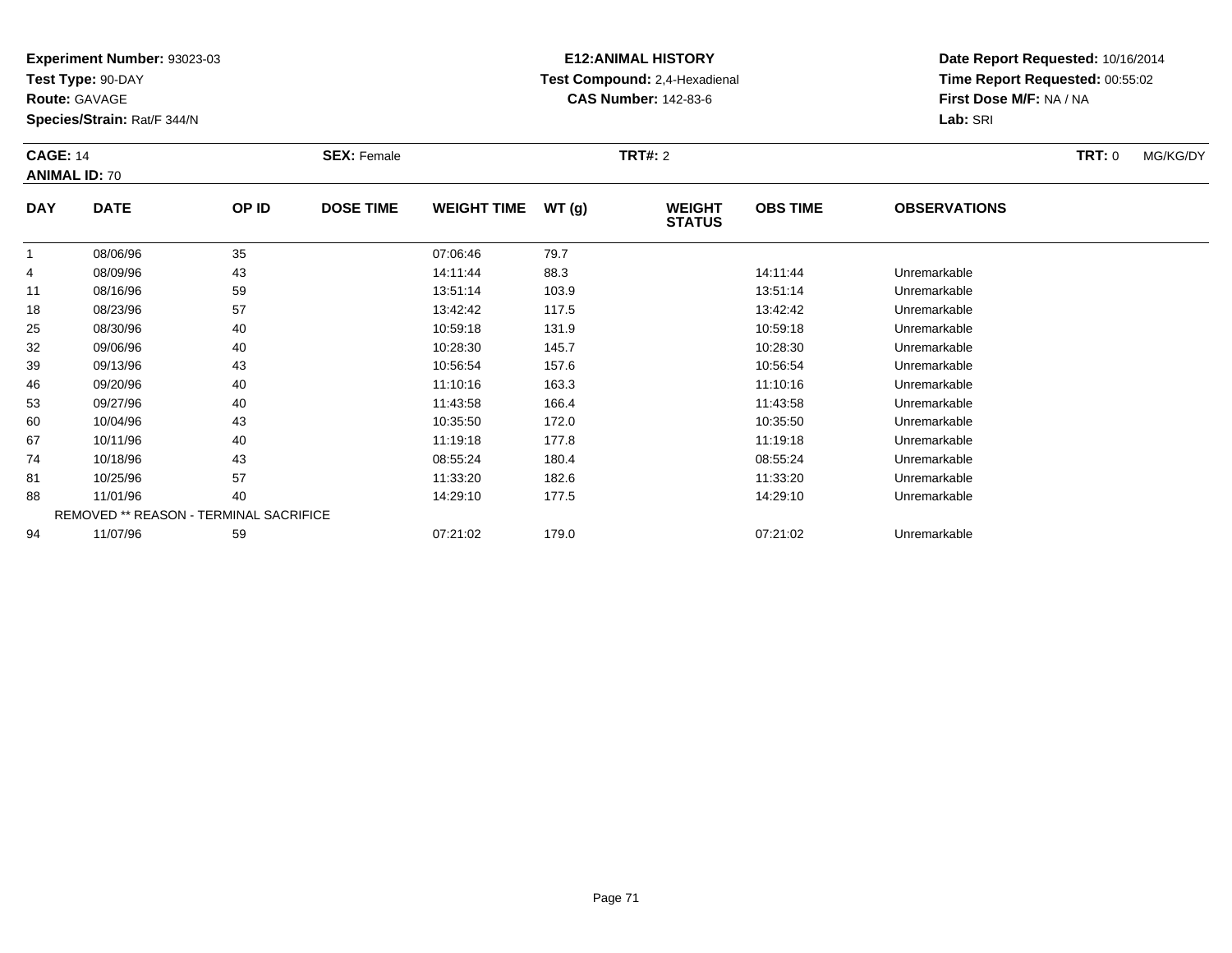**Test Type:** 90-DAY

**Route:** GAVAGE

**Species/Strain:** Rat/F 344/N

## **E12:ANIMAL HISTORY Test Compound:** 2,4-Hexadienal **CAS Number:** 142-83-6

| <b>CAGE: 15</b><br><b>ANIMAL ID: 71</b> |                                        | <b>SEX: Female</b> |                  |                    | <b>TRT#: 4</b> | <b>TRT:</b> 7.5                | MG/KG/DY        |                     |  |  |
|-----------------------------------------|----------------------------------------|--------------------|------------------|--------------------|----------------|--------------------------------|-----------------|---------------------|--|--|
| <b>DAY</b>                              | <b>DATE</b>                            | OP ID              | <b>DOSE TIME</b> | <b>WEIGHT TIME</b> | WT(g)          | <b>WEIGHT</b><br><b>STATUS</b> | <b>OBS TIME</b> | <b>OBSERVATIONS</b> |  |  |
| 1                                       | 08/06/96                               | 35                 |                  | 07:13:12           | 81.6           |                                |                 |                     |  |  |
| 4                                       | 08/09/96                               | 43                 |                  | 14:18:12           | 90.0           |                                | 14:18:12        | Unremarkable        |  |  |
| 11                                      | 08/16/96                               | 59                 |                  | 13:58:50           | 107.7          |                                | 13:58:50        | Unremarkable        |  |  |
| 18                                      | 08/23/96                               | 57                 |                  | 13:53:16           | 128.8          |                                | 13:53:16        | Unremarkable        |  |  |
| 25                                      | 08/30/96                               | 40                 |                  | 11:09:00           | 139.5          |                                | 11:09:00        | Unremarkable        |  |  |
| 32                                      | 09/06/96                               | 40                 |                  | 10:36:18           | 150.9          |                                | 10:36:18        | Unremarkable        |  |  |
| 39                                      | 09/13/96                               | 43                 |                  | 11:03:34           | 164.7          |                                | 11:03:34        | Unremarkable        |  |  |
| 46                                      | 09/20/96                               | 40                 |                  | 11:21:08           | 173.1          |                                | 11:21:08        | Unremarkable        |  |  |
| 53                                      | 09/27/96                               | 40                 |                  | 11:51:06           | 182.6          |                                | 11:51:06        | Unremarkable        |  |  |
| 60                                      | 10/04/96                               | 43                 |                  | 10:27:22           | 183.9          |                                | 10:27:22        | Unremarkable        |  |  |
| 67                                      | 10/11/96                               | 40                 |                  | 11:27:42           | 194.8          |                                | 11:27:42        | Unremarkable        |  |  |
| 74                                      | 10/18/96                               | 43                 |                  | 08:45:32           | 194.7          |                                | 08:45:32        | Unremarkable        |  |  |
| 81                                      | 10/25/96                               | 57                 |                  | 11:44:14           | 200.8          |                                | 11:44:14        | Unremarkable        |  |  |
| 88                                      | 11/01/96                               | 40                 |                  | 14:36:30           | 204.7          |                                | 14:36:30        | Unremarkable        |  |  |
|                                         | REMOVED ** REASON - TERMINAL SACRIFICE |                    |                  |                    |                |                                |                 |                     |  |  |
| 94                                      | 11/07/96                               | 59                 |                  | 07:22:44           | 200.1          |                                | 07:22:44        | Unremarkable        |  |  |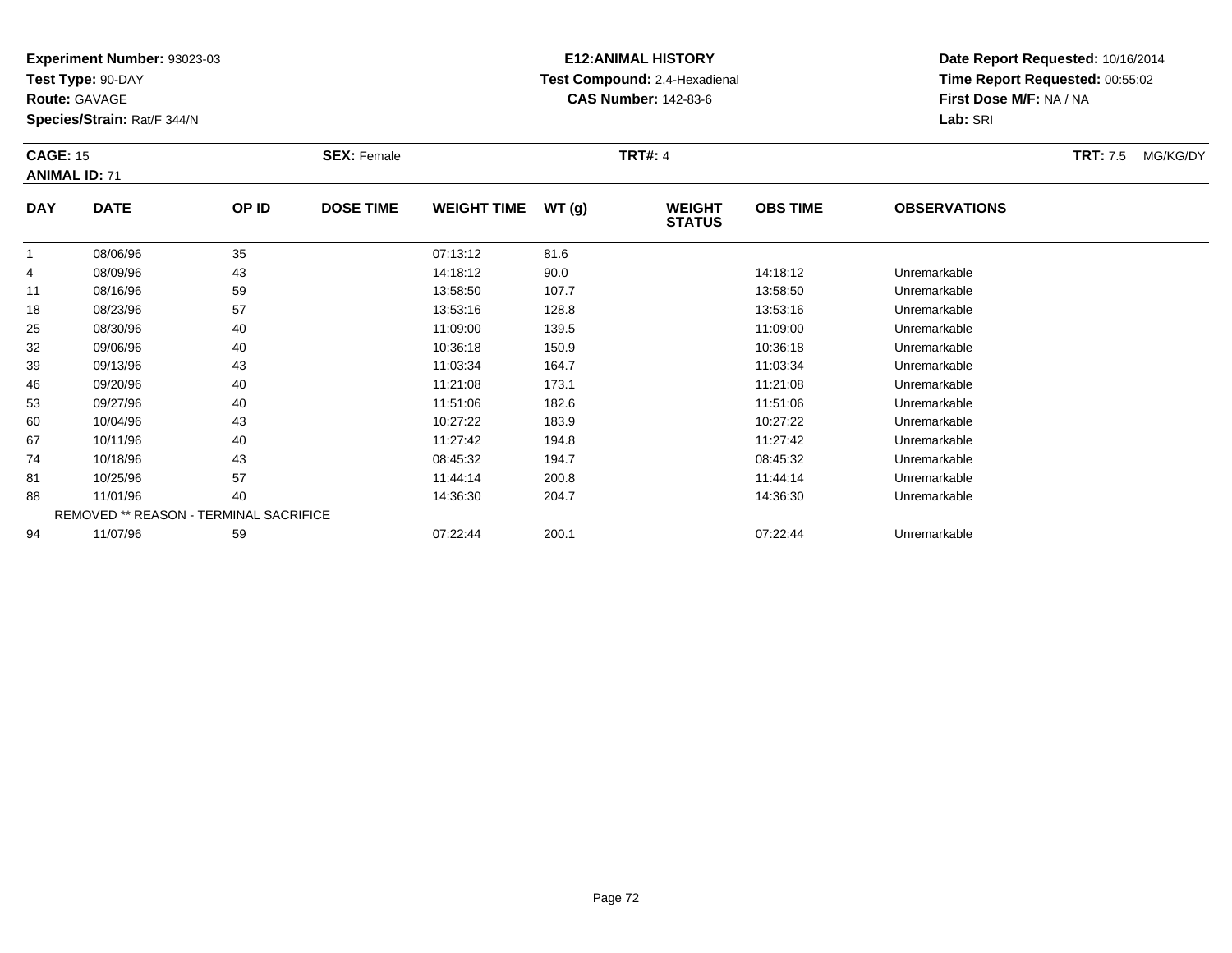**Test Type:** 90-DAY

**Route:** GAVAGE

**Species/Strain:** Rat/F 344/N

# **E12:ANIMAL HISTORY Test Compound:** 2,4-Hexadienal **CAS Number:** 142-83-6

**Date Report Requested:** 10/16/2014**Time Report Requested:** 00:55:02**First Dose M/F:** NA / NA**Lab:** SRI

| <b>CAGE: 15</b> | <b>ANIMAL ID: 72</b>                          |       | <b>SEX: Female</b> |                    |       | <b>TRT#: 4</b>                 |                 |                     | <b>TRT:</b> 7.5 | MG/KG/DY |
|-----------------|-----------------------------------------------|-------|--------------------|--------------------|-------|--------------------------------|-----------------|---------------------|-----------------|----------|
| <b>DAY</b>      | <b>DATE</b>                                   | OP ID | <b>DOSE TIME</b>   | <b>WEIGHT TIME</b> | WT(g) | <b>WEIGHT</b><br><b>STATUS</b> | <b>OBS TIME</b> | <b>OBSERVATIONS</b> |                 |          |
|                 | 08/06/96                                      | 35    |                    | 07:13:12           | 93.0  |                                |                 |                     |                 |          |
| 4               | 08/09/96                                      | 43    |                    | 14:18:12           | 97.7  |                                | 14:18:12        | Unremarkable        |                 |          |
| 11              | 08/16/96                                      | 59    |                    | 13:58:50           | 112.8 |                                | 13:58:50        | Unremarkable        |                 |          |
| 18              | 08/23/96                                      | 57    |                    | 13:53:16           | 125.8 |                                | 13:53:16        | Unremarkable        |                 |          |
| 25              | 08/30/96                                      | 40    |                    | 11:09:00           | 141.1 |                                | 11:09:00        | Unremarkable        |                 |          |
| 32              | 09/06/96                                      | 40    |                    | 10:36:18           | 151.3 |                                | 10:36:18        | Unremarkable        |                 |          |
| 39              | 09/13/96                                      | 43    |                    | 11:03:34           | 162.0 |                                | 11:03:34        | Unremarkable        |                 |          |
| 46              | 09/20/96                                      | 40    |                    | 11:21:08           | 172.4 |                                | 11:21:08        | Unremarkable        |                 |          |
| 53              | 09/27/96                                      | 40    |                    | 11:51:06           | 170.0 |                                | 11:51:06        | Unremarkable        |                 |          |
| 60              | 10/04/96                                      | 43    |                    | 10:27:22           | 182.4 |                                | 10:27:22        | Unremarkable        |                 |          |
| 67              | 10/11/96                                      | 40    |                    | 11:27:42           | 186.0 |                                | 11:27:42        | Unremarkable        |                 |          |
| 74              | 10/18/96                                      | 43    |                    | 08:45:32           | 191.7 |                                | 08:45:32        | Unremarkable        |                 |          |
| 81              | 10/25/96                                      | 57    |                    | 11:44:14           | 195.9 |                                | 11:44:14        | Unremarkable        |                 |          |
| 88              | 11/01/96                                      | 40    |                    | 14:36:30           | 198.4 |                                | 14:36:30        | Unremarkable        |                 |          |
|                 | <b>REMOVED ** REASON - TERMINAL SACRIFICE</b> |       |                    |                    |       |                                |                 |                     |                 |          |
| 94              | 11/07/96                                      | 59    |                    | 07:22:44           | 196.1 |                                | 07:22:44        | Unremarkable        |                 |          |

11/07/96 <sup>59</sup> 07:22:44 196.1 07:22:44 Unremarkable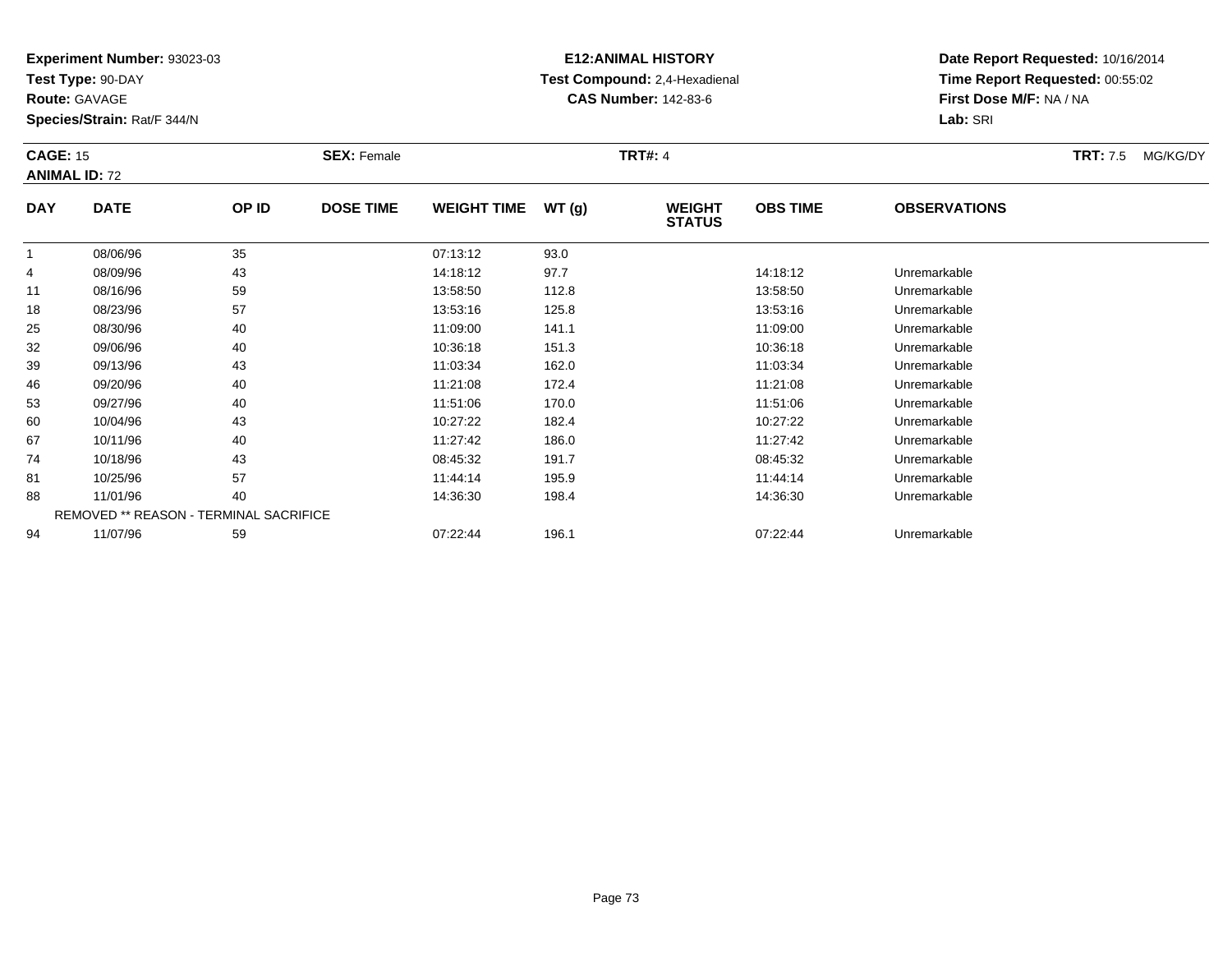**Test Type:** 90-DAY

**Route:** GAVAGE

**Species/Strain:** Rat/F 344/N

# **E12:ANIMAL HISTORY Test Compound:** 2,4-Hexadienal **CAS Number:** 142-83-6

| <b>CAGE: 15</b> | <b>ANIMAL ID: 73</b> |                                               | <b>SEX: Female</b> |                    |       | <b>TRT#: 4</b>                 |                 |                     | <b>TRT:</b> 7.5 | MG/KG/DY |
|-----------------|----------------------|-----------------------------------------------|--------------------|--------------------|-------|--------------------------------|-----------------|---------------------|-----------------|----------|
| <b>DAY</b>      | <b>DATE</b>          | OP ID                                         | <b>DOSE TIME</b>   | <b>WEIGHT TIME</b> | WT(g) | <b>WEIGHT</b><br><b>STATUS</b> | <b>OBS TIME</b> | <b>OBSERVATIONS</b> |                 |          |
|                 | 08/06/96             | 35                                            |                    | 07:13:12           | 98.6  |                                |                 |                     |                 |          |
| 4               | 08/09/96             | 43                                            |                    | 14:18:12           | 103.7 |                                | 14:18:12        | Unremarkable        |                 |          |
| 11              | 08/16/96             | 59                                            |                    | 13:58:50           | 117.9 |                                | 13:58:50        | Unremarkable        |                 |          |
| 18              | 08/23/96             | 57                                            |                    | 13:53:16           | 128.3 |                                | 13:53:16        | Unremarkable        |                 |          |
| 25              | 08/30/96             | 40                                            |                    | 11:09:00           | 133.8 |                                | 11:09:00        | Unremarkable        |                 |          |
| 32              | 09/06/96             | 40                                            |                    | 10:36:18           | 143.3 |                                | 10:36:18        | Unremarkable        |                 |          |
| 39              | 09/13/96             | 43                                            |                    | 11:03:34           | 156.2 |                                | 11:03:34        | Unremarkable        |                 |          |
| 46              | 09/20/96             | 40                                            |                    | 11:21:08           | 160.9 |                                | 11:21:08        | Unremarkable        |                 |          |
| 53              | 09/27/96             | 40                                            |                    | 11:51:06           | 165.7 |                                | 11:51:06        | Unremarkable        |                 |          |
| 60              | 10/04/96             | 43                                            |                    | 10:27:22           | 170.2 |                                | 10:27:22        | Unremarkable        |                 |          |
| 67              | 10/11/96             | 40                                            |                    | 11:27:42           | 168.5 |                                | 11:27:42        | Unremarkable        |                 |          |
| 74              | 10/18/96             | 43                                            |                    | 08:45:32           | 177.3 |                                | 08:45:32        | Unremarkable        |                 |          |
| 81              | 10/25/96             | 57                                            |                    | 11:44:14           | 190.9 |                                | 11:44:14        | Unremarkable        |                 |          |
| 88              | 11/01/96             | 40                                            |                    | 14:36:30           | 185.3 |                                | 14:36:30        | Unremarkable        |                 |          |
|                 |                      | <b>REMOVED ** REASON - TERMINAL SACRIFICE</b> |                    |                    |       |                                |                 |                     |                 |          |
| 94              | 11/07/96             | 59                                            |                    | 07:22:44           | 184.1 |                                | 07:22:44        | Unremarkable        |                 |          |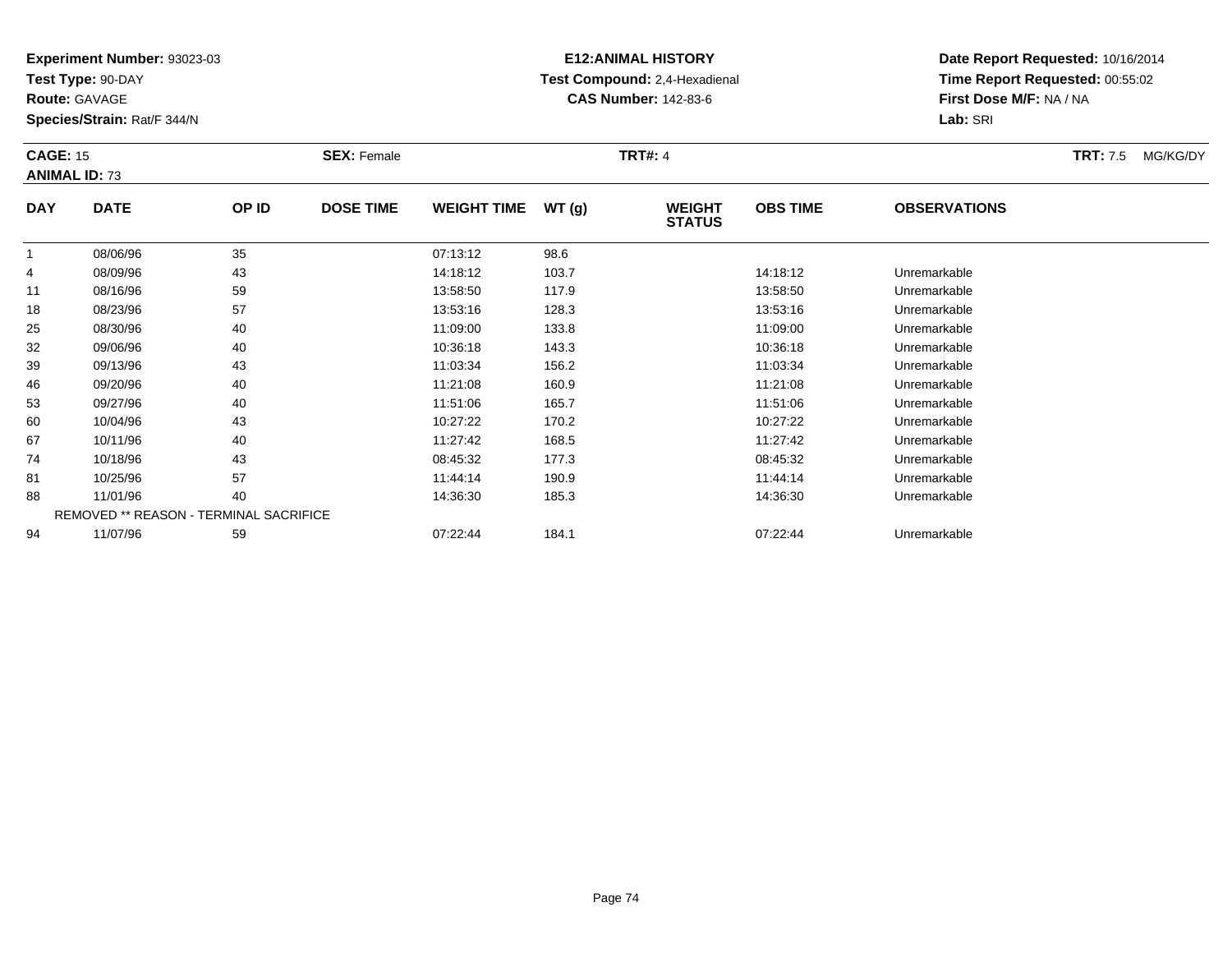**Test Type:** 90-DAY

**Route:** GAVAGE

**Species/Strain:** Rat/F 344/N

# **E12:ANIMAL HISTORY Test Compound:** 2,4-Hexadienal **CAS Number:** 142-83-6

| <b>CAGE: 15</b> | <b>ANIMAL ID: 74</b>                          |       | <b>SEX: Female</b> |                    |       | <b>TRT#: 4</b>                 |                 |                     | <b>TRT:</b> 7.5 | MG/KG/DY |
|-----------------|-----------------------------------------------|-------|--------------------|--------------------|-------|--------------------------------|-----------------|---------------------|-----------------|----------|
| <b>DAY</b>      | <b>DATE</b>                                   | OP ID | <b>DOSE TIME</b>   | <b>WEIGHT TIME</b> | WT(g) | <b>WEIGHT</b><br><b>STATUS</b> | <b>OBS TIME</b> | <b>OBSERVATIONS</b> |                 |          |
|                 | 08/06/96                                      | 35    |                    | 07:13:12           | 77.4  |                                |                 |                     |                 |          |
| 4               | 08/09/96                                      | 43    |                    | 14:18:12           | 84.7  |                                | 14:18:12        | Unremarkable        |                 |          |
| 11              | 08/16/96                                      | 59    |                    | 13:58:50           | 105.5 |                                | 13:58:50        | Unremarkable        |                 |          |
| 18              | 08/23/96                                      | 57    |                    | 13:53:16           | 123.1 |                                | 13:53:16        | Unremarkable        |                 |          |
| 25              | 08/30/96                                      | 40    |                    | 11:09:00           | 138.3 |                                | 11:09:00        | Unremarkable        |                 |          |
| 32              | 09/06/96                                      | 40    |                    | 10:36:18           | 147.7 |                                | 10:36:18        | Unremarkable        |                 |          |
| 39              | 09/13/96                                      | 43    |                    | 11:03:34           | 158.6 |                                | 11:03:34        | Unremarkable        |                 |          |
| 46              | 09/20/96                                      | 40    |                    | 11:21:08           | 167.6 |                                | 11:21:08        | Unremarkable        |                 |          |
| 53              | 09/27/96                                      | 40    |                    | 11:51:06           | 173.4 |                                | 11:51:06        | Unremarkable        |                 |          |
| 60              | 10/04/96                                      | 43    |                    | 10:27:22           | 178.7 |                                | 10:27:22        | Unremarkable        |                 |          |
| 67              | 10/11/96                                      | 40    |                    | 11:27:42           | 180.3 |                                | 11:27:42        | Unremarkable        |                 |          |
| 74              | 10/18/96                                      | 43    |                    | 08:45:32           | 186.1 |                                | 08:45:32        | Unremarkable        |                 |          |
| 81              | 10/25/96                                      | 57    |                    | 11:44:14           | 189.4 |                                | 11:44:14        | Unremarkable        |                 |          |
| 88              | 11/01/96                                      | 40    |                    | 14:36:30           | 193.0 |                                | 14:36:30        | Unremarkable        |                 |          |
|                 | <b>REMOVED ** REASON - TERMINAL SACRIFICE</b> |       |                    |                    |       |                                |                 |                     |                 |          |
| 94              | 11/07/96                                      | 59    |                    | 07:22:44           | 196.0 |                                | 07:22:44        | Unremarkable        |                 |          |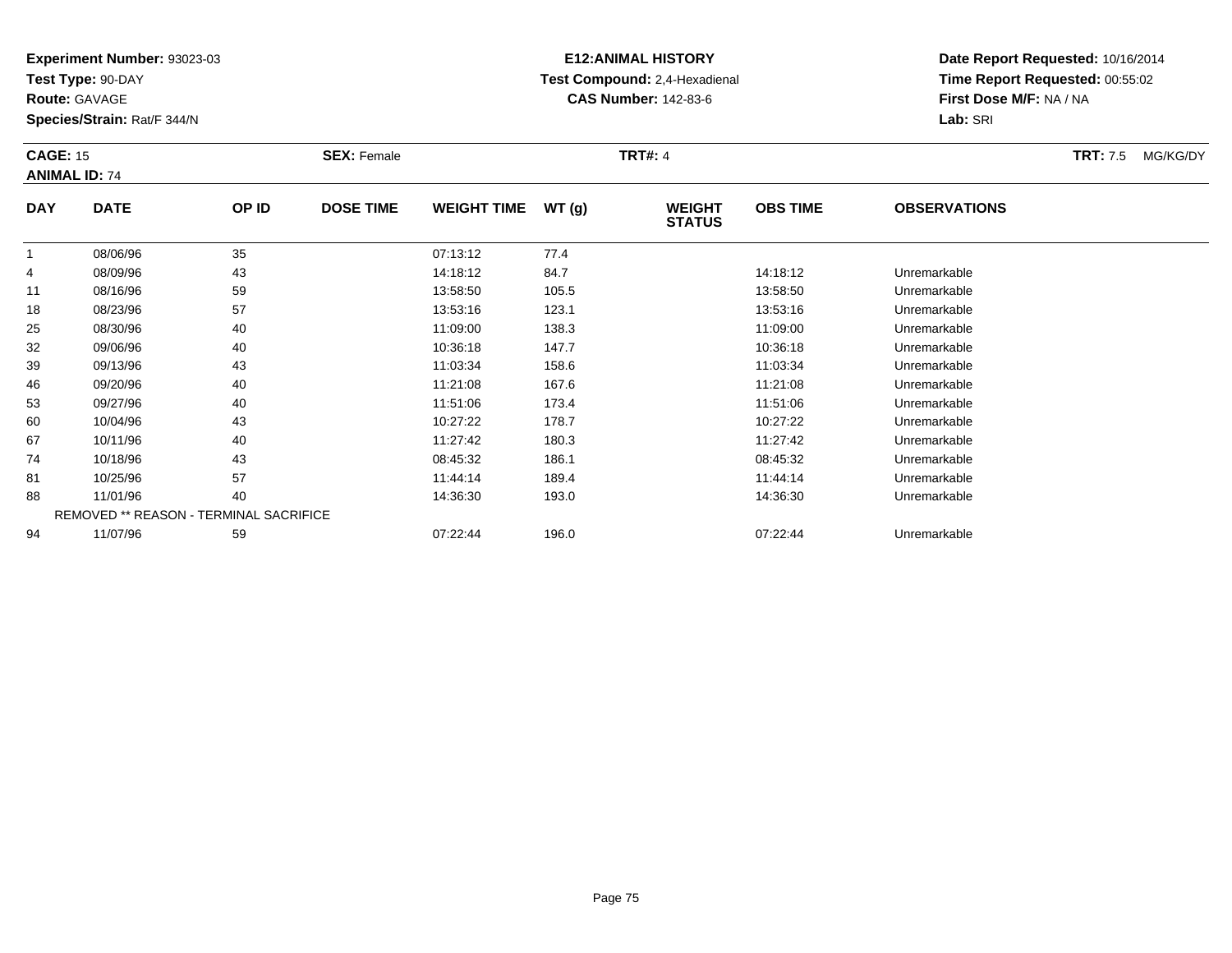**Test Type:** 90-DAY

**Route:** GAVAGE

**Species/Strain:** Rat/F 344/N

# **E12:ANIMAL HISTORY Test Compound:** 2,4-Hexadienal **CAS Number:** 142-83-6

| <b>CAGE: 15</b> | <b>ANIMAL ID: 75</b> |                                        | <b>SEX: Female</b> |                    |       | <b>TRT#: 4</b>                 |                 |                     | <b>TRT:</b> 7.5 | MG/KG/DY |
|-----------------|----------------------|----------------------------------------|--------------------|--------------------|-------|--------------------------------|-----------------|---------------------|-----------------|----------|
| <b>DAY</b>      | <b>DATE</b>          | OP ID                                  | <b>DOSE TIME</b>   | <b>WEIGHT TIME</b> | WT(g) | <b>WEIGHT</b><br><b>STATUS</b> | <b>OBS TIME</b> | <b>OBSERVATIONS</b> |                 |          |
| 1               | 08/06/96             | 35                                     |                    | 07:13:12           | 100.5 |                                |                 |                     |                 |          |
| 4               | 08/09/96             | 43                                     |                    | 14:18:12           | 105.3 |                                | 14:18:12        | Unremarkable        |                 |          |
| 11              | 08/16/96             | 59                                     |                    | 13:58:50           | 119.1 |                                | 13:58:50        | Unremarkable        |                 |          |
| 18              | 08/23/96             | 57                                     |                    | 13:53:16           | 131.5 |                                | 13:53:16        | Unremarkable        |                 |          |
| 25              | 08/30/96             | 40                                     |                    | 11:09:00           | 149.3 |                                | 11:09:00        | Unremarkable        |                 |          |
| 32              | 09/06/96             | 40                                     |                    | 10:36:18           | 151.1 |                                | 10:36:18        | Unremarkable        |                 |          |
| 39              | 09/13/96             | 43                                     |                    | 11:03:34           | 164.6 |                                | 11:03:34        | Unremarkable        |                 |          |
| 46              | 09/20/96             | 40                                     |                    | 11:21:08           | 171.2 |                                | 11:21:08        | Unremarkable        |                 |          |
| 53              | 09/27/96             | 40                                     |                    | 11:51:06           | 180.3 |                                | 11:51:06        | Unremarkable        |                 |          |
| 60              | 10/04/96             | 43                                     |                    | 10:27:22           | 187.3 |                                | 10:27:22        | Unremarkable        |                 |          |
| 67              | 10/11/96             | 40                                     |                    | 11:27:42           | 194.3 |                                | 11:27:42        | Unremarkable        |                 |          |
| 74              | 10/18/96             | 43                                     |                    | 08:45:32           | 196.5 |                                | 08:45:32        | Unremarkable        |                 |          |
| 81              | 10/25/96             | 57                                     |                    | 11:44:14           | 195.9 |                                | 11:44:14        | Unremarkable        |                 |          |
| 88              | 11/01/96             | 40                                     |                    | 14:36:30           | 198.8 |                                | 14:36:30        | Unremarkable        |                 |          |
|                 |                      | REMOVED ** REASON - TERMINAL SACRIFICE |                    |                    |       |                                |                 |                     |                 |          |
| 94              | 11/07/96             | 59                                     |                    | 07:22:44           | 195.5 |                                | 07:22:44        | Unremarkable        |                 |          |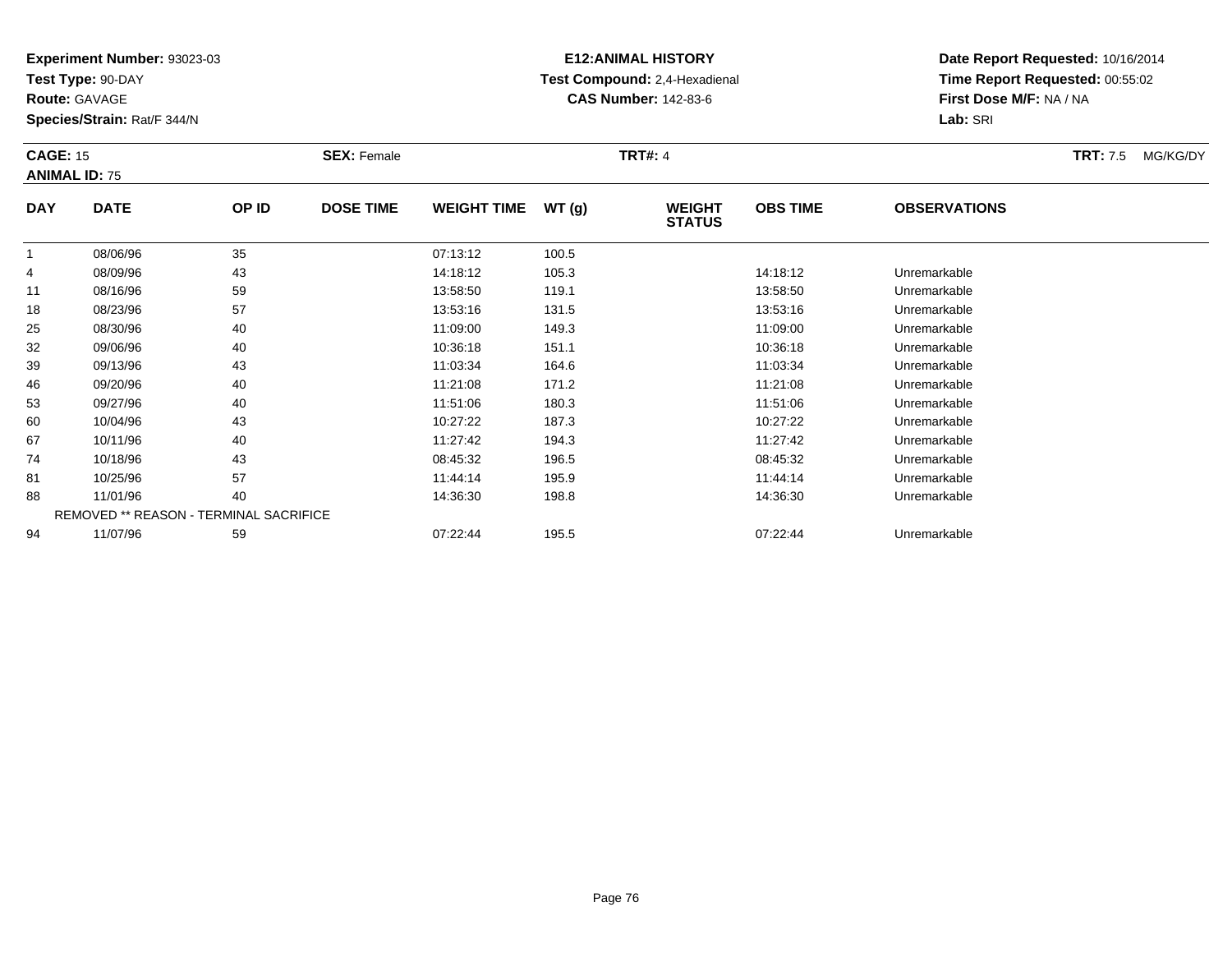**Test Type:** 90-DAY

**Route:** GAVAGE

**Species/Strain:** Rat/F 344/N

# **E12:ANIMAL HISTORY Test Compound:** 2,4-Hexadienal **CAS Number:** 142-83-6

| <b>CAGE: 16</b> | <b>ANIMAL ID: 76</b>                   |       | <b>SEX: Female</b> |                    |       | <b>TRT#: 4</b>                 |                 |                     | <b>TRT:</b> 7.5 | MG/KG/DY |
|-----------------|----------------------------------------|-------|--------------------|--------------------|-------|--------------------------------|-----------------|---------------------|-----------------|----------|
| <b>DAY</b>      | <b>DATE</b>                            | OP ID | <b>DOSE TIME</b>   | <b>WEIGHT TIME</b> | WT(g) | <b>WEIGHT</b><br><b>STATUS</b> | <b>OBS TIME</b> | <b>OBSERVATIONS</b> |                 |          |
|                 | 08/06/96                               | 35    |                    | 07:14:38           | 74.4  |                                |                 |                     |                 |          |
| 4               | 08/09/96                               | 43    |                    | 14:19:14           | 82.7  |                                | 14:19:14        | Unremarkable        |                 |          |
| 11              | 08/16/96                               | 59    |                    | 14:00:18           | 101.0 |                                | 14:00:18        | Unremarkable        |                 |          |
| 18              | 08/23/96                               | 57    |                    | 13:55:10           | 118.3 |                                | 13:55:10        | Unremarkable        |                 |          |
| 25              | 08/30/96                               | 40    |                    | 11:10:38           | 132.0 |                                | 11:10:38        | Unremarkable        |                 |          |
| 32              | 09/06/96                               | 40    |                    | 10:37:32           | 142.9 |                                | 10:37:32        | Unremarkable        |                 |          |
| 39              | 09/13/96                               | 43    |                    | 11:04:52           | 156.5 |                                | 11:04:52        | Unremarkable        |                 |          |
| 46              | 09/20/96                               | 40    |                    | 11:23:02           | 165.4 |                                | 11:23:02        | Unremarkable        |                 |          |
| 53              | 09/27/96                               | 40    |                    | 13:14:02           | 164.3 |                                | 13:14:02        | Unremarkable        |                 |          |
| 60              | 10/04/96                               | 43    |                    | 10:28:30           | 171.1 |                                | 10:28:30        | Unremarkable        |                 |          |
| 67              | 10/11/96                               | 40    |                    | 11:29:16           | 174.8 |                                | 11:29:16        | Unremarkable        |                 |          |
| 74              | 10/18/96                               | 43    |                    | 08:47:10           | 175.8 |                                | 08:47:10        | Unremarkable        |                 |          |
| 81              | 10/25/96                               | 57    |                    | 11:46:34           | 185.4 |                                | 11:46:34        | Unremarkable        |                 |          |
| 88              | 11/01/96                               | 40    |                    | 14:37:40           | 183.0 |                                | 14:37:40        | Unremarkable        |                 |          |
|                 | REMOVED ** REASON - TERMINAL SACRIFICE |       |                    |                    |       |                                |                 |                     |                 |          |
| 94              | 11/07/96                               | 59    |                    | 07:24:34           | 183.4 |                                | 07:24:34        | Unremarkable        |                 |          |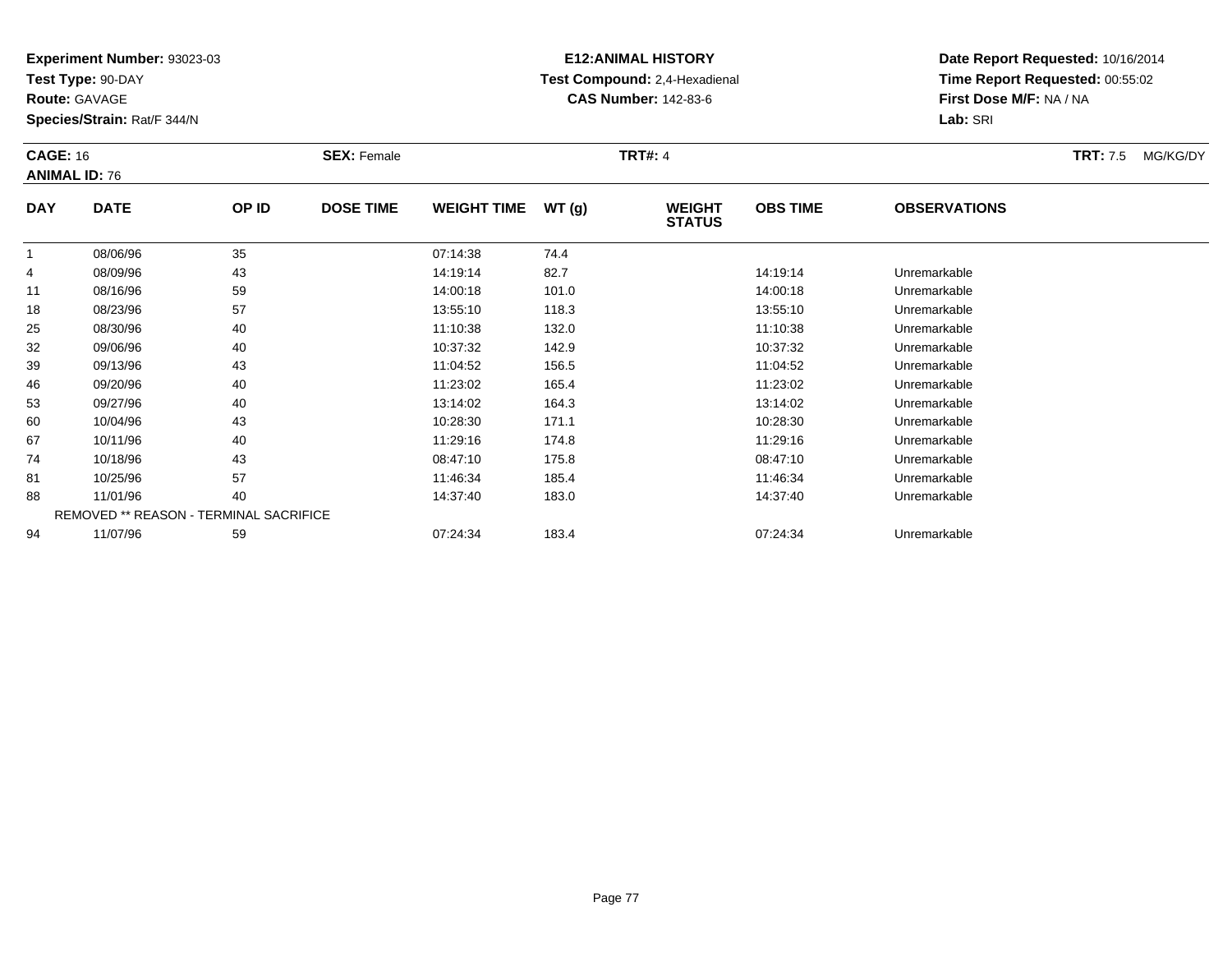**Test Type:** 90-DAY

**Route:** GAVAGE

**Species/Strain:** Rat/F 344/N

# **E12:ANIMAL HISTORY Test Compound:** 2,4-Hexadienal **CAS Number:** 142-83-6

| <b>CAGE: 16</b> | <b>ANIMAL ID: 77</b>                          |       | <b>SEX: Female</b> |                    |       | <b>TRT#: 4</b>                 |                 |                     | <b>TRT:</b> 7.5 | MG/KG/DY |
|-----------------|-----------------------------------------------|-------|--------------------|--------------------|-------|--------------------------------|-----------------|---------------------|-----------------|----------|
| <b>DAY</b>      | <b>DATE</b>                                   | OP ID | <b>DOSE TIME</b>   | <b>WEIGHT TIME</b> | WT(g) | <b>WEIGHT</b><br><b>STATUS</b> | <b>OBS TIME</b> | <b>OBSERVATIONS</b> |                 |          |
| $\mathbf{1}$    | 08/06/96                                      | 35    |                    | 07:14:38           | 82.5  |                                |                 |                     |                 |          |
| 4               | 08/09/96                                      | 43    |                    | 14:19:14           | 91.3  |                                | 14:19:14        | Unremarkable        |                 |          |
| 11              | 08/16/96                                      | 59    |                    | 14:00:18           | 110.3 |                                | 14:00:18        | Unremarkable        |                 |          |
| 18              | 08/23/96                                      | 57    |                    | 13:55:10           | 128.4 |                                | 13:55:10        | Unremarkable        |                 |          |
| 25              | 08/30/96                                      | 40    |                    | 11:10:38           | 142.2 |                                | 11:10:38        | Unremarkable        |                 |          |
| 32              | 09/06/96                                      | 40    |                    | 10:37:32           | 158.6 |                                | 10:37:32        | Unremarkable        |                 |          |
| 39              | 09/13/96                                      | 43    |                    | 11:04:52           | 174.0 |                                | 11:04:52        | Unremarkable        |                 |          |
| 46              | 09/20/96                                      | 40    |                    | 11:23:02           | 177.6 |                                | 11:23:02        | Unremarkable        |                 |          |
| 53              | 09/27/96                                      | 40    |                    | 13:14:02           | 188.3 |                                | 13:14:02        | Unremarkable        |                 |          |
| 60              | 10/04/96                                      | 43    |                    | 10:28:30           | 190.9 |                                | 10:28:30        | Unremarkable        |                 |          |
| 67              | 10/11/96                                      | 40    |                    | 11:29:16           | 197.4 |                                | 11:29:16        | Unremarkable        |                 |          |
| 74              | 10/18/96                                      | 43    |                    | 08:47:10           | 205.6 |                                | 08:47:10        | Unremarkable        |                 |          |
| 81              | 10/25/96                                      | 57    |                    | 11:46:34           | 206.7 |                                | 11:46:34        | Unremarkable        |                 |          |
| 88              | 11/01/96                                      | 40    |                    | 14:37:40           | 211.2 |                                | 14:37:40        | Unremarkable        |                 |          |
|                 | <b>REMOVED ** REASON - TERMINAL SACRIFICE</b> |       |                    |                    |       |                                |                 |                     |                 |          |
| 94              | 11/07/96                                      | 59    |                    | 07:24:34           | 210.9 |                                | 07:24:34        | Unremarkable        |                 |          |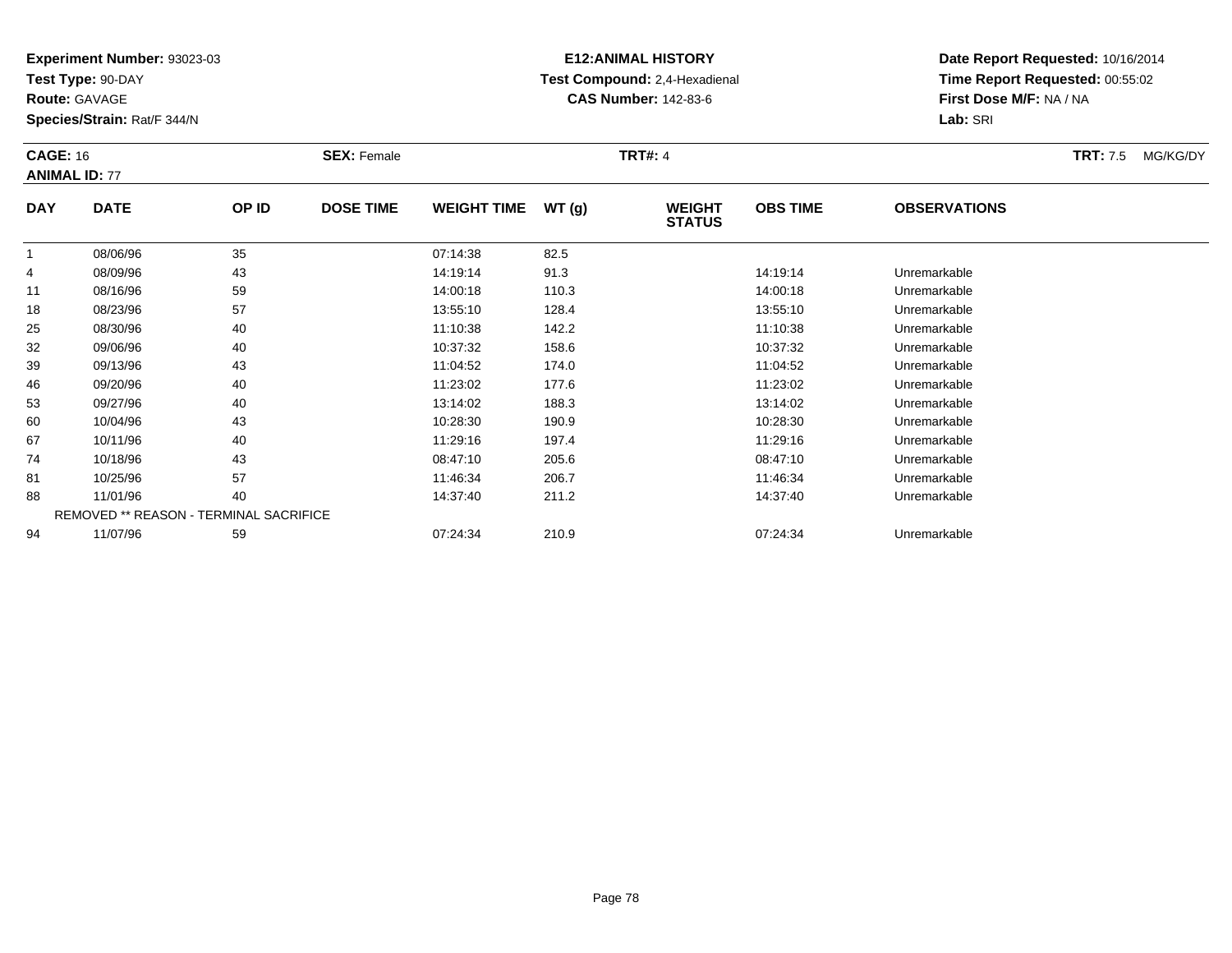**Test Type:** 90-DAY

**Route:** GAVAGE

**Species/Strain:** Rat/F 344/N

# **E12:ANIMAL HISTORY Test Compound:** 2,4-Hexadienal **CAS Number:** 142-83-6

| <b>CAGE: 16</b> | <b>ANIMAL ID: 78</b> |                                        | <b>SEX: Female</b> |                    |       | <b>TRT#: 4</b>                 |                 |                     | <b>TRT:</b> 7.5 | MG/KG/DY |
|-----------------|----------------------|----------------------------------------|--------------------|--------------------|-------|--------------------------------|-----------------|---------------------|-----------------|----------|
| <b>DAY</b>      | <b>DATE</b>          | OP ID                                  | <b>DOSE TIME</b>   | <b>WEIGHT TIME</b> | WT(g) | <b>WEIGHT</b><br><b>STATUS</b> | <b>OBS TIME</b> | <b>OBSERVATIONS</b> |                 |          |
|                 | 08/06/96             | 35                                     |                    | 07:14:38           | 88.8  |                                |                 |                     |                 |          |
| 4               | 08/09/96             | 43                                     |                    | 14:19:14           | 96.0  |                                | 14:19:14        | Unremarkable        |                 |          |
| 11              | 08/16/96             | 59                                     |                    | 14:00:18           | 111.5 |                                | 14:00:18        | Unremarkable        |                 |          |
| 18              | 08/23/96             | 57                                     |                    | 13:55:10           | 126.0 |                                | 13:55:10        | Unremarkable        |                 |          |
| 25              | 08/30/96             | 40                                     |                    | 11:10:38           | 136.8 |                                | 11:10:38        | Unremarkable        |                 |          |
| 32              | 09/06/96             | 40                                     |                    | 10:37:32           | 151.5 |                                | 10:37:32        | Unremarkable        |                 |          |
| 39              | 09/13/96             | 43                                     |                    | 11:04:52           | 159.9 |                                | 11:04:52        | Unremarkable        |                 |          |
| 46              | 09/20/96             | 40                                     |                    | 11:23:02           | 173.5 |                                | 11:23:02        | Unremarkable        |                 |          |
| 53              | 09/27/96             | 40                                     |                    | 13:14:02           | 178.6 |                                | 13:14:02        | Unremarkable        |                 |          |
| 60              | 10/04/96             | 43                                     |                    | 10:28:30           | 182.3 |                                | 10:28:30        | Unremarkable        |                 |          |
| 67              | 10/11/96             | 40                                     |                    | 11:29:16           | 189.2 |                                | 11:29:16        | Unremarkable        |                 |          |
| 74              | 10/18/96             | 43                                     |                    | 08:47:10           | 192.0 |                                | 08:47:10        | Unremarkable        |                 |          |
| 81              | 10/25/96             | 57                                     |                    | 11:46:34           | 196.7 |                                | 11:46:34        | Unremarkable        |                 |          |
| 88              | 11/01/96             | 40                                     |                    | 14:37:40           | 199.1 |                                | 14:37:40        | Unremarkable        |                 |          |
|                 |                      | REMOVED ** REASON - TERMINAL SACRIFICE |                    |                    |       |                                |                 |                     |                 |          |
| 94              | 11/07/96             | 59                                     |                    | 07:24:34           | 200.3 |                                | 07:24:34        | Unremarkable        |                 |          |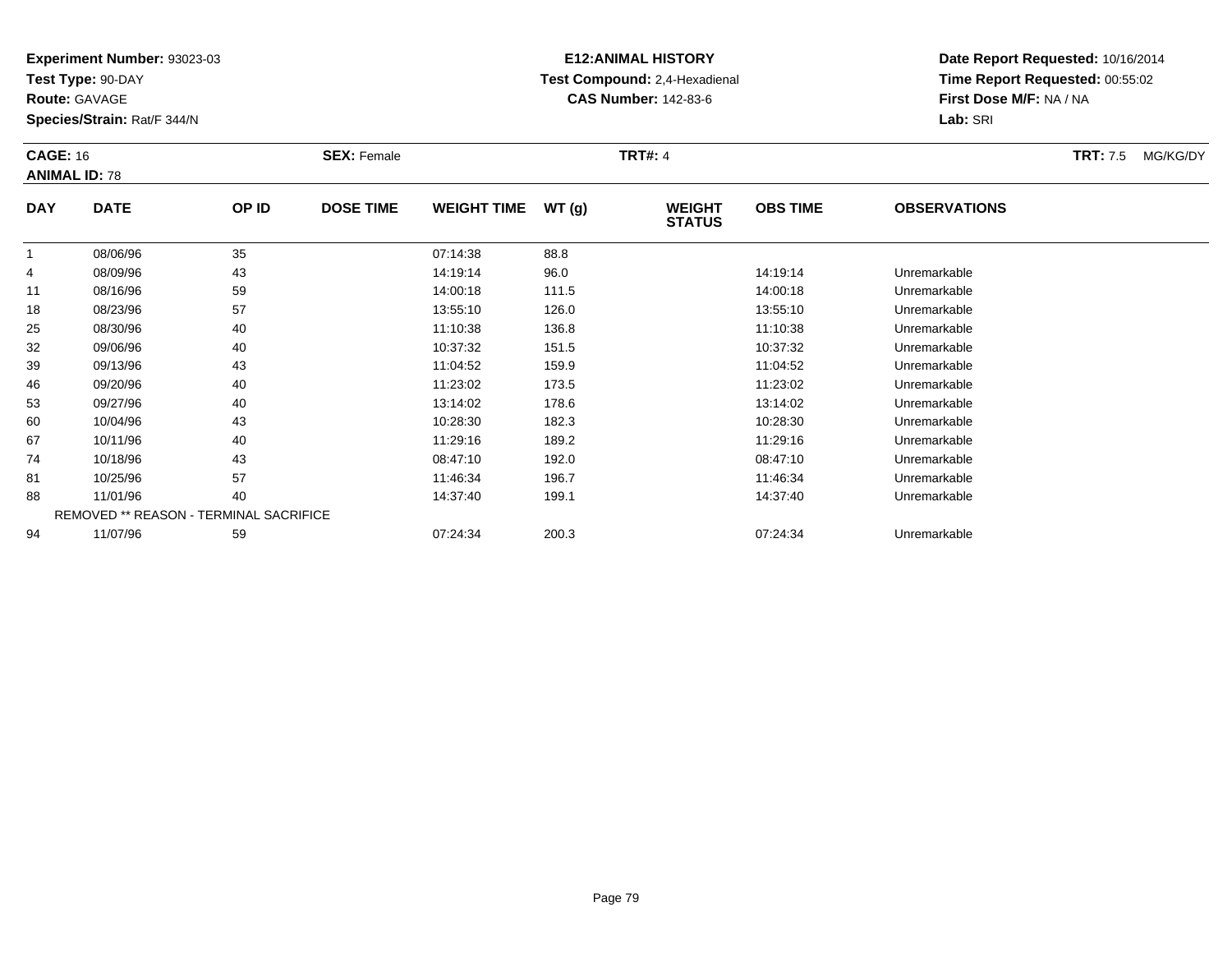**Test Type:** 90-DAY

**Route:** GAVAGE

**Species/Strain:** Rat/F 344/N

# **E12:ANIMAL HISTORY Test Compound:** 2,4-Hexadienal **CAS Number:** 142-83-6

| <b>CAGE: 16</b><br><b>ANIMAL ID: 79</b> |             |                                        | <b>SEX: Female</b> |                    |       | <b>TRT#: 4</b>                 |                 |                     | <b>TRT:</b> 7.5 | MG/KG/DY |
|-----------------------------------------|-------------|----------------------------------------|--------------------|--------------------|-------|--------------------------------|-----------------|---------------------|-----------------|----------|
| <b>DAY</b>                              | <b>DATE</b> | OP ID                                  | <b>DOSE TIME</b>   | <b>WEIGHT TIME</b> | WT(g) | <b>WEIGHT</b><br><b>STATUS</b> | <b>OBS TIME</b> | <b>OBSERVATIONS</b> |                 |          |
| -1                                      | 08/06/96    | 35                                     |                    | 07:14:38           | 88.2  |                                |                 |                     |                 |          |
| 4                                       | 08/09/96    | 43                                     |                    | 14:19:14           | 94.5  |                                | 14:19:14        | Unremarkable        |                 |          |
| 11                                      | 08/16/96    | 59                                     |                    | 14:00:18           | 111.4 |                                | 14:00:18        | Unremarkable        |                 |          |
| 18                                      | 08/23/96    | 57                                     |                    | 13:55:10           | 124.6 |                                | 13:55:10        | Unremarkable        |                 |          |
| 25                                      | 08/30/96    | 40                                     |                    | 11:10:38           | 136.2 |                                | 11:10:38        | Unremarkable        |                 |          |
| 32                                      | 09/06/96    | 40                                     |                    | 10:37:32           | 148.1 |                                | 10:37:32        | Unremarkable        |                 |          |
| 39                                      | 09/13/96    | 43                                     |                    | 11:04:52           | 160.4 |                                | 11:04:52        | Unremarkable        |                 |          |
| 46                                      | 09/20/96    | 40                                     |                    | 11:23:02           | 164.6 |                                | 11:23:02        | Unremarkable        |                 |          |
| 53                                      | 09/27/96    | 40                                     |                    | 13:14:02           | 169.3 |                                | 13:14:02        | Unremarkable        |                 |          |
| 60                                      | 10/04/96    | 43                                     |                    | 10:28:30           | 174.6 |                                | 10:28:30        | Unremarkable        |                 |          |
| 67                                      | 10/11/96    | 40                                     |                    | 11:29:16           | 174.7 |                                | 11:29:16        | Unremarkable        |                 |          |
| 74                                      | 10/18/96    | 43                                     |                    | 08:47:10           | 181.3 |                                | 08:47:10        | Unremarkable        |                 |          |
| 81                                      | 10/25/96    | 57                                     |                    | 11:46:34           | 183.2 |                                | 11:46:34        | Unremarkable        |                 |          |
| 88                                      | 11/01/96    | 40                                     |                    | 14:37:40           | 181.9 |                                | 14:37:40        | Unremarkable        |                 |          |
|                                         |             | REMOVED ** REASON - TERMINAL SACRIFICE |                    |                    |       |                                |                 |                     |                 |          |
| 94                                      | 11/07/96    | 59                                     |                    | 07:24:34           | 181.8 |                                | 07:24:34        | Unremarkable        |                 |          |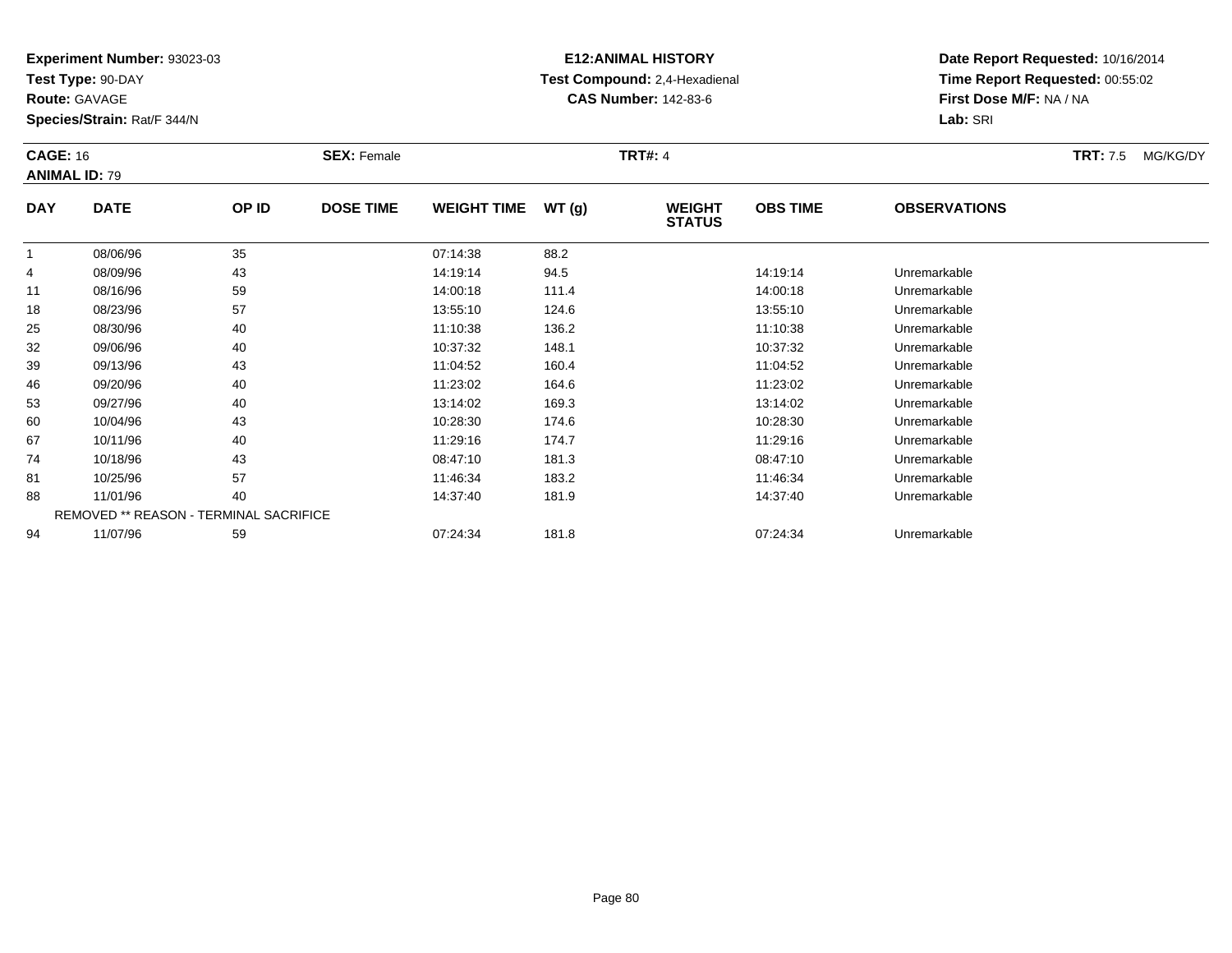**Test Type:** 90-DAY

**Route:** GAVAGE

**Species/Strain:** Rat/F 344/N

# **E12:ANIMAL HISTORY Test Compound:** 2,4-Hexadienal **CAS Number:** 142-83-6

| <b>CAGE: 16</b><br><b>ANIMAL ID: 80</b> |             |                                        | <b>SEX: Female</b> |                    |       | <b>TRT#: 4</b>                 |                 |                     | <b>TRT:</b> 7.5 | MG/KG/DY |
|-----------------------------------------|-------------|----------------------------------------|--------------------|--------------------|-------|--------------------------------|-----------------|---------------------|-----------------|----------|
| <b>DAY</b>                              | <b>DATE</b> | OP ID                                  | <b>DOSE TIME</b>   | <b>WEIGHT TIME</b> | WT(g) | <b>WEIGHT</b><br><b>STATUS</b> | <b>OBS TIME</b> | <b>OBSERVATIONS</b> |                 |          |
| 1                                       | 08/06/96    | 35                                     |                    | 07:14:38           | 100.7 |                                |                 |                     |                 |          |
| 4                                       | 08/09/96    | 43                                     |                    | 14:19:14           | 105.8 |                                | 14:19:14        | Unremarkable        |                 |          |
| 11                                      | 08/16/96    | 59                                     |                    | 14:00:18           | 121.4 |                                | 14:00:18        | Unremarkable        |                 |          |
| 18                                      | 08/23/96    | 57                                     |                    | 13:55:10           | 134.4 |                                | 13:55:10        | Unremarkable        |                 |          |
| 25                                      | 08/30/96    | 40                                     |                    | 11:10:38           | 143.6 |                                | 11:10:38        | Unremarkable        |                 |          |
| 32                                      | 09/06/96    | 40                                     |                    | 10:37:32           | 155.8 |                                | 10:37:32        | Unremarkable        |                 |          |
| 39                                      | 09/13/96    | 43                                     |                    | 11:04:52           | 167.1 |                                | 11:04:52        | Unremarkable        |                 |          |
| 46                                      | 09/20/96    | 40                                     |                    | 11:23:02           | 176.4 |                                | 11:23:02        | Unremarkable        |                 |          |
| 53                                      | 09/27/96    | 40                                     |                    | 13:14:02           | 180.9 |                                | 13:14:02        | Unremarkable        |                 |          |
| 60                                      | 10/04/96    | 43                                     |                    | 10:28:30           | 183.2 |                                | 10:28:30        | Unremarkable        |                 |          |
| 67                                      | 10/11/96    | 40                                     |                    | 11:29:16           | 192.9 |                                | 11:29:16        | Unremarkable        |                 |          |
| 74                                      | 10/18/96    | 43                                     |                    | 08:47:10           | 193.3 |                                | 08:47:10        | Unremarkable        |                 |          |
| 81                                      | 10/25/96    | 57                                     |                    | 11:46:34           | 200.1 |                                | 11:46:34        | Unremarkable        |                 |          |
| 88                                      | 11/01/96    | 40                                     |                    | 14:37:40           | 199.2 |                                | 14:37:40        | Unremarkable        |                 |          |
|                                         |             | REMOVED ** REASON - TERMINAL SACRIFICE |                    |                    |       |                                |                 |                     |                 |          |
| 94                                      | 11/07/96    | 59                                     |                    | 07:24:34           | 202.9 |                                | 07:24:34        | Unremarkable        |                 |          |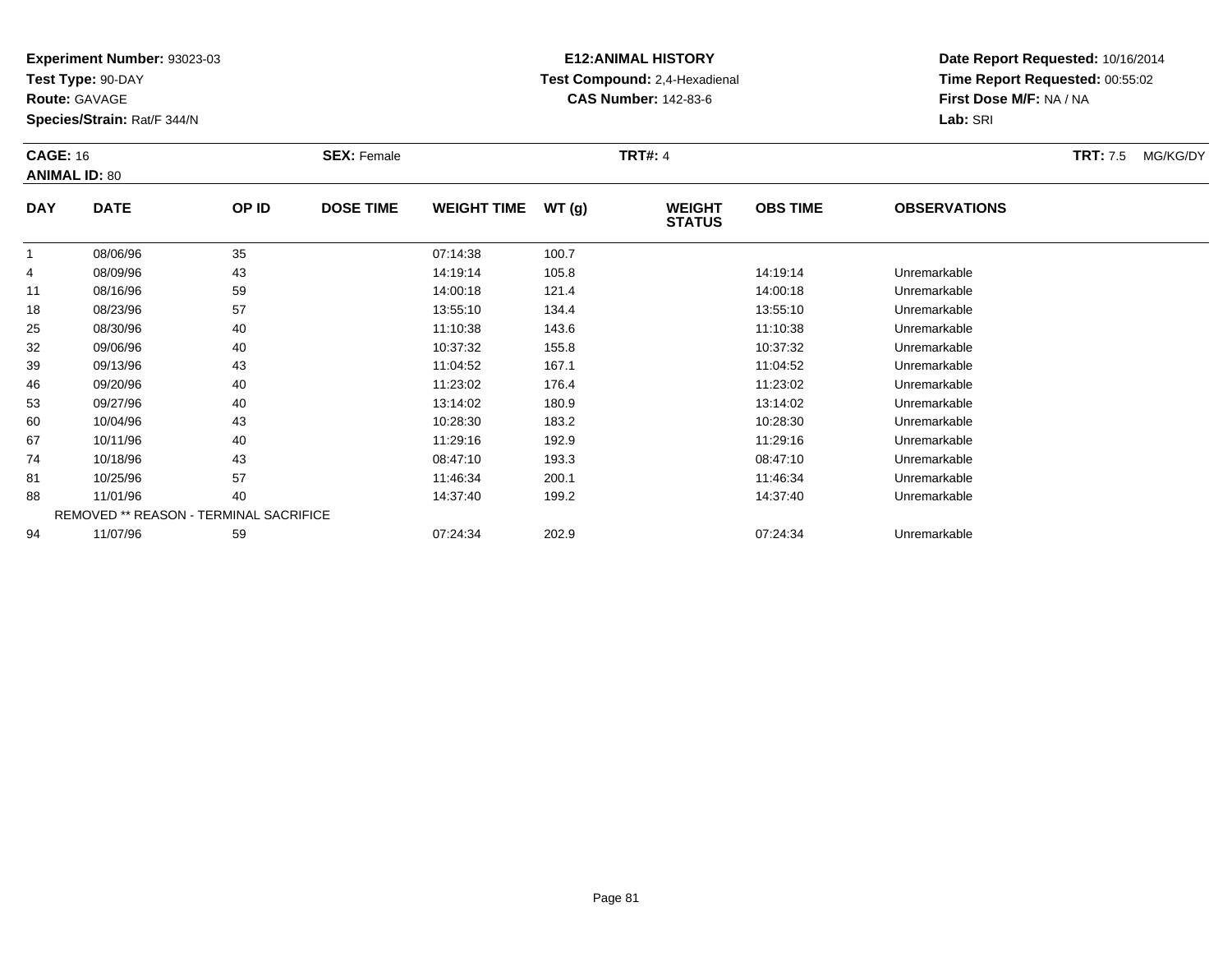**Test Type:** 90-DAY

**Route:** GAVAGE

**Species/Strain:** Rat/F 344/N

# **E12:ANIMAL HISTORY Test Compound:** 2,4-Hexadienal **CAS Number:** 142-83-6

| <b>CAGE: 17</b><br><b>ANIMAL ID: 81</b> |             |                                        | <b>SEX: Female</b> |                    |       | <b>TRT#:</b> 6                 |                 |                     | <b>TRT: 15</b> | MG/KG/DY |
|-----------------------------------------|-------------|----------------------------------------|--------------------|--------------------|-------|--------------------------------|-----------------|---------------------|----------------|----------|
| <b>DAY</b>                              | <b>DATE</b> | OP ID                                  | <b>DOSE TIME</b>   | <b>WEIGHT TIME</b> | WT(g) | <b>WEIGHT</b><br><b>STATUS</b> | <b>OBS TIME</b> | <b>OBSERVATIONS</b> |                |          |
| -1                                      | 08/06/96    | 35                                     |                    | 07:01:18           | 80.8  |                                |                 |                     |                |          |
| 4                                       | 08/09/96    | 43                                     |                    | 14:08:16           | 86.6  |                                | 14:08:16        | Unremarkable        |                |          |
| 11                                      | 08/16/96    | 59                                     |                    | 13:47:18           | 106.6 |                                | 13:47:18        | Unremarkable        |                |          |
| 18                                      | 08/23/96    | 57                                     |                    | 13:36:30           | 123.1 |                                | 13:36:30        | Unremarkable        |                |          |
| 25                                      | 08/30/96    | 40                                     |                    | 10:54:30           | 142.2 |                                | 10:54:30        | Unremarkable        |                |          |
| 32                                      | 09/06/96    | 40                                     |                    | 10:24:18           | 151.0 |                                | 10:24:18        | Unremarkable        |                |          |
| 39                                      | 09/13/96    | 43                                     |                    | 10:52:58           | 163.5 |                                | 10:52:58        | Unremarkable        |                |          |
| 46                                      | 09/20/96    | 40                                     |                    | 11:04:10           | 172.4 |                                | 11:04:10        | Unremarkable        |                |          |
| 53                                      | 09/27/96    | 40                                     |                    | 11:39:44           | 177.6 |                                | 11:39:44        | Unremarkable        |                |          |
| 60                                      | 10/04/96    | 43                                     |                    | 10:37:06           | 184.9 |                                | 10:37:06        | Unremarkable        |                |          |
| 67                                      | 10/11/96    | 40                                     |                    | 11:14:32           | 184.9 |                                | 11:14:32        | Unremarkable        |                |          |
| 74                                      | 10/18/96    | 43                                     |                    | 08:56:36           | 196.1 |                                | 08:56:36        | Unremarkable        |                |          |
| 81                                      | 10/25/96    | 57                                     |                    | 11:27:08           | 197.3 |                                | 11:27:08        | Unremarkable        |                |          |
| 88                                      | 11/01/96    | 40                                     |                    | 14:25:40           | 200.8 |                                | 14:25:40        | Unremarkable        |                |          |
|                                         |             | REMOVED ** REASON - TERMINAL SACRIFICE |                    |                    |       |                                |                 |                     |                |          |
| 94                                      | 11/07/96    | 59                                     |                    | 07:26:02           | 198.8 |                                | 07:26:02        | Unremarkable        |                |          |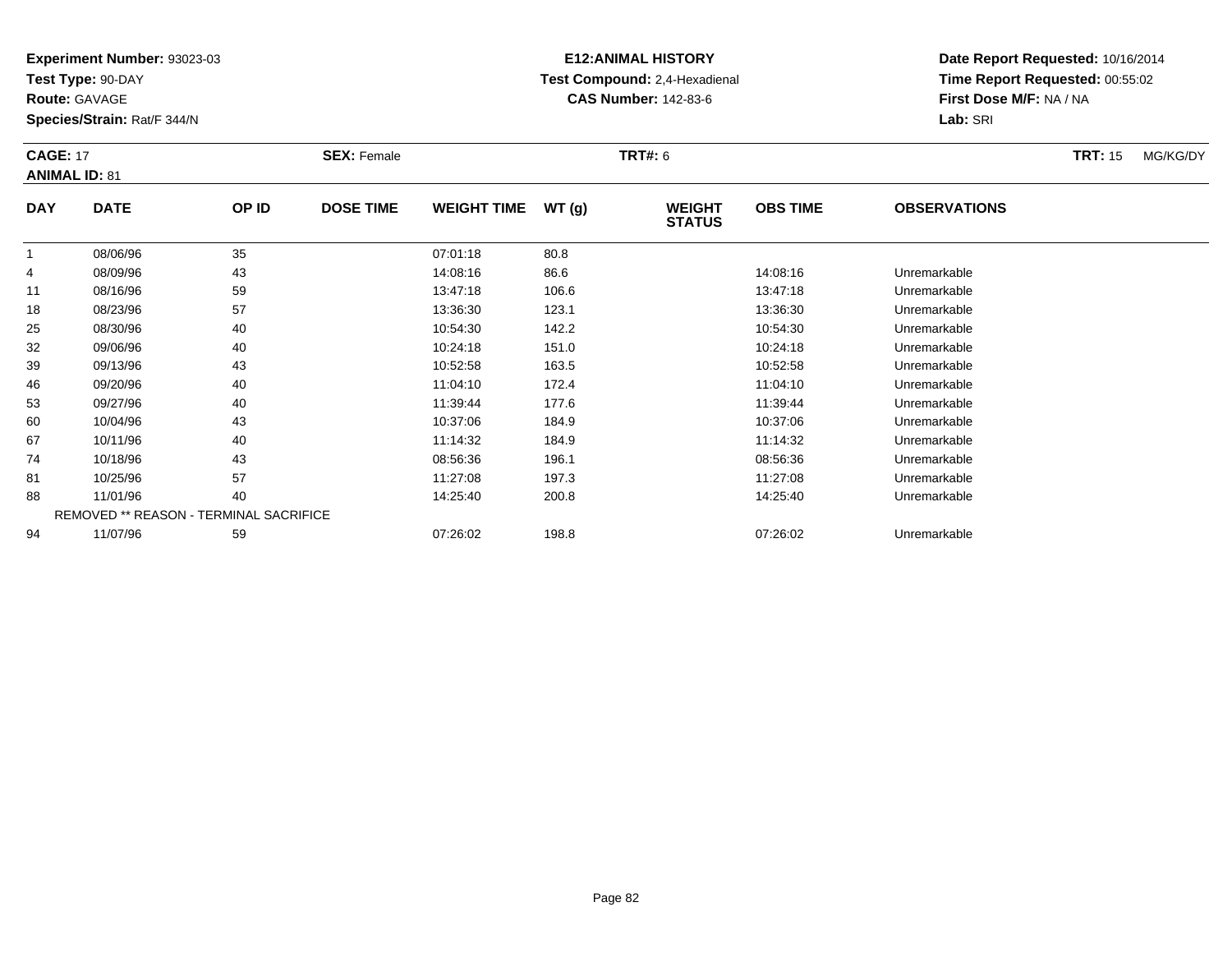**Test Type:** 90-DAY

**Route:** GAVAGE

**Species/Strain:** Rat/F 344/N

# **E12:ANIMAL HISTORY Test Compound:** 2,4-Hexadienal **CAS Number:** 142-83-6

| <b>CAGE: 17</b> | <b>ANIMAL ID: 82</b>                   |       | <b>SEX: Female</b> |                    |       | <b>TRT#: 6</b>                 |                 |                     | <b>TRT: 15</b> | MG/KG/DY |
|-----------------|----------------------------------------|-------|--------------------|--------------------|-------|--------------------------------|-----------------|---------------------|----------------|----------|
| <b>DAY</b>      | <b>DATE</b>                            | OP ID | <b>DOSE TIME</b>   | <b>WEIGHT TIME</b> | WT(g) | <b>WEIGHT</b><br><b>STATUS</b> | <b>OBS TIME</b> | <b>OBSERVATIONS</b> |                |          |
| $\mathbf{1}$    | 08/06/96                               | 35    |                    | 07:01:18           | 89.1  |                                |                 |                     |                |          |
| 4               | 08/09/96                               | 43    |                    | 14:08:16           | 92.3  |                                | 14:08:16        | Unremarkable        |                |          |
| 11              | 08/16/96                               | 59    |                    | 13:47:18           | 105.9 |                                | 13:47:18        | Unremarkable        |                |          |
| 18              | 08/23/96                               | 57    |                    | 13:36:30           | 120.5 |                                | 13:36:30        | Unremarkable        |                |          |
| 25              | 08/30/96                               | 40    |                    | 10:54:30           | 132.3 |                                | 10:54:30        | Unremarkable        |                |          |
| 32              | 09/06/96                               | 40    |                    | 10:24:18           | 143.5 |                                | 10:24:18        | Unremarkable        |                |          |
| 39              | 09/13/96                               | 43    |                    | 10:52:58           | 149.7 |                                | 10:52:58        | Unremarkable        |                |          |
| 46              | 09/20/96                               | 40    |                    | 11:04:10           | 160.8 |                                | 11:04:10        | Unremarkable        |                |          |
| 53              | 09/27/96                               | 40    |                    | 11:39:44           | 166.2 |                                | 11:39:44        | Unremarkable        |                |          |
| 60              | 10/04/96                               | 43    |                    | 10:37:06           | 173.9 |                                | 10:37:06        | Unremarkable        |                |          |
| 67              | 10/11/96                               | 40    |                    | 11:14:32           | 179.2 |                                | 11:14:32        | Unremarkable        |                |          |
| 74              | 10/18/96                               | 43    |                    | 08:56:36           | 188.2 |                                | 08:56:36        | Unremarkable        |                |          |
| 81              | 10/25/96                               | 57    |                    | 11:27:08           | 183.9 |                                | 11:27:08        | Unremarkable        |                |          |
| 88              | 11/01/96                               | 40    |                    | 14:25:40           | 185.6 |                                | 14:25:40        | Unremarkable        |                |          |
|                 | REMOVED ** REASON - TERMINAL SACRIFICE |       |                    |                    |       |                                |                 |                     |                |          |
| 94              | 11/07/96                               | 59    |                    | 07:26:02           | 187.6 |                                | 07:26:02        | Unremarkable        |                |          |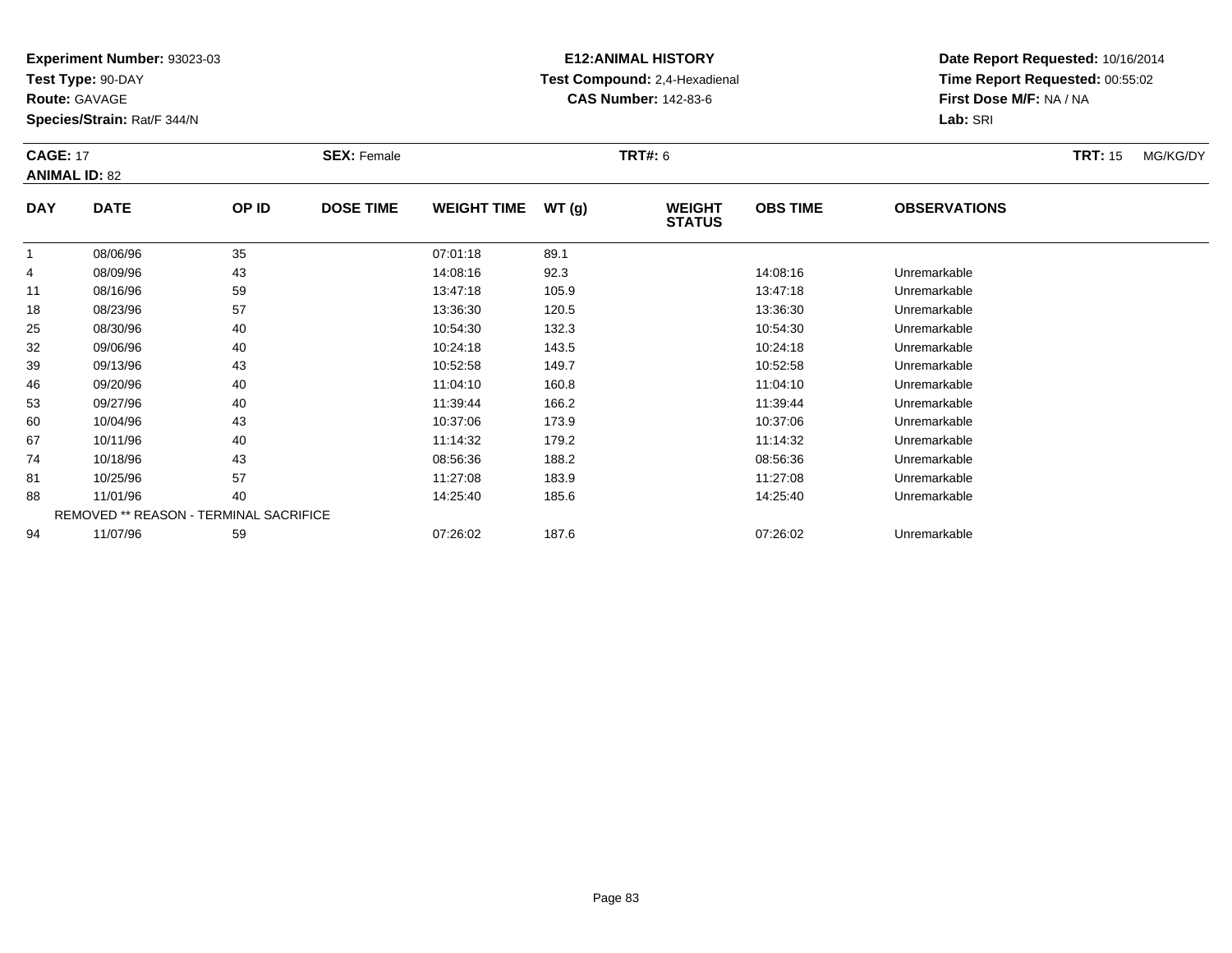**Test Type:** 90-DAY

**Route:** GAVAGE

**Species/Strain:** Rat/F 344/N

# **E12:ANIMAL HISTORY Test Compound:** 2,4-Hexadienal **CAS Number:** 142-83-6

| <b>CAGE: 17</b><br><b>ANIMAL ID: 83</b> |             |                                        | <b>SEX: Female</b> |                    |       | <b>TRT#: 6</b>                 |                 |                     | <b>TRT: 15</b> | MG/KG/DY |
|-----------------------------------------|-------------|----------------------------------------|--------------------|--------------------|-------|--------------------------------|-----------------|---------------------|----------------|----------|
| <b>DAY</b>                              | <b>DATE</b> | OP ID                                  | <b>DOSE TIME</b>   | <b>WEIGHT TIME</b> | WT(g) | <b>WEIGHT</b><br><b>STATUS</b> | <b>OBS TIME</b> | <b>OBSERVATIONS</b> |                |          |
|                                         | 08/06/96    | 35                                     |                    | 07:01:18           | 75.5  |                                |                 |                     |                |          |
| 4                                       | 08/09/96    | 43                                     |                    | 14:08:16           | 80.0  |                                | 14:08:16        | Unremarkable        |                |          |
| 11                                      | 08/16/96    | 59                                     |                    | 13:47:18           | 95.5  |                                | 13:47:18        | Unremarkable        |                |          |
| 18                                      | 08/23/96    | 57                                     |                    | 13:36:30           | 115.1 |                                | 13:36:30        | Unremarkable        |                |          |
| 25                                      | 08/30/96    | 40                                     |                    | 10:54:30           | 130.0 |                                | 10:54:30        | Unremarkable        |                |          |
| 32                                      | 09/06/96    | 40                                     |                    | 10:24:18           | 146.0 |                                | 10:24:18        | Unremarkable        |                |          |
| 39                                      | 09/13/96    | 43                                     |                    | 10:52:58           | 158.1 |                                | 10:52:58        | Unremarkable        |                |          |
| 46                                      | 09/20/96    | 40                                     |                    | 11:04:10           | 166.1 |                                | 11:04:10        | Unremarkable        |                |          |
| 53                                      | 09/27/96    | 40                                     |                    | 11:39:44           | 173.5 |                                | 11:39:44        | Unremarkable        |                |          |
| 60                                      | 10/04/96    | 43                                     |                    | 10:37:06           | 178.6 |                                | 10:37:06        | Unremarkable        |                |          |
| 67                                      | 10/11/96    | 40                                     |                    | 11:14:32           | 190.3 |                                | 11:14:32        | Unremarkable        |                |          |
| 74                                      | 10/18/96    | 43                                     |                    | 08:56:36           | 195.2 |                                | 08:56:36        | Unremarkable        |                |          |
| 81                                      | 10/25/96    | 57                                     |                    | 11:27:08           | 198.2 |                                | 11:27:08        | Unremarkable        |                |          |
| 88                                      | 11/01/96    | 40                                     |                    | 14:25:40           | 198.0 |                                | 14:25:40        | Unremarkable        |                |          |
|                                         |             | REMOVED ** REASON - TERMINAL SACRIFICE |                    |                    |       |                                |                 |                     |                |          |
| 94                                      | 11/07/96    | 59                                     |                    | 07:26:02           | 196.2 |                                | 07:26:02        | Unremarkable        |                |          |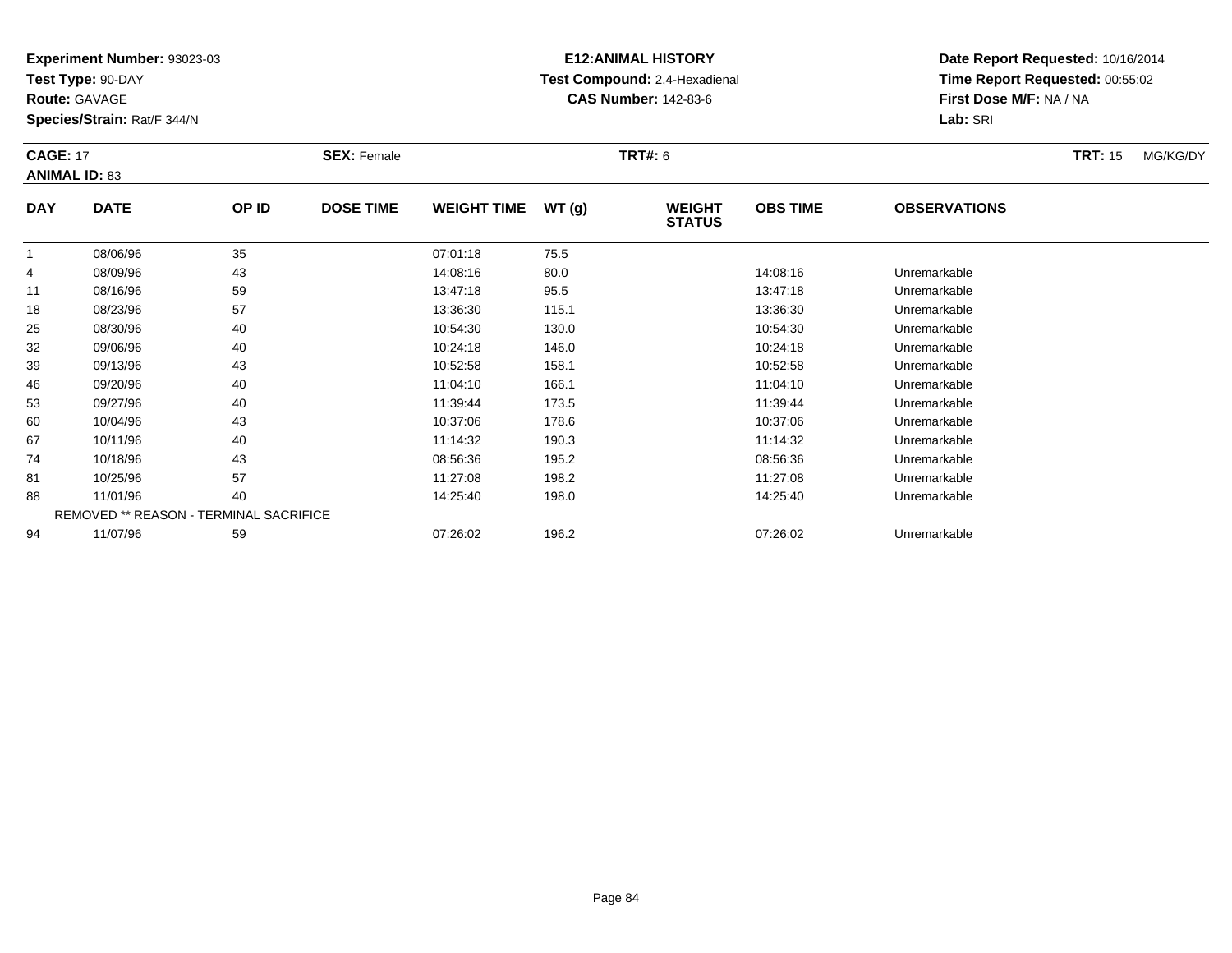**Test Type:** 90-DAY

**Route:** GAVAGE

**Species/Strain:** Rat/F 344/N

# **E12:ANIMAL HISTORY Test Compound:** 2,4-Hexadienal **CAS Number:** 142-83-6

| <b>CAGE: 17</b> | <b>ANIMAL ID: 84</b>                   |       | <b>SEX: Female</b> |                    |       | <b>TRT#: 6</b>                 |                 |                     | <b>TRT: 15</b> | MG/KG/DY |
|-----------------|----------------------------------------|-------|--------------------|--------------------|-------|--------------------------------|-----------------|---------------------|----------------|----------|
| <b>DAY</b>      | <b>DATE</b>                            | OP ID | <b>DOSE TIME</b>   | <b>WEIGHT TIME</b> | WT(g) | <b>WEIGHT</b><br><b>STATUS</b> | <b>OBS TIME</b> | <b>OBSERVATIONS</b> |                |          |
| -1              | 08/06/96                               | 35    |                    | 07:01:18           | 102.9 |                                |                 |                     |                |          |
| 4               | 08/09/96                               | 43    |                    | 14:08:16           | 109.6 |                                | 14:08:16        | Unremarkable        |                |          |
| 11              | 08/16/96                               | 59    |                    | 13:47:18           | 124.4 |                                | 13:47:18        | Unremarkable        |                |          |
| 18              | 08/23/96                               | 57    |                    | 13:36:30           | 143.7 |                                | 13:36:30        | Unremarkable        |                |          |
| 25              | 08/30/96                               | 40    |                    | 10:54:30           | 147.6 |                                | 10:54:30        | Unremarkable        |                |          |
| 32              | 09/06/96                               | 40    |                    | 10:24:18           | 167.8 |                                | 10:24:18        | Unremarkable        |                |          |
| 39              | 09/13/96                               | 43    |                    | 10:52:58           | 177.6 |                                | 10:52:58        | Unremarkable        |                |          |
| 46              | 09/20/96                               | 40    |                    | 11:04:10           | 184.1 |                                | 11:04:10        | Unremarkable        |                |          |
| 53              | 09/27/96                               | 40    |                    | 11:39:44           | 188.3 |                                | 11:39:44        | Unremarkable        |                |          |
| 60              | 10/04/96                               | 43    |                    | 10:37:06           | 196.7 |                                | 10:37:06        | Unremarkable        |                |          |
| 67              | 10/11/96                               | 40    |                    | 11:14:32           | 204.2 |                                | 11:14:32        | Unremarkable        |                |          |
| 74              | 10/18/96                               | 43    |                    | 08:56:36           | 203.9 |                                | 08:56:36        | Unremarkable        |                |          |
| 81              | 10/25/96                               | 57    |                    | 11:27:08           | 202.7 |                                | 11:27:08        | Unremarkable        |                |          |
| 88              | 11/01/96                               | 40    |                    | 14:25:40           | 205.3 |                                | 14:25:40        | Unremarkable        |                |          |
|                 | REMOVED ** REASON - TERMINAL SACRIFICE |       |                    |                    |       |                                |                 |                     |                |          |
| 94              | 11/07/96                               | 59    |                    | 07:26:02           | 208.5 |                                | 07:26:02        | Unremarkable        |                |          |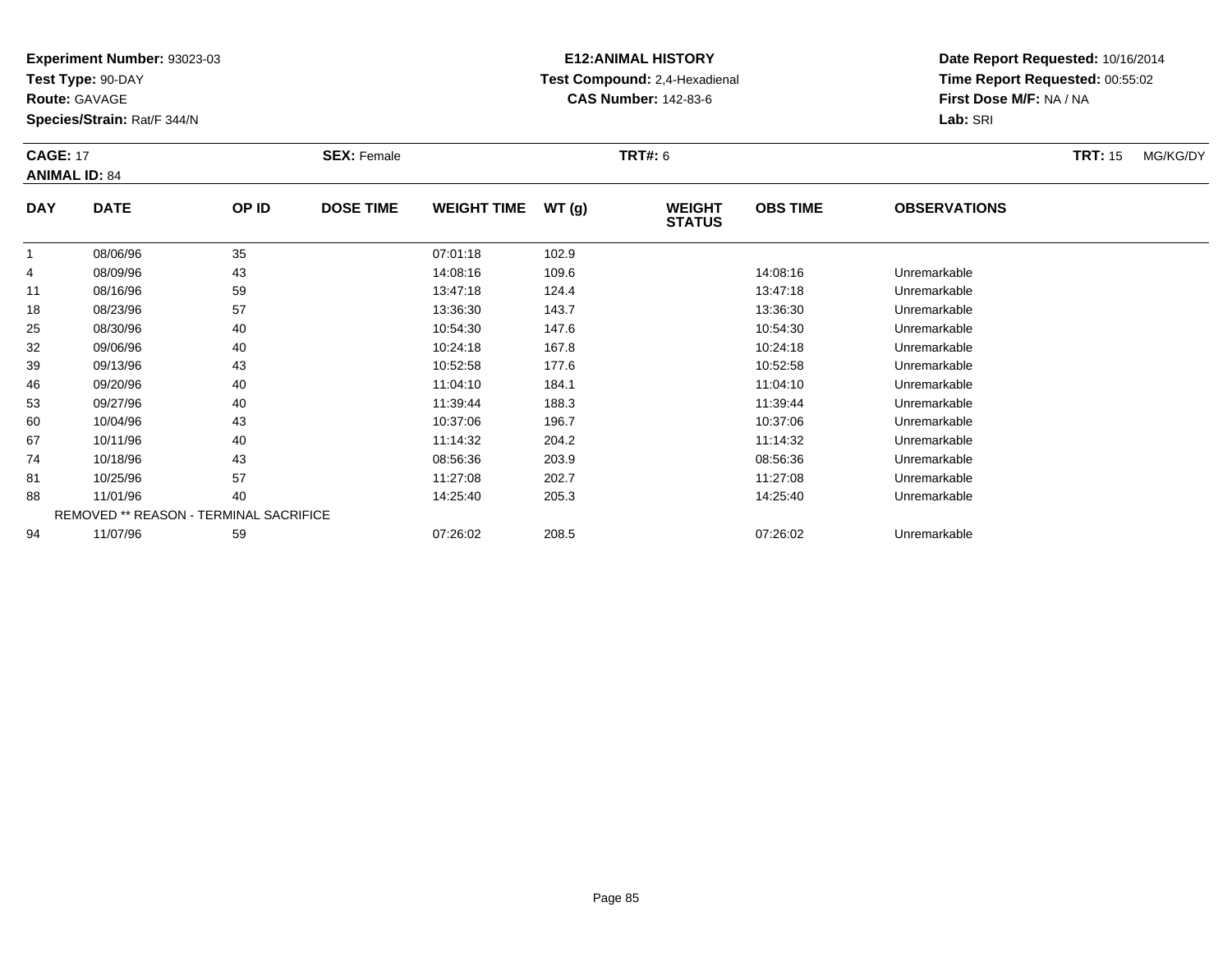**Test Type:** 90-DAY

**Route:** GAVAGE

**Species/Strain:** Rat/F 344/N

# **E12:ANIMAL HISTORY Test Compound:** 2,4-Hexadienal **CAS Number:** 142-83-6

| <b>CAGE: 17</b> | <b>ANIMAL ID: 85</b> |                                        | <b>SEX: Female</b> |                    |        | <b>TRT#: 6</b>                 |                 |                     | <b>TRT:</b> 15 | MG/KG/DY |
|-----------------|----------------------|----------------------------------------|--------------------|--------------------|--------|--------------------------------|-----------------|---------------------|----------------|----------|
| <b>DAY</b>      | <b>DATE</b>          | OP ID                                  | <b>DOSE TIME</b>   | <b>WEIGHT TIME</b> | WT (g) | <b>WEIGHT</b><br><b>STATUS</b> | <b>OBS TIME</b> | <b>OBSERVATIONS</b> |                |          |
| 1               | 08/06/96             | 35                                     |                    | 07:01:18           | 90.7   |                                |                 |                     |                |          |
| 4               | 08/09/96             | 43                                     |                    | 14:08:16           | 92.5   |                                | 14:08:16        | Unremarkable        |                |          |
| 11              | 08/16/96             | 59                                     |                    | 13:47:18           | 107.8  |                                | 13:47:18        | Unremarkable        |                |          |
| 18              | 08/23/96             | 57                                     |                    | 13:36:30           | 123.0  |                                | 13:36:30        | Unremarkable        |                |          |
| 25              | 08/30/96             | 40                                     |                    | 10:54:30           | 133.3  |                                | 10:54:30        | Unremarkable        |                |          |
| 32              | 09/06/96             | 40                                     |                    | 10:24:18           | 146.3  |                                | 10:24:18        | Unremarkable        |                |          |
| 39              | 09/13/96             | 43                                     |                    | 10:52:58           | 155.2  |                                | 10:52:58        | Unremarkable        |                |          |
| 46              | 09/20/96             | 40                                     |                    | 11:04:10           | 159.4  |                                | 11:04:10        | Unremarkable        |                |          |
| 53              | 09/27/96             | 40                                     |                    | 11:39:44           | 168.1  |                                | 11:39:44        | Unremarkable        |                |          |
| 60              | 10/04/96             | 43                                     |                    | 10:37:06           | 172.6  |                                | 10:37:06        | Unremarkable        |                |          |
| 67              | 10/11/96             | 40                                     |                    | 11:14:32           | 182.5  |                                | 11:14:32        | Unremarkable        |                |          |
| 74              | 10/18/96             | 43                                     |                    | 08:56:36           | 183.0  |                                | 08:56:36        | Unremarkable        |                |          |
| 81              | 10/25/96             | 57                                     |                    | 11:27:08           | 186.9  |                                | 11:27:08        | Unremarkable        |                |          |
| 88              | 11/01/96             | 40                                     |                    | 14:25:40           | 188.2  |                                | 14:25:40        | Unremarkable        |                |          |
|                 |                      | REMOVED ** REASON - TERMINAL SACRIFICE |                    |                    |        |                                |                 |                     |                |          |
| 94              | 11/07/96             | 59                                     |                    | 07:26:02           | 189.5  |                                | 07:26:02        | Unremarkable        |                |          |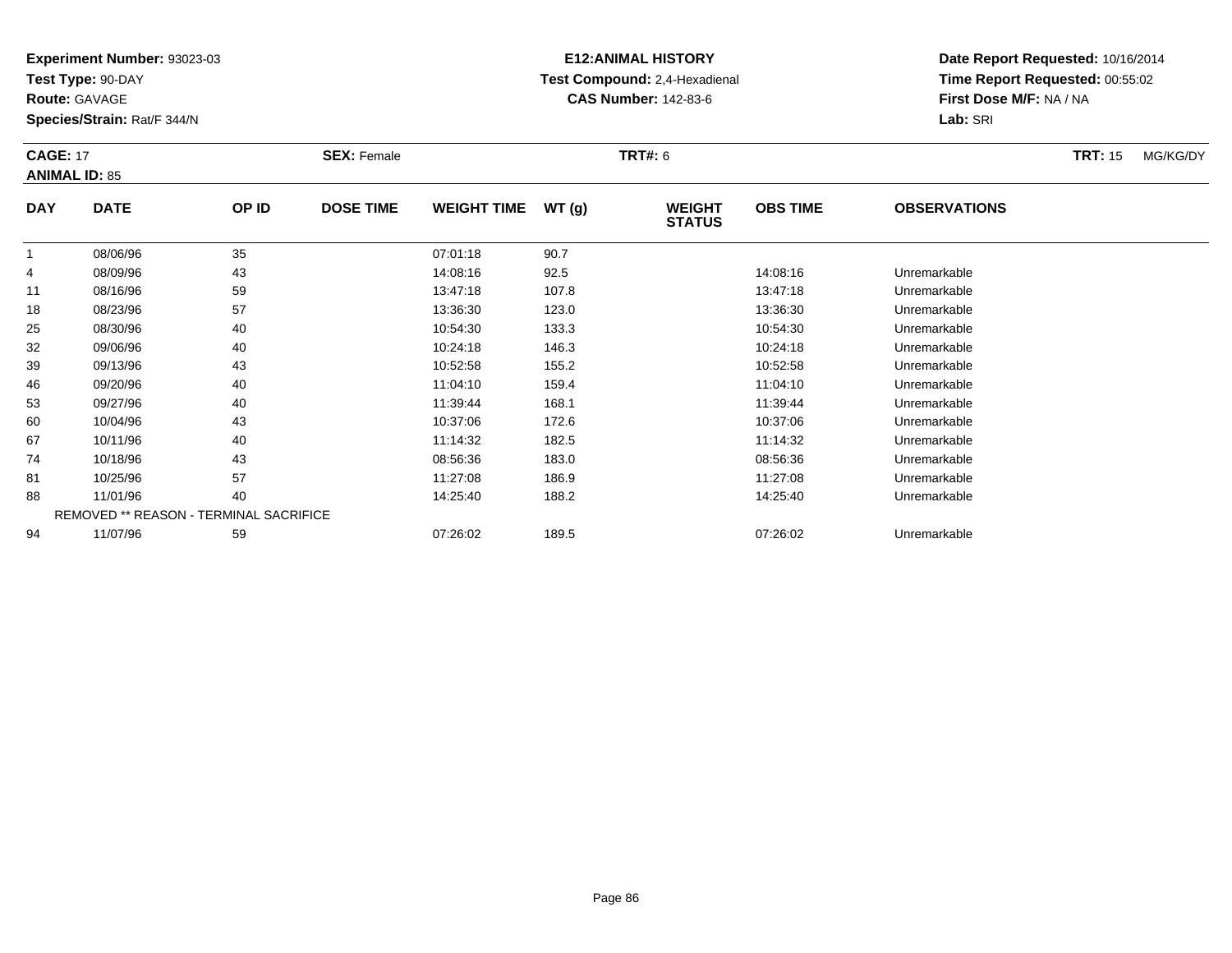**Test Type:** 90-DAY

**Route:** GAVAGE

**Species/Strain:** Rat/F 344/N

# **E12:ANIMAL HISTORY Test Compound:** 2,4-Hexadienal **CAS Number:** 142-83-6

| <b>CAGE: 18</b> | <b>ANIMAL ID: 86</b> |                                        | <b>SEX: Female</b> |                    |       | <b>TRT#: 6</b>                 |                 |                     | <b>TRT: 15</b> | MG/KG/DY |
|-----------------|----------------------|----------------------------------------|--------------------|--------------------|-------|--------------------------------|-----------------|---------------------|----------------|----------|
| <b>DAY</b>      | <b>DATE</b>          | OP ID                                  | <b>DOSE TIME</b>   | <b>WEIGHT TIME</b> | WT(g) | <b>WEIGHT</b><br><b>STATUS</b> | <b>OBS TIME</b> | <b>OBSERVATIONS</b> |                |          |
| -1              | 08/06/96             | 35                                     |                    | 07:03:44           | 80.0  |                                |                 |                     |                |          |
| 4               | 08/09/96             | 43                                     |                    | 14:09:14           | 87.0  |                                | 14:09:14        | Unremarkable        |                |          |
| 11              | 08/16/96             | 59                                     |                    | 13:48:32           | 101.2 |                                | 13:48:32        | Unremarkable        |                |          |
| 18              | 08/23/96             | 57                                     |                    | 13:39:04           | 114.1 |                                | 13:39:04        | Unremarkable        |                |          |
| 25              | 08/30/96             | 40                                     |                    | 10:55:58           | 128.2 |                                | 10:55:58        | Unremarkable        |                |          |
| 32              | 09/06/96             | 40                                     |                    | 10:25:54           | 135.5 |                                | 10:25:54        | Unremarkable        |                |          |
| 39              | 09/13/96             | 43                                     |                    | 10:54:02           | 140.8 |                                | 10:54:02        | Unremarkable        |                |          |
| 46              | 09/20/96             | 40                                     |                    | 11:06:42           | 151.6 |                                | 11:06:42        | Unremarkable        |                |          |
| 53              | 09/27/96             | 40                                     |                    | 11:41:18           | 155.5 |                                | 11:41:18        | Unremarkable        |                |          |
| 60              | 10/04/96             | 43                                     |                    | 10:38:20           | 163.4 |                                | 10:38:20        | Unremarkable        |                |          |
| 67              | 10/11/96             | 40                                     |                    | 11:16:12           | 165.7 |                                | 11:16:12        | Unremarkable        |                |          |
| 74              | 10/18/96             | 43                                     |                    | 08:57:48           | 168.6 |                                | 08:57:48        | Unremarkable        |                |          |
| 81              | 10/25/96             | 57                                     |                    | 11:29:14           | 176.2 |                                | 11:29:14        | Unremarkable        |                |          |
| 88              | 11/01/96             | 40                                     |                    | 14:26:40           | 178.1 |                                | 14:26:40        | Unremarkable        |                |          |
|                 |                      | REMOVED ** REASON - TERMINAL SACRIFICE |                    |                    |       |                                |                 |                     |                |          |
| 94              | 11/07/96             | 59                                     |                    | 07:27:40           | 177.7 |                                | 07:27:40        | Unremarkable        |                |          |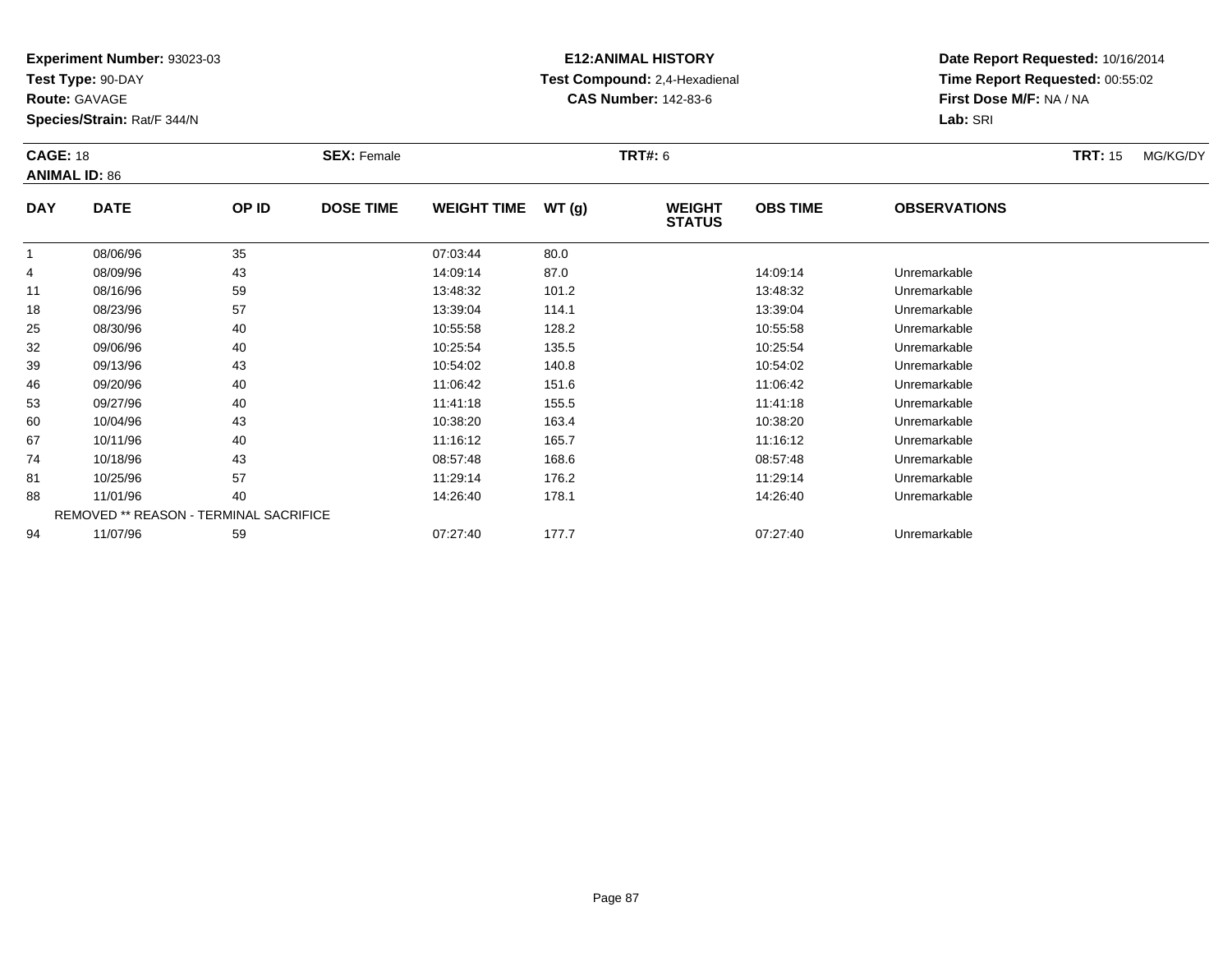**Test Type:** 90-DAY

**Route:** GAVAGE

**Species/Strain:** Rat/F 344/N

# **E12:ANIMAL HISTORY Test Compound:** 2,4-Hexadienal **CAS Number:** 142-83-6

|            | <b>CAGE: 18</b><br><b>ANIMAL ID: 87</b> |       | <b>SEX: Female</b> |                    |       | <b>TRT#: 6</b>                 |                 | <b>TRT: 15</b>      | MG/KG/DY |  |
|------------|-----------------------------------------|-------|--------------------|--------------------|-------|--------------------------------|-----------------|---------------------|----------|--|
| <b>DAY</b> | <b>DATE</b>                             | OP ID | <b>DOSE TIME</b>   | <b>WEIGHT TIME</b> | WT(g) | <b>WEIGHT</b><br><b>STATUS</b> | <b>OBS TIME</b> | <b>OBSERVATIONS</b> |          |  |
| 1          | 08/06/96                                | 35    |                    | 07:03:44           | 79.1  |                                |                 |                     |          |  |
| 4          | 08/09/96                                | 43    |                    | 14:09:14           | 87.8  |                                | 14:09:14        | Unremarkable        |          |  |
| 11         | 08/16/96                                | 59    |                    | 13:48:32           | 106.3 |                                | 13:48:32        | Unremarkable        |          |  |
| 18         | 08/23/96                                | 57    |                    | 13:39:04           | 124.0 |                                | 13:39:04        | Unremarkable        |          |  |
| 25         | 08/30/96                                | 40    |                    | 10:55:58           | 139.3 |                                | 10:55:58        | Unremarkable        |          |  |
| 32         | 09/06/96                                | 40    |                    | 10:25:54           | 153.9 |                                | 10:25:54        | Unremarkable        |          |  |
| 39         | 09/13/96                                | 43    |                    | 10:54:02           | 165.1 |                                | 10:54:02        | Unremarkable        |          |  |
| 46         | 09/20/96                                | 40    |                    | 11:06:42           | 173.4 |                                | 11:06:42        | Unremarkable        |          |  |
| 53         | 09/27/96                                | 40    |                    | 11:41:18           | 182.0 |                                | 11:41:18        | Unremarkable        |          |  |
| 60         | 10/04/96                                | 43    |                    | 10:38:20           | 181.9 |                                | 10:38:20        | Unremarkable        |          |  |
| 67         | 10/11/96                                | 40    |                    | 11:16:12           | 193.2 |                                | 11:16:12        | Unremarkable        |          |  |
| 74         | 10/18/96                                | 43    |                    | 08:57:48           | 192.8 |                                | 08:57:48        | Unremarkable        |          |  |
| 81         | 10/25/96                                | 57    |                    | 11:29:14           | 199.6 |                                | 11:29:14        | Unremarkable        |          |  |
| 88         | 11/01/96                                | 40    |                    | 14:26:40           | 202.1 |                                | 14:26:40        | Unremarkable        |          |  |
|            | REMOVED ** REASON - TERMINAL SACRIFICE  |       |                    |                    |       |                                |                 |                     |          |  |
| 94         | 11/07/96                                | 59    |                    | 07:27:40           | 201.2 |                                | 07:27:40        | Unremarkable        |          |  |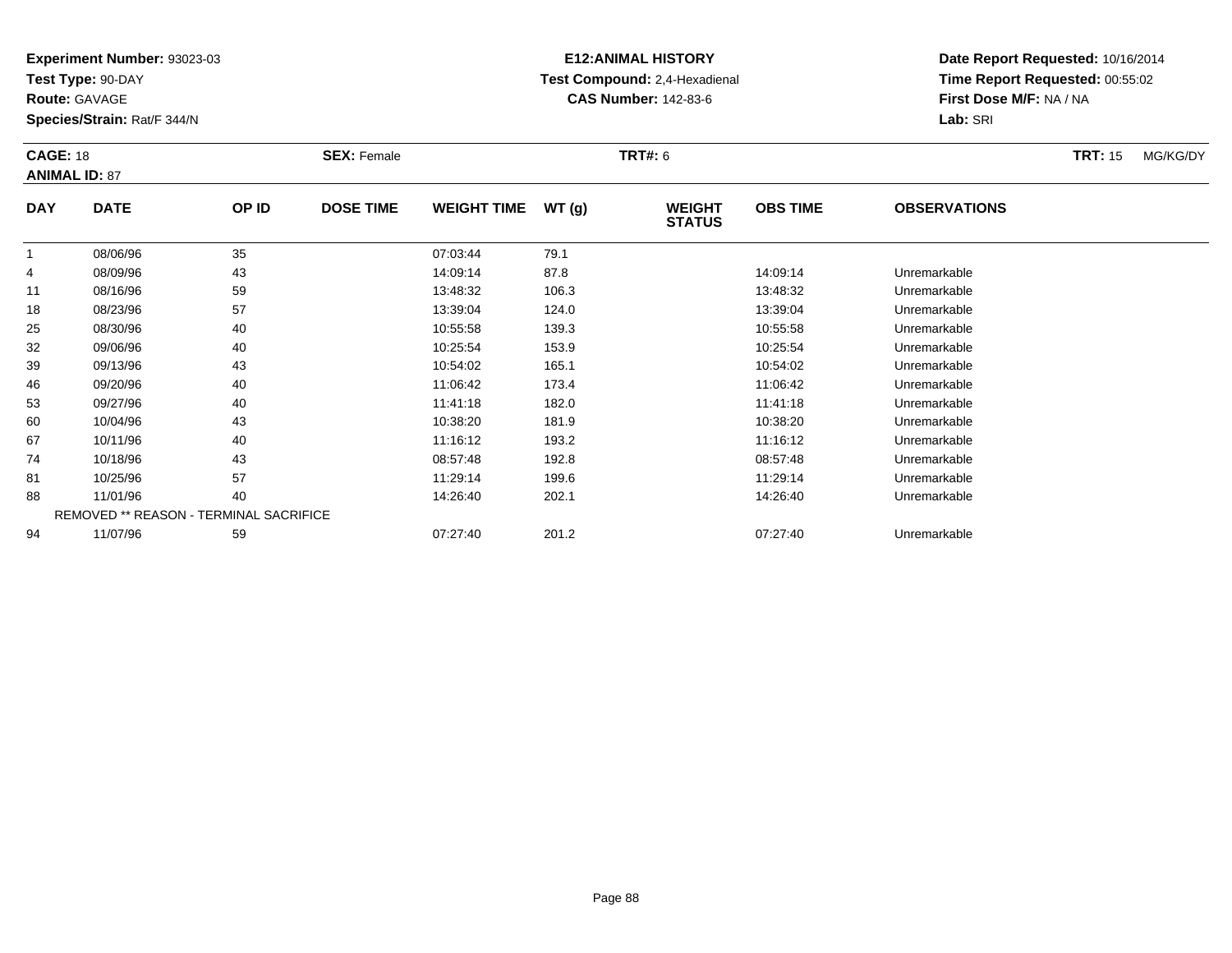**Test Type:** 90-DAY

**Route:** GAVAGE

**Species/Strain:** Rat/F 344/N

# **E12:ANIMAL HISTORY Test Compound:** 2,4-Hexadienal **CAS Number:** 142-83-6

| <b>CAGE: 18</b><br><b>ANIMAL ID: 88</b> |             |                                        | <b>SEX: Female</b> |                    |       | <b>TRT#: 6</b>                 |                 |                     | <b>TRT: 15</b> | MG/KG/DY |
|-----------------------------------------|-------------|----------------------------------------|--------------------|--------------------|-------|--------------------------------|-----------------|---------------------|----------------|----------|
| <b>DAY</b>                              | <b>DATE</b> | OP ID                                  | <b>DOSE TIME</b>   | <b>WEIGHT TIME</b> | WT(g) | <b>WEIGHT</b><br><b>STATUS</b> | <b>OBS TIME</b> | <b>OBSERVATIONS</b> |                |          |
| 1                                       | 08/06/96    | 35                                     |                    | 07:03:44           | 101.8 |                                |                 |                     |                |          |
| 4                                       | 08/09/96    | 43                                     |                    | 14:09:14           | 106.6 |                                | 14:09:14        | Unremarkable        |                |          |
| 11                                      | 08/16/96    | 59                                     |                    | 13:48:32           | 123.4 |                                | 13:48:32        | Unremarkable        |                |          |
| 18                                      | 08/23/96    | 57                                     |                    | 13:39:04           | 135.2 |                                | 13:39:04        | Unremarkable        |                |          |
| 25                                      | 08/30/96    | 40                                     |                    | 10:55:58           | 145.2 |                                | 10:55:58        | Unremarkable        |                |          |
| 32                                      | 09/06/96    | 40                                     |                    | 10:25:54           | 150.8 |                                | 10:25:54        | Unremarkable        |                |          |
| 39                                      | 09/13/96    | 43                                     |                    | 10:54:02           | 161.8 |                                | 10:54:02        | Unremarkable        |                |          |
| 46                                      | 09/20/96    | 40                                     |                    | 11:06:42           | 166.7 |                                | 11:06:42        | Unremarkable        |                |          |
| 53                                      | 09/27/96    | 40                                     |                    | 11:41:18           | 170.4 |                                | 11:41:18        | Unremarkable        |                |          |
| 60                                      | 10/04/96    | 43                                     |                    | 10:38:20           | 175.7 |                                | 10:38:20        | Unremarkable        |                |          |
| 67                                      | 10/11/96    | 40                                     |                    | 11:16:12           | 174.0 |                                | 11:16:12        | Unremarkable        |                |          |
| 74                                      | 10/18/96    | 43                                     |                    | 08:57:48           | 182.4 |                                | 08:57:48        | Unremarkable        |                |          |
| 81                                      | 10/25/96    | 57                                     |                    | 11:29:14           | 183.5 |                                | 11:29:14        | Unremarkable        |                |          |
| 88                                      | 11/01/96    | 40                                     |                    | 14:26:40           | 187.2 |                                | 14:26:40        | Unremarkable        |                |          |
|                                         |             | REMOVED ** REASON - TERMINAL SACRIFICE |                    |                    |       |                                |                 |                     |                |          |
| 94                                      | 11/07/96    | 59                                     |                    | 07:27:40           | 184.3 |                                | 07:27:40        | Unremarkable        |                |          |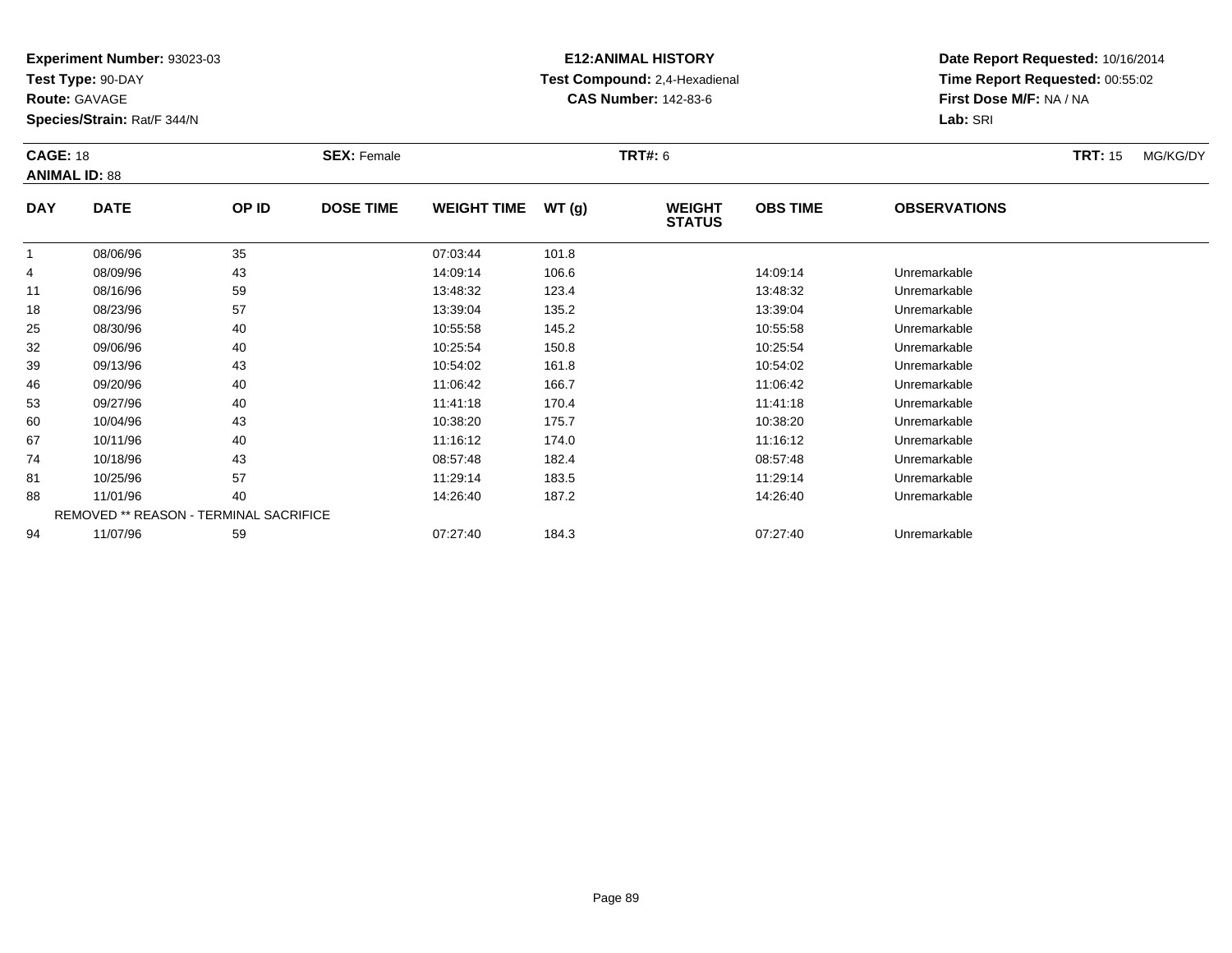**Test Type:** 90-DAY

**Route:** GAVAGE

**Species/Strain:** Rat/F 344/N

# **E12:ANIMAL HISTORY Test Compound:** 2,4-Hexadienal **CAS Number:** 142-83-6

|            | <b>CAGE: 18</b><br><b>ANIMAL ID: 89</b><br><b>DATE</b><br>OP ID |                                        | <b>SEX: Female</b> |                    |       | <b>TRT#: 6</b>                 |                 | <b>TRT: 15</b>      | MG/KG/DY |  |
|------------|-----------------------------------------------------------------|----------------------------------------|--------------------|--------------------|-------|--------------------------------|-----------------|---------------------|----------|--|
| <b>DAY</b> |                                                                 |                                        | <b>DOSE TIME</b>   | <b>WEIGHT TIME</b> | WT(g) | <b>WEIGHT</b><br><b>STATUS</b> | <b>OBS TIME</b> | <b>OBSERVATIONS</b> |          |  |
|            | 08/06/96                                                        | 35                                     |                    | 07:03:44           | 75.7  |                                |                 |                     |          |  |
| 4          | 08/09/96                                                        | 43                                     |                    | 14:09:14           | 81.6  |                                | 14:09:14        | Unremarkable        |          |  |
| 11         | 08/16/96                                                        | 59                                     |                    | 13:48:32           | 99.2  |                                | 13:48:32        | Unremarkable        |          |  |
| 18         | 08/23/96                                                        | 57                                     |                    | 13:39:04           | 117.6 |                                | 13:39:04        | Unremarkable        |          |  |
| 25         | 08/30/96                                                        | 40                                     |                    | 10:55:58           | 134.1 |                                | 10:55:58        | Unremarkable        |          |  |
| 32         | 09/06/96                                                        | 40                                     |                    | 10:25:54           | 142.9 |                                | 10:25:54        | Unremarkable        |          |  |
| 39         | 09/13/96                                                        | 43                                     |                    | 10:54:02           | 152.1 |                                | 10:54:02        | Unremarkable        |          |  |
| 46         | 09/20/96                                                        | 40                                     |                    | 11:06:42           | 160.3 |                                | 11:06:42        | Unremarkable        |          |  |
| 53         | 09/27/96                                                        | 40                                     |                    | 11:41:18           | 166.1 |                                | 11:41:18        | Unremarkable        |          |  |
| 60         | 10/04/96                                                        | 43                                     |                    | 10:38:20           | 173.1 |                                | 10:38:20        | Unremarkable        |          |  |
| 67         | 10/11/96                                                        | 40                                     |                    | 11:16:12           | 176.2 |                                | 11:16:12        | Unremarkable        |          |  |
| 74         | 10/18/96                                                        | 43                                     |                    | 08:57:48           | 177.8 |                                | 08:57:48        | Unremarkable        |          |  |
| 81         | 10/25/96                                                        | 57                                     |                    | 11:29:14           | 183.1 |                                | 11:29:14        | Unremarkable        |          |  |
| 88         | 11/01/96                                                        | 40                                     |                    | 14:26:40           | 179.6 |                                | 14:26:40        | Unremarkable        |          |  |
|            |                                                                 | REMOVED ** REASON - TERMINAL SACRIFICE |                    |                    |       |                                |                 |                     |          |  |
| 94         | 11/07/96                                                        | 59                                     |                    | 07:27:40           | 180.4 |                                | 07:27:40        | Unremarkable        |          |  |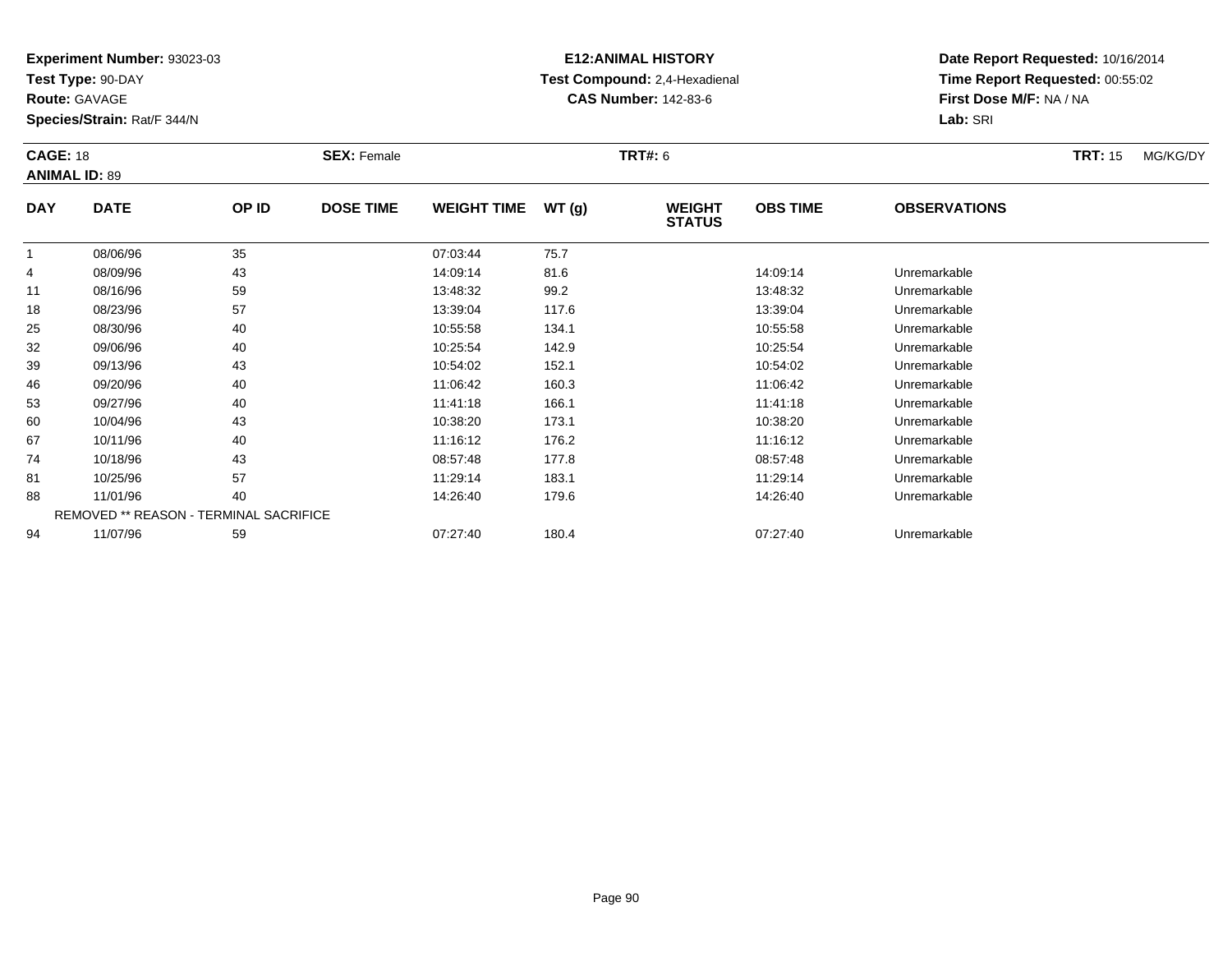**Test Type:** 90-DAY

**Route:** GAVAGE

**Species/Strain:** Rat/F 344/N

# **E12:ANIMAL HISTORY Test Compound:** 2,4-Hexadienal **CAS Number:** 142-83-6

|            | <b>CAGE: 18</b><br><b>ANIMAL ID: 90</b> |                                        | <b>SEX: Female</b> |                    | <b>TRT#: 6</b> |                                |                 | <b>TRT: 15</b>      | MG/KG/DY |  |
|------------|-----------------------------------------|----------------------------------------|--------------------|--------------------|----------------|--------------------------------|-----------------|---------------------|----------|--|
| <b>DAY</b> | <b>DATE</b>                             | OP ID                                  | <b>DOSE TIME</b>   | <b>WEIGHT TIME</b> | WT(g)          | <b>WEIGHT</b><br><b>STATUS</b> | <b>OBS TIME</b> | <b>OBSERVATIONS</b> |          |  |
|            | 08/06/96                                | 35                                     |                    | 07:03:44           | 94.9           |                                |                 |                     |          |  |
| 4          | 08/09/96                                | 43                                     |                    | 14:09:14           | 99.3           |                                | 14:09:14        | Unremarkable        |          |  |
| 11         | 08/16/96                                | 59                                     |                    | 13:48:32           | 114.2          |                                | 13:48:32        | Unremarkable        |          |  |
| 18         | 08/23/96                                | 57                                     |                    | 13:39:04           | 126.6          |                                | 13:39:04        | Unremarkable        |          |  |
| 25         | 08/30/96                                | 40                                     |                    | 10:55:58           | 135.8          |                                | 10:55:58        | Unremarkable        |          |  |
| 32         | 09/06/96                                | 40                                     |                    | 10:25:54           | 145.1          |                                | 10:25:54        | Unremarkable        |          |  |
| 39         | 09/13/96                                | 43                                     |                    | 10:54:02           | 153.2          |                                | 10:54:02        | Unremarkable        |          |  |
| 46         | 09/20/96                                | 40                                     |                    | 11:06:42           | 155.6          |                                | 11:06:42        | Unremarkable        |          |  |
| 53         | 09/27/96                                | 40                                     |                    | 11:41:18           | 165.2          |                                | 11:41:18        | Unremarkable        |          |  |
| 60         | 10/04/96                                | 43                                     |                    | 10:38:20           | 172.4          |                                | 10:38:20        | Unremarkable        |          |  |
| 67         | 10/11/96                                | 40                                     |                    | 11:16:12           | 177.5          |                                | 11:16:12        | Unremarkable        |          |  |
| 74         | 10/18/96                                | 43                                     |                    | 08:57:48           | 179.3          |                                | 08:57:48        | Unremarkable        |          |  |
| 81         | 10/25/96                                | 57                                     |                    | 11:29:14           | 179.1          |                                | 11:29:14        | Unremarkable        |          |  |
| 88         | 11/01/96                                | 40                                     |                    | 14:26:40           | 180.4          |                                | 14:26:40        | Unremarkable        |          |  |
|            |                                         | REMOVED ** REASON - TERMINAL SACRIFICE |                    |                    |                |                                |                 |                     |          |  |
| 94         | 11/07/96                                | 59                                     |                    | 07:27:40           | 180.0          |                                | 07:27:40        | Unremarkable        |          |  |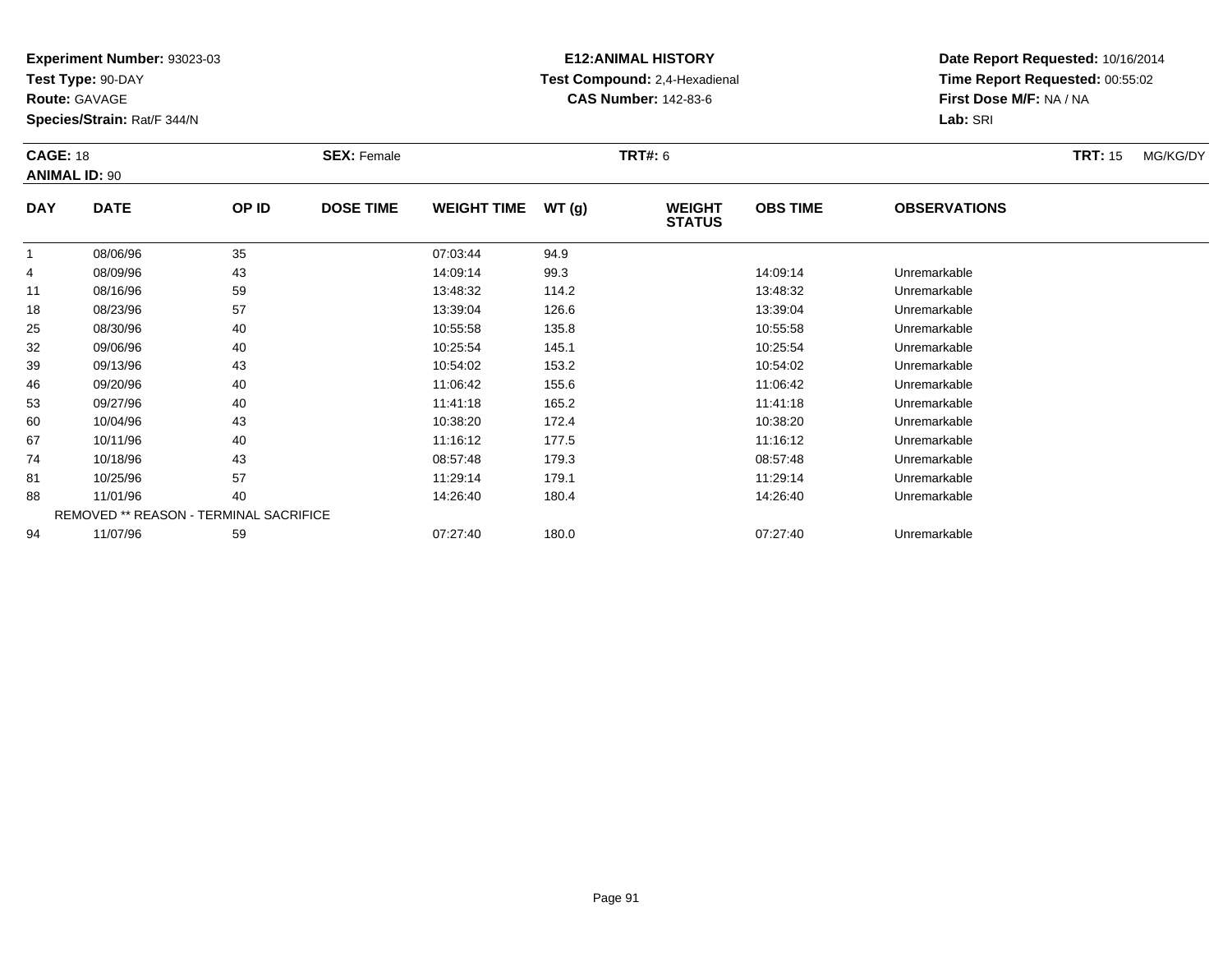**Test Type:** 90-DAY

**Route:** GAVAGE

**Species/Strain:** Rat/F 344/N

# **E12:ANIMAL HISTORY Test Compound:** 2,4-Hexadienal **CAS Number:** 142-83-6

| <b>CAGE: 19</b> | <b>ANIMAL ID: 91</b>                   |       | <b>SEX: Female</b> |                    |       | <b>TRT#: 8</b>                 |                 |                     | <b>TRT: 30</b> | MG/KG/DY |
|-----------------|----------------------------------------|-------|--------------------|--------------------|-------|--------------------------------|-----------------|---------------------|----------------|----------|
| <b>DAY</b>      | <b>DATE</b>                            | OP ID | <b>DOSE TIME</b>   | <b>WEIGHT TIME</b> | WT(g) | <b>WEIGHT</b><br><b>STATUS</b> | <b>OBS TIME</b> | <b>OBSERVATIONS</b> |                |          |
|                 | 08/06/96                               | 35    |                    | 07:16:06           | 94.3  |                                |                 |                     |                |          |
| 4               | 08/09/96                               | 43    |                    | 14:20:22           | 96.0  |                                | 14:20:22        | Unremarkable        |                |          |
| 11              | 08/16/96                               | 59    |                    | 14:01:38           | 109.1 |                                | 14:01:38        | Unremarkable        |                |          |
| 18              | 08/23/96                               | 57    |                    | 13:57:24           | 125.1 |                                | 13:57:24        | Unremarkable        |                |          |
| 25              | 08/30/96                               | 40    |                    | 11:12:32           | 134.3 |                                | 11:12:32        | Unremarkable        |                |          |
| 32              | 09/06/96                               | 40    |                    | 10:38:52           | 145.3 |                                | 10:38:52        | Unremarkable        |                |          |
| 39              | 09/13/96                               | 43    |                    | 11:06:04           | 150.2 |                                | 11:06:04        | Unremarkable        |                |          |
| 46              | 09/20/96                               | 40    |                    | 11:25:10           | 162.4 |                                | 11:25:10        | Unremarkable        |                |          |
| 53              | 09/27/96                               | 40    |                    | 13:15:52           | 167.0 |                                | 13:15:52        | Unremarkable        |                |          |
| 60              | 10/04/96                               | 43    |                    | 10:24:20           | 173.3 |                                | 10:24:20        | Unremarkable        |                |          |
| 67              | 10/11/96                               | 40    |                    | 11:30:48           | 175.5 |                                | 11:30:48        | Unremarkable        |                |          |
| 74              | 10/18/96                               | 43    |                    | 08:49:30           | 183.6 |                                | 08:49:30        | Unremarkable        |                |          |
| 81              | 10/25/96                               | 57    |                    | 11:48:44           | 184.6 |                                | 11:48:44        | Unremarkable        |                |          |
| 88              | 11/01/96                               | 40    |                    | 14:38:58           | 184.7 |                                | 14:38:58        | Unremarkable        |                |          |
|                 | REMOVED ** REASON - TERMINAL SACRIFICE |       |                    |                    |       |                                |                 |                     |                |          |
| 94              | 11/07/96                               | 59    |                    | 07:29:12           | 186.6 |                                | 07:29:12        | Unremarkable        |                |          |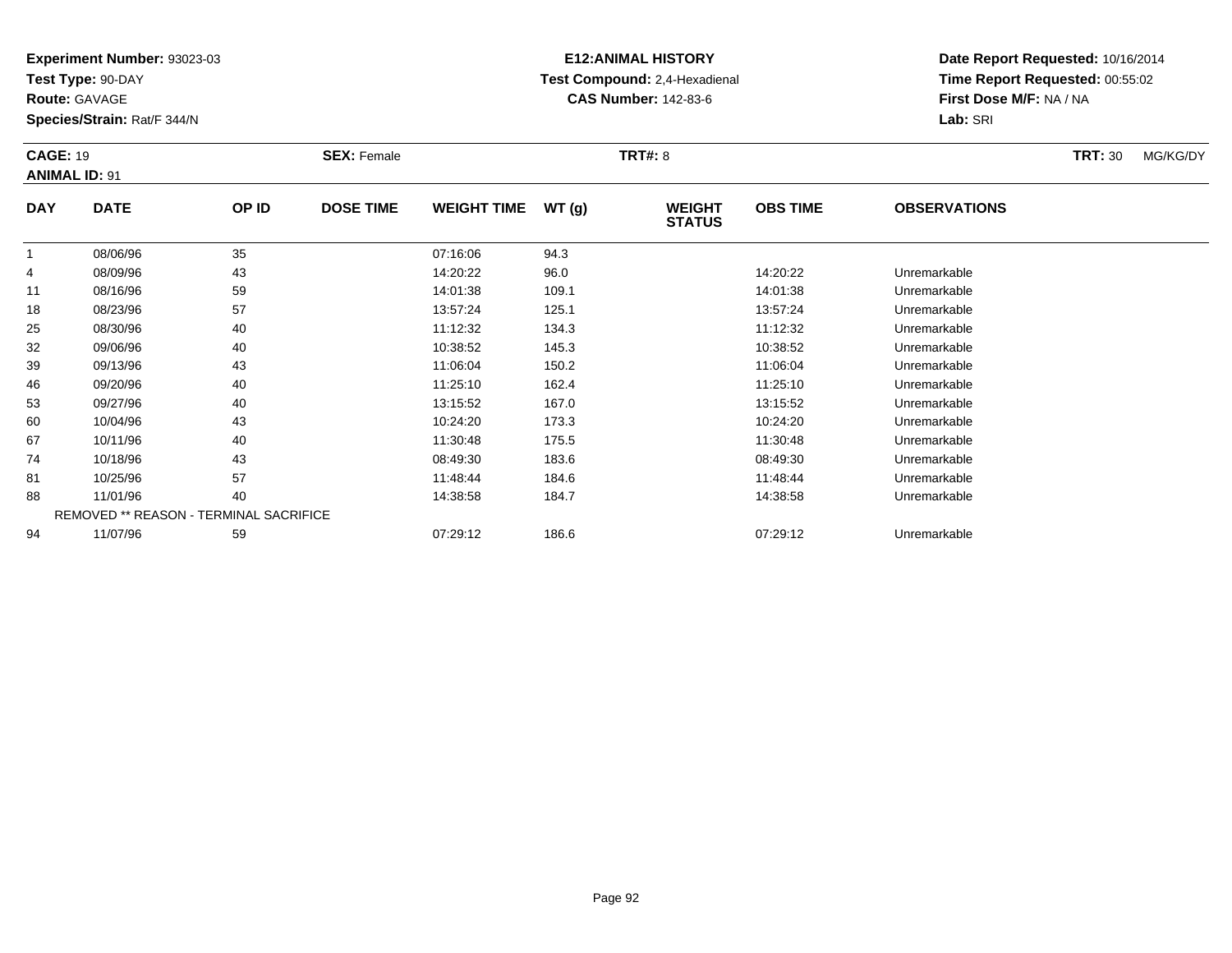**Test Type:** 90-DAY

**Route:** GAVAGE

**Species/Strain:** Rat/F 344/N

# **E12:ANIMAL HISTORY Test Compound:** 2,4-Hexadienal **CAS Number:** 142-83-6

| <b>CAGE: 19</b> | <b>ANIMAL ID: 92</b> |                                        | <b>SEX: Female</b> |                    |       | <b>TRT#: 8</b>                 |                 |                     | <b>TRT: 30</b> | MG/KG/DY |
|-----------------|----------------------|----------------------------------------|--------------------|--------------------|-------|--------------------------------|-----------------|---------------------|----------------|----------|
| <b>DAY</b>      | <b>DATE</b>          | OP ID                                  | <b>DOSE TIME</b>   | <b>WEIGHT TIME</b> | WT(g) | <b>WEIGHT</b><br><b>STATUS</b> | <b>OBS TIME</b> | <b>OBSERVATIONS</b> |                |          |
| -1              | 08/06/96             | 35                                     |                    | 07:16:06           | 83.3  |                                |                 |                     |                |          |
| 4               | 08/09/96             | 43                                     |                    | 14:20:22           | 90.3  |                                | 14:20:22        | Unremarkable        |                |          |
| 11              | 08/16/96             | 59                                     |                    | 14:01:38           | 107.8 |                                | 14:01:38        | Unremarkable        |                |          |
| 18              | 08/23/96             | 57                                     |                    | 13:57:24           | 123.9 |                                | 13:57:24        | Unremarkable        |                |          |
| 25              | 08/30/96             | 40                                     |                    | 11:12:32           | 141.8 |                                | 11:12:32        | Unremarkable        |                |          |
| 32              | 09/06/96             | 40                                     |                    | 10:38:52           | 157.4 |                                | 10:38:52        | Unremarkable        |                |          |
| 39              | 09/13/96             | 43                                     |                    | 11:06:04           | 167.1 |                                | 11:06:04        | Unremarkable        |                |          |
| 46              | 09/20/96             | 40                                     |                    | 11:25:10           | 179.5 |                                | 11:25:10        | Unremarkable        |                |          |
| 53              | 09/27/96             | 40                                     |                    | 13:15:52           | 187.1 |                                | 13:15:52        | Unremarkable        |                |          |
| 60              | 10/04/96             | 43                                     |                    | 10:24:20           | 189.9 |                                | 10:24:20        | Unremarkable        |                |          |
| 67              | 10/11/96             | 40                                     |                    | 11:30:48           | 194.3 |                                | 11:30:48        | Unremarkable        |                |          |
| 74              | 10/18/96             | 43                                     |                    | 08:49:30           | 200.1 |                                | 08:49:30        | Unremarkable        |                |          |
| 81              | 10/25/96             | 57                                     |                    | 11:48:44           | 200.5 |                                | 11:48:44        | Unremarkable        |                |          |
| 88              | 11/01/96             | 40                                     |                    | 14:38:58           | 202.3 |                                | 14:38:58        | Unremarkable        |                |          |
|                 |                      | REMOVED ** REASON - TERMINAL SACRIFICE |                    |                    |       |                                |                 |                     |                |          |
| 94              | 11/07/96             | 59                                     |                    | 07:29:12           | 198.8 |                                | 07:29:12        | Unremarkable        |                |          |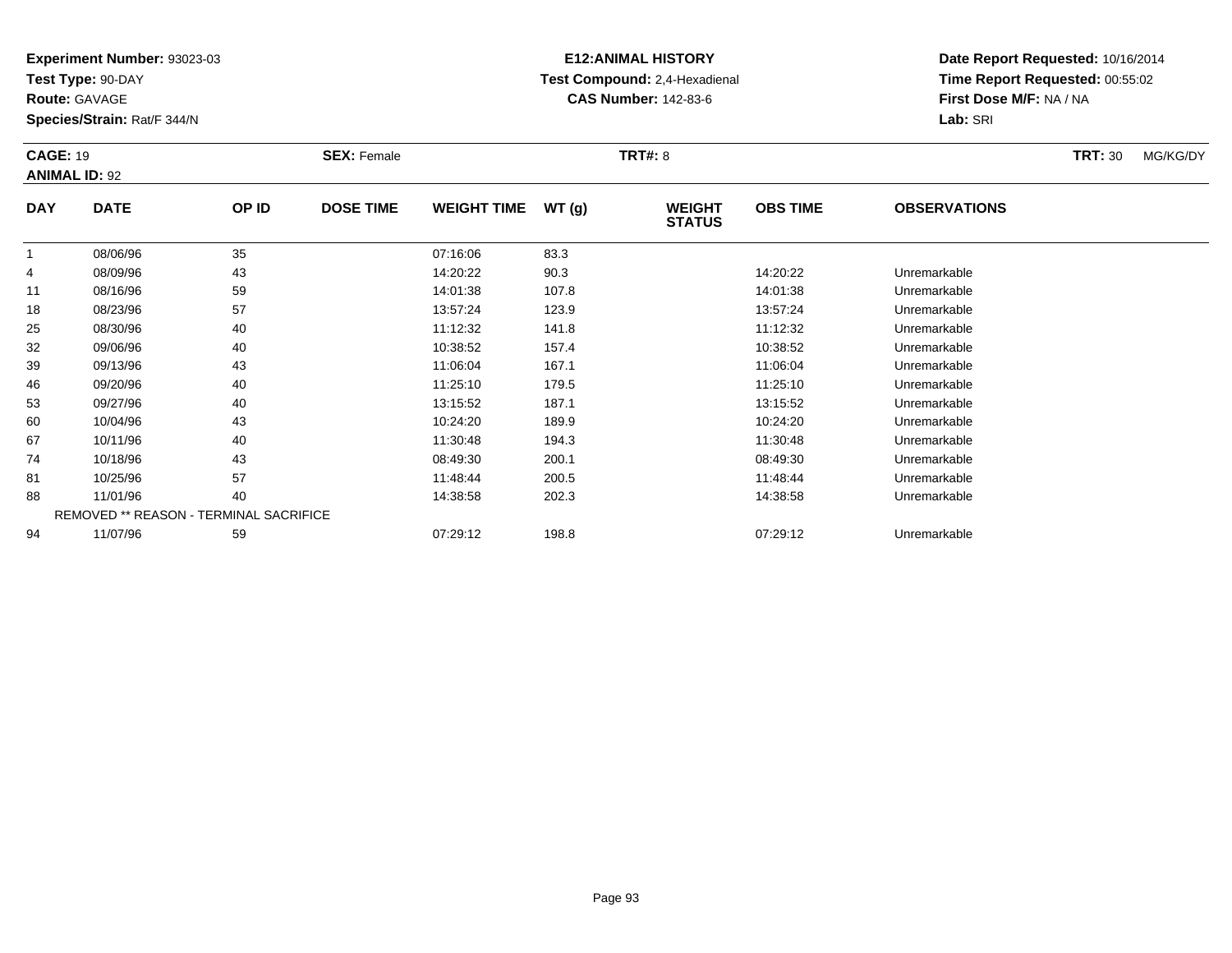**Test Type:** 90-DAY

**Route:** GAVAGE

**Species/Strain:** Rat/F 344/N

# **E12:ANIMAL HISTORY Test Compound:** 2,4-Hexadienal **CAS Number:** 142-83-6

| <b>CAGE: 19</b> | <b>ANIMAL ID: 93</b> |                                        | <b>SEX: Female</b> |                    |       | <b>TRT#: 8</b>                 |                 |                     | <b>TRT: 30</b> | MG/KG/DY |
|-----------------|----------------------|----------------------------------------|--------------------|--------------------|-------|--------------------------------|-----------------|---------------------|----------------|----------|
| <b>DAY</b>      | <b>DATE</b>          | OP ID                                  | <b>DOSE TIME</b>   | <b>WEIGHT TIME</b> | WT(g) | <b>WEIGHT</b><br><b>STATUS</b> | <b>OBS TIME</b> | <b>OBSERVATIONS</b> |                |          |
|                 | 08/06/96             | 35                                     |                    | 07:16:06           | 83.7  |                                |                 |                     |                |          |
| 4               | 08/09/96             | 43                                     |                    | 14:20:22           | 88.3  |                                | 14:20:22        | Unremarkable        |                |          |
| 11              | 08/16/96             | 59                                     |                    | 14:01:38           | 108.9 |                                | 14:01:38        | Unremarkable        |                |          |
| 18              | 08/23/96             | 57                                     |                    | 13:57:24           | 122.9 |                                | 13:57:24        | Unremarkable        |                |          |
| 25              | 08/30/96             | 40                                     |                    | 11:12:32           | 138.1 |                                | 11:12:32        | Unremarkable        |                |          |
| 32              | 09/06/96             | 40                                     |                    | 10:38:52           | 148.5 |                                | 10:38:52        | Unremarkable        |                |          |
| 39              | 09/13/96             | 43                                     |                    | 11:06:04           | 157.8 |                                | 11:06:04        | Unremarkable        |                |          |
| 46              | 09/20/96             | 40                                     |                    | 11:25:10           | 167.1 |                                | 11:25:10        | Unremarkable        |                |          |
| 53              | 09/27/96             | 40                                     |                    | 13:15:52           | 169.8 |                                | 13:15:52        | Unremarkable        |                |          |
| 60              | 10/04/96             | 43                                     |                    | 10:24:20           | 180.2 |                                | 10:24:20        | Unremarkable        |                |          |
| 67              | 10/11/96             | 40                                     |                    | 11:30:48           | 178.9 |                                | 11:30:48        | Unremarkable        |                |          |
| 74              | 10/18/96             | 43                                     |                    | 08:49:30           | 187.2 |                                | 08:49:30        | Unremarkable        |                |          |
| 81              | 10/25/96             | 57                                     |                    | 11:48:44           | 188.3 |                                | 11:48:44        | Unremarkable        |                |          |
| 88              | 11/01/96             | 40                                     |                    | 14:38:58           | 188.4 |                                | 14:38:58        | Unremarkable        |                |          |
|                 |                      | REMOVED ** REASON - TERMINAL SACRIFICE |                    |                    |       |                                |                 |                     |                |          |
| 94              | 11/07/96             | 59                                     |                    | 07:29:12           | 189.7 |                                | 07:29:12        | Unremarkable        |                |          |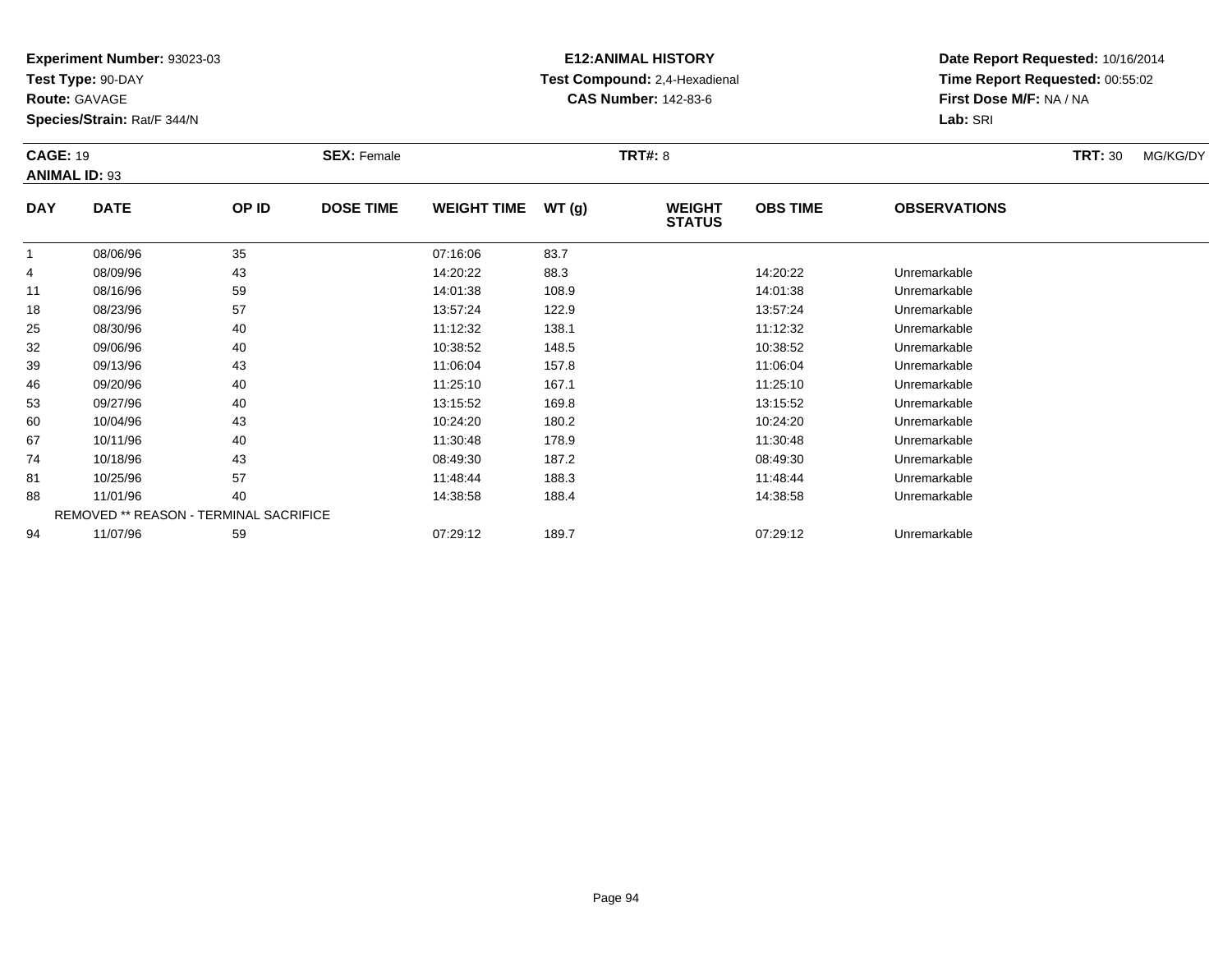**Test Type:** 90-DAY

**Route:** GAVAGE

**Species/Strain:** Rat/F 344/N

# **E12:ANIMAL HISTORY Test Compound:** 2,4-Hexadienal **CAS Number:** 142-83-6

| <b>CAGE: 19</b> | <b>ANIMAL ID: 94</b> |                                        | <b>SEX: Female</b> |                    |       | <b>TRT#: 8</b>                 |                 |                     | <b>TRT: 30</b> | MG/KG/DY |
|-----------------|----------------------|----------------------------------------|--------------------|--------------------|-------|--------------------------------|-----------------|---------------------|----------------|----------|
| <b>DAY</b>      | <b>DATE</b>          | OP ID                                  | <b>DOSE TIME</b>   | <b>WEIGHT TIME</b> | WT(g) | <b>WEIGHT</b><br><b>STATUS</b> | <b>OBS TIME</b> | <b>OBSERVATIONS</b> |                |          |
|                 | 08/06/96             | 35                                     |                    | 07:16:06           | 97.5  |                                |                 |                     |                |          |
| 4               | 08/09/96             | 43                                     |                    | 14:20:22           | 96.6  |                                | 14:20:22        | Unremarkable        |                |          |
| 11              | 08/16/96             | 59                                     |                    | 14:01:38           | 107.8 |                                | 14:01:38        | Unremarkable        |                |          |
| 18              | 08/23/96             | 57                                     |                    | 13:57:24           | 123.6 |                                | 13:57:24        | Unremarkable        |                |          |
| 25              | 08/30/96             | 40                                     |                    | 11:12:32           | 133.4 |                                | 11:12:32        | Unremarkable        |                |          |
| 32              | 09/06/96             | 40                                     |                    | 10:38:52           | 134.1 |                                | 10:38:52        | Unremarkable        |                |          |
| 39              | 09/13/96             | 43                                     |                    | 11:06:04           | 149.1 |                                | 11:06:04        | Unremarkable        |                |          |
| 46              | 09/20/96             | 40                                     |                    | 11:25:10           | 155.7 |                                | 11:25:10        | Unremarkable        |                |          |
| 53              | 09/27/96             | 40                                     |                    | 13:15:52           | 163.1 |                                | 13:15:52        | Unremarkable        |                |          |
| 60              | 10/04/96             | 43                                     |                    | 10:24:20           | 167.3 |                                | 10:24:20        | Unremarkable        |                |          |
| 67              | 10/11/96             | 40                                     |                    | 11:30:48           | 170.6 |                                | 11:30:48        | Unremarkable        |                |          |
| 74              | 10/18/96             | 43                                     |                    | 08:49:30           | 177.2 |                                | 08:49:30        | Unremarkable        |                |          |
| 81              | 10/25/96             | 57                                     |                    | 11:48:44           | 180.3 |                                | 11:48:44        | Unremarkable        |                |          |
| 88              | 11/01/96             | 40                                     |                    | 14:38:58           | 181.2 |                                | 14:38:58        | Unremarkable        |                |          |
|                 |                      | REMOVED ** REASON - TERMINAL SACRIFICE |                    |                    |       |                                |                 |                     |                |          |
| 94              | 11/07/96             | 59                                     |                    | 07:29:12           | 179.9 |                                | 07:29:12        | Unremarkable        |                |          |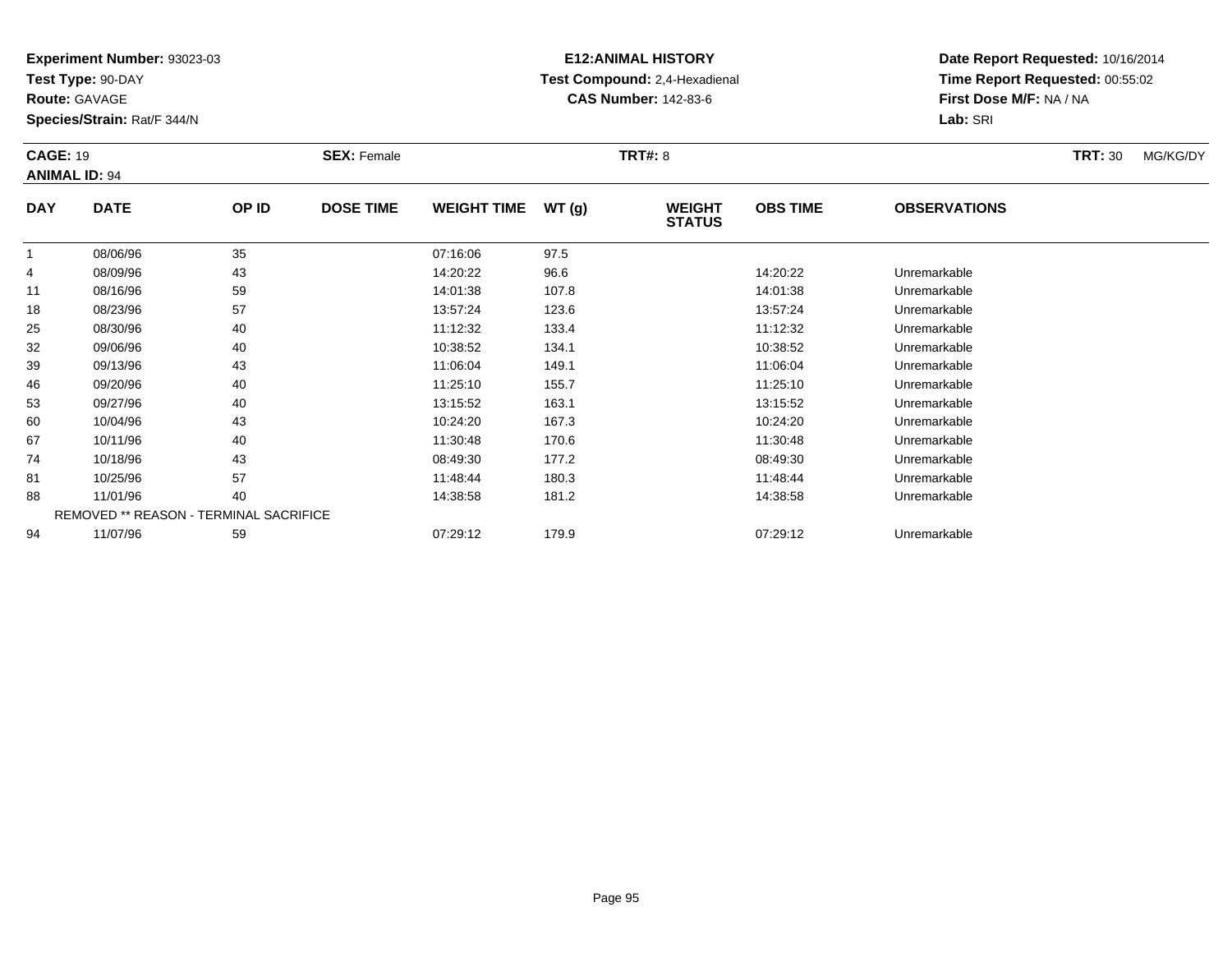**Test Type:** 90-DAY

**Route:** GAVAGE

**Species/Strain:** Rat/F 344/N

# **E12:ANIMAL HISTORY Test Compound:** 2,4-Hexadienal **CAS Number:** 142-83-6

| <b>CAGE: 19</b> | <b>ANIMAL ID: 95</b> |                                        | <b>SEX: Female</b> |                    |       | <b>TRT#: 8</b>                 |                 |                     | <b>TRT: 30</b> | MG/KG/DY |
|-----------------|----------------------|----------------------------------------|--------------------|--------------------|-------|--------------------------------|-----------------|---------------------|----------------|----------|
| <b>DAY</b>      | <b>DATE</b>          | OP ID                                  | <b>DOSE TIME</b>   | <b>WEIGHT TIME</b> | WT(g) | <b>WEIGHT</b><br><b>STATUS</b> | <b>OBS TIME</b> | <b>OBSERVATIONS</b> |                |          |
|                 | 08/06/96             | 35                                     |                    | 07:16:06           | 82.2  |                                |                 |                     |                |          |
| 4               | 08/09/96             | 43                                     |                    | 14:20:22           | 87.8  |                                | 14:20:22        | Unremarkable        |                |          |
| 11              | 08/16/96             | 59                                     |                    | 14:01:38           | 105.2 |                                | 14:01:38        | Unremarkable        |                |          |
| 18              | 08/23/96             | 57                                     |                    | 13:57:24           | 121.3 |                                | 13:57:24        | Unremarkable        |                |          |
| 25              | 08/30/96             | 40                                     |                    | 11:12:32           | 135.3 |                                | 11:12:32        | Unremarkable        |                |          |
| 32              | 09/06/96             | 40                                     |                    | 10:38:52           | 145.8 |                                | 10:38:52        | Unremarkable        |                |          |
| 39              | 09/13/96             | 43                                     |                    | 11:06:04           | 155.5 |                                | 11:06:04        | Unremarkable        |                |          |
| 46              | 09/20/96             | 40                                     |                    | 11:25:10           | 163.4 |                                | 11:25:10        | Unremarkable        |                |          |
| 53              | 09/27/96             | 40                                     |                    | 13:15:52           | 168.2 |                                | 13:15:52        | Unremarkable        |                |          |
| 60              | 10/04/96             | 43                                     |                    | 10:24:20           | 177.5 |                                | 10:24:20        | Unremarkable        |                |          |
| 67              | 10/11/96             | 40                                     |                    | 11:30:48           | 180.3 |                                | 11:30:48        | Unremarkable        |                |          |
| 74              | 10/18/96             | 43                                     |                    | 08:49:30           | 184.8 |                                | 08:49:30        | Unremarkable        |                |          |
| 81              | 10/25/96             | 57                                     |                    | 11:48:44           | 185.3 |                                | 11:48:44        | Unremarkable        |                |          |
| 88              | 11/01/96             | 40                                     |                    | 14:38:58           | 186.3 |                                | 14:38:58        | Unremarkable        |                |          |
|                 |                      | REMOVED ** REASON - TERMINAL SACRIFICE |                    |                    |       |                                |                 |                     |                |          |
| 94              | 11/07/96             | 59                                     |                    | 07:29:12           | 186.3 |                                | 07:29:12        | Unremarkable        |                |          |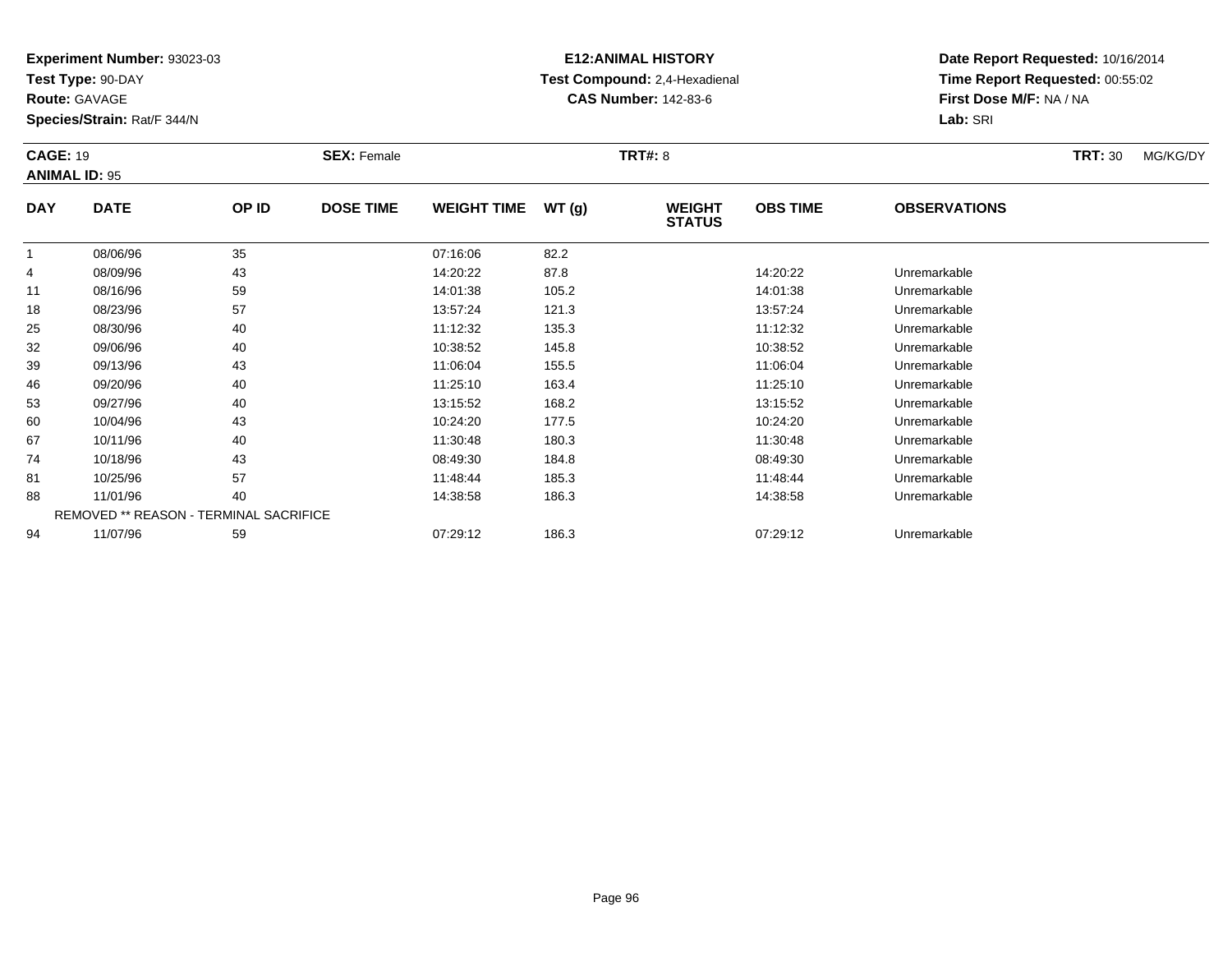**Test Type:** 90-DAY

**Route:** GAVAGE

**Species/Strain:** Rat/F 344/N

# **E12:ANIMAL HISTORY Test Compound:** 2,4-Hexadienal **CAS Number:** 142-83-6

| <b>CAGE: 20</b><br><b>ANIMAL ID: 96</b> |                                        |       | <b>SEX: Female</b> |                    |       | <b>TRT#: 8</b>                 |                 |                     | <b>TRT: 30</b> | MG/KG/DY |
|-----------------------------------------|----------------------------------------|-------|--------------------|--------------------|-------|--------------------------------|-----------------|---------------------|----------------|----------|
| <b>DAY</b>                              | <b>DATE</b>                            | OP ID | <b>DOSE TIME</b>   | <b>WEIGHT TIME</b> | WT(g) | <b>WEIGHT</b><br><b>STATUS</b> | <b>OBS TIME</b> | <b>OBSERVATIONS</b> |                |          |
| -1                                      | 08/06/96                               | 35    |                    | 07:17:24           | 95.5  |                                |                 |                     |                |          |
| 4                                       | 08/09/96                               | 43    |                    | 14:21:26           | 99.0  |                                | 14:21:26        | Unremarkable        |                |          |
| 11                                      | 08/16/96                               | 59    |                    | 14:03:22           | 111.4 |                                | 14:03:22        | Unremarkable        |                |          |
| 18                                      | 08/23/96                               | 57    |                    | 13:59:22           | 122.5 |                                | 13:59:22        | Unremarkable        |                |          |
| 25                                      | 08/30/96                               | 40    |                    | 11:14:00           | 132.4 |                                | 11:14:00        | Unremarkable        |                |          |
| 32                                      | 09/06/96                               | 40    |                    | 10:40:30           | 146.2 |                                | 10:40:30        | Unremarkable        |                |          |
| 39                                      | 09/13/96                               | 43    |                    | 11:07:18           | 153.9 |                                | 11:07:18        | Unremarkable        |                |          |
| 46                                      | 09/20/96                               | 40    |                    | 11:27:32           | 156.4 |                                | 11:27:32        | Unremarkable        |                |          |
| 53                                      | 09/27/96                               | 40    |                    | 13:17:18           | 162.6 |                                | 13:17:18        | Unremarkable        |                |          |
| 60                                      | 10/04/96                               | 43    |                    | 10:25:32           | 163.8 |                                | 10:25:32        | Unremarkable        |                |          |
| 67                                      | 10/11/96                               | 40    |                    | 11:32:08           | 172.8 |                                | 11:32:08        | Unremarkable        |                |          |
| 74                                      | 10/18/96                               | 43    |                    | 08:50:48           | 173.9 |                                | 08:50:48        | Unremarkable        |                |          |
| 81                                      | 10/25/96                               | 57    |                    | 11:51:04           | 175.6 |                                | 11:51:04        | Unremarkable        |                |          |
| 88                                      | 11/01/96                               | 40    |                    | 14:40:22           | 177.3 |                                | 14:40:22        | Unremarkable        |                |          |
|                                         | REMOVED ** REASON - TERMINAL SACRIFICE |       |                    |                    |       |                                |                 |                     |                |          |
| 94                                      | 11/07/96                               | 59    |                    | 07:30:58           | 174.9 |                                | 07:30:58        | Unremarkable        |                |          |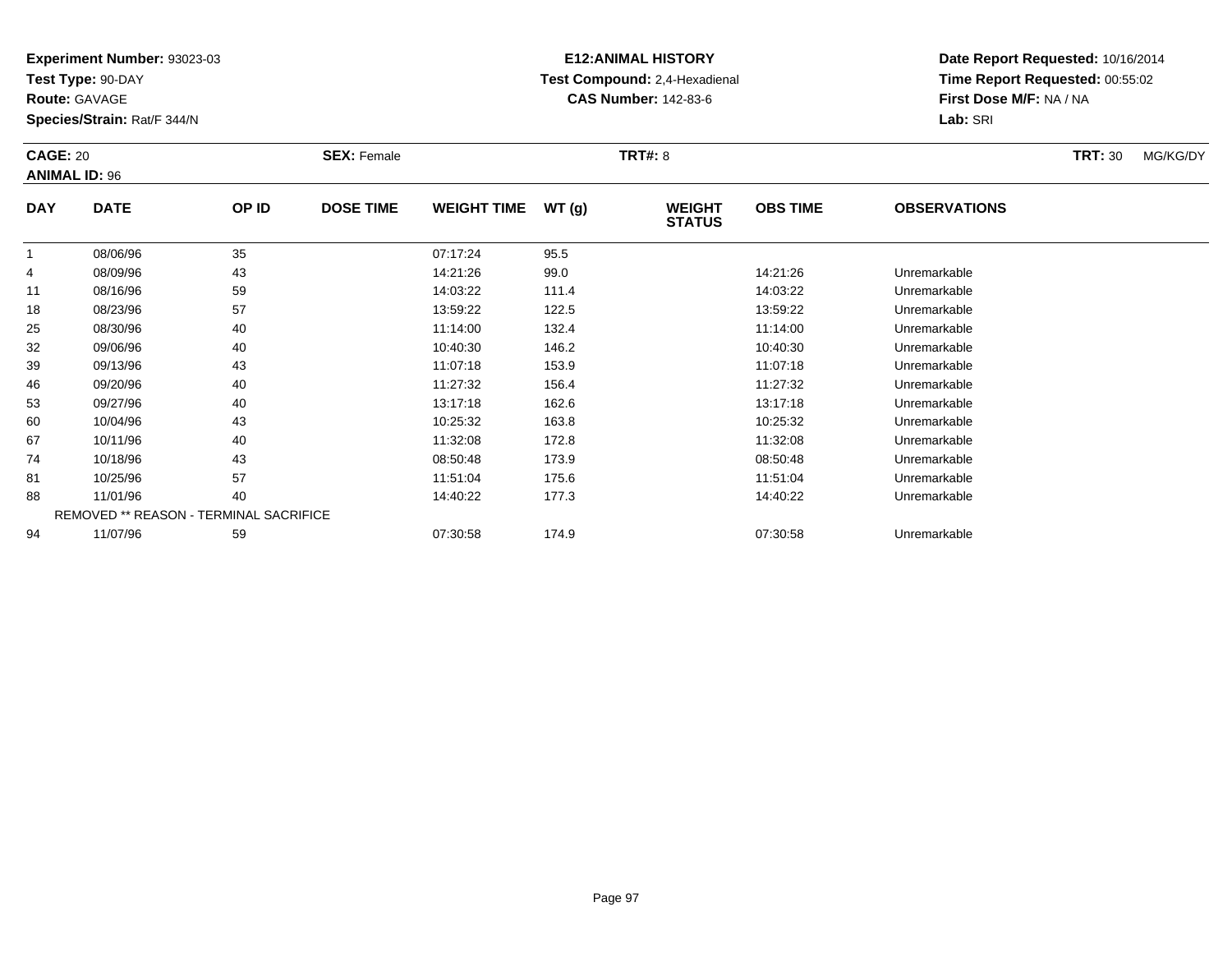**Test Type:** 90-DAY

**Route:** GAVAGE

**Species/Strain:** Rat/F 344/N

# **E12:ANIMAL HISTORY Test Compound:** 2,4-Hexadienal **CAS Number:** 142-83-6

|              | <b>CAGE: 20</b><br><b>ANIMAL ID: 97</b> |       | <b>SEX: Female</b> |                    |       | <b>TRT#: 8</b>                 |                 | <b>TRT: 30</b>      | MG/KG/DY |  |
|--------------|-----------------------------------------|-------|--------------------|--------------------|-------|--------------------------------|-----------------|---------------------|----------|--|
| <b>DAY</b>   | <b>DATE</b>                             | OP ID | <b>DOSE TIME</b>   | <b>WEIGHT TIME</b> | WT(g) | <b>WEIGHT</b><br><b>STATUS</b> | <b>OBS TIME</b> | <b>OBSERVATIONS</b> |          |  |
| $\mathbf{1}$ | 08/06/96                                | 35    |                    | 07:17:24           | 86.4  |                                |                 |                     |          |  |
| 4            | 08/09/96                                | 43    |                    | 14:21:26           | 90.7  |                                | 14:21:26        | Unremarkable        |          |  |
| 11           | 08/16/96                                | 59    |                    | 14:03:22           | 107.1 |                                | 14:03:22        | Unremarkable        |          |  |
| 18           | 08/23/96                                | 57    |                    | 13:59:22           | 120.4 |                                | 13:59:22        | Unremarkable        |          |  |
| 25           | 08/30/96                                | 40    |                    | 11:14:00           | 133.5 |                                | 11:14:00        | Unremarkable        |          |  |
| 32           | 09/06/96                                | 40    |                    | 10:40:30           | 139.5 |                                | 10:40:30        | Unremarkable        |          |  |
| 39           | 09/13/96                                | 43    |                    | 11:07:18           | 150.1 |                                | 11:07:18        | Unremarkable        |          |  |
| 46           | 09/20/96                                | 40    |                    | 11:27:32           | 152.6 |                                | 11:27:32        | Unremarkable        |          |  |
| 53           | 09/27/96                                | 40    |                    | 13:17:18           | 158.7 |                                | 13:17:18        | Unremarkable        |          |  |
| 60           | 10/04/96                                | 43    |                    | 10:25:32           | 163.2 |                                | 10:25:32        | Unremarkable        |          |  |
| 67           | 10/11/96                                | 40    |                    | 11:32:08           | 169.5 |                                | 11:32:08        | Unremarkable        |          |  |
| 74           | 10/18/96                                | 43    |                    | 08:50:48           | 175.0 |                                | 08:50:48        | Unremarkable        |          |  |
| 81           | 10/25/96                                | 57    |                    | 11:51:04           | 178.3 |                                | 11:51:04        | Unremarkable        |          |  |
| 88           | 11/01/96                                | 40    |                    | 14:40:22           | 179.4 |                                | 14:40:22        | Unremarkable        |          |  |
|              | REMOVED ** REASON - TERMINAL SACRIFICE  |       |                    |                    |       |                                |                 |                     |          |  |
| 94           | 11/07/96                                | 59    |                    | 07:30:58           | 182.0 |                                | 07:30:58        | Unremarkable        |          |  |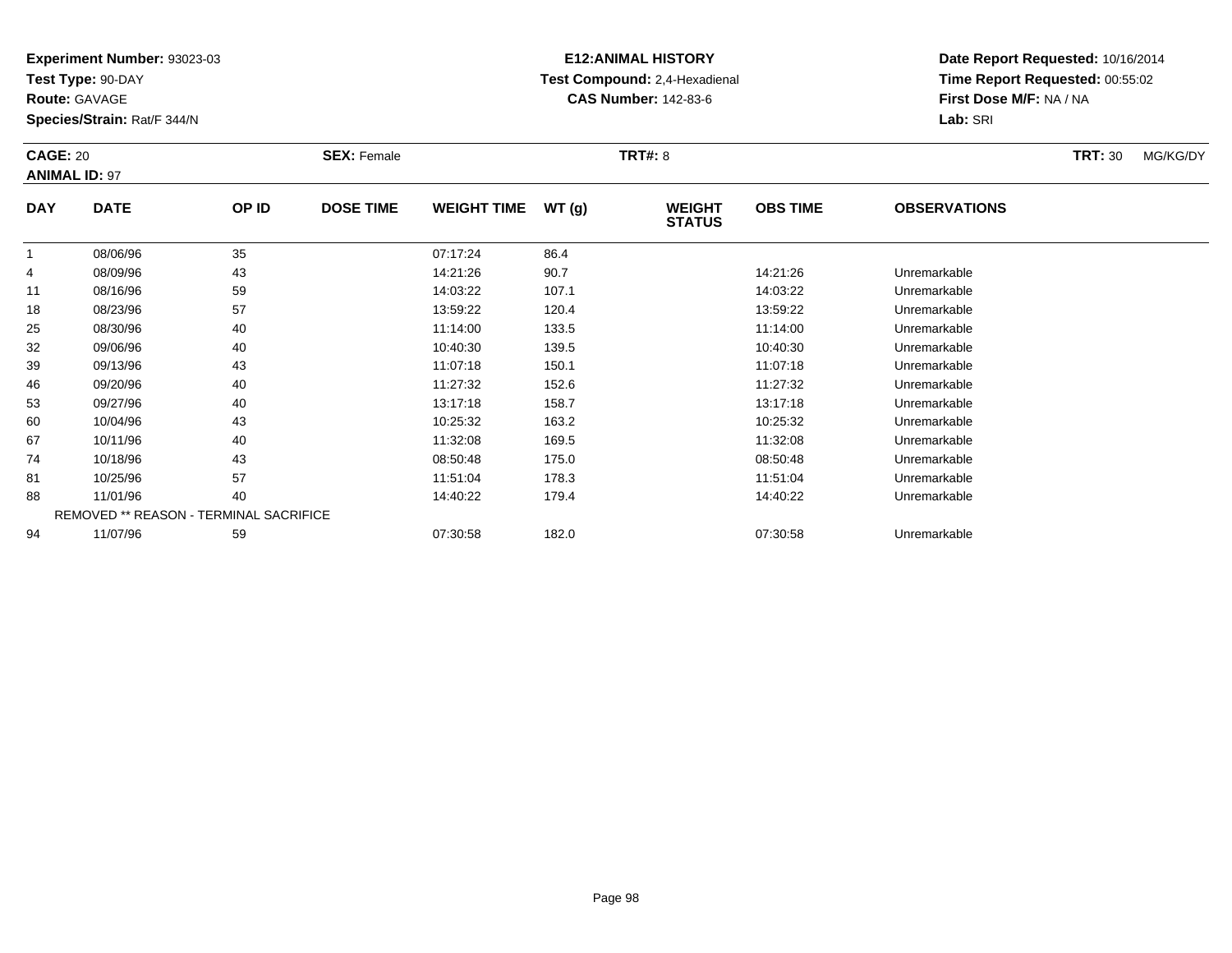**Test Type:** 90-DAY

**Route:** GAVAGE

**Species/Strain:** Rat/F 344/N

# **E12:ANIMAL HISTORY Test Compound:** 2,4-Hexadienal **CAS Number:** 142-83-6

|            | <b>CAGE: 20</b><br><b>ANIMAL ID: 98</b>       |       | <b>SEX: Female</b> |                    |       | <b>TRT#: 8</b>                 |                 | <b>TRT: 30</b>      | MG/KG/DY |  |
|------------|-----------------------------------------------|-------|--------------------|--------------------|-------|--------------------------------|-----------------|---------------------|----------|--|
| <b>DAY</b> | <b>DATE</b>                                   | OP ID | <b>DOSE TIME</b>   | <b>WEIGHT TIME</b> | WT(g) | <b>WEIGHT</b><br><b>STATUS</b> | <b>OBS TIME</b> | <b>OBSERVATIONS</b> |          |  |
|            | 08/06/96                                      | 35    |                    | 07:17:24           | 73.2  |                                |                 |                     |          |  |
| 4          | 08/09/96                                      | 43    |                    | 14:21:26           | 80.8  |                                | 14:21:26        | Unremarkable        |          |  |
| 11         | 08/16/96                                      | 59    |                    | 14:03:22           | 98.2  |                                | 14:03:22        | Unremarkable        |          |  |
| 18         | 08/23/96                                      | 57    |                    | 13:59:22           | 115.7 |                                | 13:59:22        | Unremarkable        |          |  |
| 25         | 08/30/96                                      | 40    |                    | 11:14:00           | 129.4 |                                | 11:14:00        | Unremarkable        |          |  |
| 32         | 09/06/96                                      | 40    |                    | 10:40:30           | 135.5 |                                | 10:40:30        | Unremarkable        |          |  |
| 39         | 09/13/96                                      | 43    |                    | 11:07:18           | 149.4 |                                | 11:07:18        | Unremarkable        |          |  |
| 46         | 09/20/96                                      | 40    |                    | 11:27:32           | 149.0 |                                | 11:27:32        | Unremarkable        |          |  |
| 53         | 09/27/96                                      | 40    |                    | 13:17:18           | 159.1 |                                | 13:17:18        | Unremarkable        |          |  |
| 60         | 10/04/96                                      | 43    |                    | 10:25:32           | 163.3 |                                | 10:25:32        | Unremarkable        |          |  |
| 67         | 10/11/96                                      | 40    |                    | 11:32:08           | 165.7 |                                | 11:32:08        | Unremarkable        |          |  |
| 74         | 10/18/96                                      | 43    |                    | 08:50:48           | 172.3 |                                | 08:50:48        | Unremarkable        |          |  |
| 81         | 10/25/96                                      | 57    |                    | 11:51:04           | 173.3 |                                | 11:51:04        | Unremarkable        |          |  |
| 88         | 11/01/96                                      | 40    |                    | 14:40:22           | 177.7 |                                | 14:40:22        | Unremarkable        |          |  |
|            | <b>REMOVED ** REASON - TERMINAL SACRIFICE</b> |       |                    |                    |       |                                |                 |                     |          |  |
| 94         | 11/07/96                                      | 59    |                    | 07:30:58           | 176.5 |                                | 07:30:58        | Unremarkable        |          |  |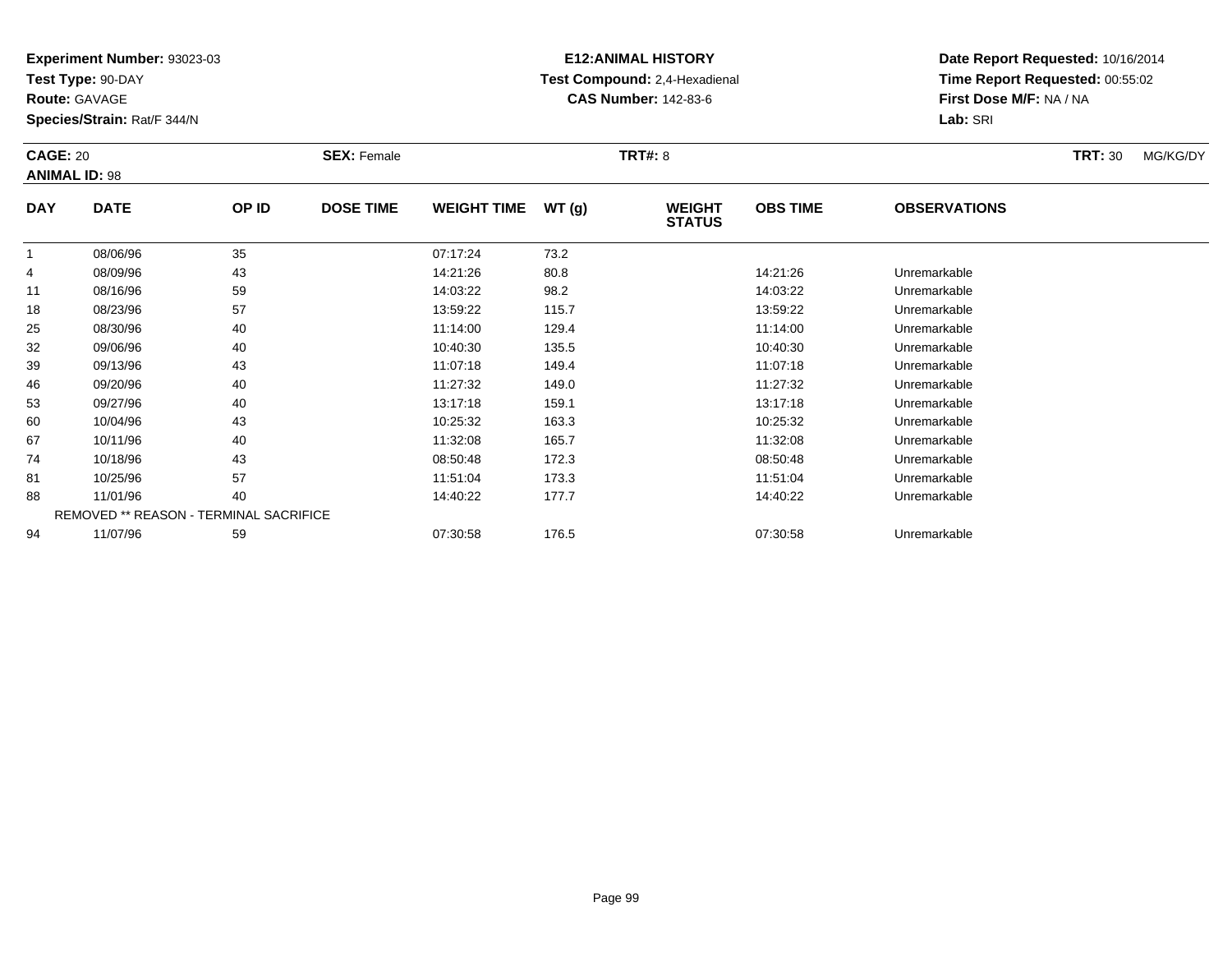**Test Type:** 90-DAY

**Route:** GAVAGE

**Species/Strain:** Rat/F 344/N

# **E12:ANIMAL HISTORY Test Compound:** 2,4-Hexadienal **CAS Number:** 142-83-6

| <b>CAGE: 20</b><br><b>ANIMAL ID: 99</b> |             | <b>SEX: Female</b>                     |                  |                    | <b>TRT#: 8</b> |                                | <b>TRT: 30</b>  | MG/KG/DY            |  |  |
|-----------------------------------------|-------------|----------------------------------------|------------------|--------------------|----------------|--------------------------------|-----------------|---------------------|--|--|
| <b>DAY</b>                              | <b>DATE</b> | OP ID                                  | <b>DOSE TIME</b> | <b>WEIGHT TIME</b> | WT(g)          | <b>WEIGHT</b><br><b>STATUS</b> | <b>OBS TIME</b> | <b>OBSERVATIONS</b> |  |  |
| 1                                       | 08/06/96    | 35                                     |                  | 07:17:24           | 101.3          |                                |                 |                     |  |  |
| 4                                       | 08/09/96    | 43                                     |                  | 14:21:26           | 104.2          |                                | 14:21:26        | Unremarkable        |  |  |
| 11                                      | 08/16/96    | 59                                     |                  | 14:03:22           | 123.5          |                                | 14:03:22        | Unremarkable        |  |  |
| 18                                      | 08/23/96    | 57                                     |                  | 13:59:22           | 138.7          |                                | 13:59:22        | Unremarkable        |  |  |
| 25                                      | 08/30/96    | 40                                     |                  | 11:14:00           | 147.4          |                                | 11:14:00        | Unremarkable        |  |  |
| 32                                      | 09/06/96    | 40                                     |                  | 10:40:30           | 161.1          |                                | 10:40:30        | Unremarkable        |  |  |
| 39                                      | 09/13/96    | 43                                     |                  | 11:07:18           | 169.8          |                                | 11:07:18        | Unremarkable        |  |  |
| 46                                      | 09/20/96    | 40                                     |                  | 11:27:32           | 175.2          |                                | 11:27:32        | Unremarkable        |  |  |
| 53                                      | 09/27/96    | 40                                     |                  | 13:17:18           | 182.7          |                                | 13:17:18        | Unremarkable        |  |  |
| 60                                      | 10/04/96    | 43                                     |                  | 10:25:32           | 188.7          |                                | 10:25:32        | Unremarkable        |  |  |
| 67                                      | 10/11/96    | 40                                     |                  | 11:32:08           | 191.5          |                                | 11:32:08        | Unremarkable        |  |  |
| 74                                      | 10/18/96    | 43                                     |                  | 08:50:48           | 195.2          |                                | 08:50:48        | Unremarkable        |  |  |
| 81                                      | 10/25/96    | 57                                     |                  | 11:51:04           | 190.6          |                                | 11:51:04        | Unremarkable        |  |  |
| 88                                      | 11/01/96    | 40                                     |                  | 14:40:22           | 194.0          |                                | 14:40:22        | Unremarkable        |  |  |
|                                         |             | REMOVED ** REASON - TERMINAL SACRIFICE |                  |                    |                |                                |                 |                     |  |  |
| 94                                      | 11/07/96    | 59                                     |                  | 07:30:58           | 195.0          |                                | 07:30:58        | Unremarkable        |  |  |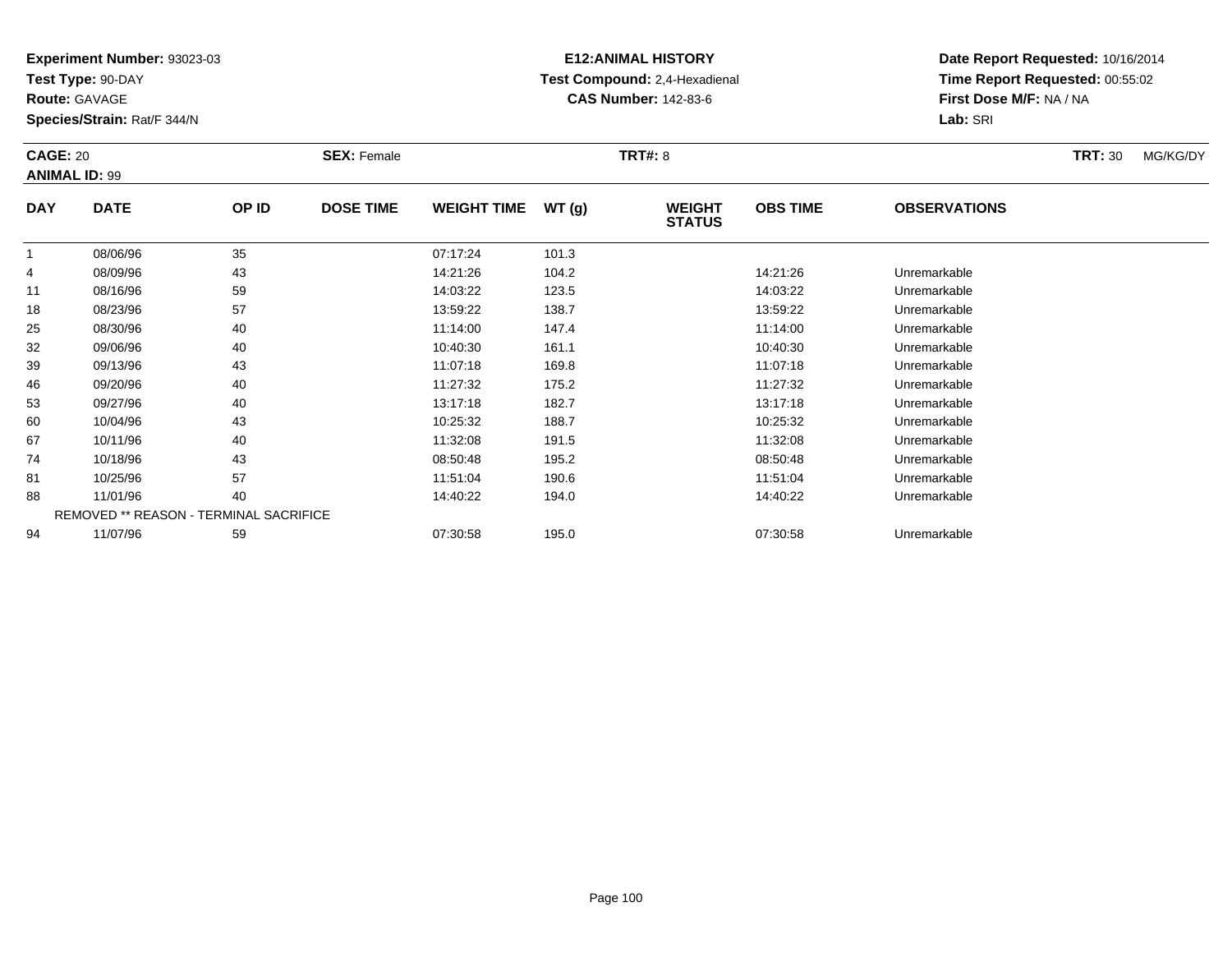**Test Type:** 90-DAY

**Route:** GAVAGE

**Species/Strain:** Rat/F 344/N

# **E12:ANIMAL HISTORY Test Compound:** 2,4-Hexadienal **CAS Number:** 142-83-6

| <b>CAGE: 20</b><br><b>ANIMAL ID: 100</b> |                                        | <b>SEX: Female</b> |                  | <b>TRT#: 8</b>     |       |                                | <b>TRT: 30</b>  | MG/KG/DY            |  |  |
|------------------------------------------|----------------------------------------|--------------------|------------------|--------------------|-------|--------------------------------|-----------------|---------------------|--|--|
| <b>DAY</b>                               | <b>DATE</b>                            | OP ID              | <b>DOSE TIME</b> | <b>WEIGHT TIME</b> | WT(g) | <b>WEIGHT</b><br><b>STATUS</b> | <b>OBS TIME</b> | <b>OBSERVATIONS</b> |  |  |
| -1                                       | 08/06/96                               | 35                 |                  | 07:17:24           | 78.6  |                                |                 |                     |  |  |
| 4                                        | 08/09/96                               | 43                 |                  | 14:21:26           | 83.7  |                                | 14:21:26        | Unremarkable        |  |  |
| 11                                       | 08/16/96                               | 59                 |                  | 14:03:22           | 103.1 |                                | 14:03:22        | Unremarkable        |  |  |
| 18                                       | 08/23/96                               | 57                 |                  | 13:59:22           | 118.9 |                                | 13:59:22        | Unremarkable        |  |  |
| 25                                       | 08/30/96                               | 40                 |                  | 11:14:00           | 133.4 |                                | 11:14:00        | Unremarkable        |  |  |
| 32                                       | 09/06/96                               | 40                 |                  | 10:40:30           | 146.2 |                                | 10:40:30        | Unremarkable        |  |  |
| 39                                       | 09/13/96                               | 43                 |                  | 11:07:18           | 150.8 |                                | 11:07:18        | Unremarkable        |  |  |
| 46                                       | 09/20/96                               | 40                 |                  | 11:27:32           | 162.6 |                                | 11:27:32        | Unremarkable        |  |  |
| 53                                       | 09/27/96                               | 40                 |                  | 13:17:18           | 167.4 |                                | 13:17:18        | Unremarkable        |  |  |
| 60                                       | 10/04/96                               | 43                 |                  | 10:25:32           | 171.5 |                                | 10:25:32        | Unremarkable        |  |  |
| 67                                       | 10/11/96                               | 40                 |                  | 11:32:08           | 188.6 |                                | 11:32:08        | Unremarkable        |  |  |
| 74                                       | 10/18/96                               | 43                 |                  | 08:50:48           | 193.9 |                                | 08:50:48        | Unremarkable        |  |  |
| 81                                       | 10/25/96                               | 57                 |                  | 11:51:04           | 193.3 |                                | 11:51:04        | Unremarkable        |  |  |
| 88                                       | 11/01/96                               | 40                 |                  | 14:40:22           | 194.9 |                                | 14:40:22        | Unremarkable        |  |  |
|                                          | REMOVED ** REASON - TERMINAL SACRIFICE |                    |                  |                    |       |                                |                 |                     |  |  |
| 94                                       | 11/07/96                               | 59                 |                  | 07:30:58           | 189.1 |                                | 07:30:58        | Unremarkable        |  |  |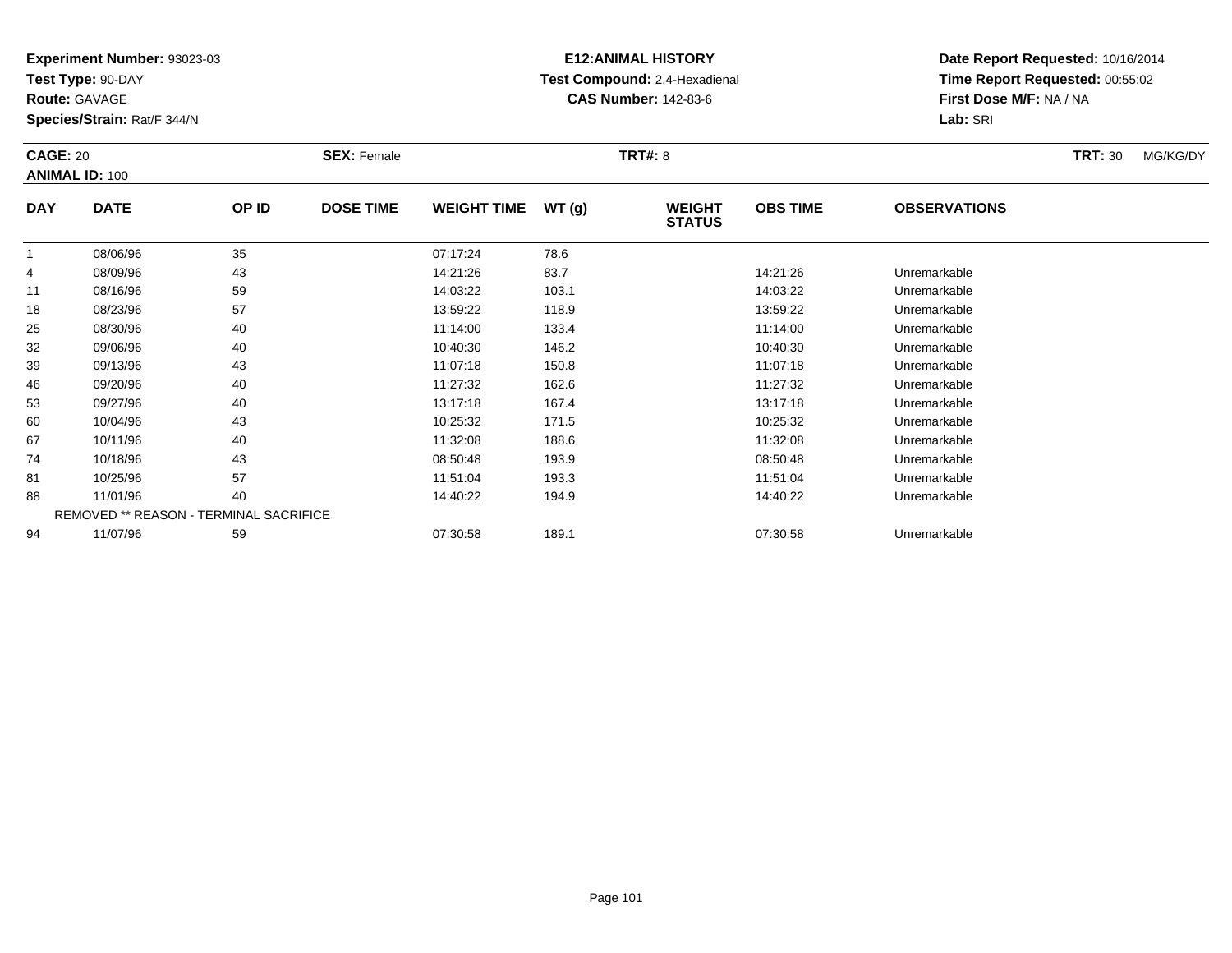**Test Type:** 90-DAY

**Route:** GAVAGE

**Species/Strain:** Rat/F 344/N

# **E12:ANIMAL HISTORY Test Compound:** 2,4-Hexadienal **CAS Number:** 142-83-6

|            | <b>CAGE: 21</b><br><b>ANIMAL ID: 101</b> |       | <b>SEX: Female</b> |                    | <b>TRT#: 10</b> |                                | <b>TRT: 60</b>  | MG/KG/DY            |  |  |
|------------|------------------------------------------|-------|--------------------|--------------------|-----------------|--------------------------------|-----------------|---------------------|--|--|
| <b>DAY</b> | <b>DATE</b>                              | OP ID | <b>DOSE TIME</b>   | <b>WEIGHT TIME</b> | WT(g)           | <b>WEIGHT</b><br><b>STATUS</b> | <b>OBS TIME</b> | <b>OBSERVATIONS</b> |  |  |
| 1          | 08/06/96                                 | 35    |                    | 07:10:40           | 75.5            |                                |                 |                     |  |  |
| 4          | 08/09/96                                 | 43    |                    | 14:15:22           | 82.3            |                                | 14:15:22        | Unremarkable        |  |  |
| 11         | 08/16/96                                 | 59    |                    | 13:56:00           | 100.4           |                                | 13:56:00        | Unremarkable        |  |  |
| 18         | 08/23/96                                 | 57    |                    | 13:49:00           | 117.3           |                                | 13:49:00        | Unremarkable        |  |  |
| 25         | 08/30/96                                 | 40    |                    | 11:05:18           | 132.8           |                                | 11:05:18        | Unremarkable        |  |  |
| 32         | 09/06/96                                 | 40    |                    | 10:32:58           | 142.6           |                                | 10:32:58        | Unremarkable        |  |  |
| 39         | 09/13/96                                 | 43    |                    | 11:01:14           | 153.1           |                                | 11:01:14        | Unremarkable        |  |  |
| 46         | 09/20/96                                 | 40    |                    | 11:17:04           | 155.2           |                                | 11:17:04        | Unremarkable        |  |  |
| 53         | 09/27/96                                 | 40    |                    | 11:48:16           | 166.9           |                                | 11:48:16        | Unremarkable        |  |  |
| 60         | 10/04/96                                 | 43    |                    | 10:29:52           | 167.7           |                                | 10:29:52        | Unremarkable        |  |  |
| 67         | 10/11/96                                 | 40    |                    | 11:24:22           | 175.9           |                                | 11:24:22        | Unremarkable        |  |  |
| 74         | 10/18/96                                 | 43    |                    | 08:44:12           | 178.4           |                                | 08:44:12        | Unremarkable        |  |  |
| 81         | 10/25/96                                 | 57    |                    | 11:39:52           | 179.8           |                                | 11:39:52        | Unremarkable        |  |  |
| 88         | 11/01/96                                 | 40    |                    | 14:33:50           | 182.8           |                                | 14:33:50        | Unremarkable        |  |  |
|            | REMOVED ** REASON - TERMINAL SACRIFICE   |       |                    |                    |                 |                                |                 |                     |  |  |
| 94         | 11/07/96                                 | 59    |                    | 07:32:34           | 183.4           |                                | 07:32:34        | Unremarkable        |  |  |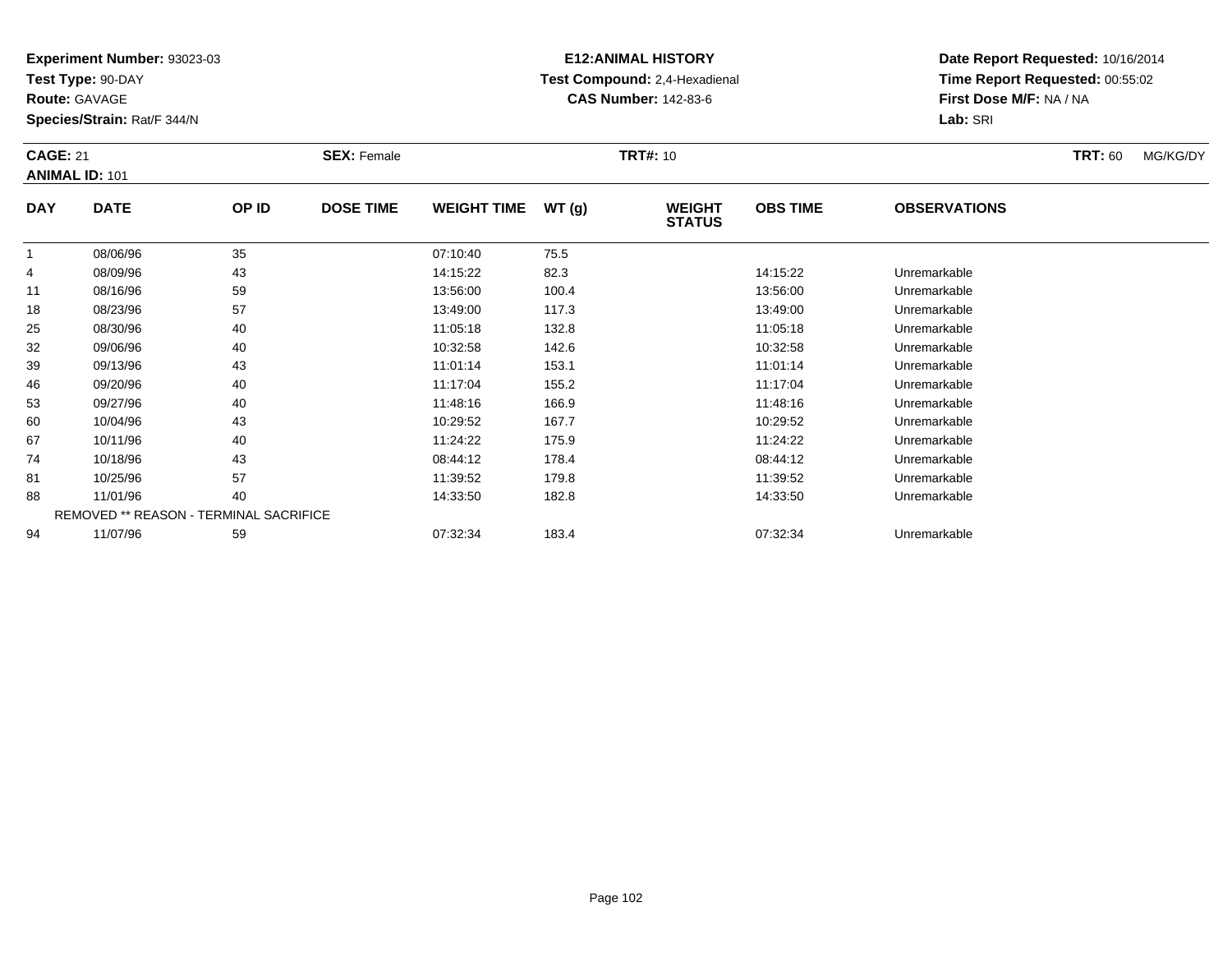**Test Type:** 90-DAY

**Route:** GAVAGE

**Species/Strain:** Rat/F 344/N

# **E12:ANIMAL HISTORY Test Compound:** 2,4-Hexadienal **CAS Number:** 142-83-6

|            | <b>CAGE: 21</b><br><b>ANIMAL ID: 102</b> |                                        | <b>SEX: Female</b> |                    | <b>TRT#: 10</b> |                                |                 | <b>TRT:</b> 60      | MG/KG/DY |  |
|------------|------------------------------------------|----------------------------------------|--------------------|--------------------|-----------------|--------------------------------|-----------------|---------------------|----------|--|
| <b>DAY</b> | <b>DATE</b>                              | OP ID                                  | <b>DOSE TIME</b>   | <b>WEIGHT TIME</b> | WT(g)           | <b>WEIGHT</b><br><b>STATUS</b> | <b>OBS TIME</b> | <b>OBSERVATIONS</b> |          |  |
| 1          | 08/06/96                                 | 35                                     |                    | 07:10:40           | 98.0            |                                |                 |                     |          |  |
| 4          | 08/09/96                                 | 43                                     |                    | 14:15:22           | 101.2           |                                | 14:15:22        | Unremarkable        |          |  |
| 11         | 08/16/96                                 | 59                                     |                    | 13:56:00           | 117.6           |                                | 13:56:00        | Unremarkable        |          |  |
| 18         | 08/23/96                                 | 57                                     |                    | 13:49:00           | 133.5           |                                | 13:49:00        | Unremarkable        |          |  |
| 25         | 08/30/96                                 | 40                                     |                    | 11:05:18           | 148.5           |                                | 11:05:18        | Unremarkable        |          |  |
| 32         | 09/06/96                                 | 40                                     |                    | 10:32:58           | 156.8           |                                | 10:32:58        | Unremarkable        |          |  |
| 39         | 09/13/96                                 | 43                                     |                    | 11:01:14           | 164.5           |                                | 11:01:14        | Unremarkable        |          |  |
| 46         | 09/20/96                                 | 40                                     |                    | 11:17:04           | 165.6           |                                | 11:17:04        | Unremarkable        |          |  |
| 53         | 09/27/96                                 | 40                                     |                    | 11:48:16           | 176.9           |                                | 11:48:16        | Unremarkable        |          |  |
| 60         | 10/04/96                                 | 43                                     |                    | 10:29:52           | 182.6           |                                | 10:29:52        | Unremarkable        |          |  |
| 67         | 10/11/96                                 | 40                                     |                    | 11:24:22           | 185.8           |                                | 11:24:22        | Unremarkable        |          |  |
| 74         | 10/18/96                                 | 43                                     |                    | 08:44:12           | 187.6           |                                | 08:44:12        | Unremarkable        |          |  |
| 81         | 10/25/96                                 | 57                                     |                    | 11:39:52           | 194.7           |                                | 11:39:52        | Unremarkable        |          |  |
| 88         | 11/01/96                                 | 40                                     |                    | 14:33:50           | 193.9           |                                | 14:33:50        | Unremarkable        |          |  |
|            |                                          | REMOVED ** REASON - TERMINAL SACRIFICE |                    |                    |                 |                                |                 |                     |          |  |
| 94         | 11/07/96                                 | 59                                     |                    | 07:32:34           | 191.4           |                                | 07:32:34        | Unremarkable        |          |  |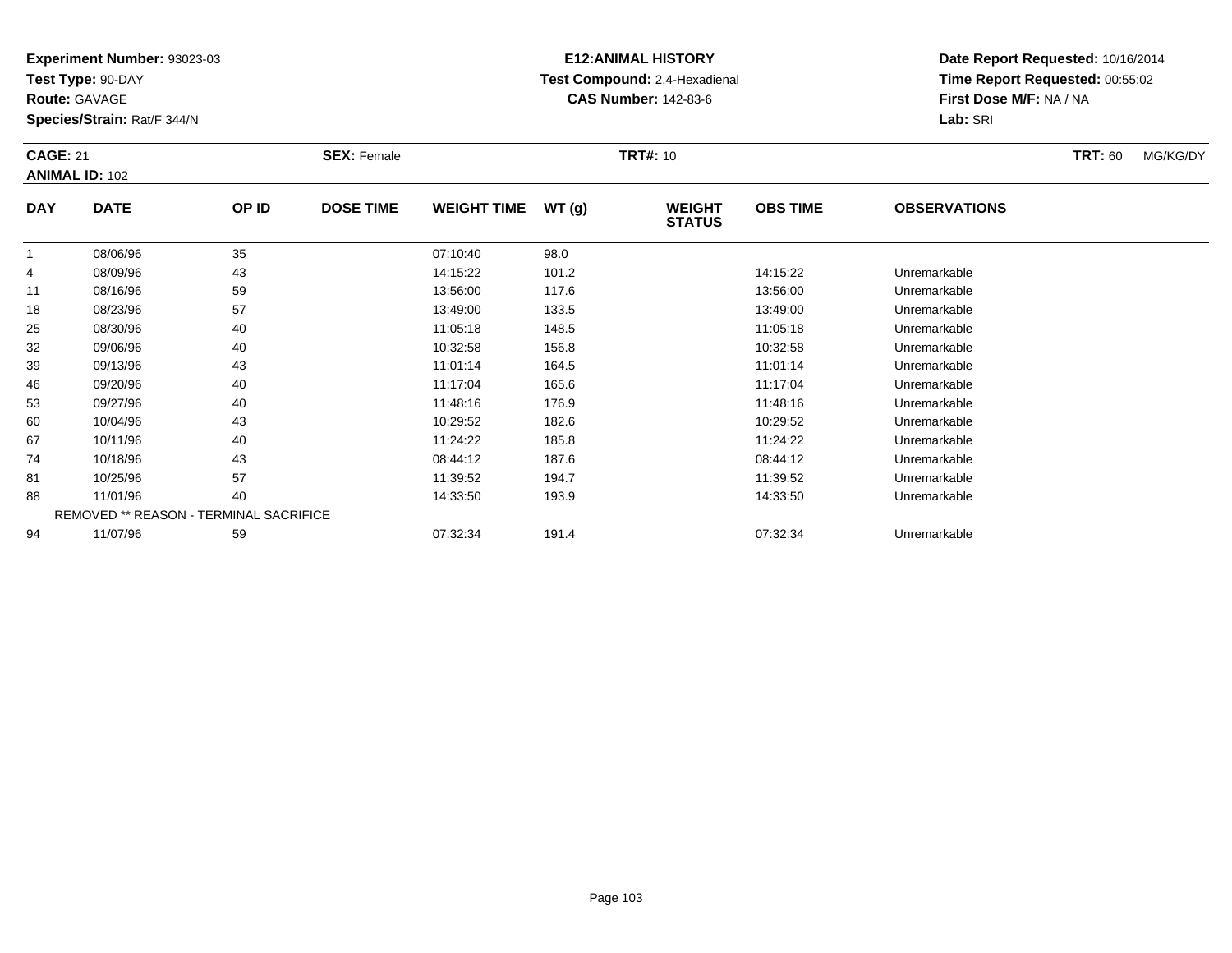**Test Type:** 90-DAY

**Route:** GAVAGE

**Species/Strain:** Rat/F 344/N

# **E12:ANIMAL HISTORY Test Compound:** 2,4-Hexadienal **CAS Number:** 142-83-6

|            | <b>CAGE: 21</b><br><b>ANIMAL ID: 103</b> |       | <b>SEX: Female</b> | <b>TRT#: 10</b>    |       |                                |                 |                     | <b>TRT: 60</b> | MG/KG/DY |
|------------|------------------------------------------|-------|--------------------|--------------------|-------|--------------------------------|-----------------|---------------------|----------------|----------|
| <b>DAY</b> | <b>DATE</b>                              | OP ID | <b>DOSE TIME</b>   | <b>WEIGHT TIME</b> | WT(g) | <b>WEIGHT</b><br><b>STATUS</b> | <b>OBS TIME</b> | <b>OBSERVATIONS</b> |                |          |
| 1          | 08/06/96                                 | 35    |                    | 07:10:40           | 97.5  |                                |                 |                     |                |          |
| 4          | 08/09/96                                 | 43    |                    | 14:15:22           | 103.5 |                                | 14:15:22        | Unremarkable        |                |          |
| 11         | 08/16/96                                 | 59    |                    | 13:56:00           | 119.5 |                                | 13:56:00        | Unremarkable        |                |          |
| 18         | 08/23/96                                 | 57    |                    | 13:49:00           | 131.9 |                                | 13:49:00        | Unremarkable        |                |          |
| 25         | 08/30/96                                 | 40    |                    | 11:05:18           | 143.8 |                                | 11:05:18        | Unremarkable        |                |          |
| 32         | 09/06/96                                 | 40    |                    | 10:32:58           | 155.8 |                                | 10:32:58        | Unremarkable        |                |          |
| 39         | 09/13/96                                 | 43    |                    | 11:01:14           | 160.3 |                                | 11:01:14        | Unremarkable        |                |          |
| 46         | 09/20/96                                 | 40    |                    | 11:17:04           | 171.9 |                                | 11:17:04        | Unremarkable        |                |          |
| 53         | 09/27/96                                 | 40    |                    | 11:48:16           | 176.0 |                                | 11:48:16        | Unremarkable        |                |          |
| 60         | 10/04/96                                 | 43    |                    | 10:29:52           | 178.9 |                                | 10:29:52        | Unremarkable        |                |          |
| 67         | 10/11/96                                 | 40    |                    | 11:24:22           | 187.1 |                                | 11:24:22        | Unremarkable        |                |          |
| 74         | 10/18/96                                 | 43    |                    | 08:44:12           | 186.7 |                                | 08:44:12        | Unremarkable        |                |          |
| 81         | 10/25/96                                 | 57    |                    | 11:39:52           | 193.4 |                                | 11:39:52        | Unremarkable        |                |          |
| 88         | 11/01/96                                 | 40    |                    | 14:33:50           | 193.7 |                                | 14:33:50        | Unremarkable        |                |          |
|            | REMOVED ** REASON - TERMINAL SACRIFICE   |       |                    |                    |       |                                |                 |                     |                |          |
| 94         | 11/07/96                                 | 59    |                    | 07:32:34           | 191.0 |                                | 07:32:34        | Unremarkable        |                |          |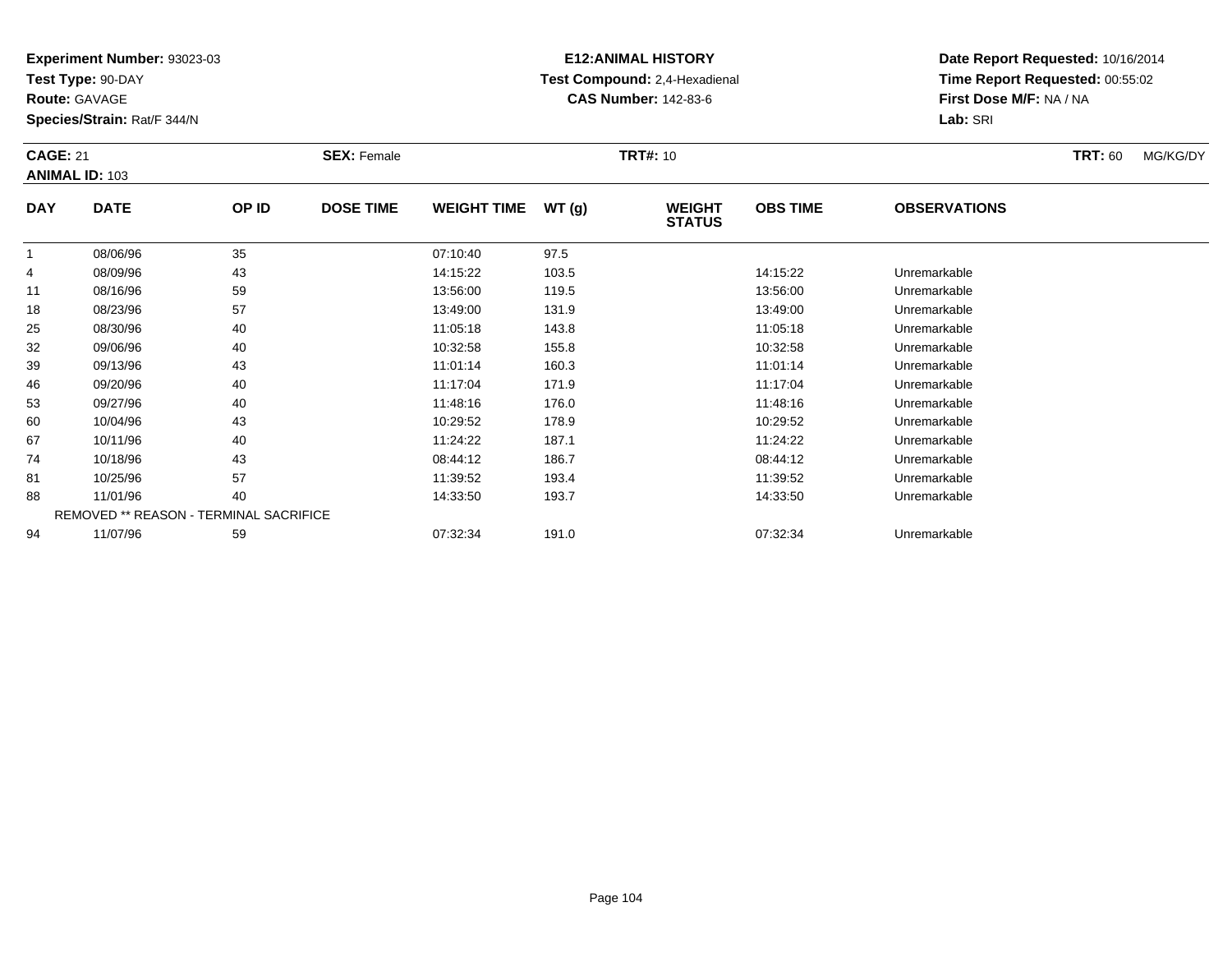**Test Type:** 90-DAY

**Route:** GAVAGE

**Species/Strain:** Rat/F 344/N

# **E12:ANIMAL HISTORY Test Compound:** 2,4-Hexadienal **CAS Number:** 142-83-6

|            | <b>CAGE: 21</b><br><b>ANIMAL ID: 104</b> |                                        | <b>SEX: Female</b> |                    | <b>TRT#: 10</b> |                                |                 | <b>TRT: 60</b>      | MG/KG/DY |  |
|------------|------------------------------------------|----------------------------------------|--------------------|--------------------|-----------------|--------------------------------|-----------------|---------------------|----------|--|
| <b>DAY</b> | <b>DATE</b>                              | OP ID                                  | <b>DOSE TIME</b>   | <b>WEIGHT TIME</b> | WT(g)           | <b>WEIGHT</b><br><b>STATUS</b> | <b>OBS TIME</b> | <b>OBSERVATIONS</b> |          |  |
|            | 08/06/96                                 | 35                                     |                    | 07:10:40           | 80.9            |                                |                 |                     |          |  |
| 4          | 08/09/96                                 | 43                                     |                    | 14:15:22           | 87.4            |                                | 14:15:22        | Unremarkable        |          |  |
| 11         | 08/16/96                                 | 59                                     |                    | 13:56:00           | 103.5           |                                | 13:56:00        | Unremarkable        |          |  |
| 18         | 08/23/96                                 | 57                                     |                    | 13:49:00           | 120.9           |                                | 13:49:00        | Unremarkable        |          |  |
| 25         | 08/30/96                                 | 40                                     |                    | 11:05:18           | 140.5           |                                | 11:05:18        | Unremarkable        |          |  |
| 32         | 09/06/96                                 | 40                                     |                    | 10:32:58           | 149.1           |                                | 10:32:58        | Unremarkable        |          |  |
| 39         | 09/13/96                                 | 43                                     |                    | 11:01:14           | 158.7           |                                | 11:01:14        | Unremarkable        |          |  |
| 46         | 09/20/96                                 | 40                                     |                    | 11:17:04           | 166.6           |                                | 11:17:04        | Unremarkable        |          |  |
| 53         | 09/27/96                                 | 40                                     |                    | 11:48:16           | 172.2           |                                | 11:48:16        | Unremarkable        |          |  |
| 60         | 10/04/96                                 | 43                                     |                    | 10:29:52           | 178.9           |                                | 10:29:52        | Unremarkable        |          |  |
| 67         | 10/11/96                                 | 40                                     |                    | 11:24:22           | 185.6           |                                | 11:24:22        | Unremarkable        |          |  |
| 74         | 10/18/96                                 | 43                                     |                    | 08:44:12           | 190.2           |                                | 08:44:12        | Unremarkable        |          |  |
| 81         | 10/25/96                                 | 57                                     |                    | 11:39:52           | 194.5           |                                | 11:39:52        | Unremarkable        |          |  |
| 88         | 11/01/96                                 | 40                                     |                    | 14:33:50           | 191.5           |                                | 14:33:50        | Unremarkable        |          |  |
|            |                                          | REMOVED ** REASON - TERMINAL SACRIFICE |                    |                    |                 |                                |                 |                     |          |  |
| 94         | 11/07/96                                 | 59                                     |                    | 07:32:34           | 196.0           |                                | 07:32:34        | Unremarkable        |          |  |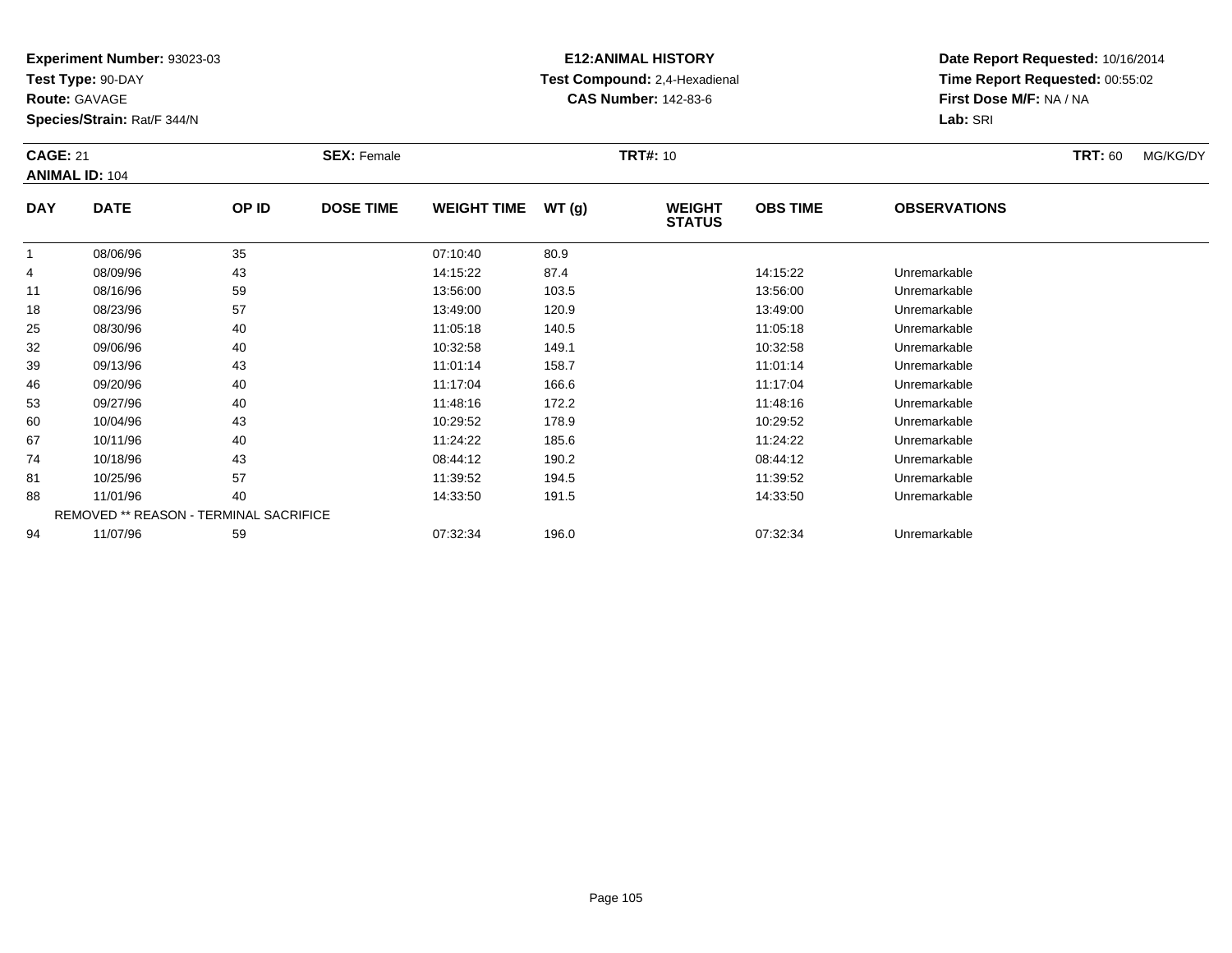**Test Type:** 90-DAY

**Route:** GAVAGE

**Species/Strain:** Rat/F 344/N

# **E12:ANIMAL HISTORY Test Compound:** 2,4-Hexadienal **CAS Number:** 142-83-6

|            | <b>CAGE: 21</b><br><b>ANIMAL ID: 105</b> |                                        | <b>SEX: Female</b> |                    | <b>TRT#: 10</b> |                                |                 | <b>TRT:</b> 60      | MG/KG/DY |  |
|------------|------------------------------------------|----------------------------------------|--------------------|--------------------|-----------------|--------------------------------|-----------------|---------------------|----------|--|
| <b>DAY</b> | <b>DATE</b>                              | OP ID                                  | <b>DOSE TIME</b>   | <b>WEIGHT TIME</b> | WT(g)           | <b>WEIGHT</b><br><b>STATUS</b> | <b>OBS TIME</b> | <b>OBSERVATIONS</b> |          |  |
| 1          | 08/06/96                                 | 35                                     |                    | 07:10:40           | 86.4            |                                |                 |                     |          |  |
| 4          | 08/09/96                                 | 43                                     |                    | 14:15:22           | 94.1            |                                | 14:15:22        | Unremarkable        |          |  |
| 11         | 08/16/96                                 | 59                                     |                    | 13:56:00           | 109.4           |                                | 13:56:00        | Unremarkable        |          |  |
| 18         | 08/23/96                                 | 57                                     |                    | 13:49:00           | 125.6           |                                | 13:49:00        | Unremarkable        |          |  |
| 25         | 08/30/96                                 | 40                                     |                    | 11:05:18           | 137.0           |                                | 11:05:18        | Unremarkable        |          |  |
| 32         | 09/06/96                                 | 40                                     |                    | 10:32:58           | 149.3           |                                | 10:32:58        | Unremarkable        |          |  |
| 39         | 09/13/96                                 | 43                                     |                    | 11:01:14           | 156.9           |                                | 11:01:14        | Unremarkable        |          |  |
| 46         | 09/20/96                                 | 40                                     |                    | 11:17:04           | 160.8           |                                | 11:17:04        | Unremarkable        |          |  |
| 53         | 09/27/96                                 | 40                                     |                    | 11:48:16           | 171.9           |                                | 11:48:16        | Unremarkable        |          |  |
| 60         | 10/04/96                                 | 43                                     |                    | 10:29:52           | 174.6           |                                | 10:29:52        | Unremarkable        |          |  |
| 67         | 10/11/96                                 | 40                                     |                    | 11:24:22           | 186.0           |                                | 11:24:22        | Unremarkable        |          |  |
| 74         | 10/18/96                                 | 43                                     |                    | 08:44:12           | 188.4           |                                | 08:44:12        | Unremarkable        |          |  |
| 81         | 10/25/96                                 | 57                                     |                    | 11:39:52           | 188.2           |                                | 11:39:52        | Unremarkable        |          |  |
| 88         | 11/01/96                                 | 40                                     |                    | 14:33:50           | 195.2           |                                | 14:33:50        | Unremarkable        |          |  |
|            |                                          | REMOVED ** REASON - TERMINAL SACRIFICE |                    |                    |                 |                                |                 |                     |          |  |
| 94         | 11/07/96                                 | 59                                     |                    | 07:32:34           | 195.4           |                                | 07:32:34        | Unremarkable        |          |  |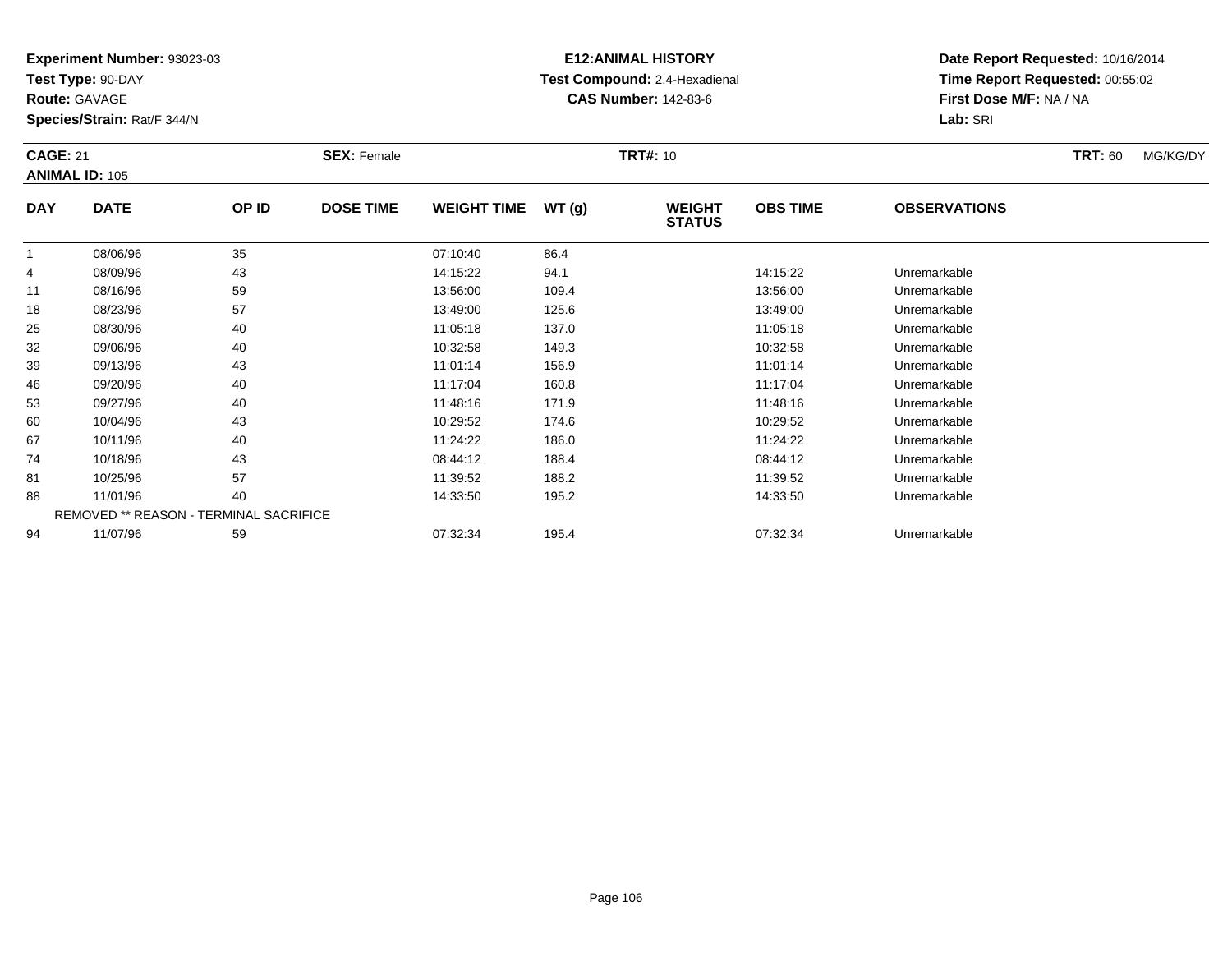**Test Type:** 90-DAY

**Route:** GAVAGE

**Species/Strain:** Rat/F 344/N

# **E12:ANIMAL HISTORY Test Compound:** 2,4-Hexadienal **CAS Number:** 142-83-6

| <b>CAGE: 22</b> | <b>ANIMAL ID: 106</b>                  |       | <b>SEX: Female</b> |                    |       | <b>TRT#: 10</b>                |                 |                     | <b>TRT: 60</b> | MG/KG/DY |
|-----------------|----------------------------------------|-------|--------------------|--------------------|-------|--------------------------------|-----------------|---------------------|----------------|----------|
| <b>DAY</b>      | <b>DATE</b>                            | OP ID | <b>DOSE TIME</b>   | <b>WEIGHT TIME</b> | WT(g) | <b>WEIGHT</b><br><b>STATUS</b> | <b>OBS TIME</b> | <b>OBSERVATIONS</b> |                |          |
| -1              | 08/06/96                               | 35    |                    | 07:11:50           | 82.2  |                                |                 |                     |                |          |
| 4               | 08/09/96                               | 43    |                    | 14:16:48           | 93.7  |                                | 14:16:48        | Unremarkable        |                |          |
| 11              | 08/16/96                               | 59    |                    | 13:57:20           | 113.9 |                                | 13:57:20        | Unremarkable        |                |          |
| 18              | 08/23/96                               | 57    |                    | 13:51:28           | 132.1 |                                | 13:51:28        | Unremarkable        |                |          |
| 25              | 08/30/96                               | 40    |                    | 11:07:12           | 145.6 |                                | 11:07:12        | Unremarkable        |                |          |
| 32              | 09/06/96                               | 40    |                    | 10:34:16           | 159.2 |                                | 10:34:16        | Unremarkable        |                |          |
| 39              | 09/13/96                               | 43    |                    | 11:02:20           | 166.7 |                                | 11:02:20        | Unremarkable        |                |          |
| 46              | 09/20/96                               | 40    |                    | 11:19:06           | 176.1 |                                | 11:19:06        | Unremarkable        |                |          |
| 53              | 09/27/96                               | 40    |                    | 11:49:30           | 182.5 |                                | 11:49:30        | Unremarkable        |                |          |
| 60              | 10/04/96                               | 43    |                    | 10:31:00           | 186.7 |                                | 10:31:00        | Unremarkable        |                |          |
| 67              | 10/11/96                               | 40    |                    | 11:26:10           | 185.2 |                                | 11:26:10        | Unremarkable        |                |          |
| 74              | 10/18/96                               | 43    |                    | 08:43:00           | 194.1 |                                | 08:43:00        | Unremarkable        |                |          |
| 81              | 10/25/96                               | 57    |                    | 11:41:58           | 200.3 |                                | 11:41:58        | Unremarkable        |                |          |
| 88              | 11/01/96                               | 40    |                    | 14:34:58           | 200.7 |                                | 14:34:58        | Unremarkable        |                |          |
|                 | REMOVED ** REASON - TERMINAL SACRIFICE |       |                    |                    |       |                                |                 |                     |                |          |
| 94              | 11/07/96                               | 59    |                    | 07:34:10           | 198.9 |                                | 07:34:10        | Unremarkable        |                |          |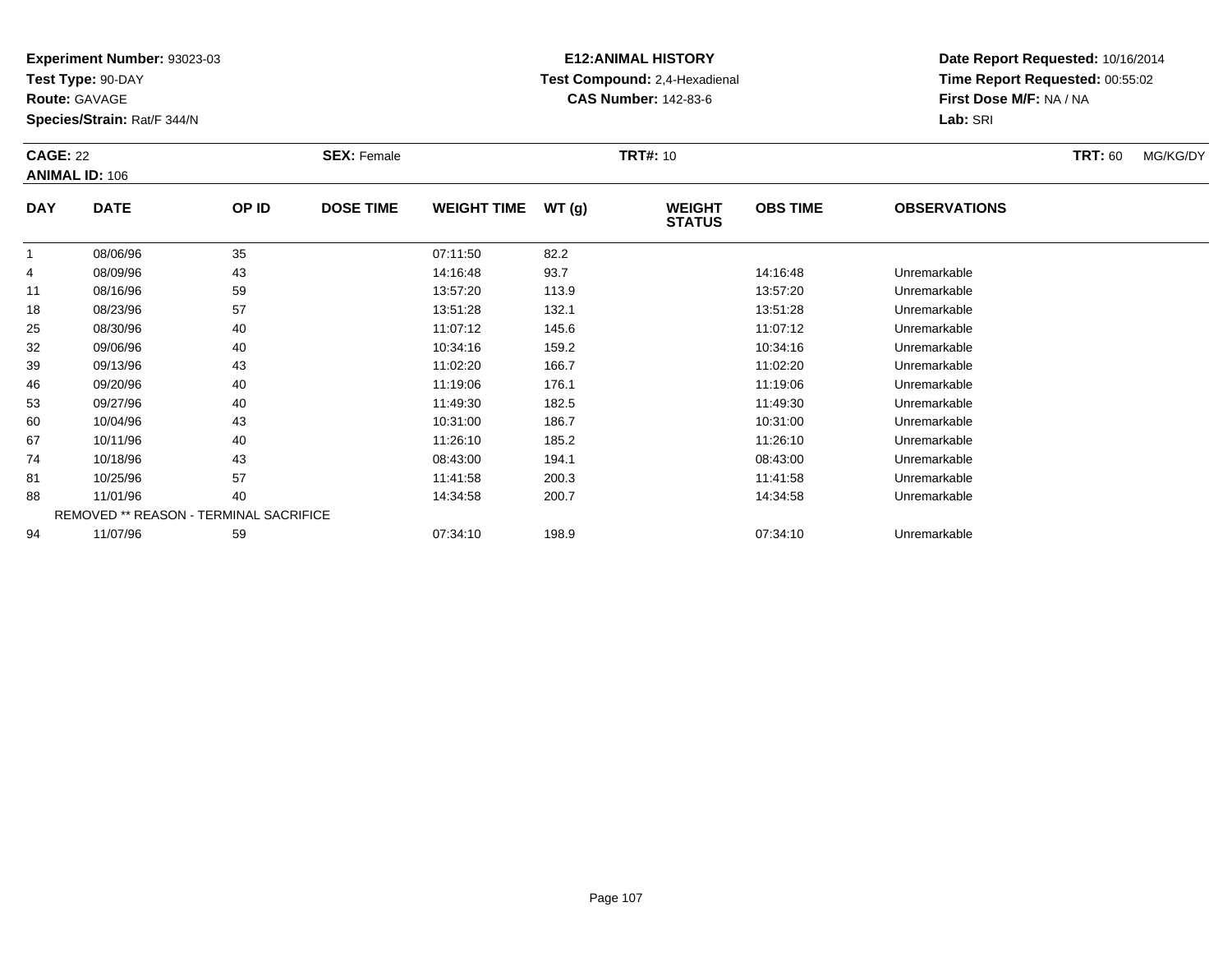**Test Type:** 90-DAY

**Route:** GAVAGE

**Species/Strain:** Rat/F 344/N

# **E12:ANIMAL HISTORY Test Compound:** 2,4-Hexadienal **CAS Number:** 142-83-6

|            | <b>CAGE: 22</b><br><b>ANIMAL ID: 107</b> |                                        | <b>SEX: Female</b> |                    |       | <b>TRT#: 10</b>                |                 | <b>TRT: 60</b>      | MG/KG/DY |  |
|------------|------------------------------------------|----------------------------------------|--------------------|--------------------|-------|--------------------------------|-----------------|---------------------|----------|--|
| <b>DAY</b> | <b>DATE</b>                              | OP ID                                  | <b>DOSE TIME</b>   | <b>WEIGHT TIME</b> | WT(g) | <b>WEIGHT</b><br><b>STATUS</b> | <b>OBS TIME</b> | <b>OBSERVATIONS</b> |          |  |
|            | 08/06/96                                 | 35                                     |                    | 07:11:50           | 76.0  |                                |                 |                     |          |  |
| 4          | 08/09/96                                 | 43                                     |                    | 14:16:48           | 84.6  |                                | 14:16:48        | Unremarkable        |          |  |
| 11         | 08/16/96                                 | 59                                     |                    | 13:57:20           | 104.0 |                                | 13:57:20        | Unremarkable        |          |  |
| 18         | 08/23/96                                 | 57                                     |                    | 13:51:28           | 121.5 |                                | 13:51:28        | Unremarkable        |          |  |
| 25         | 08/30/96                                 | 40                                     |                    | 11:07:12           | 140.9 |                                | 11:07:12        | Unremarkable        |          |  |
| 32         | 09/06/96                                 | 40                                     |                    | 10:34:16           | 145.4 |                                | 10:34:16        | Unremarkable        |          |  |
| 39         | 09/13/96                                 | 43                                     |                    | 11:02:20           | 157.4 |                                | 11:02:20        | Unremarkable        |          |  |
| 46         | 09/20/96                                 | 40                                     |                    | 11:19:06           | 161.2 |                                | 11:19:06        | Unremarkable        |          |  |
| 53         | 09/27/96                                 | 40                                     |                    | 11:49:30           | 167.2 |                                | 11:49:30        | Unremarkable        |          |  |
| 60         | 10/04/96                                 | 43                                     |                    | 10:31:00           | 172.1 |                                | 10:31:00        | Unremarkable        |          |  |
| 67         | 10/11/96                                 | 40                                     |                    | 11:26:10           | 177.6 |                                | 11:26:10        | Unremarkable        |          |  |
| 74         | 10/18/96                                 | 43                                     |                    | 08:43:00           | 183.6 |                                | 08:43:00        | Unremarkable        |          |  |
| 81         | 10/25/96                                 | 57                                     |                    | 11:41:58           | 182.6 |                                | 11:41:58        | Unremarkable        |          |  |
| 88         | 11/01/96                                 | 40                                     |                    | 14:34:58           | 188.5 |                                | 14:34:58        | Unremarkable        |          |  |
|            |                                          | REMOVED ** REASON - TERMINAL SACRIFICE |                    |                    |       |                                |                 |                     |          |  |
| 94         | 11/07/96                                 | 59                                     |                    | 07:34:10           | 190.2 |                                | 07:34:10        | Unremarkable        |          |  |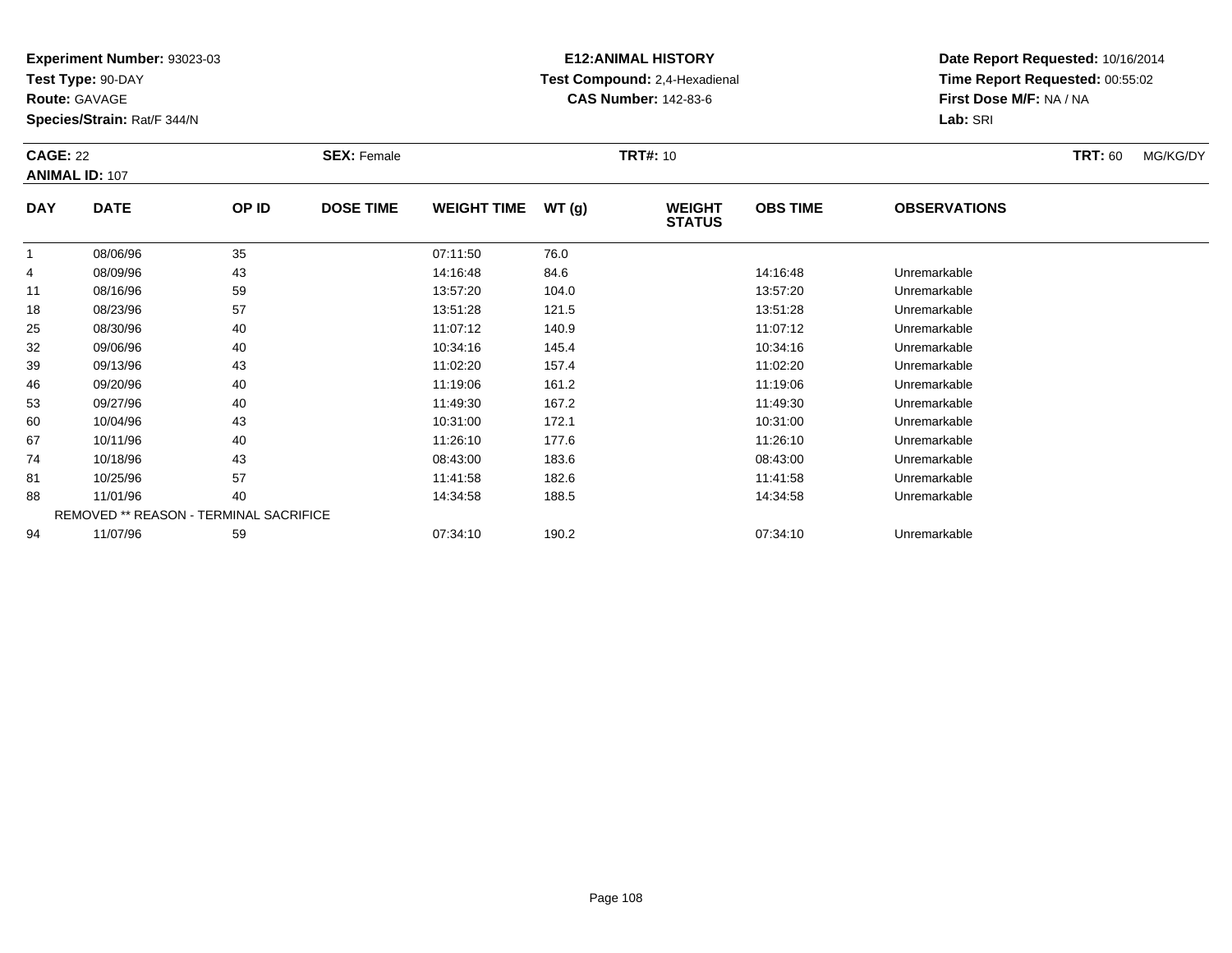**Test Type:** 90-DAY

**Route:** GAVAGE

**Species/Strain:** Rat/F 344/N

# **E12:ANIMAL HISTORY Test Compound:** 2,4-Hexadienal **CAS Number:** 142-83-6

| <b>CAGE: 22</b> | <b>ANIMAL ID: 108</b>                  |       | <b>SEX: Female</b> |                    |       | <b>TRT#: 10</b>                |                 |                     | <b>TRT: 60</b> | MG/KG/DY |
|-----------------|----------------------------------------|-------|--------------------|--------------------|-------|--------------------------------|-----------------|---------------------|----------------|----------|
| <b>DAY</b>      | <b>DATE</b>                            | OP ID | <b>DOSE TIME</b>   | <b>WEIGHT TIME</b> | WT(g) | <b>WEIGHT</b><br><b>STATUS</b> | <b>OBS TIME</b> | <b>OBSERVATIONS</b> |                |          |
| -1              | 08/06/96                               | 35    |                    | 07:11:50           | 92.6  |                                |                 |                     |                |          |
| 4               | 08/09/96                               | 43    |                    | 14:16:48           | 98.2  |                                | 14:16:48        | Unremarkable        |                |          |
| 11              | 08/16/96                               | 59    |                    | 13:57:20           | 115.7 |                                | 13:57:20        | Unremarkable        |                |          |
| 18              | 08/23/96                               | 57    |                    | 13:51:28           | 130.3 |                                | 13:51:28        | Unremarkable        |                |          |
| 25              | 08/30/96                               | 40    |                    | 11:07:12           | 142.4 |                                | 11:07:12        | Unremarkable        |                |          |
| 32              | 09/06/96                               | 40    |                    | 10:34:16           | 154.5 |                                | 10:34:16        | Unremarkable        |                |          |
| 39              | 09/13/96                               | 43    |                    | 11:02:20           | 162.4 |                                | 11:02:20        | Unremarkable        |                |          |
| 46              | 09/20/96                               | 40    |                    | 11:19:06           | 168.7 |                                | 11:19:06        | Unremarkable        |                |          |
| 53              | 09/27/96                               | 40    |                    | 11:49:30           | 172.3 |                                | 11:49:30        | Unremarkable        |                |          |
| 60              | 10/04/96                               | 43    |                    | 10:31:00           | 179.2 |                                | 10:31:00        | Unremarkable        |                |          |
| 67              | 10/11/96                               | 40    |                    | 11:26:10           | 182.5 |                                | 11:26:10        | Unremarkable        |                |          |
| 74              | 10/18/96                               | 43    |                    | 08:43:00           | 184.3 |                                | 08:43:00        | Unremarkable        |                |          |
| 81              | 10/25/96                               | 57    |                    | 11:41:58           | 189.1 |                                | 11:41:58        | Unremarkable        |                |          |
| 88              | 11/01/96                               | 40    |                    | 14:34:58           | 186.4 |                                | 14:34:58        | Unremarkable        |                |          |
|                 | REMOVED ** REASON - TERMINAL SACRIFICE |       |                    |                    |       |                                |                 |                     |                |          |
| 94              | 11/07/96                               | 59    |                    | 07:34:10           | 186.2 |                                | 07:34:10        | Unremarkable        |                |          |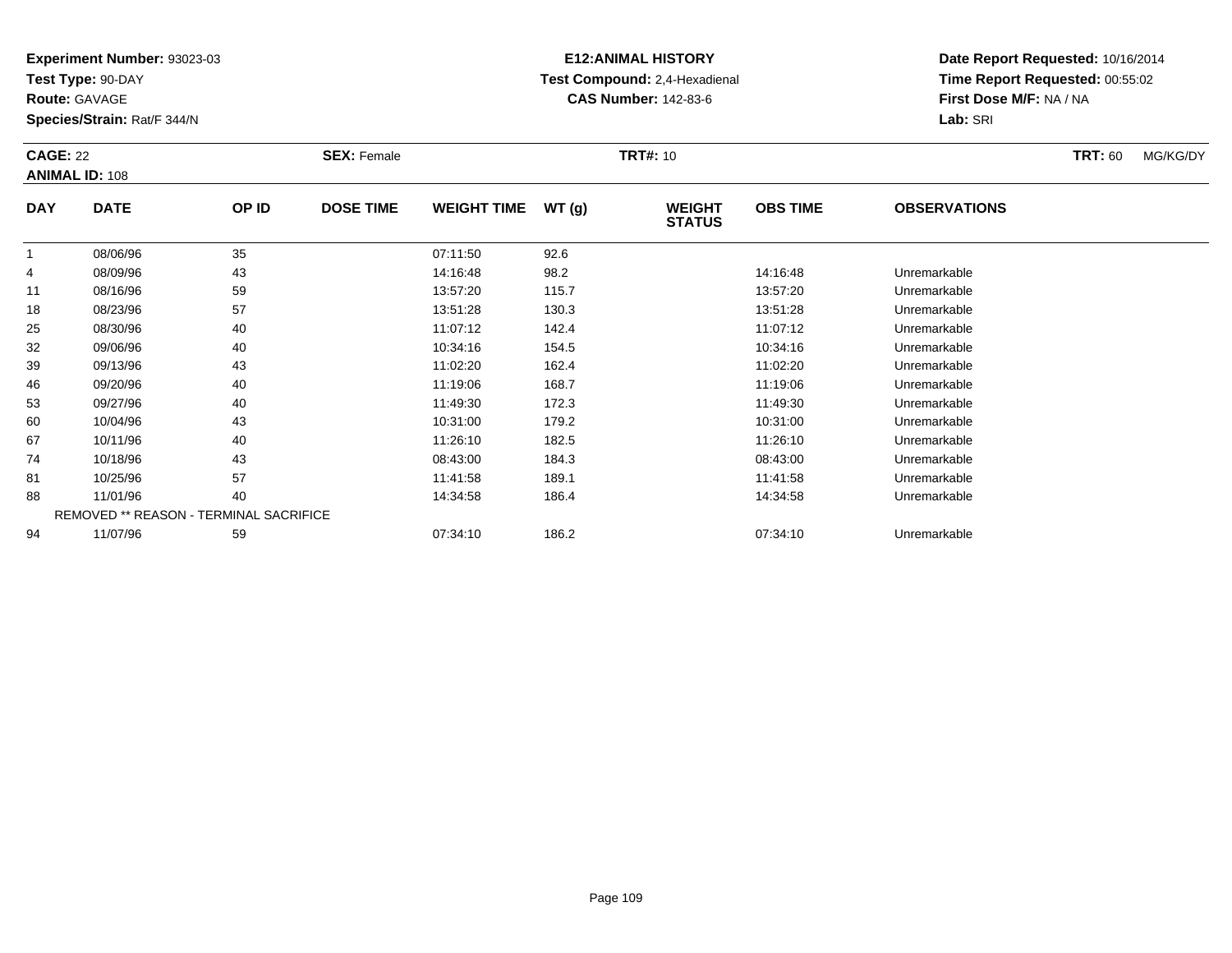**Test Type:** 90-DAY

**Route:** GAVAGE

**Species/Strain:** Rat/F 344/N

# **E12:ANIMAL HISTORY Test Compound:** 2,4-Hexadienal **CAS Number:** 142-83-6

| <b>CAGE: 22</b> | <b>ANIMAL ID: 109</b> |                                        | <b>SEX: Female</b> |                    |       | <b>TRT#: 10</b>                |                 |                     | <b>TRT: 60</b> | MG/KG/DY |
|-----------------|-----------------------|----------------------------------------|--------------------|--------------------|-------|--------------------------------|-----------------|---------------------|----------------|----------|
| <b>DAY</b>      | <b>DATE</b>           | OP ID                                  | <b>DOSE TIME</b>   | <b>WEIGHT TIME</b> | WT(g) | <b>WEIGHT</b><br><b>STATUS</b> | <b>OBS TIME</b> | <b>OBSERVATIONS</b> |                |          |
| 1               | 08/06/96              | 35                                     |                    | 07:11:50           | 90.6  |                                |                 |                     |                |          |
| 4               | 08/09/96              | 43                                     |                    | 14:16:48           | 96.3  |                                | 14:16:48        | Unremarkable        |                |          |
| 11              | 08/16/96              | 59                                     |                    | 13:57:20           | 111.0 |                                | 13:57:20        | Unremarkable        |                |          |
| 18              | 08/23/96              | 57                                     |                    | 13:51:28           | 126.0 |                                | 13:51:28        | Unremarkable        |                |          |
| 25              | 08/30/96              | 40                                     |                    | 11:07:12           | 143.3 |                                | 11:07:12        | Unremarkable        |                |          |
| 32              | 09/06/96              | 40                                     |                    | 10:34:16           | 154.6 |                                | 10:34:16        | Unremarkable        |                |          |
| 39              | 09/13/96              | 43                                     |                    | 11:02:20           | 165.1 |                                | 11:02:20        | Unremarkable        |                |          |
| 46              | 09/20/96              | 40                                     |                    | 11:19:06           | 167.9 |                                | 11:19:06        | Unremarkable        |                |          |
| 53              | 09/27/96              | 40                                     |                    | 11:49:30           | 179.9 |                                | 11:49:30        | Unremarkable        |                |          |
| 60              | 10/04/96              | 43                                     |                    | 10:31:00           | 185.5 |                                | 10:31:00        | Unremarkable        |                |          |
| 67              | 10/11/96              | 40                                     |                    | 11:26:10           | 190.7 |                                | 11:26:10        | Unremarkable        |                |          |
| 74              | 10/18/96              | 43                                     |                    | 08:43:00           | 200.2 |                                | 08:43:00        | Unremarkable        |                |          |
| 81              | 10/25/96              | 57                                     |                    | 11:41:58           | 202.0 |                                | 11:41:58        | Unremarkable        |                |          |
| 88              | 11/01/96              | 40                                     |                    | 14:34:58           | 198.7 |                                | 14:34:58        | Unremarkable        |                |          |
|                 |                       | REMOVED ** REASON - TERMINAL SACRIFICE |                    |                    |       |                                |                 |                     |                |          |
| 94              | 11/07/96              | 59                                     |                    | 07:34:10           | 201.2 |                                | 07:34:10        | Unremarkable        |                |          |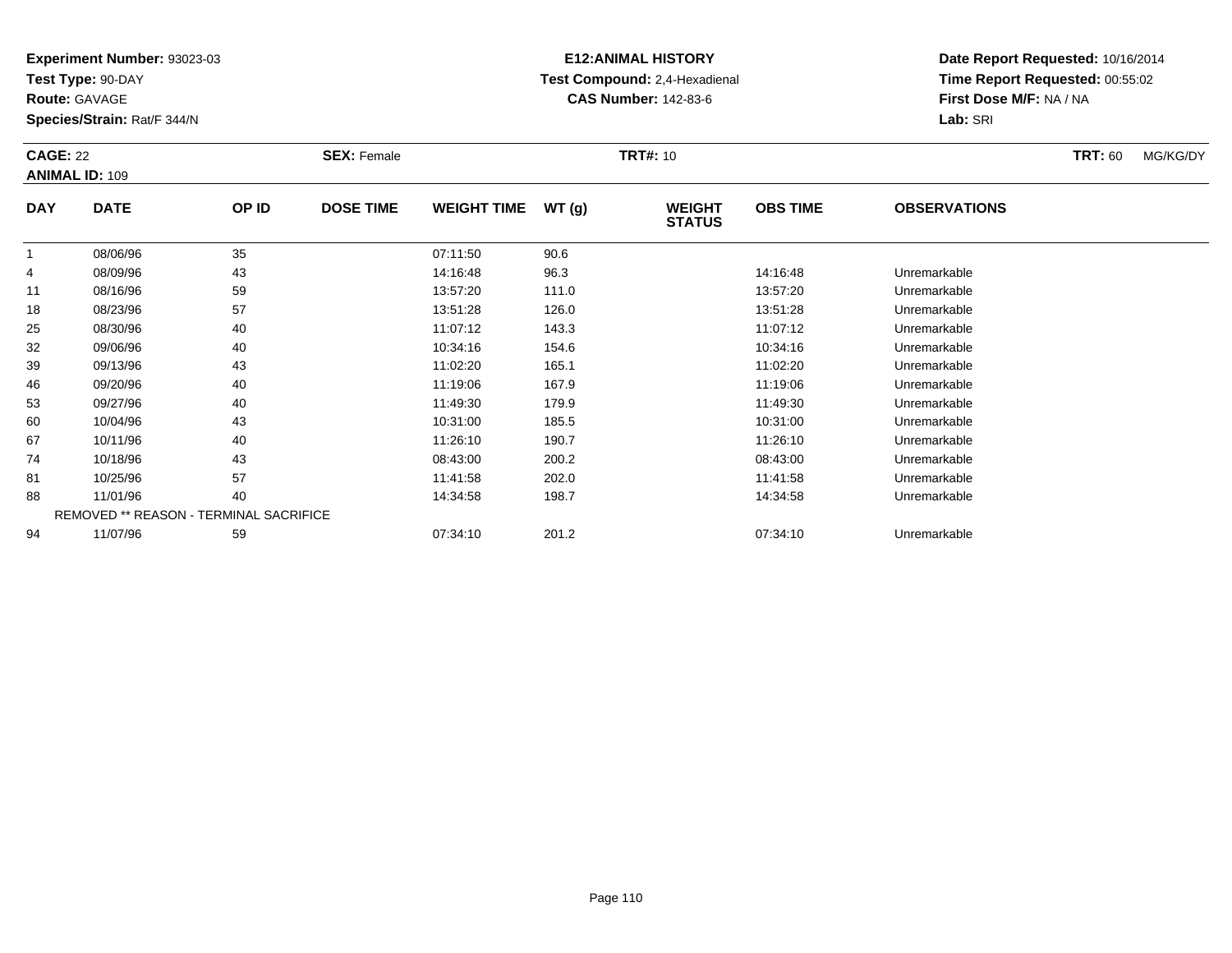**Test Type:** 90-DAY

**Route:** GAVAGE

**Species/Strain:** Rat/F 344/N

# **E12:ANIMAL HISTORY Test Compound:** 2,4-Hexadienal **CAS Number:** 142-83-6

| <b>CAGE: 22</b> | <b>ANIMAL ID: 110</b> |                                        | <b>SEX: Female</b> |                    |       | <b>TRT#: 10</b>                |                 |                     | <b>TRT: 60</b> | MG/KG/DY |
|-----------------|-----------------------|----------------------------------------|--------------------|--------------------|-------|--------------------------------|-----------------|---------------------|----------------|----------|
| <b>DAY</b>      | <b>DATE</b>           | OP ID                                  | <b>DOSE TIME</b>   | <b>WEIGHT TIME</b> | WT(g) | <b>WEIGHT</b><br><b>STATUS</b> | <b>OBS TIME</b> | <b>OBSERVATIONS</b> |                |          |
|                 | 08/06/96              | 35                                     |                    | 07:11:50           | 96.0  |                                |                 |                     |                |          |
| 4               | 08/09/96              | 43                                     |                    | 14:16:48           | 99.9  |                                | 14:16:48        | Unremarkable        |                |          |
| 11              | 08/16/96              | 59                                     |                    | 13:57:20           | 113.9 |                                | 13:57:20        | Unremarkable        |                |          |
| 18              | 08/23/96              | 57                                     |                    | 13:51:28           | 127.5 |                                | 13:51:28        | Unremarkable        |                |          |
| 25              | 08/30/96              | 40                                     |                    | 11:07:12           | 136.9 |                                | 11:07:12        | Unremarkable        |                |          |
| 32              | 09/06/96              | 40                                     |                    | 10:34:16           | 145.7 |                                | 10:34:16        | Unremarkable        |                |          |
| 39              | 09/13/96              | 43                                     |                    | 11:02:20           | 155.4 |                                | 11:02:20        | Unremarkable        |                |          |
| 46              | 09/20/96              | 40                                     |                    | 11:19:06           | 162.5 |                                | 11:19:06        | Unremarkable        |                |          |
| 53              | 09/27/96              | 40                                     |                    | 11:49:30           | 166.0 |                                | 11:49:30        | Unremarkable        |                |          |
| 60              | 10/04/96              | 43                                     |                    | 10:31:00           | 166.6 |                                | 10:31:00        | Unremarkable        |                |          |
| 67              | 10/11/96              | 40                                     |                    | 11:26:10           | 177.3 |                                | 11:26:10        | Unremarkable        |                |          |
| 74              | 10/18/96              | 43                                     |                    | 08:43:00           | 178.4 |                                | 08:43:00        | Unremarkable        |                |          |
| 81              | 10/25/96              | 57                                     |                    | 11:41:58           | 185.1 |                                | 11:41:58        | Unremarkable        |                |          |
| 88              | 11/01/96              | 40                                     |                    | 14:34:58           | 183.3 |                                | 14:34:58        | Unremarkable        |                |          |
|                 |                       | REMOVED ** REASON - TERMINAL SACRIFICE |                    |                    |       |                                |                 |                     |                |          |
| 94              | 11/07/96              | 59                                     |                    | 07:34:10           | 181.1 |                                | 07:34:10        | Unremarkable        |                |          |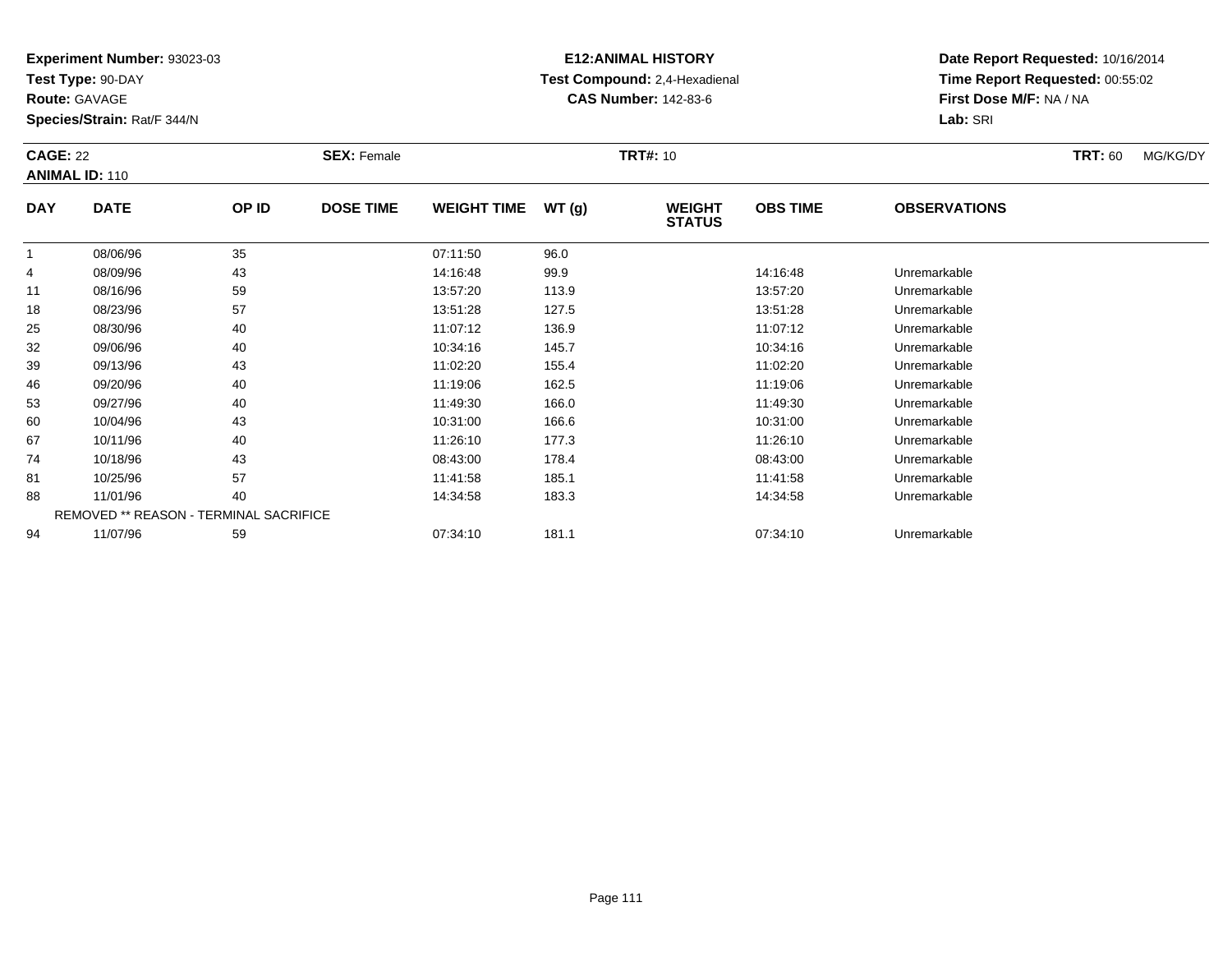**Test Type:** 90-DAY

**Route:** GAVAGE

**Species/Strain:** Rat/F 344/N

# **E12:ANIMAL HISTORY Test Compound:** 2,4-Hexadienal **CAS Number:** 142-83-6

**Date Report Requested:** 10/16/2014**Time Report Requested:** 00:55:02**First Dose M/F:** NA / NA**Lab:** SRI

| <b>CAGE: 23</b> | <b>ANIMAL ID: 111</b>                         |       | <b>SEX: Female</b> |                    |       | <b>TRT#: 12</b>                |                 |                     | <b>TRT: 120</b> | MG/KG/DY |
|-----------------|-----------------------------------------------|-------|--------------------|--------------------|-------|--------------------------------|-----------------|---------------------|-----------------|----------|
| <b>DAY</b>      | <b>DATE</b>                                   | OP ID | <b>DOSE TIME</b>   | <b>WEIGHT TIME</b> | WT(g) | <b>WEIGHT</b><br><b>STATUS</b> | <b>OBS TIME</b> | <b>OBSERVATIONS</b> |                 |          |
|                 | 08/06/96                                      | 35    |                    | 07:07:52           | 90.0  |                                |                 |                     |                 |          |
| 4               | 08/09/96                                      | 43    |                    | 14:13:08           | 92.0  |                                | 14:13:08        | Unremarkable        |                 |          |
| 11              | 08/16/96                                      | 59    |                    | 13:52:32           | 103.8 |                                | 13:52:32        | Unremarkable        |                 |          |
| 18              | 08/23/96                                      | 57    |                    | 13:45:26           | 115.3 |                                | 13:45:26        | Unremarkable        |                 |          |
| 25              | 08/30/96                                      | 40    |                    | 11:01:02           | 123.4 |                                | 11:01:02        | Unremarkable        |                 |          |
| 32              | 09/06/96                                      | 40    |                    | 10:30:00           | 133.0 |                                | 10:30:00        | Unremarkable        |                 |          |
| 39              | 09/13/96                                      | 43    |                    | 10:59:04           | 142.3 |                                | 10:59:04        | Unremarkable        |                 |          |
| 46              | 09/20/96                                      | 40    |                    | 11:12:50           | 142.8 |                                | 11:12:50        | Unremarkable        |                 |          |
| 53              | 09/27/96                                      | 40    |                    | 11:45:24           | 147.3 |                                | 11:45:24        | Unremarkable        |                 |          |
| 60              | 10/04/96                                      | 43    |                    | 10:32:20           | 157.8 |                                | 10:32:20        | Unremarkable        |                 |          |
| 67              | 10/11/96                                      | 40    |                    | 11:21:04           | 163.6 |                                | 11:21:04        | Unremarkable        |                 |          |
| 74              | 10/18/96                                      | 43    |                    | 08:52:18           | 167.0 |                                | 08:52:18        | Unremarkable        |                 |          |
| 81              | 10/25/96                                      | 57    |                    | 11:35:28           | 167.4 |                                | 11:35:28        | Unremarkable        |                 |          |
| 88              | 11/01/96                                      | 40    |                    | 14:30:44           | 166.7 |                                | 14:30:44        | Unremarkable        |                 |          |
|                 | <b>REMOVED ** REASON - TERMINAL SACRIFICE</b> |       |                    |                    |       |                                |                 |                     |                 |          |
| 94              | 11/07/96                                      | 59    |                    | 07:36:02           | 168.3 |                                | 07:36:02        | Unremarkable        |                 |          |

11/07/96 <sup>59</sup> 07:36:02 168.3 07:36:02 Unremarkable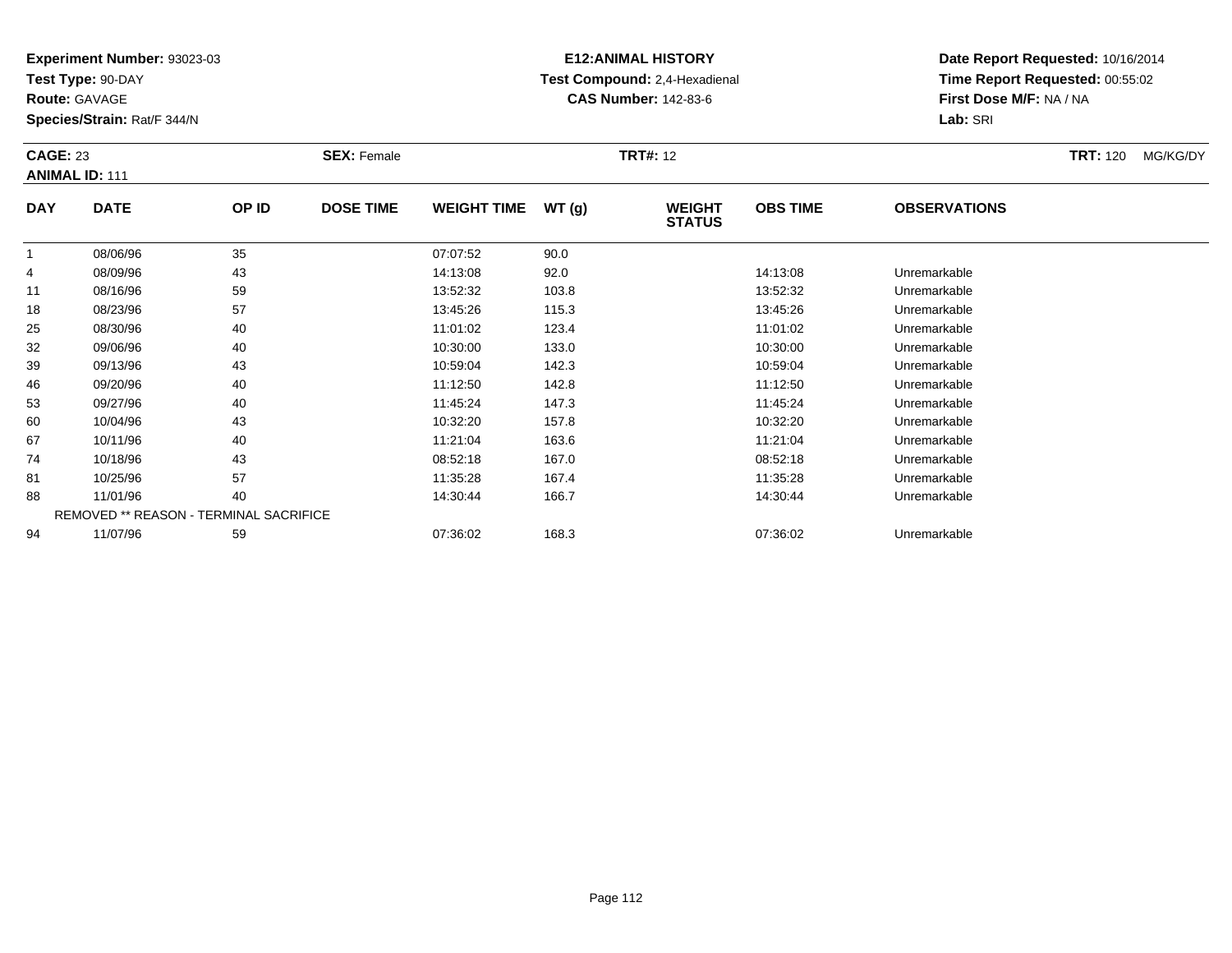**Test Type:** 90-DAY

**Route:** GAVAGE

**Species/Strain:** Rat/F 344/N

# **E12:ANIMAL HISTORY Test Compound:** 2,4-Hexadienal **CAS Number:** 142-83-6

| <b>CAGE: 23</b> | <b>ANIMAL ID: 112</b>                         |       | <b>SEX: Female</b><br><b>DOSE TIME</b> |                    |       | <b>TRT#: 12</b>                |                 | <b>TRT:</b> 120     | MG/KG/DY |  |
|-----------------|-----------------------------------------------|-------|----------------------------------------|--------------------|-------|--------------------------------|-----------------|---------------------|----------|--|
| <b>DAY</b>      | <b>DATE</b>                                   | OP ID |                                        | <b>WEIGHT TIME</b> | WT(g) | <b>WEIGHT</b><br><b>STATUS</b> | <b>OBS TIME</b> | <b>OBSERVATIONS</b> |          |  |
| 1               | 08/06/96                                      | 35    |                                        | 07:07:52           | 104.0 |                                |                 |                     |          |  |
| 4               | 08/09/96                                      | 43    |                                        | 14:13:08           | 105.8 |                                | 14:13:08        | Unremarkable        |          |  |
| 11              | 08/16/96                                      | 59    |                                        | 13:52:32           | 119.2 |                                | 13:52:32        | Unremarkable        |          |  |
| 18              | 08/23/96                                      | 57    |                                        | 13:45:26           | 132.1 |                                | 13:45:26        | Unremarkable        |          |  |
| 25              | 08/30/96                                      | 40    |                                        | 11:01:02           | 144.7 |                                | 11:01:02        | Unremarkable        |          |  |
| 32              | 09/06/96                                      | 40    |                                        | 10:30:00           | 153.4 |                                | 10:30:00        | Unremarkable        |          |  |
| 39              | 09/13/96                                      | 43    |                                        | 10:59:04           | 159.3 |                                | 10:59:04        | Unremarkable        |          |  |
| 46              | 09/20/96                                      | 40    |                                        | 11:12:50           | 165.8 |                                | 11:12:50        | Unremarkable        |          |  |
| 53              | 09/27/96                                      | 40    |                                        | 11:45:24           | 165.2 |                                | 11:45:24        | Unremarkable        |          |  |
| 60              | 10/04/96                                      | 43    |                                        | 10:32:20           | 174.1 |                                | 10:32:20        | Unremarkable        |          |  |
| 67              | 10/11/96                                      | 40    |                                        | 11:21:04           | 178.3 |                                | 11:21:04        | Unremarkable        |          |  |
| 74              | 10/18/96                                      | 43    |                                        | 08:52:18           | 179.2 |                                | 08:52:18        | Unremarkable        |          |  |
| 81              | 10/25/96                                      | 57    |                                        | 11:35:28           | 183.6 |                                | 11:35:28        | Unremarkable        |          |  |
| 88              | 11/01/96                                      | 40    |                                        | 14:30:44           | 183.8 |                                | 14:30:44        | Unremarkable        |          |  |
|                 | <b>REMOVED ** REASON - TERMINAL SACRIFICE</b> |       |                                        |                    |       |                                |                 |                     |          |  |
| 94              | 11/07/96                                      | 59    |                                        | 07:36:02           | 188.1 |                                | 07:36:02        | Unremarkable        |          |  |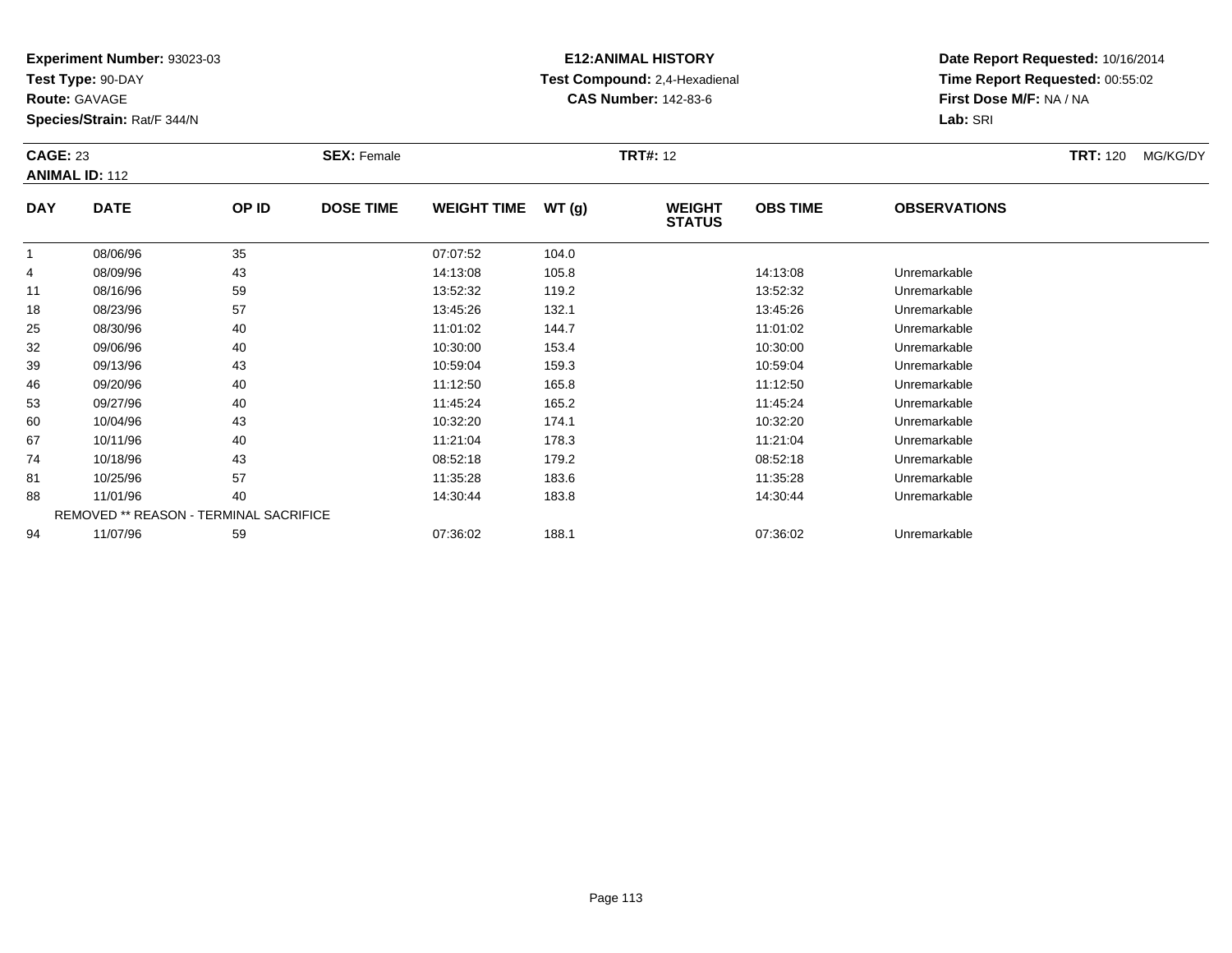**Test Type:** 90-DAY

**Route:** GAVAGE

**Species/Strain:** Rat/F 344/N

# **E12:ANIMAL HISTORY Test Compound:** 2,4-Hexadienal **CAS Number:** 142-83-6

**Date Report Requested:** 10/16/2014**Time Report Requested:** 00:55:02**First Dose M/F:** NA / NA**Lab:** SRI

| <b>CAGE: 23</b> | <b>ANIMAL ID: 113</b>                  |       | <b>SEX: Female</b> |                    |       | <b>TRT#: 12</b>                |                 |                     | <b>TRT: 120</b> | MG/KG/DY |
|-----------------|----------------------------------------|-------|--------------------|--------------------|-------|--------------------------------|-----------------|---------------------|-----------------|----------|
| <b>DAY</b>      | <b>DATE</b>                            | OP ID | <b>DOSE TIME</b>   | <b>WEIGHT TIME</b> | WT(g) | <b>WEIGHT</b><br><b>STATUS</b> | <b>OBS TIME</b> | <b>OBSERVATIONS</b> |                 |          |
| 1               | 08/06/96                               | 35    |                    | 07:07:52           | 78.6  |                                |                 |                     |                 |          |
| 4               | 08/09/96                               | 43    |                    | 14:13:08           | 82.4  |                                | 14:13:08        | Unremarkable        |                 |          |
| 11              | 08/16/96                               | 59    |                    | 13:52:32           | 99.3  |                                | 13:52:32        | Unremarkable        |                 |          |
| 18              | 08/23/96                               | 57    |                    | 13:45:26           | 119.8 |                                | 13:45:26        | Unremarkable        |                 |          |
| 25              | 08/30/96                               | 40    |                    | 11:01:02           | 139.5 |                                | 11:01:02        | Unremarkable        |                 |          |
| 32              | 09/06/96                               | 40    |                    | 10:30:00           | 145.9 |                                | 10:30:00        | Unremarkable        |                 |          |
| 39              | 09/13/96                               | 43    |                    | 10:59:04           | 154.2 |                                | 10:59:04        | Unremarkable        |                 |          |
| 46              | 09/20/96                               | 40    |                    | 11:12:50           | 158.1 |                                | 11:12:50        | Unremarkable        |                 |          |
| 53              | 09/27/96                               | 40    |                    | 11:45:24           | 163.4 |                                | 11:45:24        | Unremarkable        |                 |          |
| 60              | 10/04/96                               | 43    |                    | 10:32:20           | 169.9 |                                | 10:32:20        | Unremarkable        |                 |          |
| 67              | 10/11/96                               | 40    |                    | 11:21:04           | 174.7 |                                | 11:21:04        | Unremarkable        |                 |          |
| 74              | 10/18/96                               | 43    |                    | 08:52:18           | 186.3 |                                | 08:52:18        | Unremarkable        |                 |          |
| 81              | 10/25/96                               | 57    |                    | 11:35:28           | 182.8 |                                | 11:35:28        | Unremarkable        |                 |          |
| 88              | 11/01/96                               | 40    |                    | 14:30:44           | 184.8 |                                | 14:30:44        | Unremarkable        |                 |          |
|                 | REMOVED ** REASON - TERMINAL SACRIFICE |       |                    |                    |       |                                |                 |                     |                 |          |
| 94              | 11/07/96                               | 59    |                    | 07:36:02           | 184.1 |                                | 07:36:02        | Unremarkable        |                 |          |

11/07/96 <sup>59</sup> 07:36:02 184.1 07:36:02 Unremarkable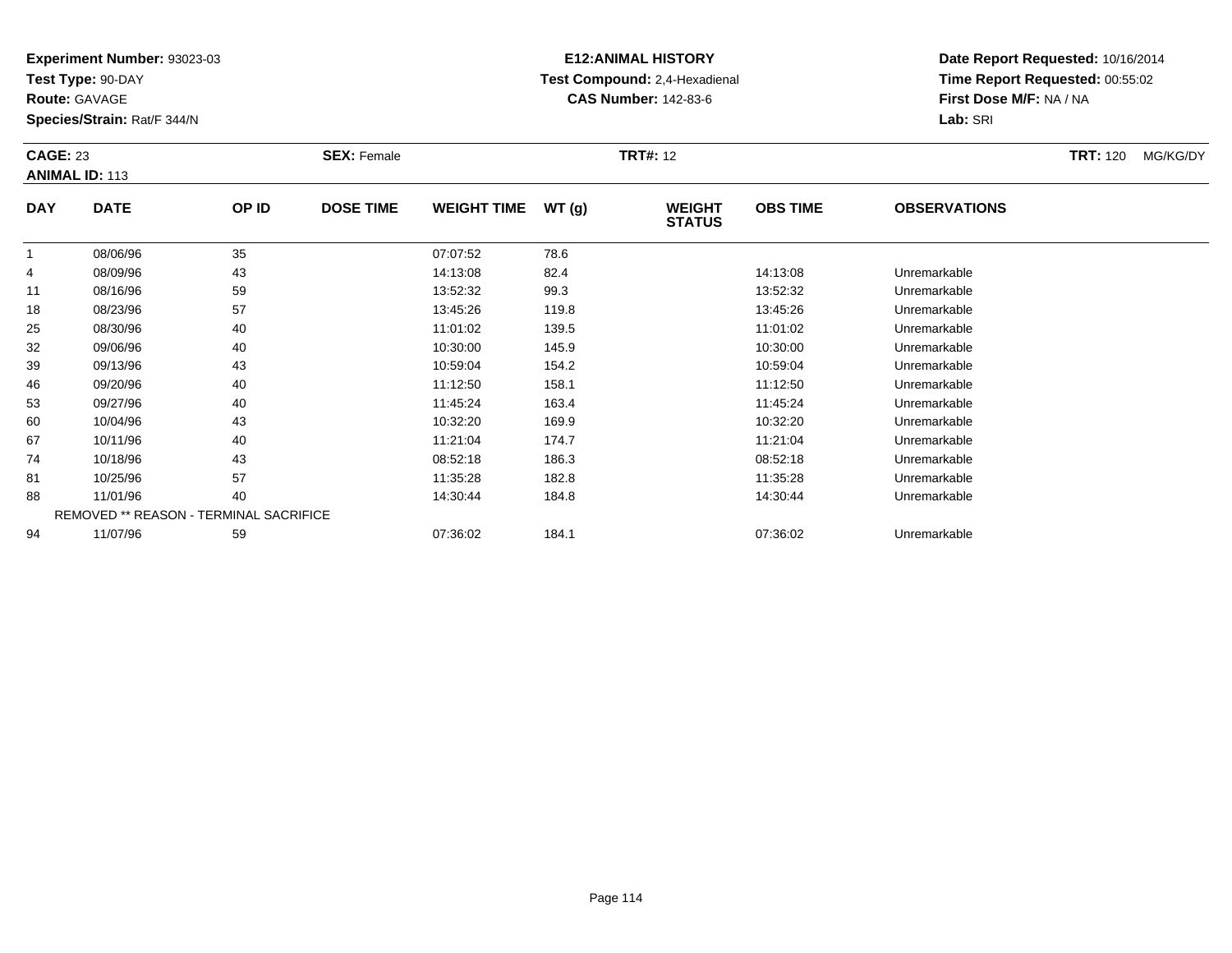**Test Type:** 90-DAY

**Route:** GAVAGE

**Species/Strain:** Rat/F 344/N

# **E12:ANIMAL HISTORY Test Compound:** 2,4-Hexadienal **CAS Number:** 142-83-6

| <b>CAGE: 23</b> | <b>ANIMAL ID: 114</b>                         |       | <b>SEX: Female</b> |                    |       | <b>TRT#: 12</b>                |                 |                     | <b>TRT:</b> 120 | MG/KG/DY |
|-----------------|-----------------------------------------------|-------|--------------------|--------------------|-------|--------------------------------|-----------------|---------------------|-----------------|----------|
| <b>DAY</b>      | <b>DATE</b>                                   | OP ID | <b>DOSE TIME</b>   | <b>WEIGHT TIME</b> | WT(g) | <b>WEIGHT</b><br><b>STATUS</b> | <b>OBS TIME</b> | <b>OBSERVATIONS</b> |                 |          |
| 1               | 08/06/96                                      | 35    |                    | 07:07:52           | 88.4  |                                |                 |                     |                 |          |
| 4               | 08/09/96                                      | 43    |                    | 14:13:08           | 92.1  |                                | 14:13:08        | Unremarkable        |                 |          |
| 11              | 08/16/96                                      | 59    |                    | 13:52:32           | 105.3 |                                | 13:52:32        | Unremarkable        |                 |          |
| 18              | 08/23/96                                      | 57    |                    | 13:45:26           | 119.5 |                                | 13:45:26        | Unremarkable        |                 |          |
| 25              | 08/30/96                                      | 40    |                    | 11:01:02           | 133.1 |                                | 11:01:02        | Unremarkable        |                 |          |
| 32              | 09/06/96                                      | 40    |                    | 10:30:00           | 139.6 |                                | 10:30:00        | Unremarkable        |                 |          |
| 39              | 09/13/96                                      | 43    |                    | 10:59:04           | 143.2 |                                | 10:59:04        | Unremarkable        |                 |          |
| 46              | 09/20/96                                      | 40    |                    | 11:12:50           | 151.3 |                                | 11:12:50        | Unremarkable        |                 |          |
| 53              | 09/27/96                                      | 40    |                    | 11:45:24           | 160.2 |                                | 11:45:24        | Unremarkable        |                 |          |
| 60              | 10/04/96                                      | 43    |                    | 10:32:20           | 167.9 |                                | 10:32:20        | Unremarkable        |                 |          |
| 67              | 10/11/96                                      | 40    |                    | 11:21:04           | 175.3 |                                | 11:21:04        | Unremarkable        |                 |          |
| 74              | 10/18/96                                      | 43    |                    | 08:52:18           | 175.1 |                                | 08:52:18        | Unremarkable        |                 |          |
| 81              | 10/25/96                                      | 57    |                    | 11:35:28           | 177.7 |                                | 11:35:28        | Unremarkable        |                 |          |
| 88              | 11/01/96                                      | 40    |                    | 14:30:44           | 179.2 |                                | 14:30:44        | Unremarkable        |                 |          |
|                 | <b>REMOVED ** REASON - TERMINAL SACRIFICE</b> |       |                    |                    |       |                                |                 |                     |                 |          |
| 94              | 11/07/96                                      | 59    |                    | 07:36:02           | 179.4 |                                | 07:36:02        | Unremarkable        |                 |          |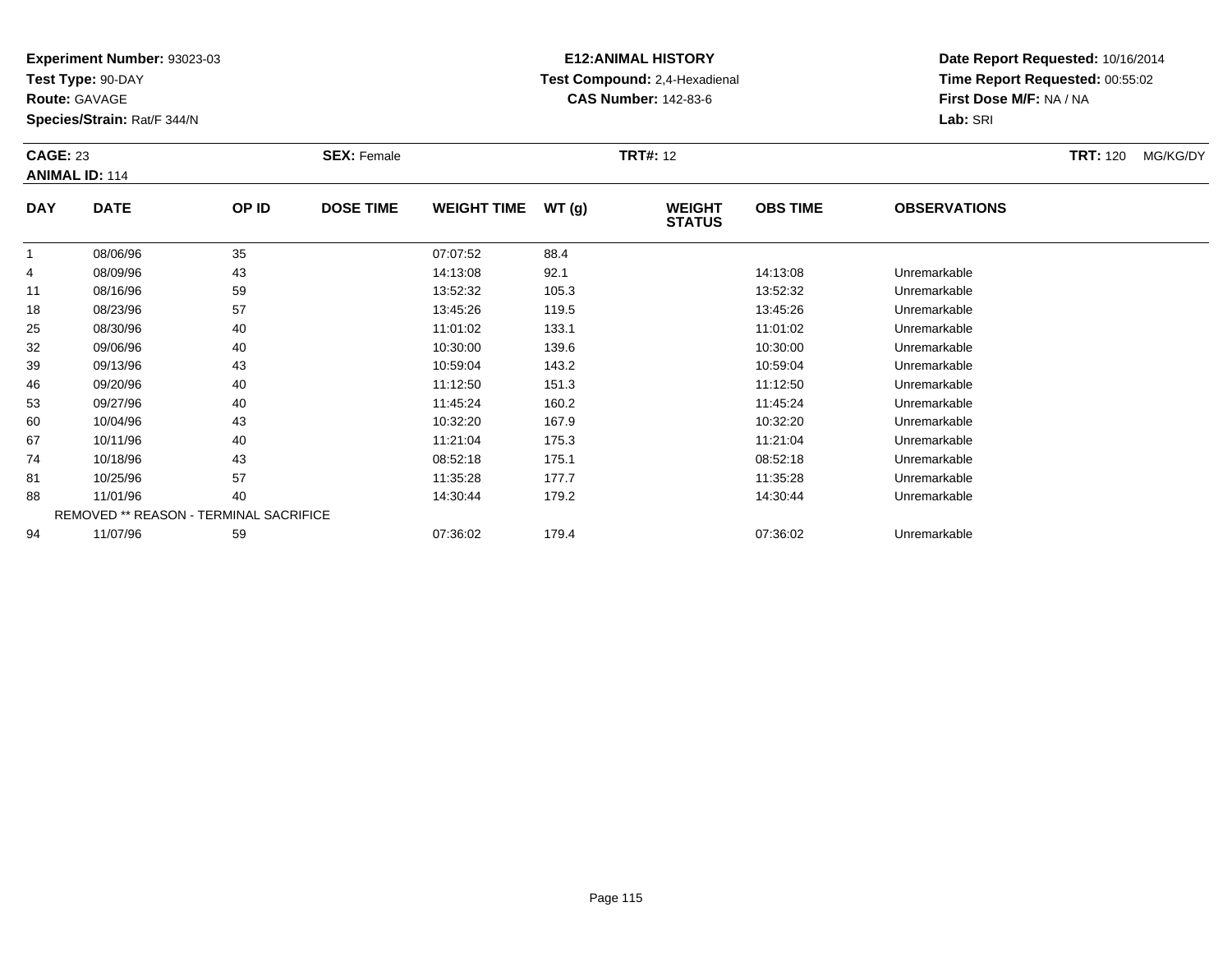**Test Type:** 90-DAY

**Route:** GAVAGE

**Species/Strain:** Rat/F 344/N

# **E12:ANIMAL HISTORY Test Compound:** 2,4-Hexadienal **CAS Number:** 142-83-6

| <b>CAGE: 23</b> | <b>ANIMAL ID: 115</b>                         |       | <b>SEX: Female</b> |                    |       | <b>TRT#: 12</b>                |                 |                     | <b>TRT: 120</b> | MG/KG/DY |
|-----------------|-----------------------------------------------|-------|--------------------|--------------------|-------|--------------------------------|-----------------|---------------------|-----------------|----------|
| <b>DAY</b>      | <b>DATE</b>                                   | OP ID | <b>DOSE TIME</b>   | <b>WEIGHT TIME</b> | WT(g) | <b>WEIGHT</b><br><b>STATUS</b> | <b>OBS TIME</b> | <b>OBSERVATIONS</b> |                 |          |
|                 | 08/06/96                                      | 35    |                    | 07:07:52           | 83.9  |                                |                 |                     |                 |          |
| 4               | 08/09/96                                      | 43    |                    | 14:13:08           | 87.9  |                                | 14:13:08        | Unremarkable        |                 |          |
| 11              | 08/16/96                                      | 59    |                    | 13:52:32           | 102.8 |                                | 13:52:32        | Unremarkable        |                 |          |
| 18              | 08/23/96                                      | 57    |                    | 13:45:26           | 117.2 |                                | 13:45:26        | Unremarkable        |                 |          |
| 25              | 08/30/96                                      | 40    |                    | 11:01:02           | 132.3 |                                | 11:01:02        | Unremarkable        |                 |          |
| 32              | 09/06/96                                      | 40    |                    | 10:30:00           | 138.8 |                                | 10:30:00        | Unremarkable        |                 |          |
| 39              | 09/13/96                                      | 43    |                    | 10:59:04           | 142.1 |                                | 10:59:04        | Unremarkable        |                 |          |
| 46              | 09/20/96                                      | 40    |                    | 11:12:50           | 151.8 |                                | 11:12:50        | Unremarkable        |                 |          |
| 53              | 09/27/96                                      | 40    |                    | 11:45:24           | 158.8 |                                | 11:45:24        | Unremarkable        |                 |          |
| 60              | 10/04/96                                      | 43    |                    | 10:32:20           | 162.0 |                                | 10:32:20        | Unremarkable        |                 |          |
| 67              | 10/11/96                                      | 40    |                    | 11:21:04           | 168.0 |                                | 11:21:04        | Unremarkable        |                 |          |
| 74              | 10/18/96                                      | 43    |                    | 08:52:18           | 173.1 |                                | 08:52:18        | Unremarkable        |                 |          |
| 81              | 10/25/96                                      | 57    |                    | 11:35:28           | 171.2 |                                | 11:35:28        | Unremarkable        |                 |          |
| 88              | 11/01/96                                      | 40    |                    | 14:30:44           | 175.3 |                                | 14:30:44        | Unremarkable        |                 |          |
|                 | <b>REMOVED ** REASON - TERMINAL SACRIFICE</b> |       |                    |                    |       |                                |                 |                     |                 |          |
| 94              | 11/07/96                                      | 59    |                    | 07:36:02           | 175.9 |                                | 07:36:02        | Unremarkable        |                 |          |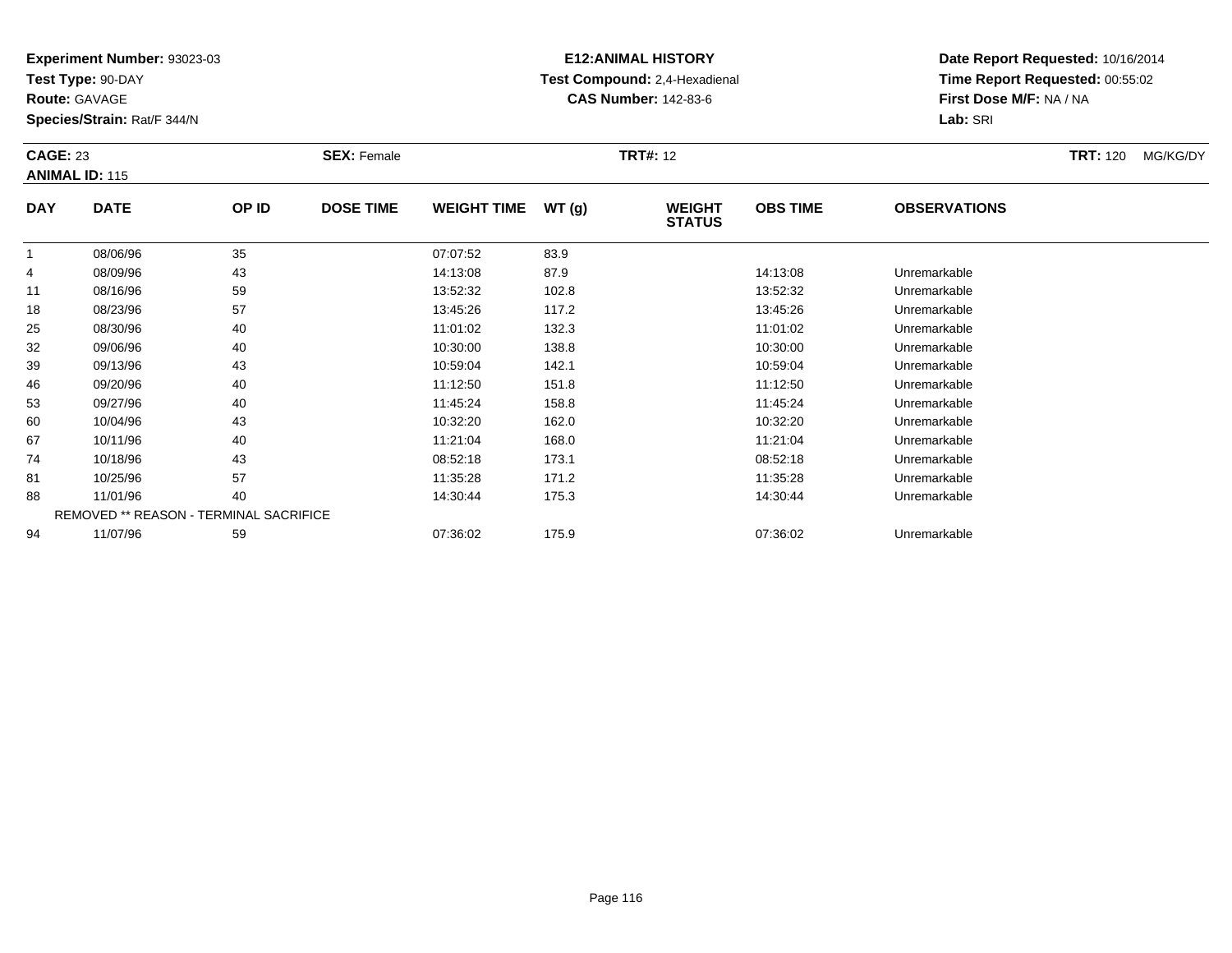**Test Type:** 90-DAY

**Route:** GAVAGE

**Species/Strain:** Rat/F 344/N

# **E12:ANIMAL HISTORY Test Compound:** 2,4-Hexadienal **CAS Number:** 142-83-6

| <b>CAGE: 24</b> | <b>ANIMAL ID: 116</b>                         |       | <b>SEX: Female</b> |                    |       | <b>TRT#: 12</b>                |                 |                     | <b>TRT:</b> 120 | MG/KG/DY |
|-----------------|-----------------------------------------------|-------|--------------------|--------------------|-------|--------------------------------|-----------------|---------------------|-----------------|----------|
| <b>DAY</b>      | <b>DATE</b>                                   | OP ID | <b>DOSE TIME</b>   | <b>WEIGHT TIME</b> | WT(g) | <b>WEIGHT</b><br><b>STATUS</b> | <b>OBS TIME</b> | <b>OBSERVATIONS</b> |                 |          |
| $\mathbf{1}$    | 08/06/96                                      | 35    |                    | 07:09:20           | 97.4  |                                |                 |                     |                 |          |
| 4               | 08/09/96                                      | 43    |                    | 14:14:06           | 100.2 |                                | 14:14:06        | Unremarkable        |                 |          |
| 11              | 08/16/96                                      | 59    |                    | 13:54:06           | 111.4 |                                | 13:54:06        | Unremarkable        |                 |          |
| 18              | 08/23/96                                      | 57    |                    | 13:47:10           | 123.4 |                                | 13:47:10        | Unremarkable        |                 |          |
| 25              | 08/30/96                                      | 40    |                    | 11:02:50           | 136.5 |                                | 11:02:50        | Unremarkable        |                 |          |
| 32              | 09/06/96                                      | 40    |                    | 10:31:36           | 147.1 |                                | 10:31:36        | Unremarkable        |                 |          |
| 39              | 09/13/96                                      | 43    |                    | 11:00:10           | 153.8 |                                | 11:00:10        | Unremarkable        |                 |          |
| 46              | 09/20/96                                      | 40    |                    | 11:14:40           | 160.2 |                                | 11:14:40        | Unremarkable        |                 |          |
| 53              | 09/27/96                                      | 40    |                    | 11:46:52           | 168.0 |                                | 11:46:52        | Unremarkable        |                 |          |
| 60              | 10/04/96                                      | 43    |                    | 10:33:28           | 174.1 |                                | 10:33:28        | Unremarkable        |                 |          |
| 67              | 10/11/96                                      | 40    |                    | 11:22:32           | 179.1 |                                | 11:22:32        | Unremarkable        |                 |          |
| 74              | 10/18/96                                      | 43    |                    | 08:53:14           | 184.3 |                                | 08:53:14        | Unremarkable        |                 |          |
| 81              | 10/25/96                                      | 57    |                    | 11:37:46           | 187.9 |                                | 11:37:46        | Unremarkable        |                 |          |
| 88              | 11/01/96                                      | 40    |                    | 14:31:54           | 190.2 |                                | 14:31:54        | Unremarkable        |                 |          |
|                 | <b>REMOVED ** REASON - TERMINAL SACRIFICE</b> |       |                    |                    |       |                                |                 |                     |                 |          |
| 94              | 11/07/96                                      | 59    |                    | 07:37:38           | 193.9 |                                | 07:37:38        | Unremarkable        |                 |          |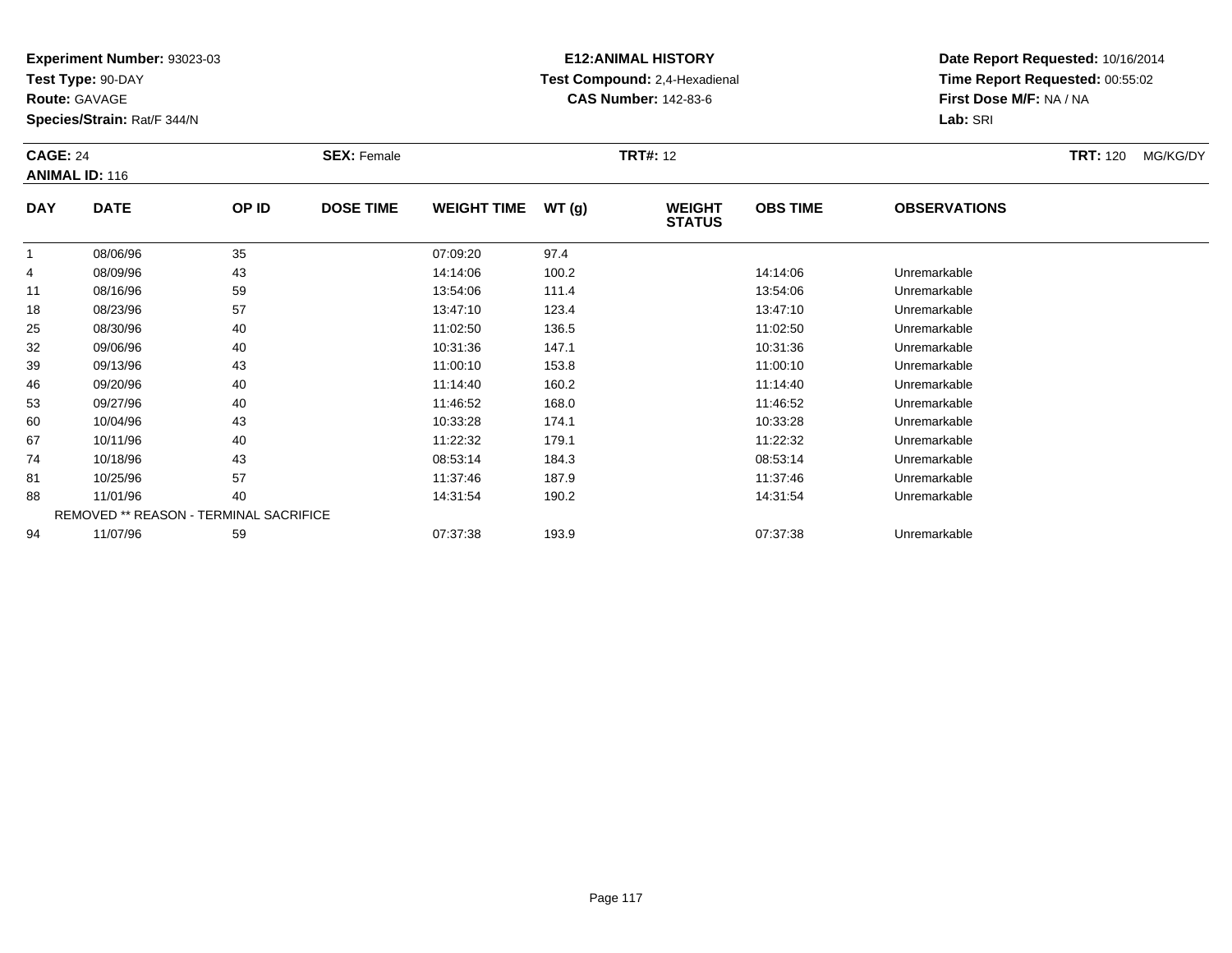**Test Type:** 90-DAY

**Route:** GAVAGE

**Species/Strain:** Rat/F 344/N

# **E12:ANIMAL HISTORY Test Compound:** 2,4-Hexadienal **CAS Number:** 142-83-6

| <b>CAGE: 24</b> | <b>ANIMAL ID: 117</b>                  |       | <b>SEX: Female</b> |                    |       | <b>TRT#: 12</b>                |                 |                     | <b>TRT: 120</b> | MG/KG/DY |
|-----------------|----------------------------------------|-------|--------------------|--------------------|-------|--------------------------------|-----------------|---------------------|-----------------|----------|
| <b>DAY</b>      | <b>DATE</b>                            | OP ID | <b>DOSE TIME</b>   | <b>WEIGHT TIME</b> | WT(g) | <b>WEIGHT</b><br><b>STATUS</b> | <b>OBS TIME</b> | <b>OBSERVATIONS</b> |                 |          |
| $\overline{1}$  | 08/06/96                               | 35    |                    | 07:09:20           | 102.8 |                                |                 |                     |                 |          |
| 4               | 08/09/96                               | 43    |                    | 14:14:06           | 109.0 |                                | 14:14:06        | Unremarkable        |                 |          |
| 11              | 08/16/96                               | 59    |                    | 13:54:06           | 120.2 |                                | 13:54:06        | Unremarkable        |                 |          |
| 18              | 08/23/96                               | 57    |                    | 13:47:10           | 134.3 |                                | 13:47:10        | Unremarkable        |                 |          |
| 25              | 08/30/96                               | 40    |                    | 11:02:50           | 145.0 |                                | 11:02:50        | Unremarkable        |                 |          |
| 32              | 09/06/96                               | 40    |                    | 10:31:36           | 151.2 |                                | 10:31:36        | Unremarkable        |                 |          |
| 39              | 09/13/96                               | 43    |                    | 11:00:10           | 162.5 |                                | 11:00:10        | Unremarkable        |                 |          |
| 46              | 09/20/96                               | 40    |                    | 11:14:40           | 159.9 |                                | 11:14:40        | Unremarkable        |                 |          |
| 53              | 09/27/96                               | 40    |                    | 11:46:52           | 174.7 |                                | 11:46:52        | Unremarkable        |                 |          |
| 60              | 10/04/96                               | 43    |                    | 10:33:28           | 178.7 |                                | 10:33:28        | Unremarkable        |                 |          |
| 67              | 10/11/96                               | 40    |                    | 11:22:32           | 183.0 |                                | 11:22:32        | Unremarkable        |                 |          |
| 74              | 10/18/96                               | 43    |                    | 08:53:14           | 187.4 |                                | 08:53:14        | Unremarkable        |                 |          |
| 81              | 10/25/96                               | 57    |                    | 11:37:46           | 190.2 |                                | 11:37:46        | Unremarkable        |                 |          |
| 88              | 11/01/96                               | 40    |                    | 14:31:54           | 195.3 |                                | 14:31:54        | Unremarkable        |                 |          |
|                 | REMOVED ** REASON - TERMINAL SACRIFICE |       |                    |                    |       |                                |                 |                     |                 |          |
| 94              | 11/07/96                               | 59    |                    | 07:37:38           | 191.8 |                                | 07:37:38        | Unremarkable        |                 |          |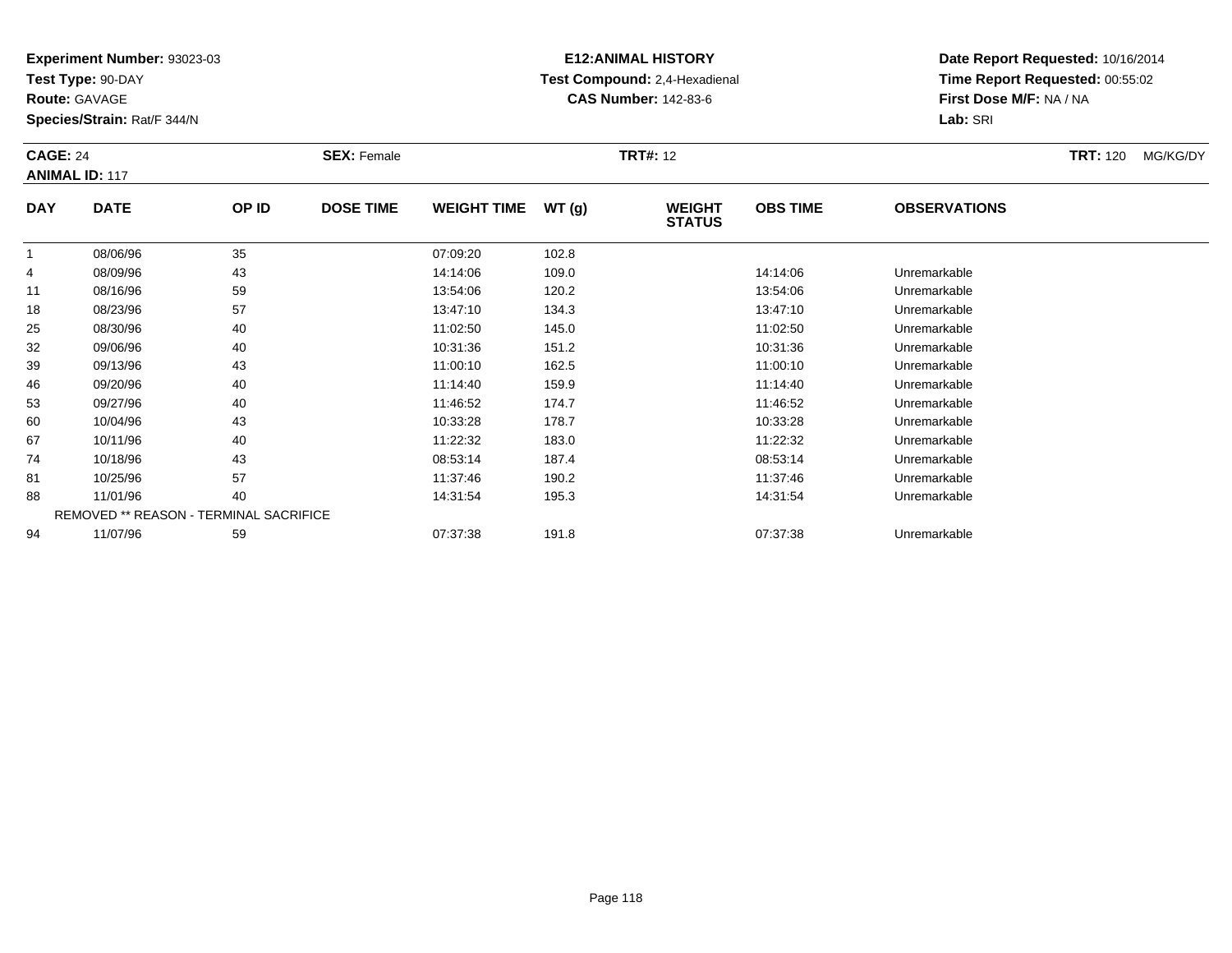**Test Type:** 90-DAY

**Route:** GAVAGE

**Species/Strain:** Rat/F 344/N

# **E12:ANIMAL HISTORY Test Compound:** 2,4-Hexadienal **CAS Number:** 142-83-6

**Date Report Requested:** 10/16/2014**Time Report Requested:** 00:55:02**First Dose M/F:** NA / NA**Lab:** SRI

| <b>CAGE: 24</b> | <b>ANIMAL ID: 118</b>                         |       | <b>SEX: Female</b> |                    |       | <b>TRT#: 12</b>                |                 |                     | <b>TRT:</b> 120 | MG/KG/DY |
|-----------------|-----------------------------------------------|-------|--------------------|--------------------|-------|--------------------------------|-----------------|---------------------|-----------------|----------|
| <b>DAY</b>      | <b>DATE</b>                                   | OP ID | <b>DOSE TIME</b>   | <b>WEIGHT TIME</b> | WT(g) | <b>WEIGHT</b><br><b>STATUS</b> | <b>OBS TIME</b> | <b>OBSERVATIONS</b> |                 |          |
|                 | 08/06/96                                      | 35    |                    | 07:09:20           | 75.9  |                                |                 |                     |                 |          |
| 4               | 08/09/96                                      | 43    |                    | 14:14:06           | 83.0  |                                | 14:14:06        | Unremarkable        |                 |          |
| 11              | 08/16/96                                      | 59    |                    | 13:54:06           | 96.4  |                                | 13:54:06        | Unremarkable        |                 |          |
| 18              | 08/23/96                                      | 57    |                    | 13:47:10           | 113.6 |                                | 13:47:10        | Unremarkable        |                 |          |
| 25              | 08/30/96                                      | 40    |                    | 11:02:50           | 127.0 |                                | 11:02:50        | Unremarkable        |                 |          |
| 32              | 09/06/96                                      | 40    |                    | 10:31:36           | 138.0 |                                | 10:31:36        | Unremarkable        |                 |          |
| 39              | 09/13/96                                      | 43    |                    | 11:00:10           | 149.2 |                                | 11:00:10        | Unremarkable        |                 |          |
| 46              | 09/20/96                                      | 40    |                    | 11:14:40           | 150.1 |                                | 11:14:40        | Unremarkable        |                 |          |
| 53              | 09/27/96                                      | 40    |                    | 11:46:52           | 159.4 |                                | 11:46:52        | Unremarkable        |                 |          |
| 60              | 10/04/96                                      | 43    |                    | 10:33:28           | 161.3 |                                | 10:33:28        | Unremarkable        |                 |          |
| 67              | 10/11/96                                      | 40    |                    | 11:22:32           | 170.0 |                                | 11:22:32        | Unremarkable        |                 |          |
| 74              | 10/18/96                                      | 43    |                    | 08:53:14           | 175.7 |                                | 08:53:14        | Unremarkable        |                 |          |
| 81              | 10/25/96                                      | 57    |                    | 11:37:46           | 178.2 |                                | 11:37:46        | Unremarkable        |                 |          |
| 88              | 11/01/96                                      | 40    |                    | 14:31:54           | 181.5 |                                | 14:31:54        | Unremarkable        |                 |          |
|                 | <b>REMOVED ** REASON - TERMINAL SACRIFICE</b> |       |                    |                    |       |                                |                 |                     |                 |          |
| 94              | 11/07/96                                      | 59    |                    | 07:37:38           | 184.0 |                                | 07:37:38        | Unremarkable        |                 |          |

11/07/96 <sup>59</sup> 07:37:38 184.0 07:37:38 Unremarkable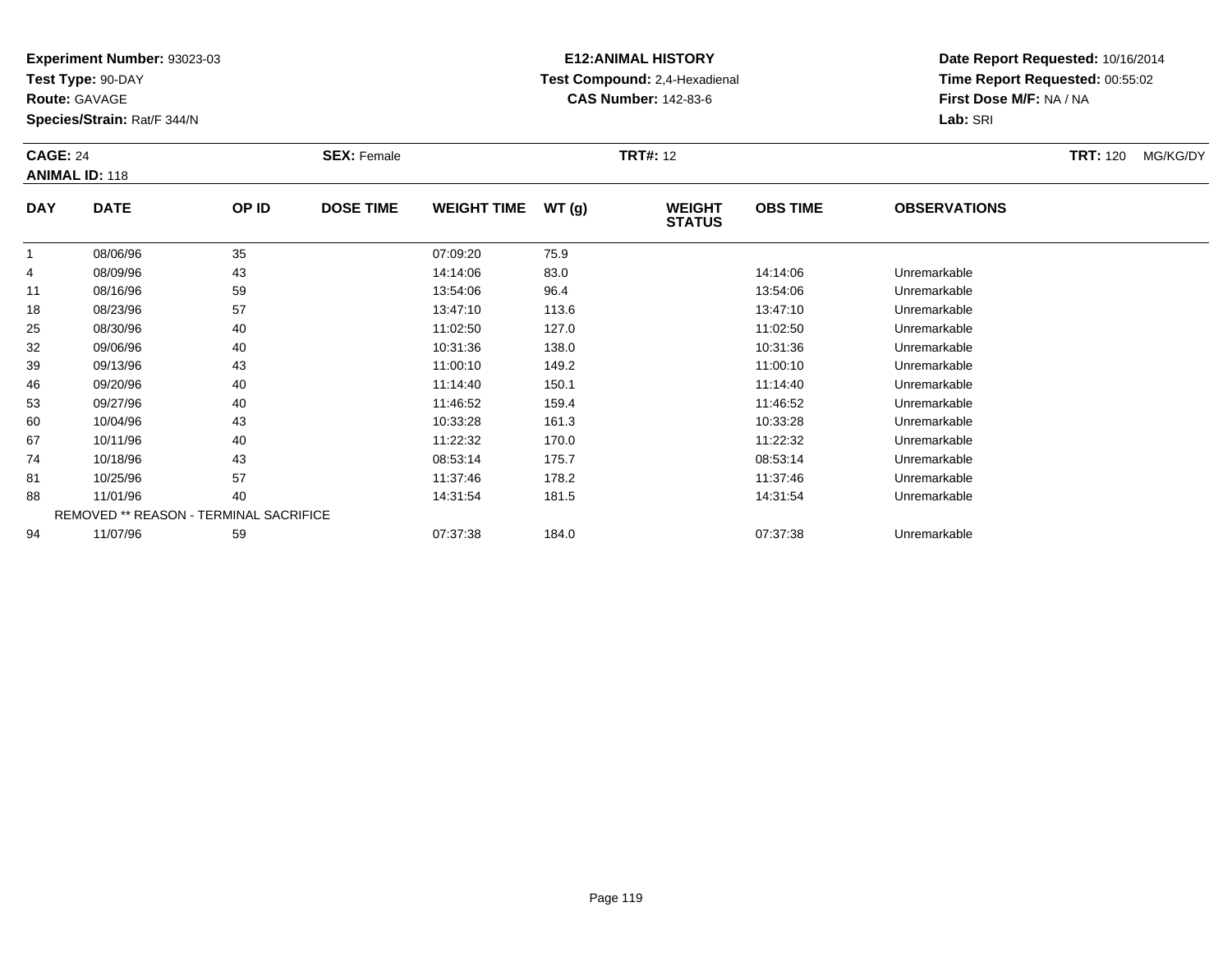**Test Type:** 90-DAY

**Route:** GAVAGE

**Species/Strain:** Rat/F 344/N

# **E12:ANIMAL HISTORY Test Compound:** 2,4-Hexadienal **CAS Number:** 142-83-6

| <b>CAGE: 24</b> | <b>ANIMAL ID: 119</b>                  |       | <b>SEX: Female</b> |                    |       | <b>TRT#: 12</b>                |                 |                     | <b>TRT: 120</b> | MG/KG/DY |
|-----------------|----------------------------------------|-------|--------------------|--------------------|-------|--------------------------------|-----------------|---------------------|-----------------|----------|
| <b>DAY</b>      | <b>DATE</b>                            | OP ID | <b>DOSE TIME</b>   | <b>WEIGHT TIME</b> | WT(g) | <b>WEIGHT</b><br><b>STATUS</b> | <b>OBS TIME</b> | <b>OBSERVATIONS</b> |                 |          |
| $\mathbf{1}$    | 08/06/96                               | 35    |                    | 07:09:20           | 88.1  |                                |                 |                     |                 |          |
| 4               | 08/09/96                               | 43    |                    | 14:14:06           | 92.5  |                                | 14:14:06        | Unremarkable        |                 |          |
| 11              | 08/16/96                               | 59    |                    | 13:54:06           | 109.6 |                                | 13:54:06        | Unremarkable        |                 |          |
| 18              | 08/23/96                               | 57    |                    | 13:47:10           | 127.5 |                                | 13:47:10        | Unremarkable        |                 |          |
| 25              | 08/30/96                               | 40    |                    | 11:02:50           | 143.6 |                                | 11:02:50        | Unremarkable        |                 |          |
| 32              | 09/06/96                               | 40    |                    | 10:31:36           | 151.5 |                                | 10:31:36        | Unremarkable        |                 |          |
| 39              | 09/13/96                               | 43    |                    | 11:00:10           | 155.5 |                                | 11:00:10        | Unremarkable        |                 |          |
| 46              | 09/20/96                               | 40    |                    | 11:14:40           | 161.7 |                                | 11:14:40        | Unremarkable        |                 |          |
| 53              | 09/27/96                               | 40    |                    | 11:46:52           | 164.6 |                                | 11:46:52        | Unremarkable        |                 |          |
| 60              | 10/04/96                               | 43    |                    | 10:33:28           | 167.5 |                                | 10:33:28        | Unremarkable        |                 |          |
| 67              | 10/11/96                               | 40    |                    | 11:22:32           | 177.3 |                                | 11:22:32        | Unremarkable        |                 |          |
| 74              | 10/18/96                               | 43    |                    | 08:53:14           | 173.0 |                                | 08:53:14        | Unremarkable        |                 |          |
| 81              | 10/25/96                               | 57    |                    | 11:37:46           | 180.4 |                                | 11:37:46        | Unremarkable        |                 |          |
| 88              | 11/01/96                               | 40    |                    | 14:31:54           | 183.7 |                                | 14:31:54        | Unremarkable        |                 |          |
|                 | REMOVED ** REASON - TERMINAL SACRIFICE |       |                    |                    |       |                                |                 |                     |                 |          |
| 94              | 11/07/96                               | 59    |                    | 07:37:38           | 185.5 |                                | 07:37:38        | Unremarkable        |                 |          |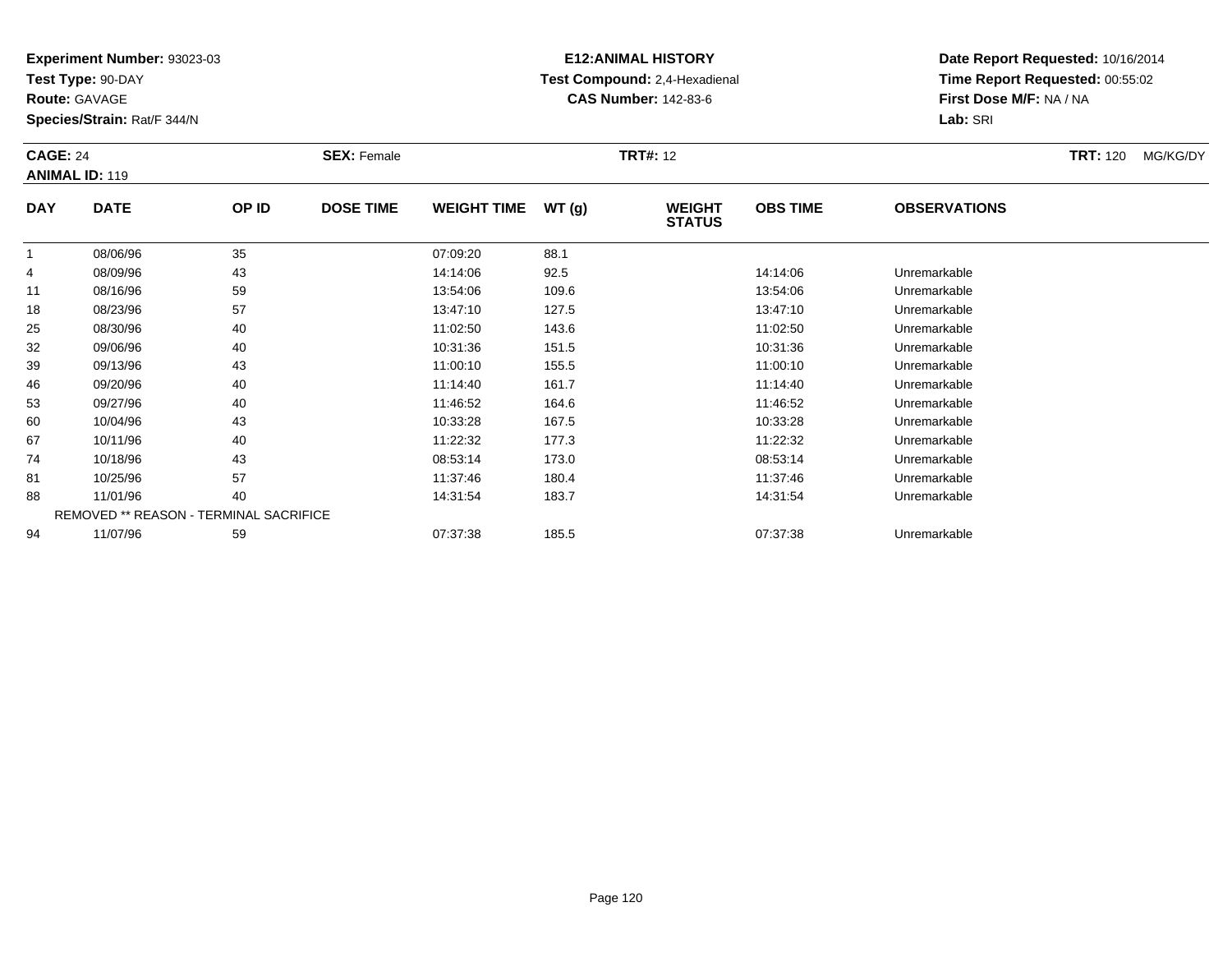**Test Type:** 90-DAY

**Route:** GAVAGE

**Species/Strain:** Rat/F 344/N

# **E12:ANIMAL HISTORY Test Compound:** 2,4-Hexadienal **CAS Number:** 142-83-6

| <b>CAGE: 24</b><br><b>ANIMAL ID: 120</b> |                                               |       | <b>SEX: Female</b> | <b>TRT#: 12</b>    |       |                                |                 |                     | <b>TRT:</b> 120 | MG/KG/DY |
|------------------------------------------|-----------------------------------------------|-------|--------------------|--------------------|-------|--------------------------------|-----------------|---------------------|-----------------|----------|
| <b>DAY</b>                               | <b>DATE</b>                                   | OP ID | <b>DOSE TIME</b>   | <b>WEIGHT TIME</b> | WT(g) | <b>WEIGHT</b><br><b>STATUS</b> | <b>OBS TIME</b> | <b>OBSERVATIONS</b> |                 |          |
|                                          | 08/06/96                                      | 35    |                    | 07:09:20           | 75.8  |                                |                 |                     |                 |          |
| 4                                        | 08/09/96                                      | 43    |                    | 14:14:06           | 81.5  |                                | 14:14:06        | Unremarkable        |                 |          |
| 11                                       | 08/16/96                                      | 59    |                    | 13:54:06           | 94.0  |                                | 13:54:06        | Unremarkable        |                 |          |
| 18                                       | 08/23/96                                      | 57    |                    | 13:47:10           | 106.0 |                                | 13:47:10        | Unremarkable        |                 |          |
| 25                                       | 08/30/96                                      | 40    |                    | 11:02:50           | 120.3 |                                | 11:02:50        | Unremarkable        |                 |          |
| 32                                       | 09/06/96                                      | 40    |                    | 10:31:36           | 129.0 |                                | 10:31:36        | Unremarkable        |                 |          |
| 39                                       | 09/13/96                                      | 43    |                    | 11:00:10           | 135.2 |                                | 11:00:10        | Unremarkable        |                 |          |
| 46                                       | 09/20/96                                      | 40    |                    | 11:14:40           | 142.2 |                                | 11:14:40        | Unremarkable        |                 |          |
| 53                                       | 09/27/96                                      | 40    |                    | 11:46:52           | 152.3 |                                | 11:46:52        | Unremarkable        |                 |          |
| 60                                       | 10/04/96                                      | 43    |                    | 10:33:28           | 153.6 |                                | 10:33:28        | Unremarkable        |                 |          |
| 67                                       | 10/11/96                                      | 40    |                    | 11:22:32           | 164.1 |                                | 11:22:32        | Unremarkable        |                 |          |
| 74                                       | 10/18/96                                      | 43    |                    | 08:53:14           | 165.5 |                                | 08:53:14        | Unremarkable        |                 |          |
| 81                                       | 10/25/96                                      | 57    |                    | 11:37:46           | 169.7 |                                | 11:37:46        | Unremarkable        |                 |          |
| 88                                       | 11/01/96                                      | 40    |                    | 14:31:54           | 174.2 |                                | 14:31:54        | Unremarkable        |                 |          |
|                                          | <b>REMOVED ** REASON - TERMINAL SACRIFICE</b> |       |                    |                    |       |                                |                 |                     |                 |          |
| 94                                       | 11/07/96                                      | 59    |                    | 07:37:38           | 172.9 |                                | 07:37:38        | Unremarkable        |                 |          |